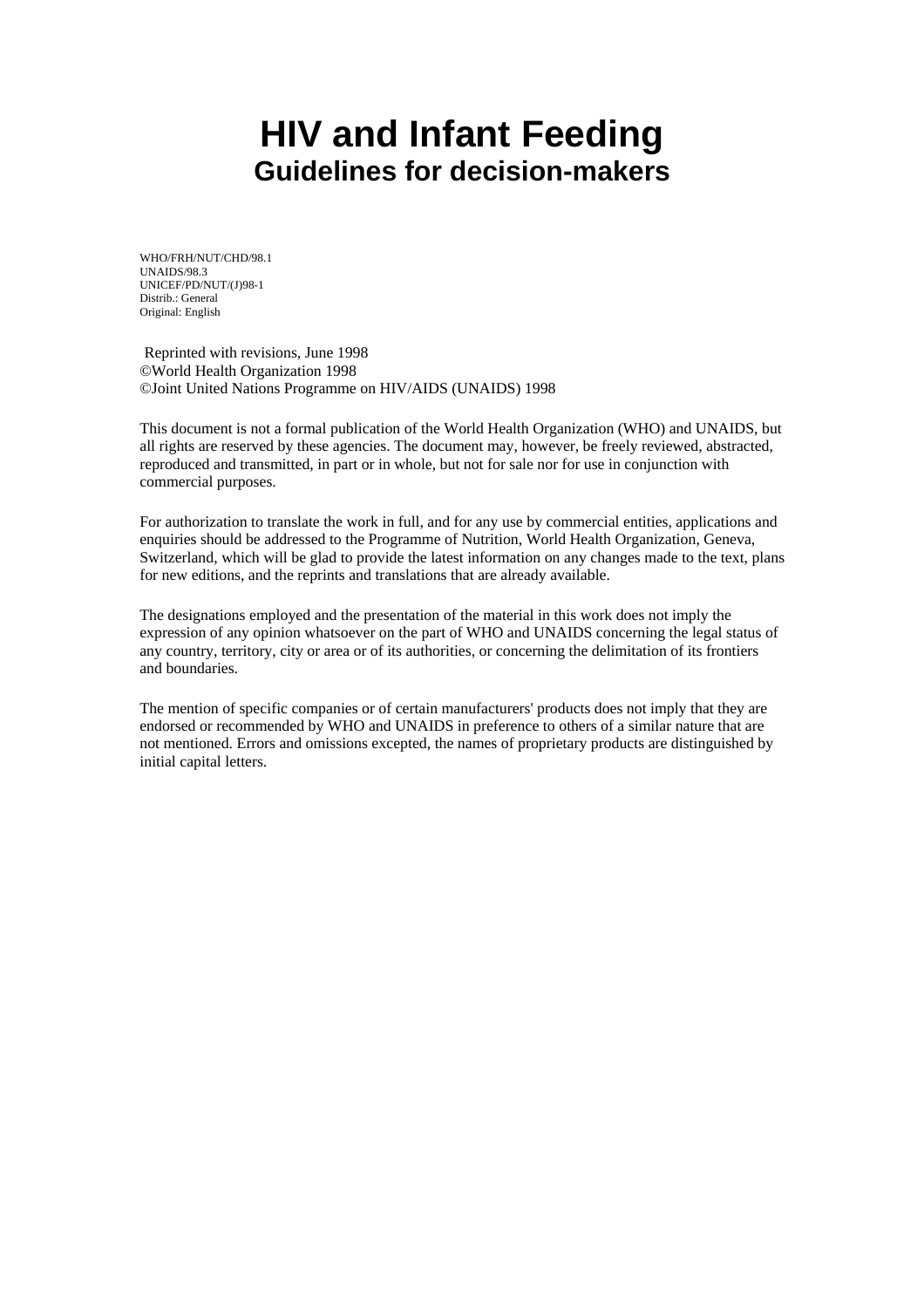### **Contents**

**Explanation of terms** 

**Introduction**

**Background**

**Infant feeding policy in context**

### **Policy issues**

Voluntary and confidential counselling and testing for HIV

Infant feeding choices for HIV-infected mothers

Information, education and communication (IEC)

Professional education and training

**Policy implementation**

Assessment of the situation

Implementation of policy

**Monitoring and evaluation**

**Useful resources and reference materials**

**Annex 1:** HIV and infant feeding: policy statement developed collaboratively by UNAIDS, and UNICEF

**Annex 2:** International Code of Marketing of Breast-milk Substitutes and key selected relevant resolutions

**Annex 3:** Voluntary and Confidential Counselling and Testing

**Annex 4:** Antiretroviral (ARV) Therapy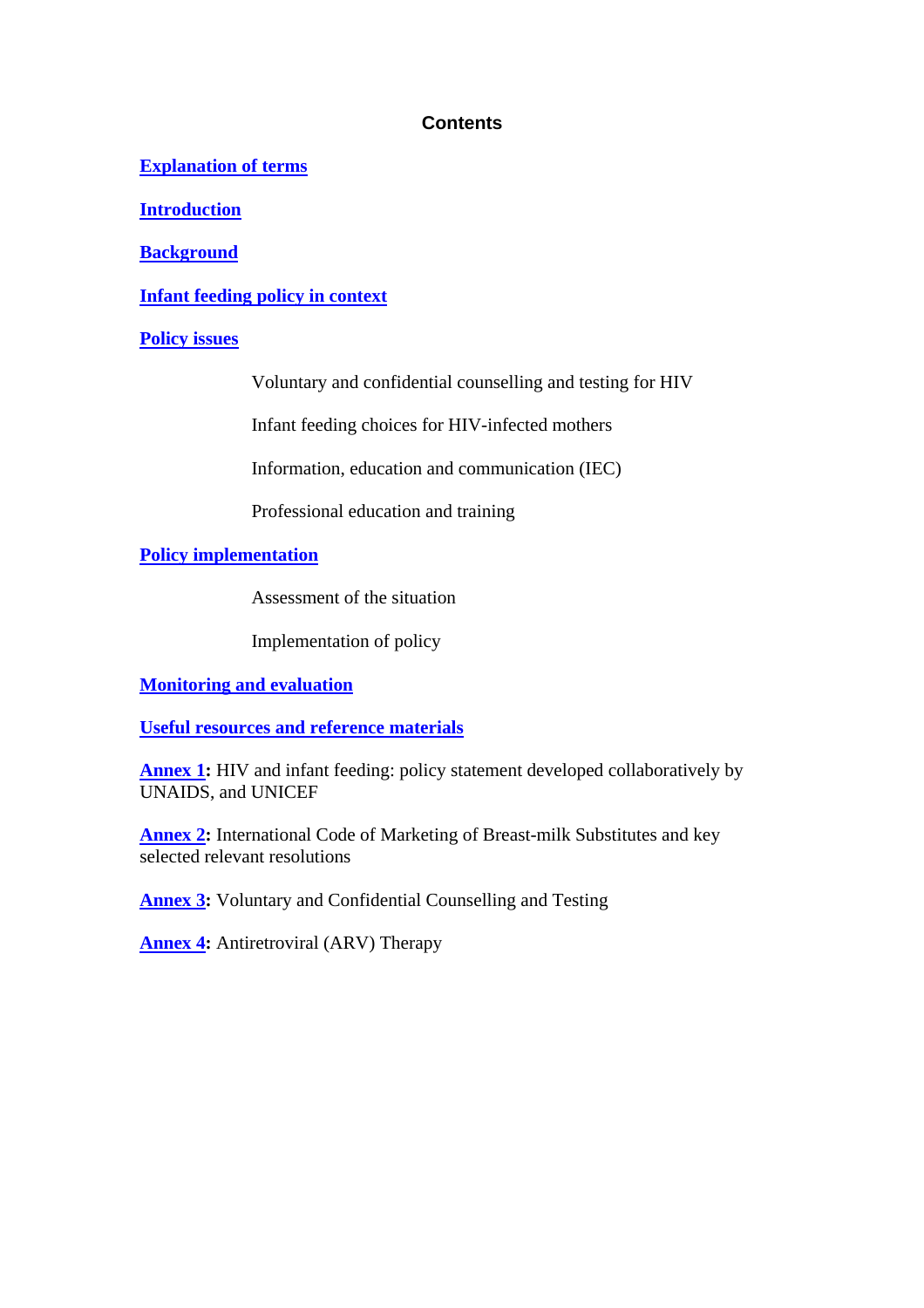# *Explanation of terms*

- **Artificial feeding** means feeding an infant on breast-milk substitutes.
- **Bottle-feeding** means feeding an infant from a bottle, whatever is in the bottle, including expressed breast milk.
- **Breast-milk substitute** means any food being marketed or otherwise represented as a partial or total replacement for breast milk, whether or not suitable for that purpose.
- **Cessation of breastfeeding** means stopping breastfeeding.
- **Commercial infant formula** means a breast-milk substitute formulated industrially in accordance with applicable Codex Alimentarius standards to satisfy the nutritional requirements of infants up to between four and six months of age.
- **Complementary food** means any food, whether manufactured or locally prepared, suitable as a complement to breast milk or to infant formula, when either becomes insufficient to satisfy the nutritional requirements of the infant. (Such food was previously referred to as "weaning food" or "breast-milk supplement".)
- **Cup feeding** means feeding an infant from an open cup, whatever is in the cup.
- **Exclusive breastfeeding** means giving an infant no other food or drink, not even water, apart from breast milk (including expressed breast milk), with the exception of drops or syrups consisting of vitamins, mineral supplements or medicines.
- **Human immunodeficiency virus (HIV)** means HIV-1 in this codument. Cases of mother-to-child transmission of HIV-2 are very rare.
- **HIV-positive and HIV-infected** mean women and men who have taken an HIV test whose results have been confirmed and who know that they are positive. HIV-positive women are also sometimes referred to as women living with HIV. HIV-negative refers to women and men who have taken a test with a negative result and are assumed to be uninfected and who know their result. HIV-status unknown refers to women and men who have not taken an HIV test or who do not know the result of their test.
- **HIV counselling and testing** means HIV testing, with pre- and post-test counselling, which is voluntary, with fully informed consent and confidential. This means the same as the terms voluntary counselling and testing (VCT) and voluntary and confidential counselling and testing (VCCT).
- **Home-prepared formula** means infant formula prepared at home from fresh or processed animal milks, suitably diluted with water and with the addition of sugar.
- **Infant** means a child from birth to 12 months of age.
- **Mother-to-child transmission (MTCT)** means transmission of HIV to a child from an HIV-positive woman during pregnancy, delivery or breastfeeding. The term is used in this document because the immediate source of the child's HIV infection is the mother. The more technical term is vertical transmission. Use of the term MTCT does not imply blame whether or not a woman is aware of her own infection status. A woman can acquire HIV through unprotected sex with an infected partner, through receiving contaminated blood or through unsterile instruments or medical procedures.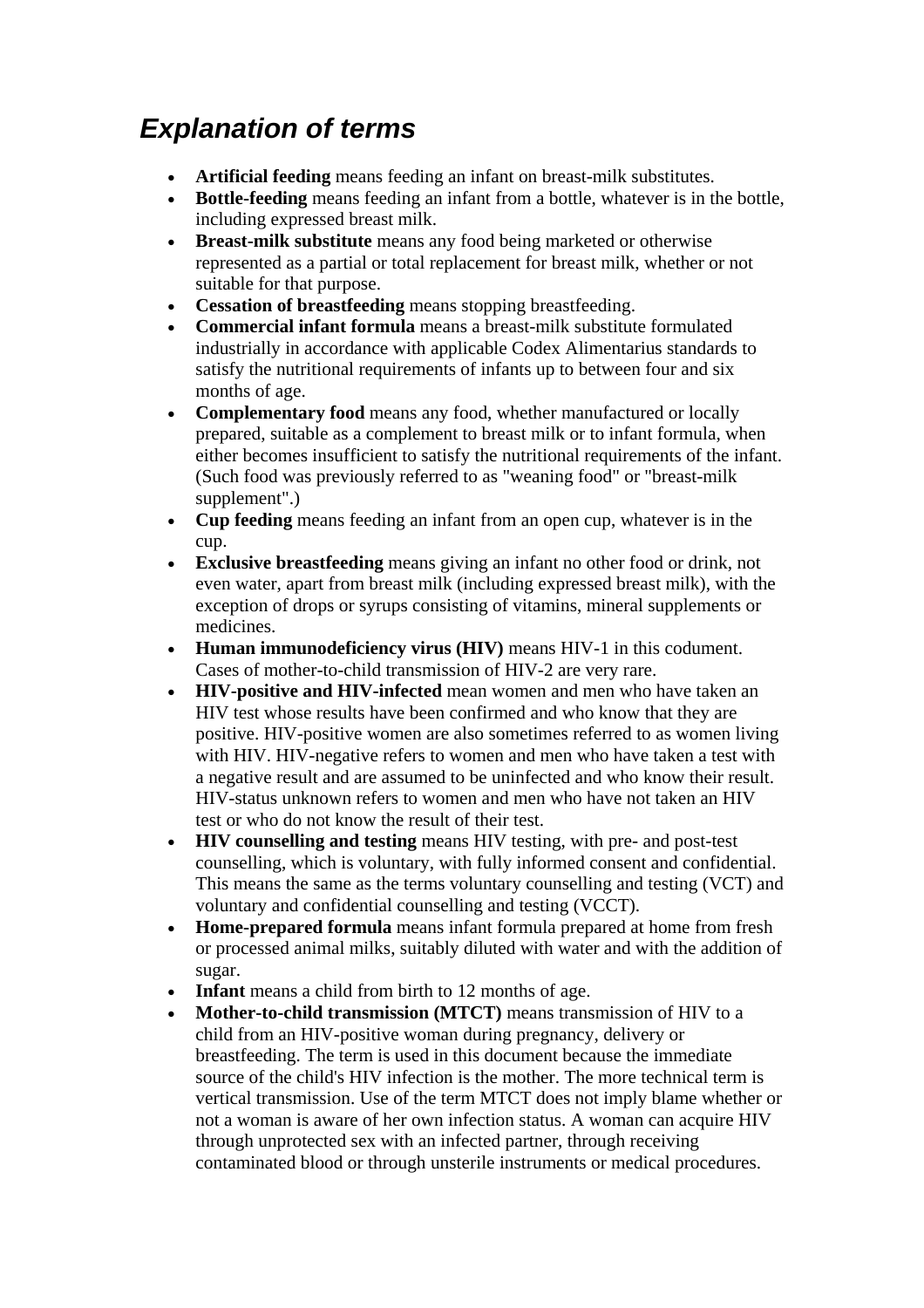However, HIV is usually introduced into the family through the woman's sexual partner.

• **Replacement feeding** means the process of feeding a child who is not receiving any breast milk with a diet that provides all the nutrients the child needs. During the first six months this should be with a suitable breast-milk substitute —commercial formula, or home-prepared formula with micronutrient supplements. After six months it should preferably be with a suitable breast-milk substitute, and complementary foods made from appropriately prepared and nutrient-enriched family foods, given three times a day. If suitable breast-milk substitutes are not available, appropriately prepared family foods should be further enriched and given five times a day.

# *Introduction*

It is now recognised that if an HIV-infected<sup>1</sup> mother breastfeeds, there is an additional risk that her infant will be infected. In many countries, personnel dealing with health, nutrition and welfare issues are beginning to face a demand for information, advice and support from anxious mothers and families. Besides being of intense personal concern, the issue of HIV transmission through breastfeeding is also of public health importance —especially in countries where both fertility rates and HIV-infection rates among pregnant women are high. AIDS has already doubled the mortality of children under 5 years of age in some areas. Although only part of this increase is the result of breastfeeding, there is a pressing need for countries to develop and implement sound public health policies on HIV and infant feeding.

In 1997, the WHO, UNICEF and UNAIDS issued a joint Policy Statement on HIV and Infant Feeding (annex 1) which takes account of available scientific evidence of transmission through breast milk and which promotes fully informed choice of infant feeding methods by HIV-positive women. Based on the 1997 Statement, the following guidelines are intended to help decision-makers define what action should be taken in their own countries or local areas.

The overall objective is to prevent HIV transmission through breastfeeding while continuing to protect, promote and support breastfeeding for HIV-negative women and those of unknown status. The issues are multi-sectoral and will be of relevance to decision-makers in a number of fields, including health, nutrition, family planning, education, and social welfare.

Different countries are at different stages of the HIV/AIDS epidemic and of their response to it, and have differing resources at their disposal. The aim of these guidelines is not to recommend specific policies, but rather to discuss issues that need to be considered, to give background information and to highlight areas of special concern on which policy decisions need to be made locally. Further planning and management details and scientific information are contained in the two complementary documents: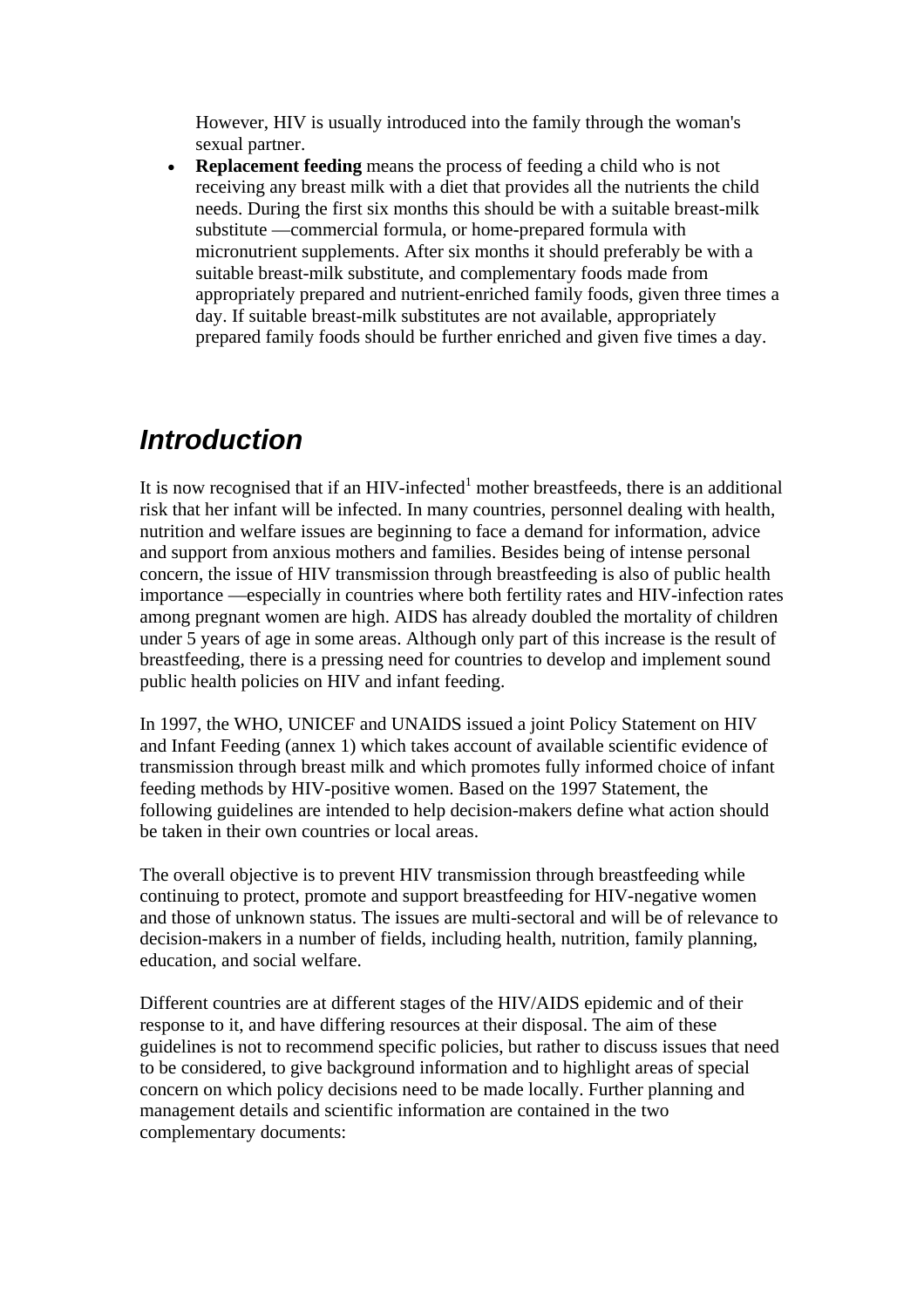*HIV and Infant Feeding: A guide for health care managers and supervisors HIV and Infant Feeding: A review of HIV transmission through breastfeeding.* 

 $\frac{1}{2}$  Throughout this document, HIV refers to HIV-1 since cases of mother-to-child transmission of HIV-2 are extremely rare.

#### **These guidelines will:**

- $\blacktriangleright$  summarise knowledge of HIV transmission through breast milk
- define the context in which infant feeding policy should be integrated
- $\blacktriangleright$  identify and discuss issues to be addressed by decision-makers
- $\blacktriangleright$  outline steps to implement policy including monitoring and evaluation
- $\blacktriangleright$  list useful reference materials and resources.

### **The term "Mother-to-Child Transmission" (MTCT)**

For the sake of simplicity, the term mother-to-child transmission has been used throughout this document. The more technical term for this phenomenon is vertical transmission.

Mother-to-child transmission means that the immediate source of the child's infection lies with the mother whether infection occurs in the uterus, in the birth canal during delivery, or through breastfeeding, which is usually done by the birth mother.

Use of this term attaches no blame or stigma to the woman who is unfortunate enough to give birth to an HIVinfected child. It does not suggest deliberate transmission by the mother, who is often unaware of her own infection status and/or uninformed about the transmission risk to infants. Nor should the use of this term obscure the fact that, more often than not, HIV is introduced into a family through the woman's sexual partner.

# *Background*

Since the beginning of the AIDS pandemic, an estimated 3 million children under 15 years of age worldwide have been infected with HIV. The numbers are growing exponentially: some 600,000 children became infected annually (1,600 infections per day). Mother-to-child transmission (MTCT) of the virus is responsible for more than 90 per cent of cases.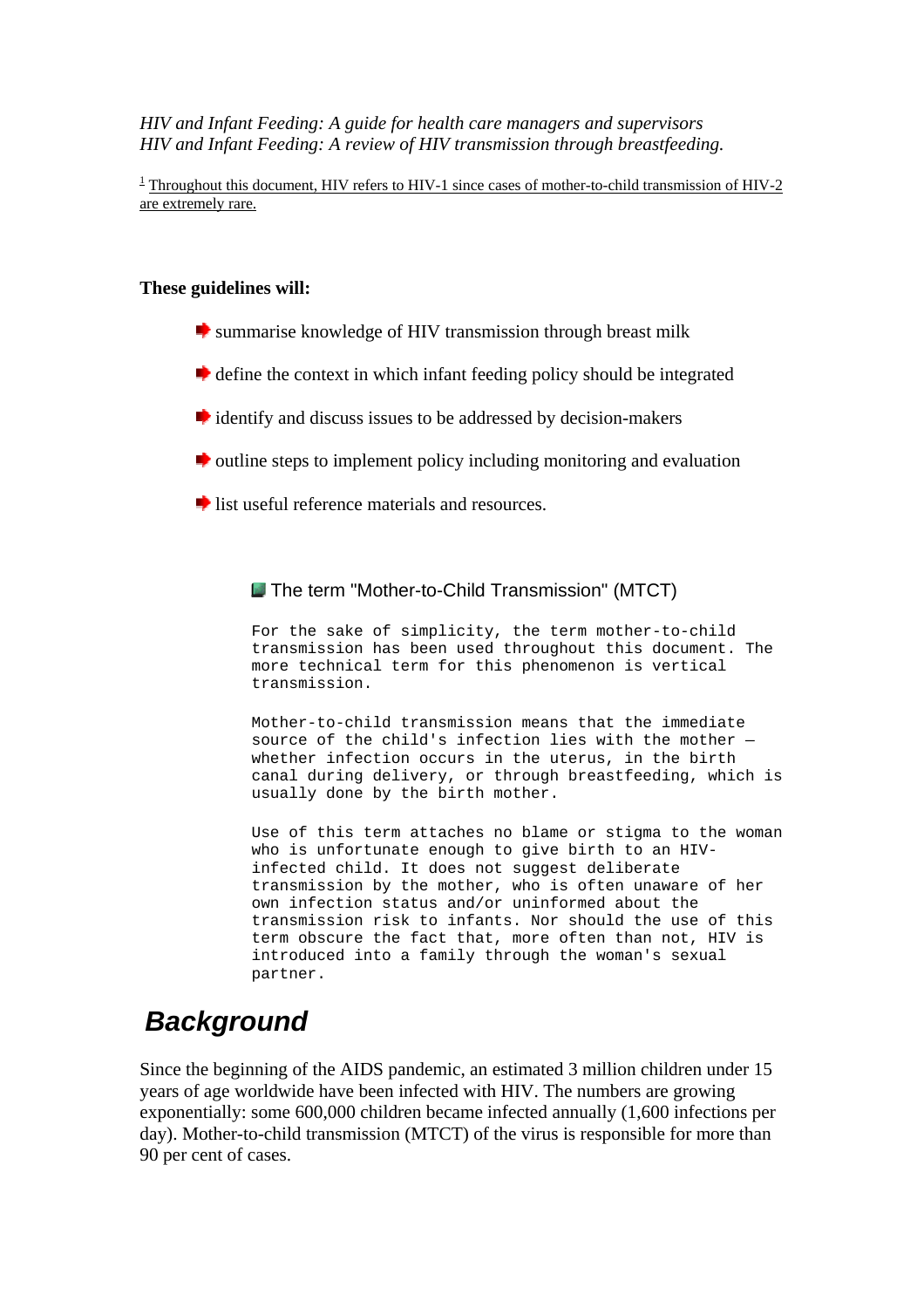The virus can be transmitted to the infant during pregnancy, labour and delivery or breastfeeding but the relative contribution of each event is difficult to establish with any certainty. Rates of MTCT vary considerably from place to place. In industrialized countries the risk of an infant acquiring HIV from an infected mother ranges from 15 to 25 per cent (most estimates are below 20 per cent), while in developing countries, the risk ranges from 25 to 45 per cent (most estimates are between 30 and 35 per cent). While many factors, including maternal health and delivery practices, may account for this difference, it is possible that breastfeeding accounts for much of it. Therefore the additional risk of HIV infection when an infant is breastfed is around 15 per cent, while breastfeeding accounts for an estimated one-third of HIV infection of infants.

Research shows that the risk of transmission is significantly higher if the mother becomes HIV-infected during pregnancy or while breastfeeding.

The risk of transmission is increased if the woman is in an advanced stage of the disease (when she has AIDS, or a high viral load, or a low CD4+ cell count).

Prolonged breastfeeding continues to expose the child to HIV, and estimates of the additional risk of infection after three months —known as late postnatal transmission— range from 4 to 20 per cent in several African studies.

Other maternal factors are thought to be associated with increased risk of HIV infection of the infant through breastfeeding, but more evidence is needed. These include sexually transmitted diseases, vitamin A deficiency and breast conditions such as fissured nipples, mastitis and breast abscess which may be preventable by strengthening breastfeeding counselling.

#### **I** Is the child infected?

With the tests most commonly available, it is not possible to tell at the time of birth whether the infant of an HIV-infected mother is infected. Conventional HIV tests detect antibodies and not the virus itself. Babies are born with antibodies from their mothers in their blood. During the first months of life it is not possible to distinguish between maternal antibodies to HIV and those that might have been produced by the infant. For half of the infants the maternal antibodies will have disappeared by nine months of age. Children who test negative at that age can be considered with confidence as uninfected. A positive test before the age of 18 months could be due to infection of the child or persistence maternal antibodies. Only a positive test after 18 months means that an infant is infected.

It is therefore necessary to act on the assumption that the infant of an HIV-infected mother is not infected at birth (which will be true for 80 per cent of infants). In cases where the mother has received antiretroviral drug therapy during pregnancy, this assumption can be made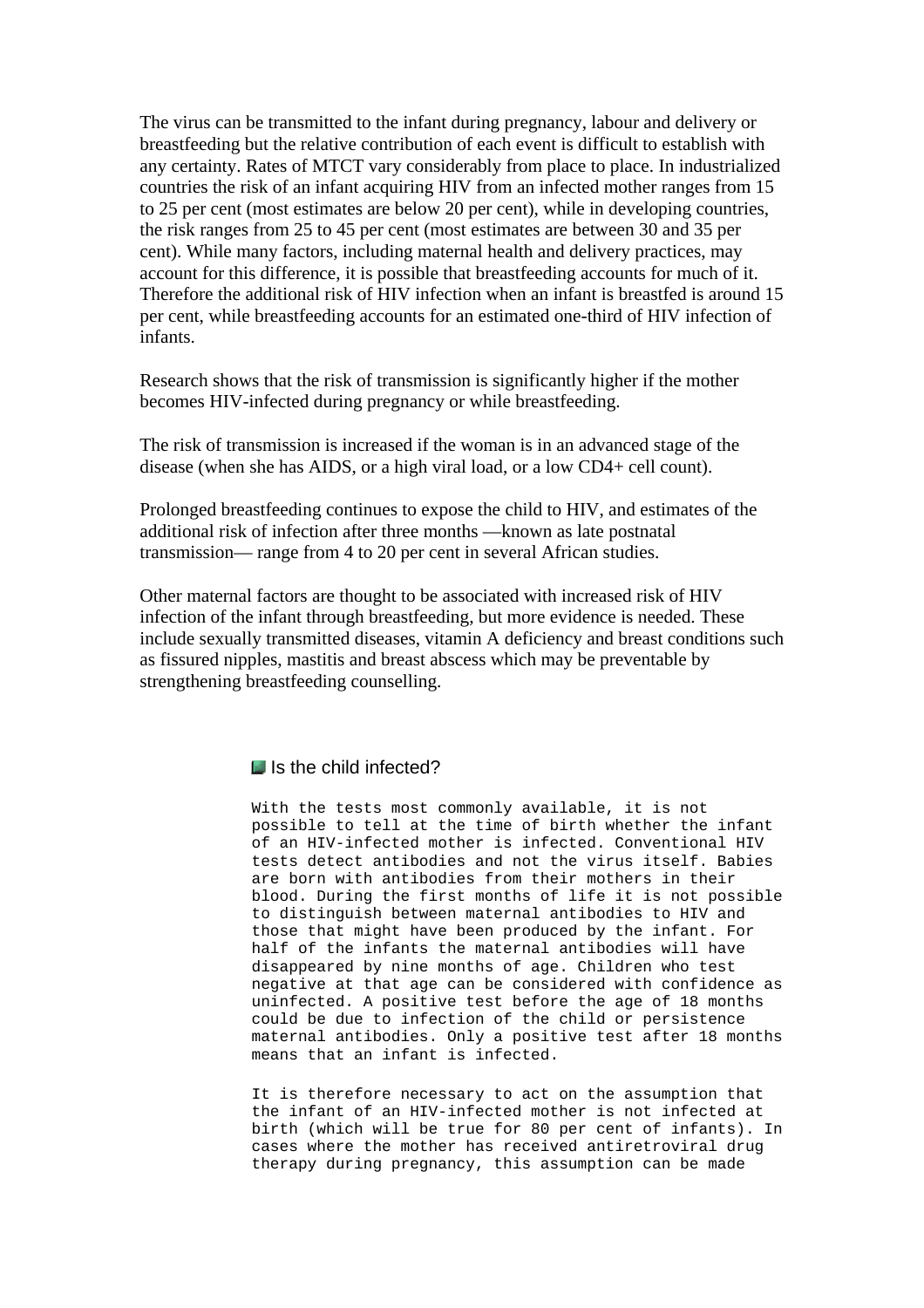with even more confidence (over 90 per cent born uninfected).

#### **The Human Rights Perspective**

The 1997 Policy Statement on HIV and Infant Feeding, emphasises the need to protect, respect and fulfil human rights. Policies should therefore:

 Comply with human rights agreements. All women and men, irrespective of their HIV status, have the right to determine the course of their reproductive lives and health, and to have access to information and services that allow them to protect their own and their family's health. Where the welfare of children is concerned, decisions should be made that are in keeping with the children's best interests.

 Protect, respect and fulfil children's rights. The Convention on the Rights of the Child (1989) requires signatories to take all appropriate measures to combat disease and malnutrition in children, to reduce child mortality, and to ensure their healthy development. Children have a right to the highest attainable standard of health.

 Protect, respect and fulfil women's rights. It is the mother's right to decide how she will feed her child. She should be given the fullest possible information on which to base her decision, as wide a range of choices as possible, and appropriate support for the course of action she chooses. However, a mother's choice may well have implications for her family as a whole and she may encourage other members (for example the child's father) to share responsibility for the decision-making, at her own discretion.

 Women have the right to access to counselling and testing for HIV. Women have the right to know about HIV/AIDS in general and their own HIV status in particular. Care should be taken to ensure that no policy contributes to the stigmatization of women as sources of HIV infection for their infants, or increases their vulnerability to discrimination and violence. From this point of view, it is important to promote an "enabling environment" for HIV-infected women which reduces the vulnerability of women and enables them to carry out decisions and live positively with HIV infection. Whatever the context, women have also the right not to know their HIV status.

These principles are derived from international human rights instruments, including the Universal Declaration of Human Rights (1948), the Convention on the Elimination of All Forms of Discrimination Against Women (1979), the Convention on the Rights of the Child (1989), the Cairo Declaration (1994), and the Beijing Platform for Action (1995).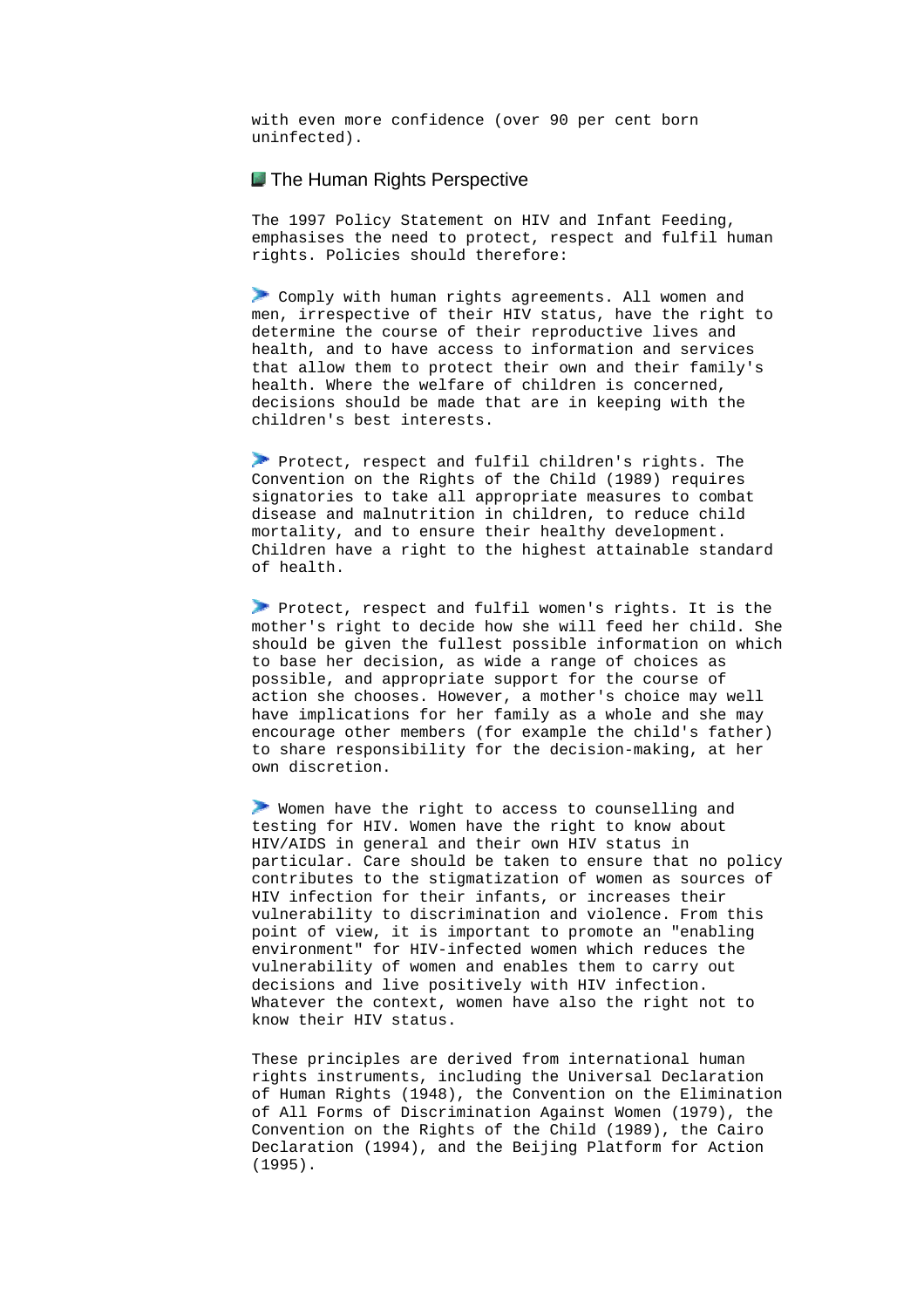# *Infant feeding policy in context*

Prevention of HIV transmission, including through breastfeeding, should be part of a comprehensive approach, both to HIV prevention and care and to antenatal, perinatal and postnatal care and support. Policies should be made with the best interests in mind of the mother and baby as a pair.

**Prevent HIV infection in women of childbearing age.** The best way to prevent HIV transmission through breastfeeding is to prevent women from becoming infected in the first place.

**Develop and promote voluntary and confidential counselling and HIV testing services which are committed to informed consent and protection of confidentiality.** A policy on infant feeding and HIV that is based on meeting the needs of individual mothers and infants, requires that women know their HIV status. Improving access to counselling and testing for all women and their partners in antenatal care, family planning and all other appropriate points in the health service is necessary in order to implement interventions to reduce MTCT, such as infant feeding options and antiretroviral drug treatment.

**Strengthen antenatal care services and encourage increased attendance** so that they can provide information about prevention of HIV infection, HIV counselling and testing, offer interventions to reduce MTCT, and refer HIV-positive women for infant feeding counselling, follow-up care and social support if needed. These should be provided in addition to the basic minimum package of antenatal care. Where few women receive antenatal care, a priority will be to increase attendance.

**Implement interventions to prevent MTCT.** Possible interventions to reduce the risk of MTCT by women who have been diagnosed HIV-infected include:

- antiretroviral therapy (ARV). It is important to note that the efficacy of ARV has been proven when infants are not breastfed but the efficacy when infants are breastfed is currently unknown (see annex 4).
- modifications of obstetric care, including restricted use of invasive procedures to reduce the exposure of the infant to the blood of the infected mother. These measures can be implemented for all women, whatever their HIV status, and thus even before counselling and testing services are widely available.
- avoidance of breastfeeding. Women need counselling about infant feeding options and support for their decision. They may need help with alternative feeding methods if they choose not to breastfeed.

Other possible interventions being studied and which may be beneficial for HIVinfected and HIV-uninfected mothers include:

- vitamin A supplements in areas where deficiency is prevalent
- cleansing of the birth canal during labour and delivery with a solution of the microbicide.

**Strengthen family planning provision** to give women the option of avoiding pregnancy if they wish.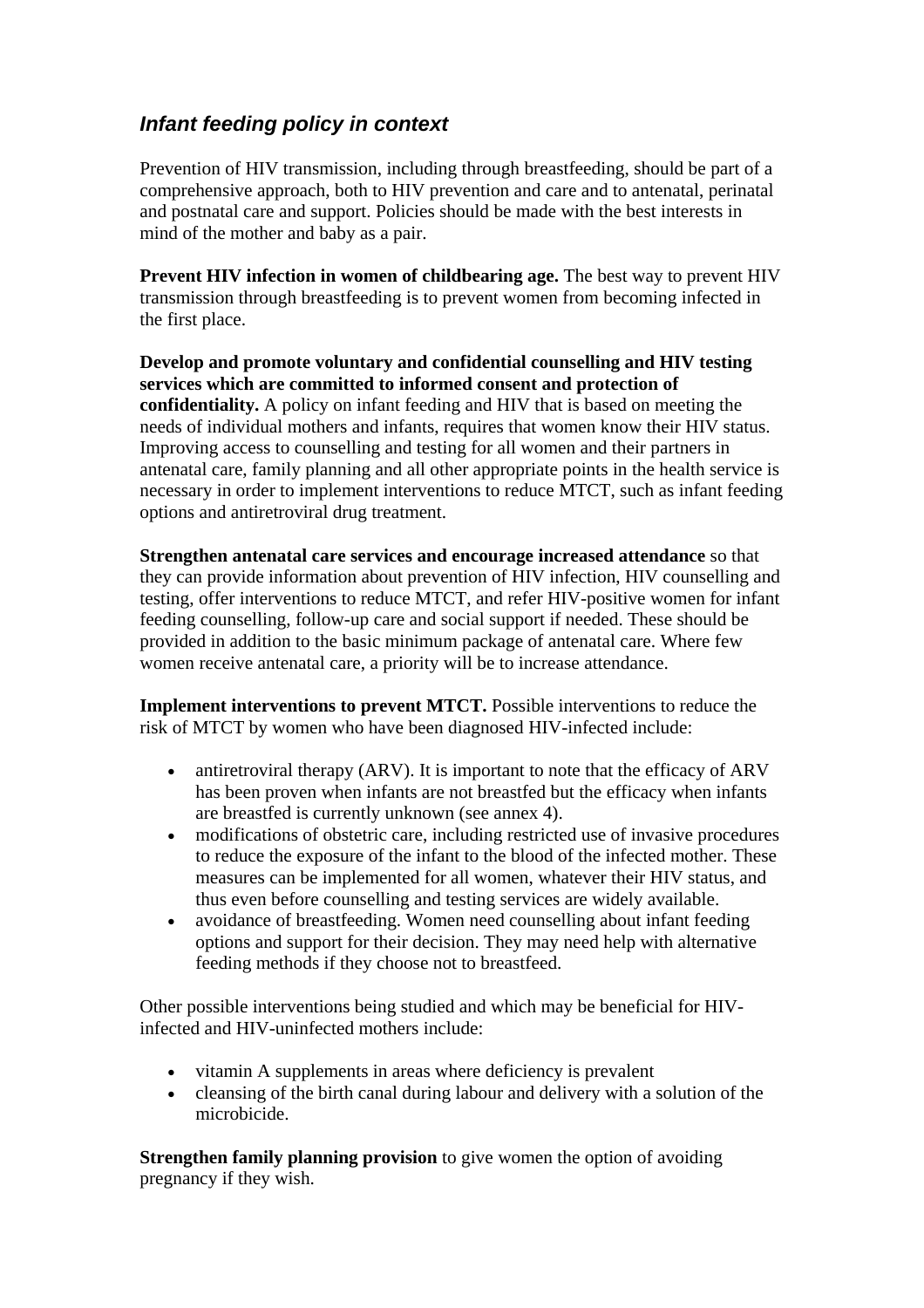Consider infant feeding as part of a continuum of care and support services for women living with HIV and ensure that HIV-positive women and their families have access to comprehensive health care including follow-up and social support.

**Protect, promote and support breastfeeding as the best infant feeding choice for uninfected women and women whose HIV status is not known.** Breastfeeding remains the best source of nutrition for the great majority of infants (see box). In formulating policies to prevent HIV transmission through breastfeeding, care should be taken also to prevent the Ôspillover effect', in which fear of HIV infection undermines the commitment to breastfeed even among women who are not infected, and undermines, too, support for breastfeeding by health systems and policies.

**Prevent commercial pressures for artificial feeding.** All parents have a right to protection from promotion of breast-milk substitutes and feeding bottles and teats. Manufacturers and distributors of products which fall within the scope of the International Code of Marketing of Breast-milk Substitutes (1981) should be reminded of their responsibilities under the Code and continue to take the necessary action to ensure that their conduct at every level conforms to its principles and aim. Governments should put specific emphasis on implementation of the Code in national legislation, regulations and other suitable measures to guarantee protection of all women including those mothers who choose not to breastfeed.

#### **Primary prevention of HIV infection in women**

Educate the general public about how to avoid HIV infection. It must not be forgotten that the source of the woman's infection is usually her male partner and father of the child.

 Develop policies and programmes to reduce girls' and women's vulnerability to HIV infection, especially their social and economic vulnerability, through improving their status in society.

 Target specifically the adolescent population for education about safe and responsible sexual behaviour.

 Ensure that couples have access to condoms so that they can act on their knowledge of safer sex.

Provide information about MTCT, the importance of avoiding infection, and the advisability of practising safe sex during pregnancy and after giving birth as part of routine health education for men and women. Cultural and social factors which condone risky male sexual behaviours during the woman's pregnancy and the early days following child birth need to be addressed in Information, Education and Communication (IEC) programmes.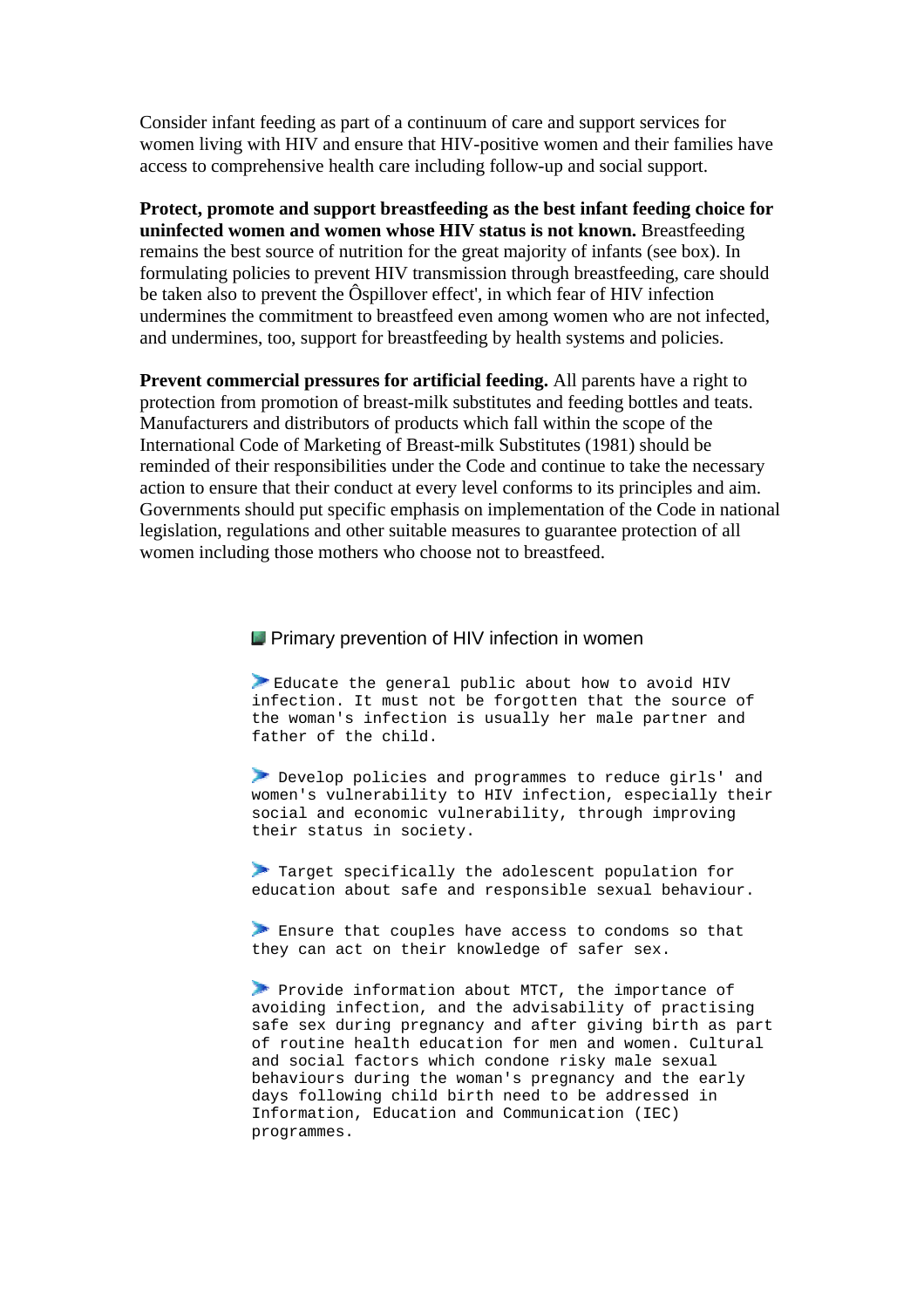Provide timely diagnosis and appropriate care for sexually transmitted diseases (STDs) including treatment for sexual partners, since STDs increase the risk of HIV transmission.

 Ensure that medical and surgical procedures such as injections and operations are performed with properly sterilised instruments, and ensure safe blood transfusion services including screening of blood for transfusion.

#### **The value of breastfeeding**

Breastfeeding is normally the best way to feed infants, its benefits go beyond sound nutrition, and children should not needlessly be deprived of it.

 Nutrition: Breast milk provides, in an easily digested form, all the nutrients an infant requires for at least the first four months of life, and usually for the first six months. Nutrients in breast milk which may not be available in other feeds include:

- o high-quality protein
- o long-chain polyunsaturated fatty acids, thought to be essential for the infant's developing brain
- o micronutrients, including iron, in a form that is efficiently absorbed.

Protection: From the moment of birth, breast milk actively protects infants against infection. It contains numerous anti-infective factors, including immunoglobulins and white blood cells, and growth factors which stimulate the development of the infant's gut. No artificial foods contain these anti-infective and growth factors. Some studies show that even with optimal hygiene, artificially fed infants suffer five times the rate of diarrhoeal infection of breastfed infants, and higher rates of respiratory, ear and other infections. A study in a situation of poor hygiene, found that the risk of death from diarrhoea in artificially fed infants was 14 times that of breastfed infants.

 Up to 2 years or more: Breast milk continues to provide high quality nutrients and helps to protect against some forms of infection until a child is at least two years old. From 6 to 12 months, breastfeeding can provide up to half or more, and from 12 to 24 months up to one-third of a child's nutrient requirements.

 Family planning: Breastfeeding delays the return of a woman's fertility. If a woman does not breastfeed, she is at increased risk of an early pregnancy. It is important to ensure that she has access to appropriate contraceptives within six weeks of delivery.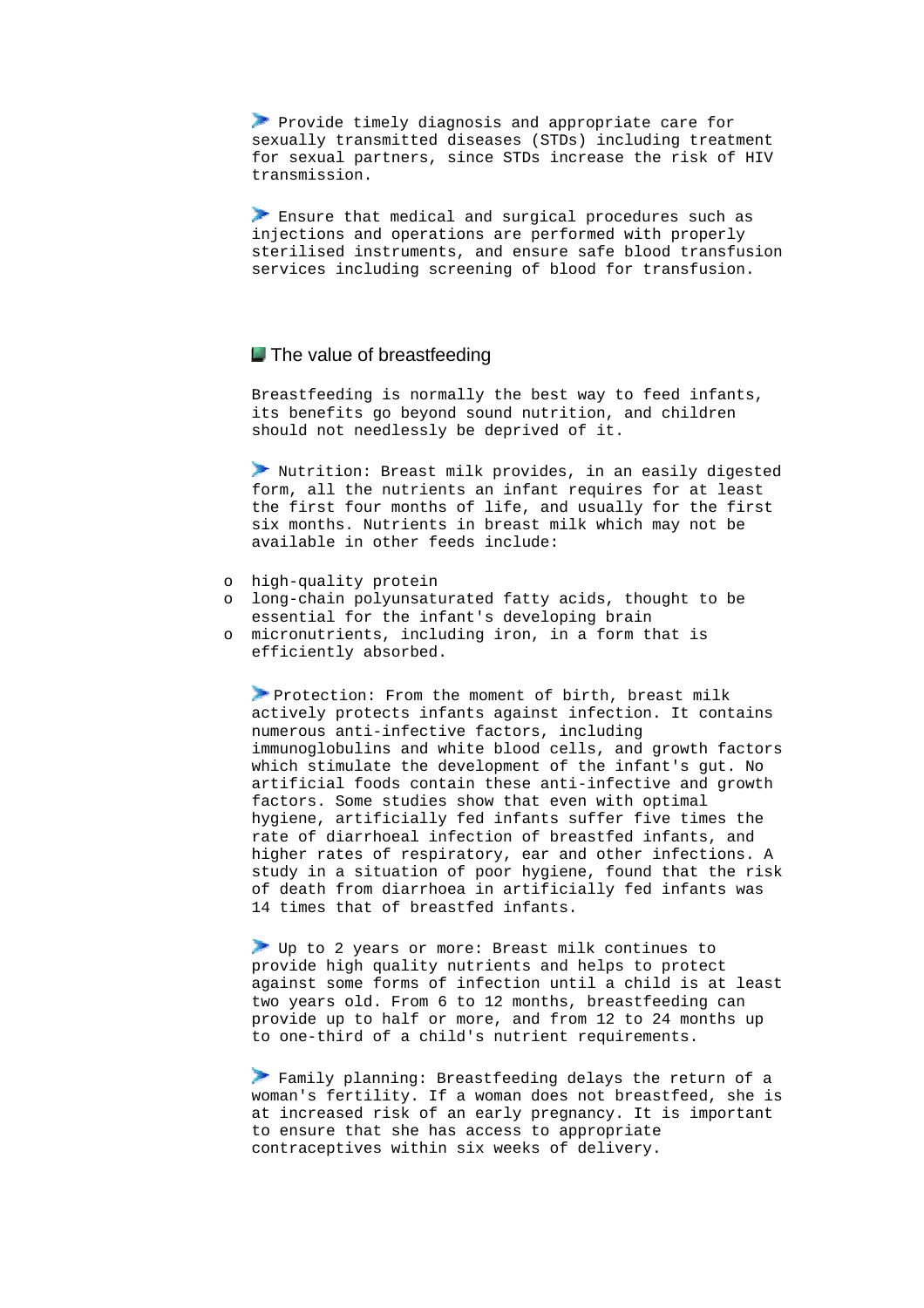Psychosocial development: Breastfeeding is important to the emotional relationship, or bonding, between mother and child. A child who is not breastfed may receive less attention from and stimulation by his or her mother.

# *Policy issues*

Prevention of MTCT requires strengthened maternity and family planning services, with increased access to antenatal care, counselling and testing for HIV, antiretroviral drugs and alternatives to breastfeeding. This is a complete package of care in which the supplies (test kits, drugs, breast-milk substitutes) are only one part. Provision of services for care and counselling, training of staff, and management of distribution are other vital components.

The policy framework must recognize the infinite diversity of personal situations and allow maximum flexibility in counselling individual women and families.

Setting priorities is an essential part of the policy-making process, and will require estimation of the costs of policy options, and of funds available to implement them.

#### **L** What are the costs involved?

A number of important points need to be considered when assessing the cost of measures to prevent MTCT of HIV. Items include:

Organization of services

- o Strengthening of maternity services, especially increased antenatal care
- o Allocation of staff time for counselling mothers about **HTV**
- o Allocation of staff time for counselling mothers about infant feeding
- o Arrangement of appropriate accommodation for counselling
- o Provision of laboratory equipment to perform HIV tests.
- o Provision of nutrition support and regular follow-up with growth monitoring for replacement fed children for 2 years or more
- o Increased access to family planning services for nonbreastfeeding women
- o Increased need for health care for non-breastfed children (diarrhoea and other infections)

Training of staff

- o To counsel mothers on HIV; and on breastfeeding and replacement feeding
- o To perform laboratory tests
- o To give ARV therapy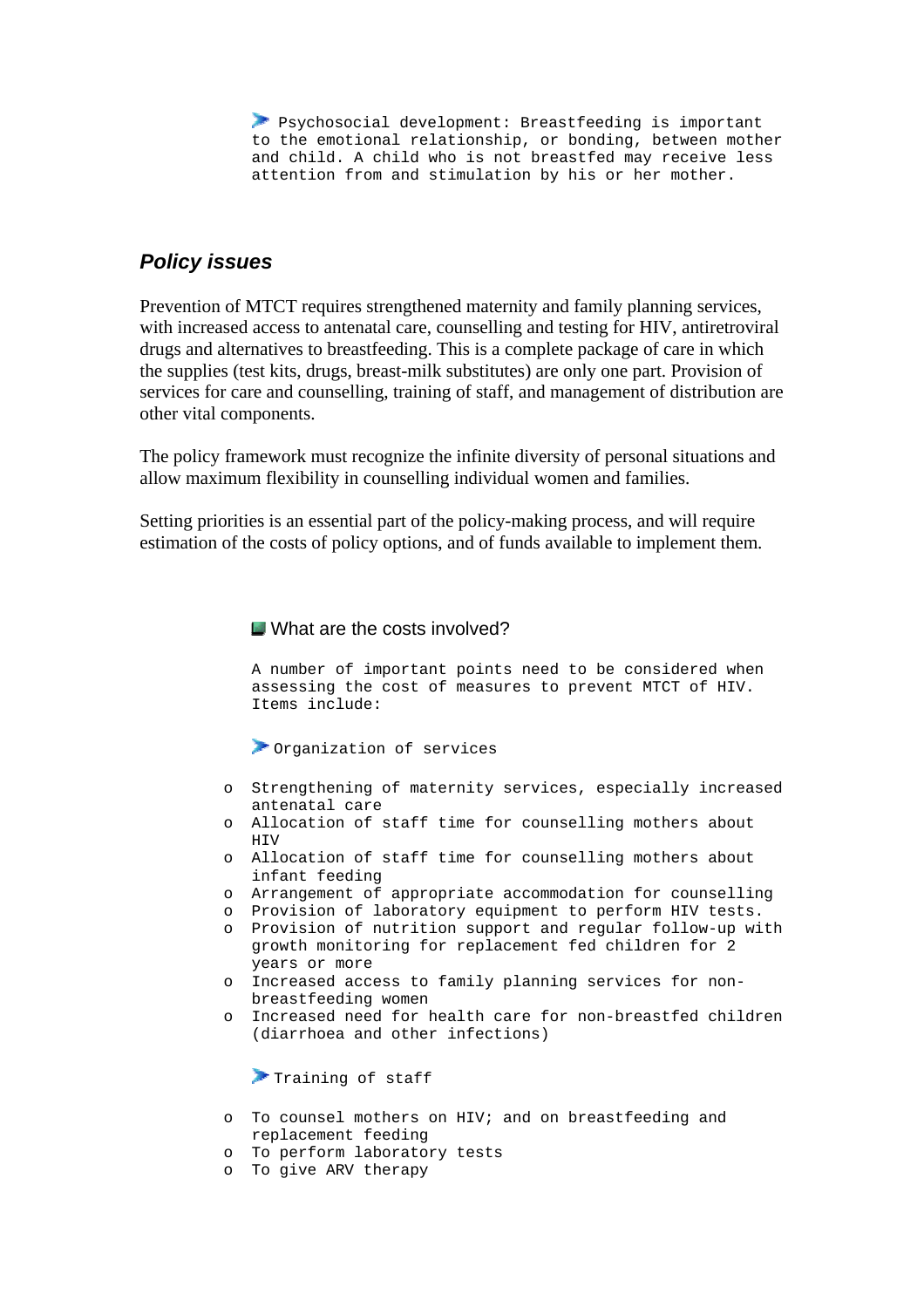Provision of supplies

- o Laboratory equipment and supplies for HIV testing
- o Breast-milk substitutes for some HIV-positive women who choose not to breastfeed
- o Contraceptives
- o Antiretroviral (ARV) drugs, micronutrient supplements

Additional costs to country

- o Importation of supplies
- o Distribution and management of supplies
- o Monitoring of distribution
- o Monitoring of child health indicators

Additional costs to families

- o Replacement feeding up to two years which is not subsidised
- o Fuel, water for preparing feeds hygienically
- o Increased health care costs

 $S$ avings

o Care costs saved by averting HIV infections in children

The biggest expenditure is in setting up services (training, strengthening infrastructures). Thereafter, operating costs will be significantly lower. Some operating costs may be minimized by negotiation at national and international level, for example for the costs of tests kits, antiretroviral drugs and breast-milk substitutes.

Voluntary and confidential counselling and testing for HIV

(see annex 3 and HIV and Infant Feeding: A guide for health care managers and supervisors)

To make informed decisions about how to feed their babies, mothers need to know whether or not they are HIV-infected, and this requires that voluntary and confidential counselling and testing is provided and promoted. It is a fundamental principle that testing be voluntary and carried out with informed consent. Testing a pregnant or lactating woman without her full consent is unacceptable and a violation of human rights. Moreover, it is likely to deter women from seeking professional care through fear of disclosure and discrimination. Testing must always be accompanied by pre-test and post-test counselling. Counselling is a dialogue, which aims to enable an individual to take decisions and find realistic ways of coping. Counselling is not the same as giving advice or telling people what they should do. Counselling and testing must be confidential. Confidentiality is a right. Breaking confidentiality can expose an individual to discrimination. Promoting shared confidentiality means encouraging an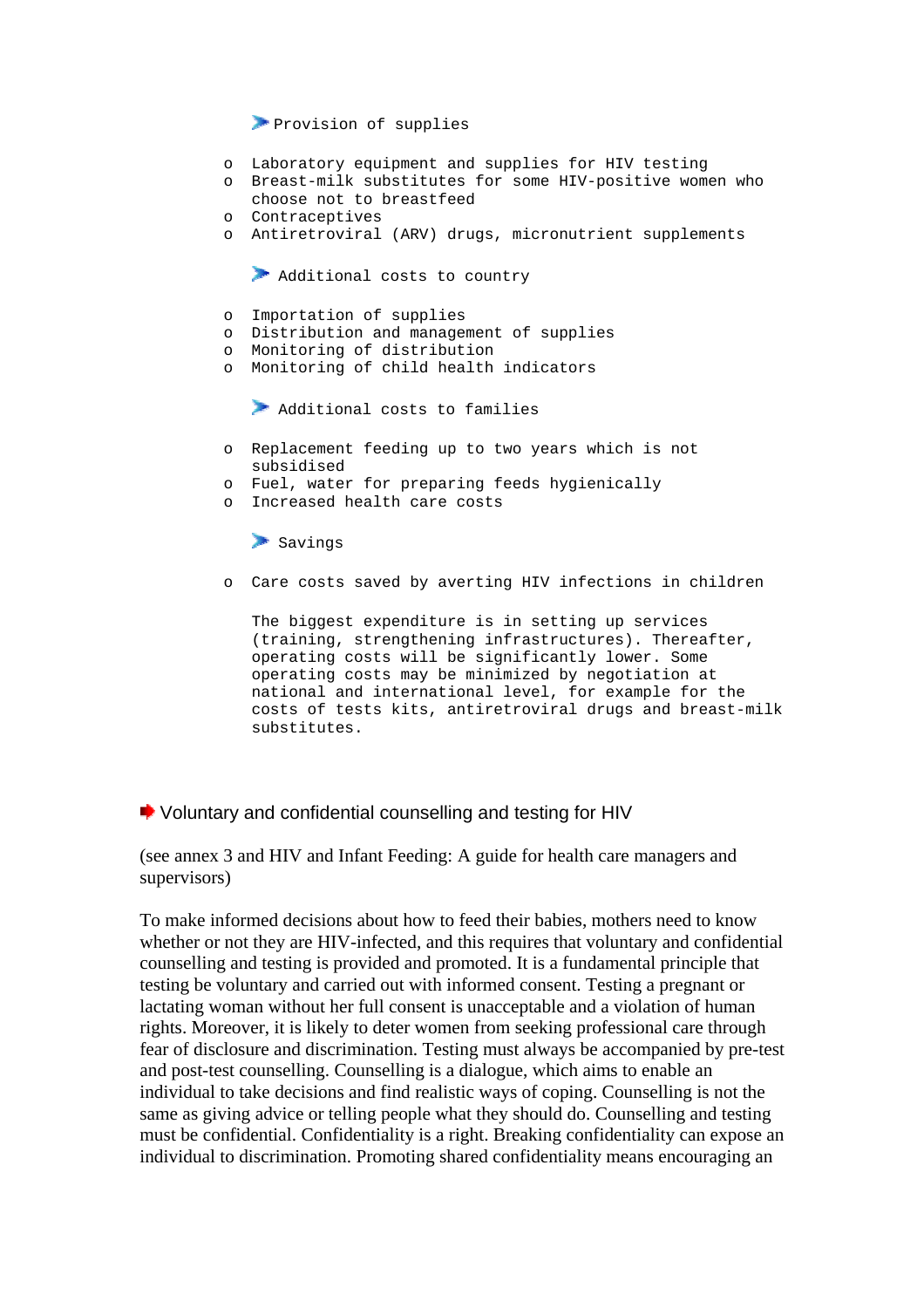individual to identify others whom they can trust such as their partner, a friend or health worker.

Decision-makers need to consider:

**Coverage.** The ultimate goal is to provide widely available counselling and testing for the whole population. In the context of MTCT, it is particularly important that counselling and testing services are available for women of child-bearing age and their partners. It is recommended that services for women also involve partners when the woman so chooses, and that it be a duty of staff to encourage and facilitate this process.

**Staffing requirements and counselling skills.** Counselling is an intensive, skilled and time-consuming process that must answer a range of client needs. Every client must receive pre- and post-test counselling, and those who are HIV-positive are likely to require further counselling and support. In the case of pregnant and postpartum, women this will include counselling and support about breastfeeding and replacement feeding.

**The type of test to use.** The most commonly used type of antibody test is the ELISA (enzyme-linked immunosorbent assay). ELISA testing requires skilled technical staff, well-maintained equipment and a steady power supply. The price of ELISA and other screening tests ranges from around US\$0.45 to \$2.00. Rapid and simple antibody tests do not need such specialised equipment or staff but can equal the performance of ELISA. The result is usually available in a few hours, so it may be possible to give a person her result on the same day. However, "same day results" tests may not be adequate where women need more time to cope fully with learning about their result. These tests are appropriate for use in small laboratories and in emergency testing, but they may be more expensive than ELISA.

Initial positive results for individual diagnosis must always be confirmed using a supplemental test, usually another type of ELISA, or a different kind of test (Western Blot), and/or a simple or rapid assay.

# $\blacktriangleright$  Infant feeding choices for HIV-infected mothers

"When children born to women living with HIV can be ensured uninterrupted access to nutritionally adequate breast-milk substitutes that are safely prepared and fed to them, they are at less risk of illness and death if they are not breastfed. However, when these conditions are not fulfilled, in particular in an environment where infectious diseases and malnutrition are the primary causes of death during infancy, artificial feeding substantially increases children's risk of illness and death." (HIV and Infant Feeding: A Policy Statement Developed Collaboratively by UNAIDS, WHO and UNICEF, 1997)

In most countries, policy must cover a range of socioeconomic conditions, and the aim should be to promote and protect breastfeeding for the majority of women while offering as much choice as possible to women who are HIV positive, enabling them to decide what is most appropriate for their circumstances and supporting them in their choice.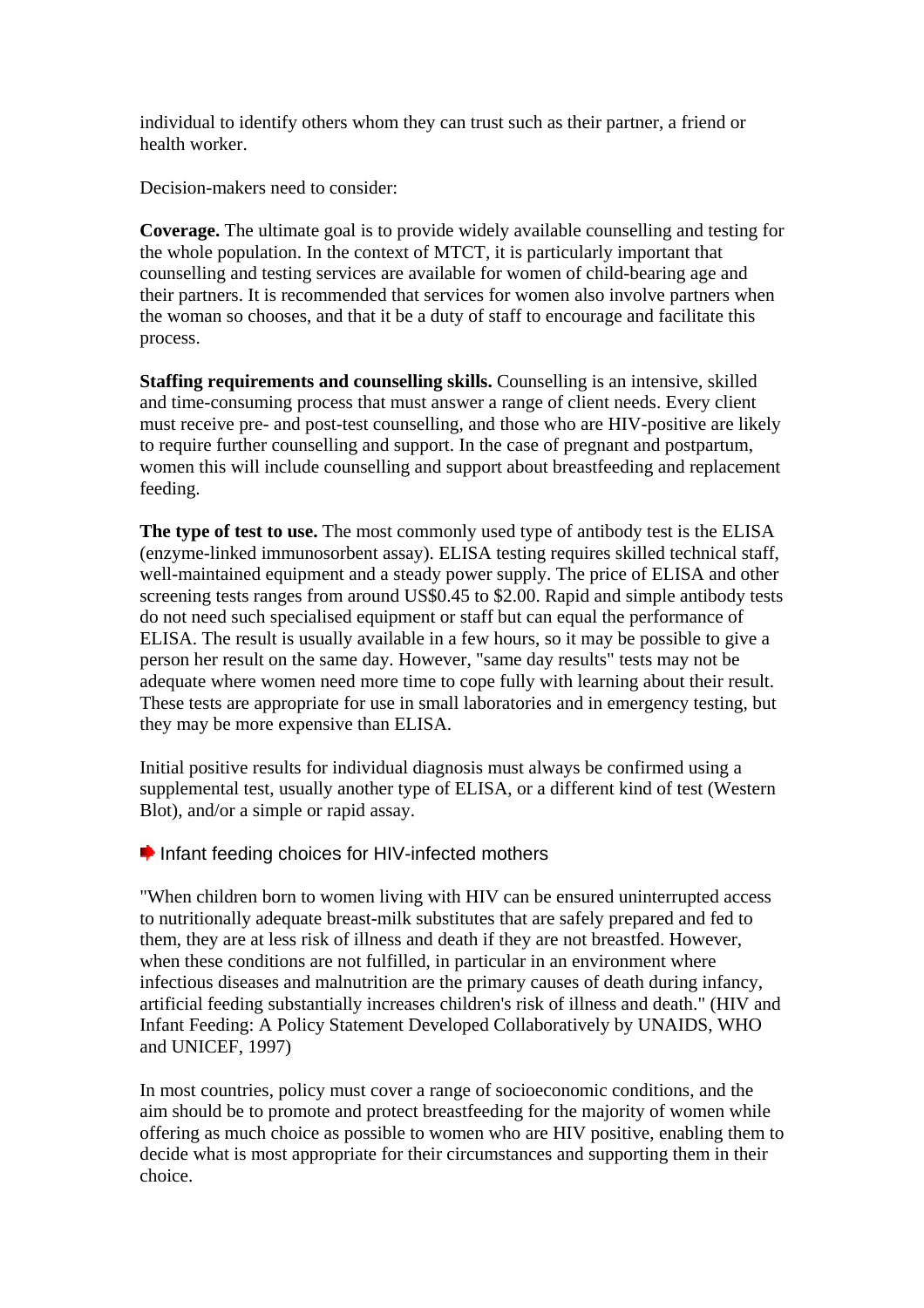### *Replacement feeding*

The process of feeding a child who is not receiving any breast milk, with a diet that provides all the nutrients the child needs is called replacement feeding. Using a specific term for feeding a child in the absence of breast milk is helpful to distinguish it from complementary feeding or various forms of artificial feeding which may be given in addition to breast milk.

Support for adequate replacement feeding is needed throughout the period for which breast milk is recommended, and during which a child is at greatest risk of malnutrition: that is the first two years of life.

### *From birth to six months of age*

Milk in some form is essential. The milk should be prepared with careful attention to hygiene: this requires clean water to prepare the feed, and fuel to boil water, milk and utensils to kill micro-organisms. Options include:

**Commercial infant formula,** which is designed to meet the nutritional needs of an infant for the first four to six months of life. It may be made from cow's milk or vegetable products such as soy bean or a mixture of these. While important differences remain, these are the closest in composition to breast milk, and are usually adequately fortified with micronutrients including iron. The most widely available are in powdered form to be prepared by mixing with water. Feeding an infant for 6 months requires 40x500g tins (44x450g tins). Liquid ready-to-feed preparations are also available in some settings, but may be more expensive.

**Home-prepared formula,** which can be made from animal milks, typically from cows, goats, buffaloes or sheep. The composition of animal milks is different from that of human milk, and they may provide insufficient micronutrients, especially iron, zinc, vitamin A, C and folic acid. It is best if they are modified for infants.

**Powdered full-cream milk and evaporated milks.** These can be modified in a similar way to fresh milk. Micronutrients are required.

Skimmed milk, sweetened condensed milk, cereal feeds, juices, and teas are not suitable for replacement feeds before six months of age.

**Modification of cow's milk** 

o 100 ml of milk o 50 ml water o 10 g sugar Also give micronutrient supplement. An infant needs 150 ml milk per kg body weight per day.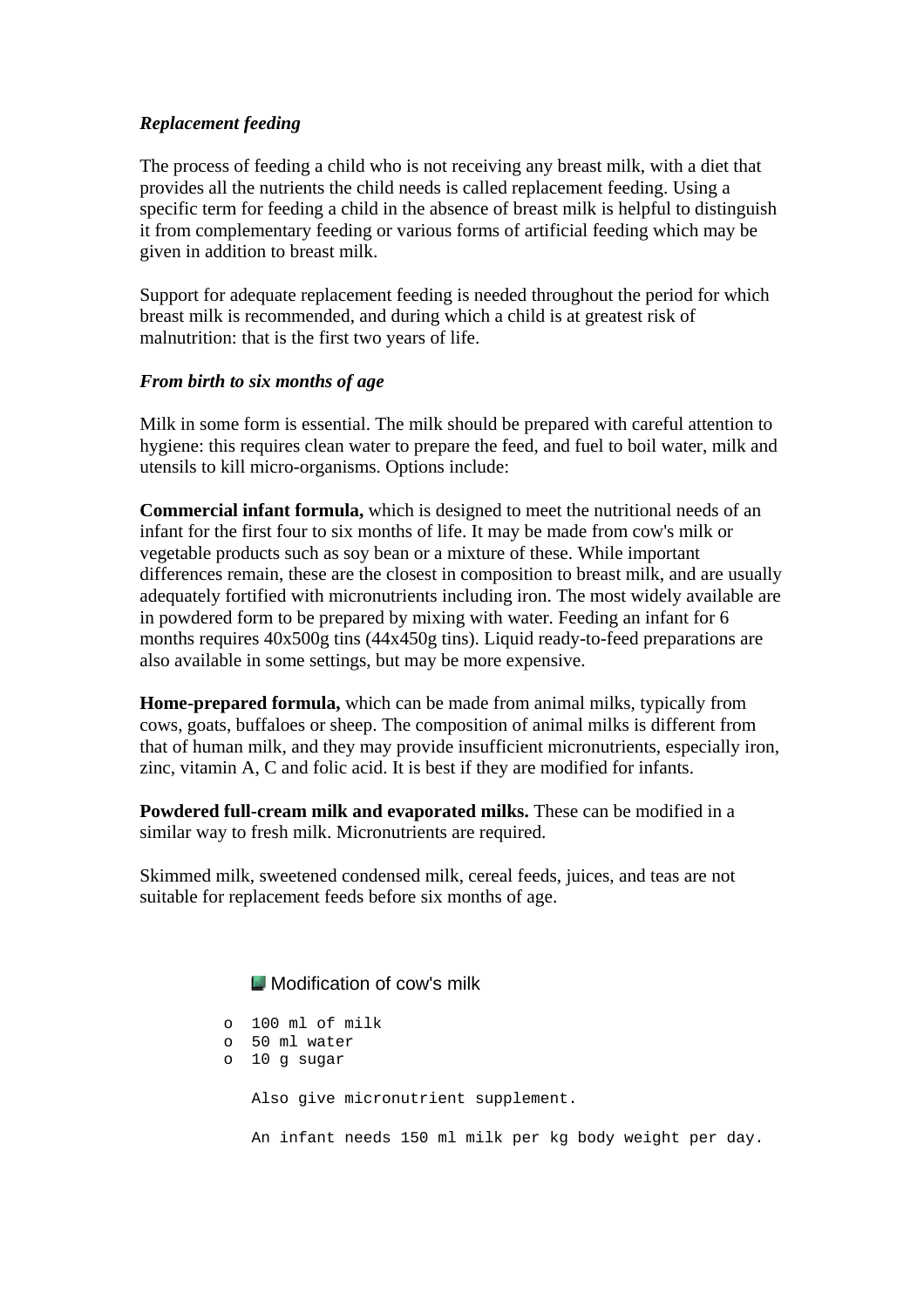(A 5 kg infant will thus need about 500 ml cow's milk per day, plus water for dilution and sugar to make 750 ml of home-prepared formula.)

### *From six months to two years*

Replacement feeding for a non-breastfed infant should preferably continue to include a suitable breast-milk substitute and complementary foods made from appropriately prepared and nutrient-enriched family foods given three times a day.

If suitable breast-milk substitutes are not available, replacement feeding should be with appropriately prepared and further enriched family foods given five times a day.

If possible, other milk products such as unmodified animal milk, dried skimmed milk, or yoghurt should be included if possible as a source of protein and calcium; other animal products such as meat, liver and fish should be given as a source of iron and zinc; and fruit and vegetables to provide vitamins, especially vitamin A and C. Micronutrient supplements should be given if available.

# *Modified breastfeeding*

**Early cessation of breastfeeding.** HIV-positive mothers who choose to breastfeed should consider this possibility as soon as they can provide adequate replacement feeds. No specific time is recommended.

Expressing and heat treating breast milk. A mother can express her milk and either pasteurise it (heat to  $62.5^{\circ}$ C for 30 minutes) or boil it briefly and cool it. This kills the HIV virus. Mothers need to be highly motivated to feed this way over the long term at home. It may be more feasible in a hospital setting for sick and low-birth-weight infants who are at greater risk from artificial feeding and who may otherwise require special types of formula.

# *Other breast milk*

**Breast-milk banks.** In some settings, breast milk may be available from milk banks. This may be most useful for sick and low-birth-weight babies. This can be considered an option if a milk bank is functioning according to recognised standards, and if donors are screened for HIV.

**Wet-nursing.** Wet-nursing in the family context is traditional in some cultures.

There is a risk of HIV transmission to the infant if the wet-nurse is infected, and a possible risk of transmission to the wet-nurse if the infant is infected. If a family considers this option, both mother and wet-nurse should be fully informed about the risks. The wet-nurse should be offered counselling and testing, and be able to practise safe sex to remain HIV negative while breastfeeding the infant.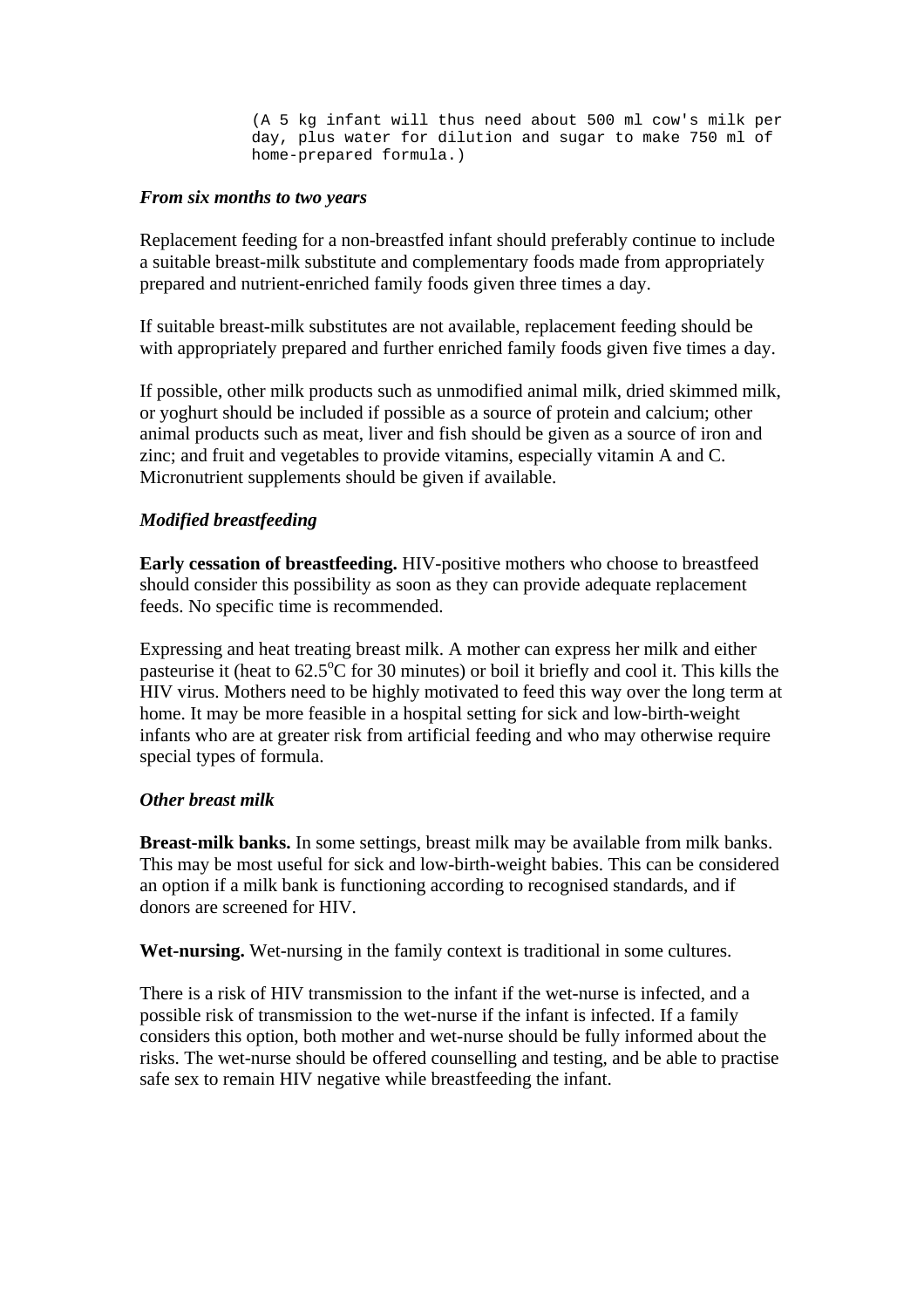### **▶ Policy issues**

The policy objective must be to minimise all infant feeding risks and to urgently expand access to adequate alternatives so that HIV-infected women have a range of choices. The policy should also stipulate what measures are being taken to make breast-milk substitutes available and affordable; to teach the safest means of feeding them to infants; and to provide the conditions which will diminish the risks of using them. Decision-makers need to consider the following:

*What will it cost the government to offer HIV-positive mothers subsidized or free supplies of breast-milk substitutes and how should such a programme be financed and sustained?* 

A decision will also be needed about which mothers would be eligible for free or subsidised supplies, and for how long. If the government offers free or subsidized breast-milk substitues to some or all HIV-positive mothers who choose not to breastfeed, these mothers must be assured of breast-milk substitutes for at least six months.

The calculation should be based on the assumption that one child will require approximately 20 kg of powdered infant formula or 92 litres of fresh milk for the first six months, and support for continued adequate replacement feeding up to two years of age, including some form of milk, if possible, up to at least one year. Locally produced fresh milk may be a more sustainable option than imported processed milks.

Additional costs include micronutrient supplements and extra health care costs for non-breastfed children. Against this can be set reduced costs of treating fewer children with AIDS.

# *What is needed in addition to affordable breast-milk substitutes, to make alternative feeding as safe as possible?*

The risk of giving replacement feeds must be less than the risk of HIV transmission through breastfeeding, or there is no point in using them. Essential elements include knowledge and commitment on the part of care-givers, safe water, assured supplies of affordable fuel, easy access to quality health care for mothers and infants, and a good level of support from counsellors and/or social workers. Women choosing not to breastfeed will need extra support and counselling. Ideally this will be integrated into strengthened programmes for feeding and care of all infants. WHO and UNICEF recommend that infants be fed by cup rather than bottles and teats which are more difficult to use hygienically.

### *What are the implications for family planning services?*

A policy recommendation that HIV-infected mothers be counselled about considering not breastfeeding can have major implications for birth spacing. HIV-infected mothers who do not breastfeed are deprived of protection from lactational amenorrhea. If they do not use an appropriate form of family planning, they may have a shorter interval between births with adverse consequences for their own health. Ultimately, a larger number of potentially HIV-infected children will be born and will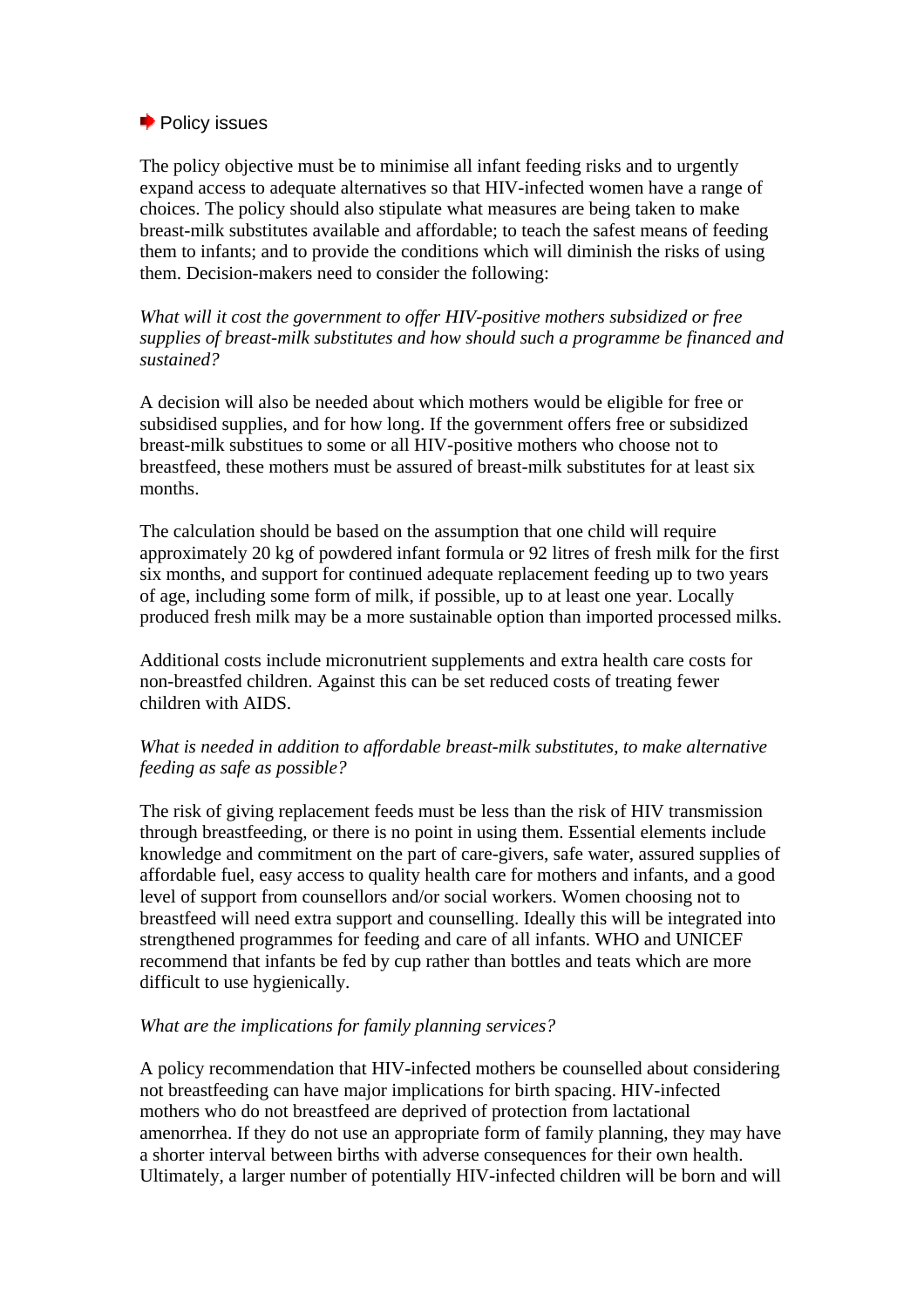need to be cared for. Family planning information and services need to be made readily available to mothers and their partners.

# *What is necessary to manage the efficient distribution of breast-milk substitutes to HIV-positive mothers?*

If free or subsidised breast-milk substitutes are to be offered, they need to be distributed efficiently to the mothers who are eligible for them, but controlled to prevent encouraging use by mothers who are HIV negative or of unknown status.

Possible ways to achieve this are by:

- central procurement of supplies, both to enable negotiation of favourable prices, and to facilitate control and monitoring of distribution
- giving breast-milk substitutes only to mothers who have had HIV counselling and testing and who know that they are positive
- distribution to local distribution points in appropriate quantities for the expected numbers of tested and HIV-infected women, to give an adequate amount without excess that may be used by other mothers
- careful storage to avoid loss and deterioration, and so that breastfeeding mothers do not see breast-milk substitutes displayed
- giving breast-milk substitutes through an accountable system of medical prescriptions or coupons; for example dispensed through pharmacies in the same way as medicines
- ensuring that an adequate supply will be made available for at least six months, or for as long as the infant requires it
- ensuring that the provision of breast-milk substitutes is linked to follow-up visits, ideally at two- to four-week intervals.

# *What other measures are necessary to prevent "spillover" of artificial feeding to mothers who are HIV negative or of unknown status?*

HIV-negative women and those who do not know their status may decide not to breastfeed because of fears of HIV or misinformation. This would deprive their infants of the benefits of breastfeeding, and put them at risk of other infections and malnutrition. It is unlikely to be possible to give these mothers the extra support necessary to reduce the risks of artificial feeding.

Possible ways to avoid this include:

- ensuring that health education programmes continue to emphasise the value of breastfeeding and the risks of artificial feeding. Information about MTCT should be given in a way that does not frighten mothers who are HIV negative or of unknown status, and lead them to avoid breastfeeding unnecessarily
- strengthening the Baby-friendly Hospital Initiative (BFHI), and ensuring that all health facilities implement practices to support breastfeeding, consistent with the "Ten Steps to Successful Breastfeeding" which form the foundation of the BFHI. If a mother is HIV-positive, this should be accepted as a medical indication for her not breastfeeding her infant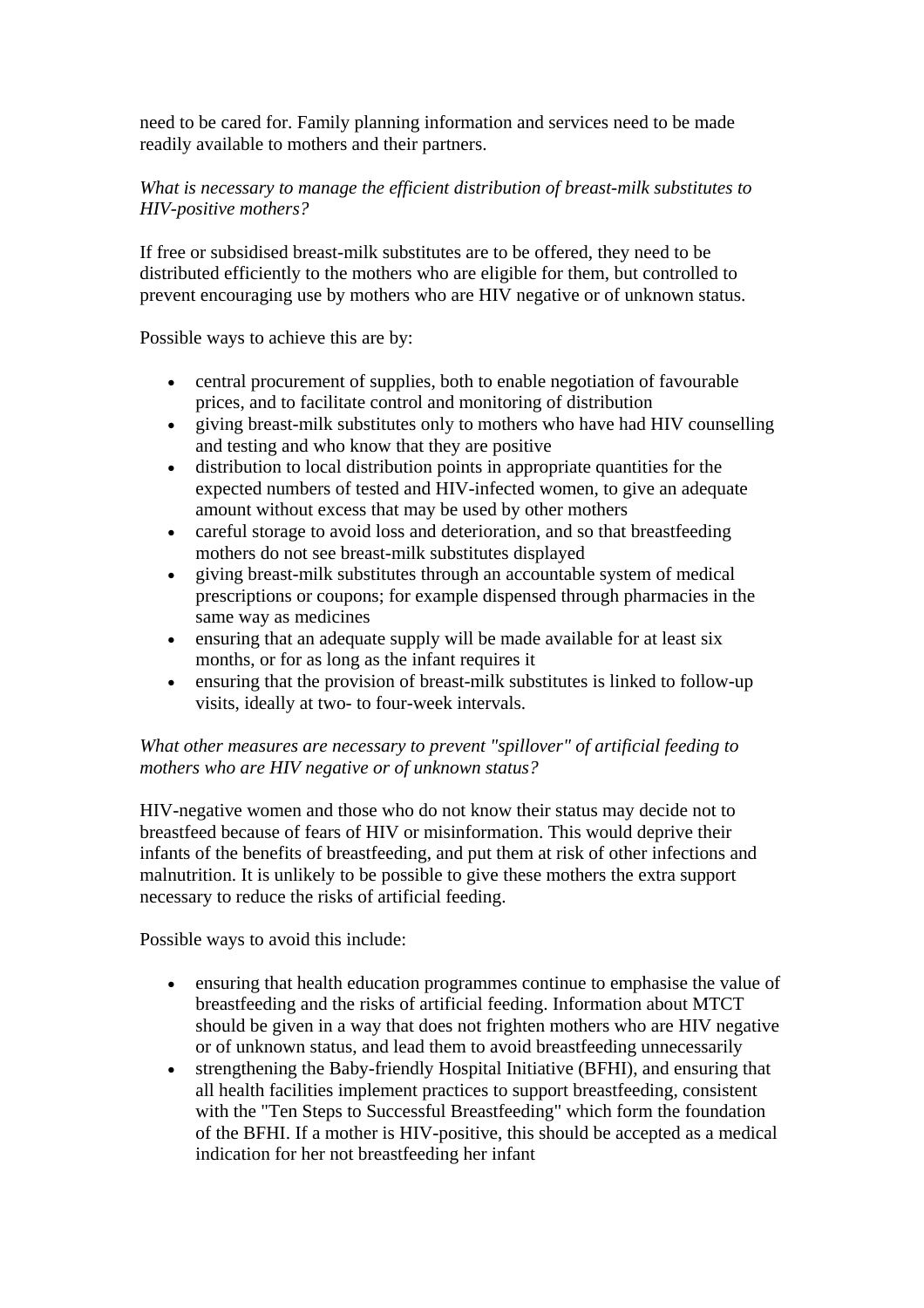- making breastfeeding counselling available for all mothers who choose to breastfeed, whatever their HIV status
- ensuring that all staff who counsel mothers about replacement feeding are trained in breastfeeding counselling
- ensuring that instructions about replacement feeding are given privately to HIV-positive mothers and their families
- taking measures to implement the International Code of Marketing of Breastmilk Substitutes and subsequent relevant World Health Assembly resolutions. Health care workers should know about their responsibilities under the Code, and apply them in their work
- arranging for breast-milk substitutes for HIV-positive mothers to be in generic, non-brand packaging.

 $\blacktriangleright$  Information, education and communication (IEC)

IEC is a very important element in a comprehensive policy on infant feeding, both to raise public awareness of the issues, and to encourage broad public debate that is based on accurate information (see box on page 15). IEC is essential, too, in ensuring that policies are known about, acted upon, and are effective. The acceptability of counselling and testing and alternative feeding practices may be very low because of fear of stigmatization and rejection by the family and community; IEC programmes are thus an important component in the effort to reduce discrimination against HIVinfected people.

Decision-makers will need to:

- allocate resources
- stipulate who should be responsible for preparing information
- consider where and how information should be delivered so that it serves the purpose of informing without undermining breastfeeding practice. Several populations could be targeted by specific programmes: women, the general population, the health workers in the public sector, but also the private sector (pharmacies, practitioners) and NGOs
- ensure that information on replacement feeding adheres to the principles and aim of the International Code of Marketing of Breast-milk Substitutes
- ensure that advocacy for counselling and testing includes health professionals at all levels of the system and that IEC campaigns are designed to stimulate public debate and raise awareness of the benefits of HIV testing.

# **Making breast-milk substitutes available to infants of mothers** living with HIV

The International Code of Marketing of Breast-milk Substitutes recognizes that the encouragement and protection of breastfeeding is an important part of the health, nutrition and other social measures required to promote healthy growth and development of infants and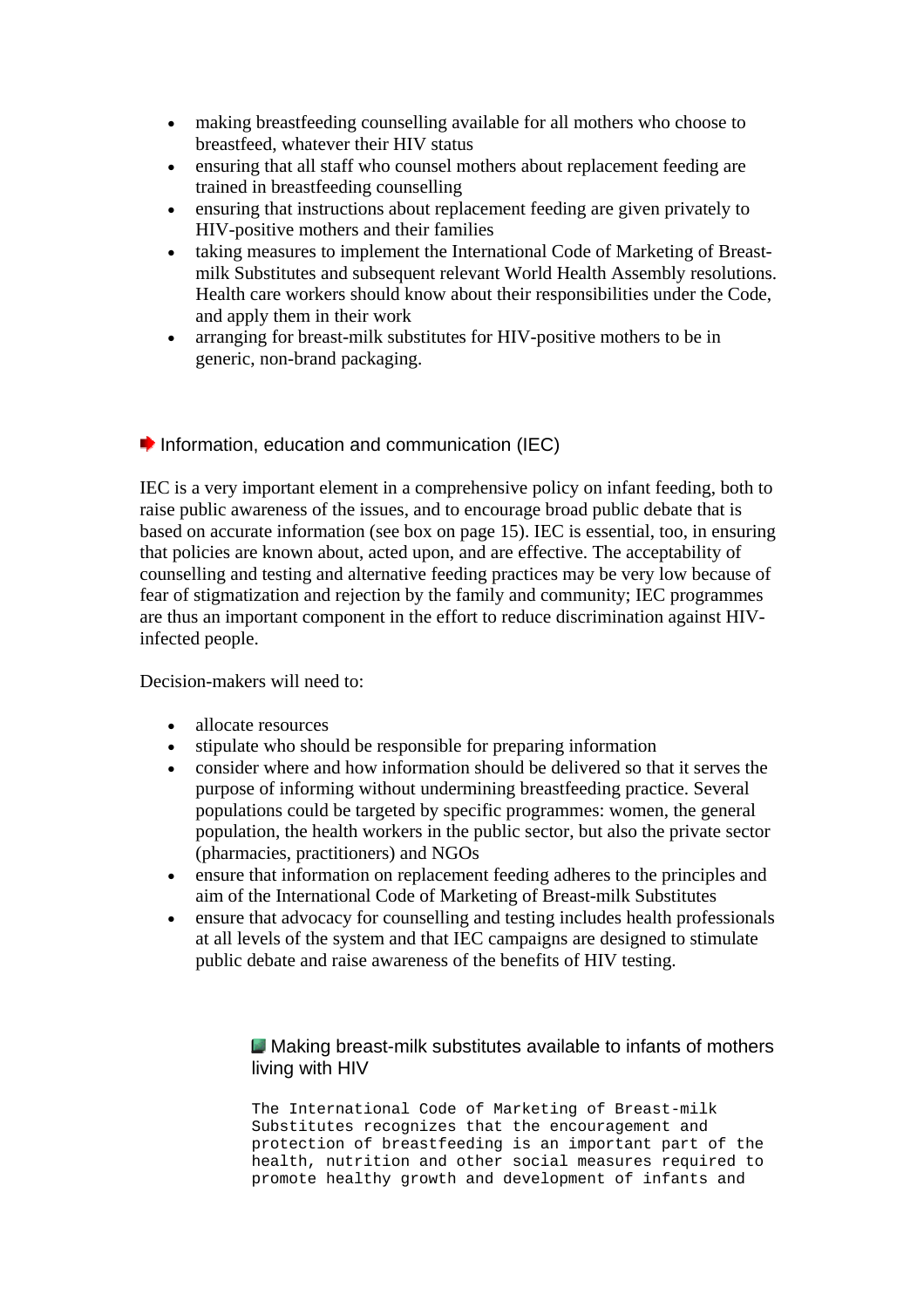young children, and that breastfeeding is an important aspect of primary health care. The Code was adopted in response to concerns that the inappropriate marketing of breast-milk substitutes and related products was contributing to unsuitable feeding practices that placed infant health at risk. The Code aims to prevent the promotion of breast-milk substitutes and related products to the general public or through the health care system. These Guidelines are intended to be applied in accordance with all provisions of the Code and subsequent relevant World Health Assembly resolutions.

The Code does recognise that there are exceptional situations when alternatives to breastfeeding are necessary1. The present guidelines provide advice concerning such an exceptional situation. They address the pressing public health issue of how best to meet the nutritional requirements of infants of HIV-infected mothers. The guidelines suggest ways in which decisionmakers can ensure such infants have access to breast-milk substitutes (for as long as they need them). At the same time, again recognizing that breastfeeding remains the best way to feed the vast majority of infants, the guidelines suggest ways in which breast-milk substitutes that are intended for infants who are at risk of HIV infection through breastfeeding reach only these children in need.

WHA Resolution 47.5, paragraph 2(2) helps to ensure that the aforementioned conditions are satisfied by urging Member States "to ensure that there are no donations of free or subsidized supplies of breast-milk substitutes and other products covered by the International Code of Marketing of Breast-milk Substitutes in any part of the health care system". In other words, Members States are urged to take measures to ensure that there is no donation of supplies of breast-milk substitutes from manufacturers or distributors in maternity and paediatric wards, MCH and family planning clinics, private doctor's offices and child-care institutions. However, the competent national authorities may wish to consider negotiating prices with manufacturers and making breastmilk substitutes available at a subsidized price or free of charge, for use by infants of mothers living with HIV. It is recommended that this be done in a manner that:

- o is sustainable. A long-term, reliable supply of suitable breast-milk substitutes and a dependable system for their distribution should be identified and secured
- o does not create dependency on donated or low-cost supplies of breast-milk substitutes since such an arrangement is subject to the good will and generosity of the donor. If the donation ceases there may be no system in place to make breast-milk substitutes available to the infants who need them
- o does not undermine breastfeeding for the majority of infants who would benefit from it
- o does not have the effect of promoting breast-milk substitutes to the general public or the health care system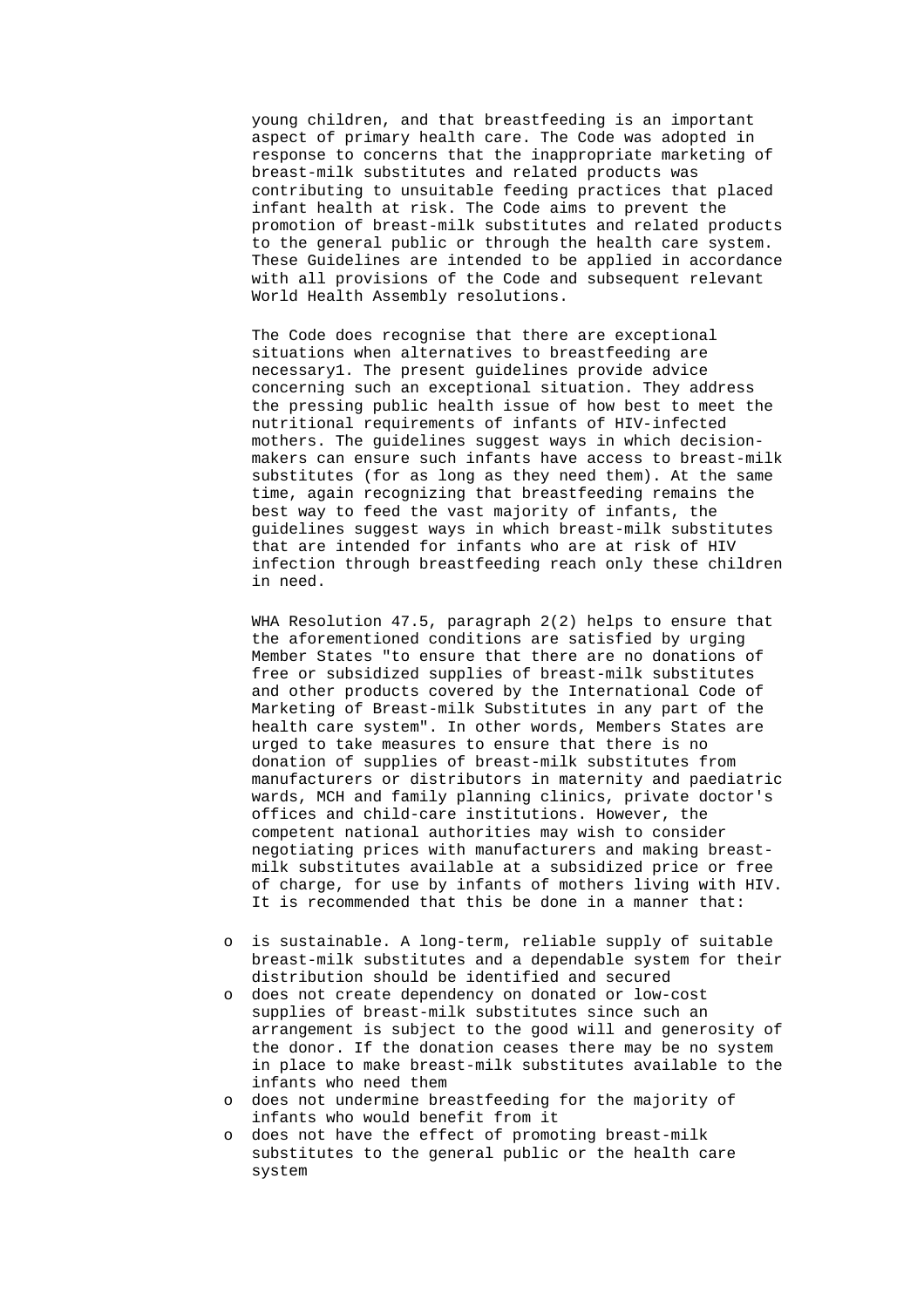o assures individual infants sufficient quantities for as long as they need them (six months).

Where the health care or other competent authorities wish to make subsidized breast-milk substitutes available, these should, as a rule, be purchased through normal procurement channels. This ensures that they are made available only to infants that need to be fed artificially. Infants of mothers who have tested positive for the HIV virus fall into this category. This helps prevent the "spillover effect" to infants who would otherwise benefit from breastfeeding

It is recommended that the following considerations be taken into account in organizing a distribution system.

- o On average, forty 500g tins of commercial infant formula will be required during the first six months of the infant's life. Free or subsidized quantities of breastmilk substitutes should be made available at a local, decentralized level to avoid the need for frequent trips to a distant distribution point.
- o The receipt of free or subsidized breast-milk substitutes is likely to become associated with HIV infection, and care is therefore needed to protect the anonymity of those receiving them to prevent potential stigmatization.

A general reduction in the wholesale price of breast-milk substitutes by manufacturers as a part of a pricing policy intended to provide products at low prices on a long-term basis is permitted.

*1.These situations are discussed in the Guidelines concerning the main health and socioeconomic circumstances in which infants have to be fed on breast-milk substitutes (document WHA/39/1986/REC/1, Annex 6, part 2).* 

### **Professional education and training**

In the area of professional education and training, decision-makers need to consider:

- what staff are available who have already been trained in HIV counselling, laboratory testing and infant feeding, including the BFHI and breastfeeding counselling?
- who will be responsible for infant feeding counselling and what new staffing arrangements might be required? (Will this be the special responsibility of breastfeeding counsellors, or HIV counsellors, or will all staff caring for mothers and infants be expected to take on this duty as part of their general responsibilities?)
- how many more staff with skills in breastfeeding and replacement feeding will be required? How will they be trained? By whom?
- what extra knowledge and skills will general health workers need in both HIV and infant feeding, to refer families appropriately, and to give on-going support? Who will train them?
- what modifications or additions to the curricula for professional training will be required?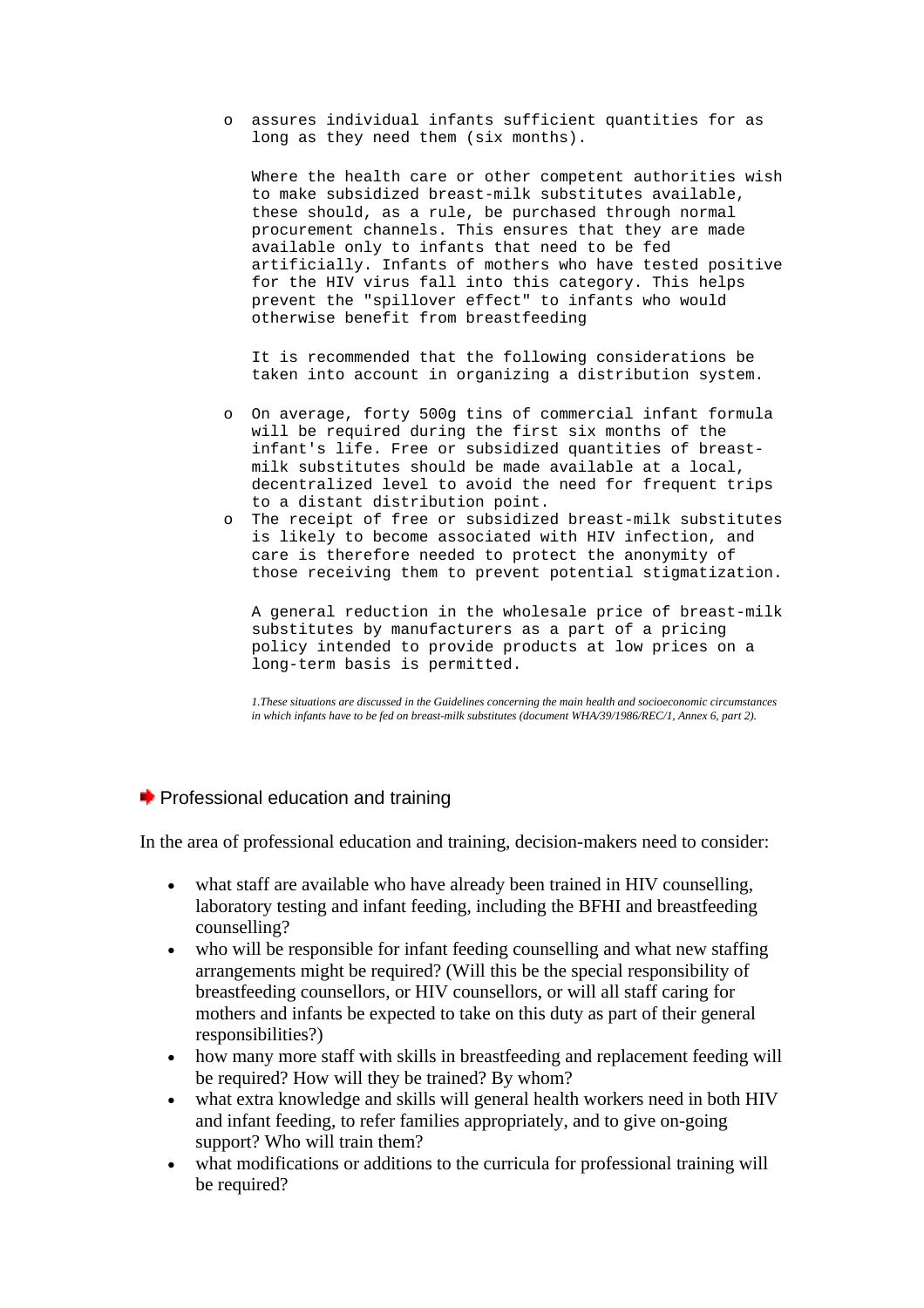what resources will it be necessary to allocate?



o to reinforce messages about the benefits of family planning and contraception.

# *Policy implementation*

Assessment of the situation

Decision-makers will need a thorough understanding of the situation regarding HIV/AIDS locally in order to formulate appropriate and effective policies. Organising a national workshop on the issue is a very useful way of gathering information and of involving a wide range of interested parties. Such an exercise may also be an effective way of encouraging cooperation and reducing tension around these very sensitive issues. Information needed to develop sound policies includes:

- identification of interested parties and key players —such as breastfeeding experts and NGOs, health care workers from baby-friendly hospitals, infant food producers including the dairy industry, paediatricians, nutritionists, those working in the field of HIV/AIDS, logistics experts— and the roles they could play in implementing policy. Manufacturers and distributors of products for infant feeding should not determine policy but may have a role in its effective application
- estimation of the numbers of mothers and infants likely to be affected; based on HIV prevalence, population and fertility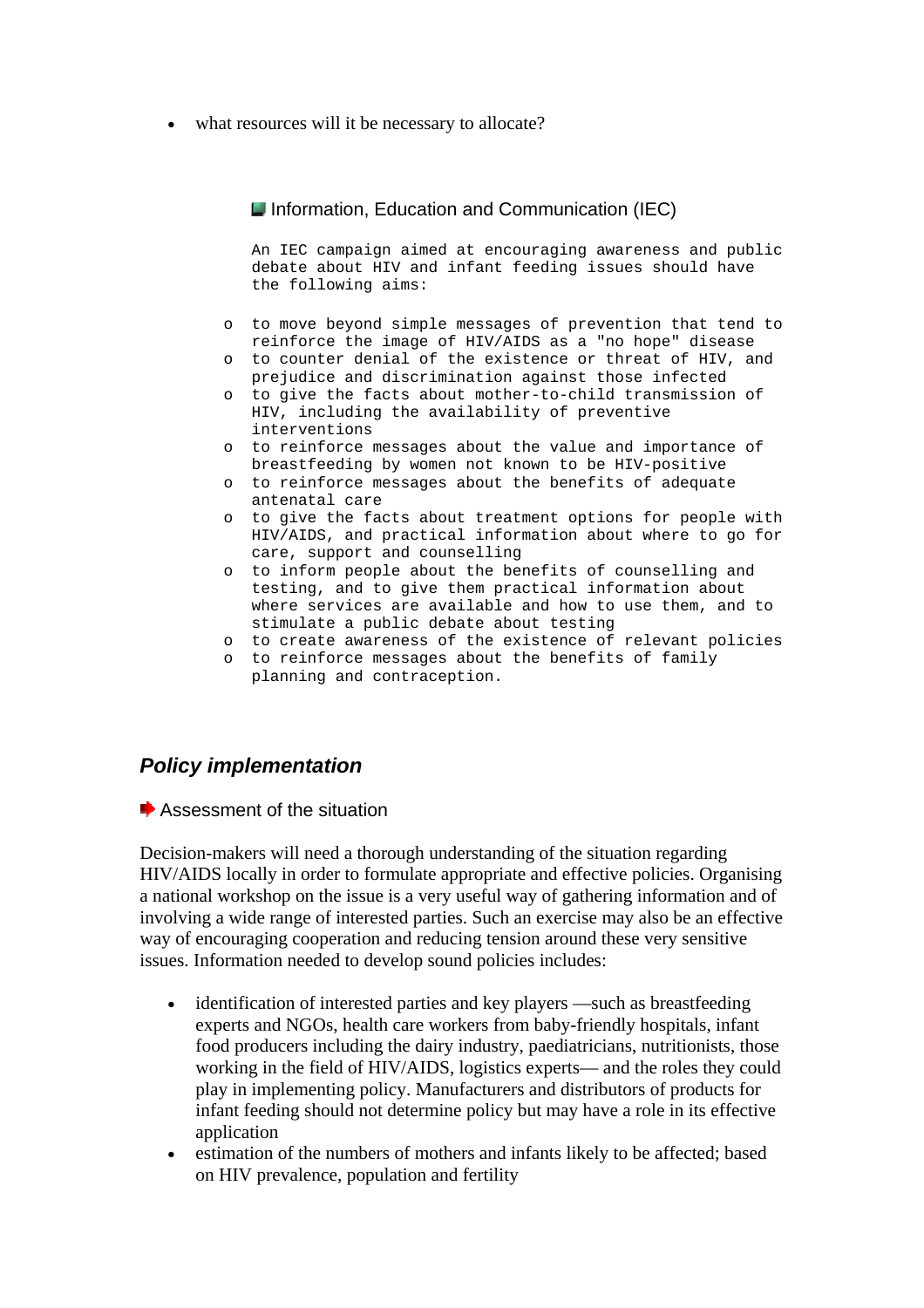- assessment of the extentfor antenatal care, family planning and related services —these provide opportunities to offer counselling and testing to prospective parents
- how many hospitals are baby-friendly to which people infected with HIV are stigmatised, and the possible social and cultural barriers to counselling and testing and replacement feeding
- assessment of attendance ? Can they be involved in the introduction of HIV counselling and testing, and counselling about replacement feeding?
- availability of voluntary and confidential counselling and testing for HIV
- review of existing child feeding practices including:
- breastfeeding rates
- availability and costs (in relation to family incomes) of replacement feeds and micronutrient supplementation
- morbidity and mortality associated with artificial feeding
- average families' access to safe water, sanitation and fuel —and the feasibility of preparing replacement feed safely
- estimation of the amount of breast-milk substitutes needed by HIV-positive mothers, based on local HIV prevalence, fertility rates, and expected acceptability of HIV testing
- availability of funding. Rather than diverting resources from other mother and child health programmes, decision-makers should take the opportunity of integration of these new tasks (HIV counselling and testing, counselling about infant feeding for HIV-infected mothers) to strengthen basic maternity care, breastfeeding support, child care, family planning services and support services for HIV-infected individuals.

# $\blacktriangleright$  Implementation of policy

After assessing the situation, priority tasks for implementing policy on HIV and infant feeding are:

- develop voluntary and confidential counselling and testing services for HIV that are integrated into the maternal child health services;
- develop guidelines on infant feeding for different personnel —such as obstetricians, paediatricians, nutritionists, maternity nurses, counsellors. These guidelines should identify specifically who will be responsible for educating women about the proper use of breast-milk substitutes, and the level of support for infant feeding that HIV-positive women should receive, including follow-up and growth monitoring for at least two years;
- develop training programmes and training materials. The priority areas should be counselling about breastfeeding and replacement feeding, management of breast-milk substitutes, counselling and support of HIV-infected women, food hygiene;
- plan and develop a counselling service for breastfeeding and replacement feeding that is integrated into maternal and child health services. Consider staffing requirements;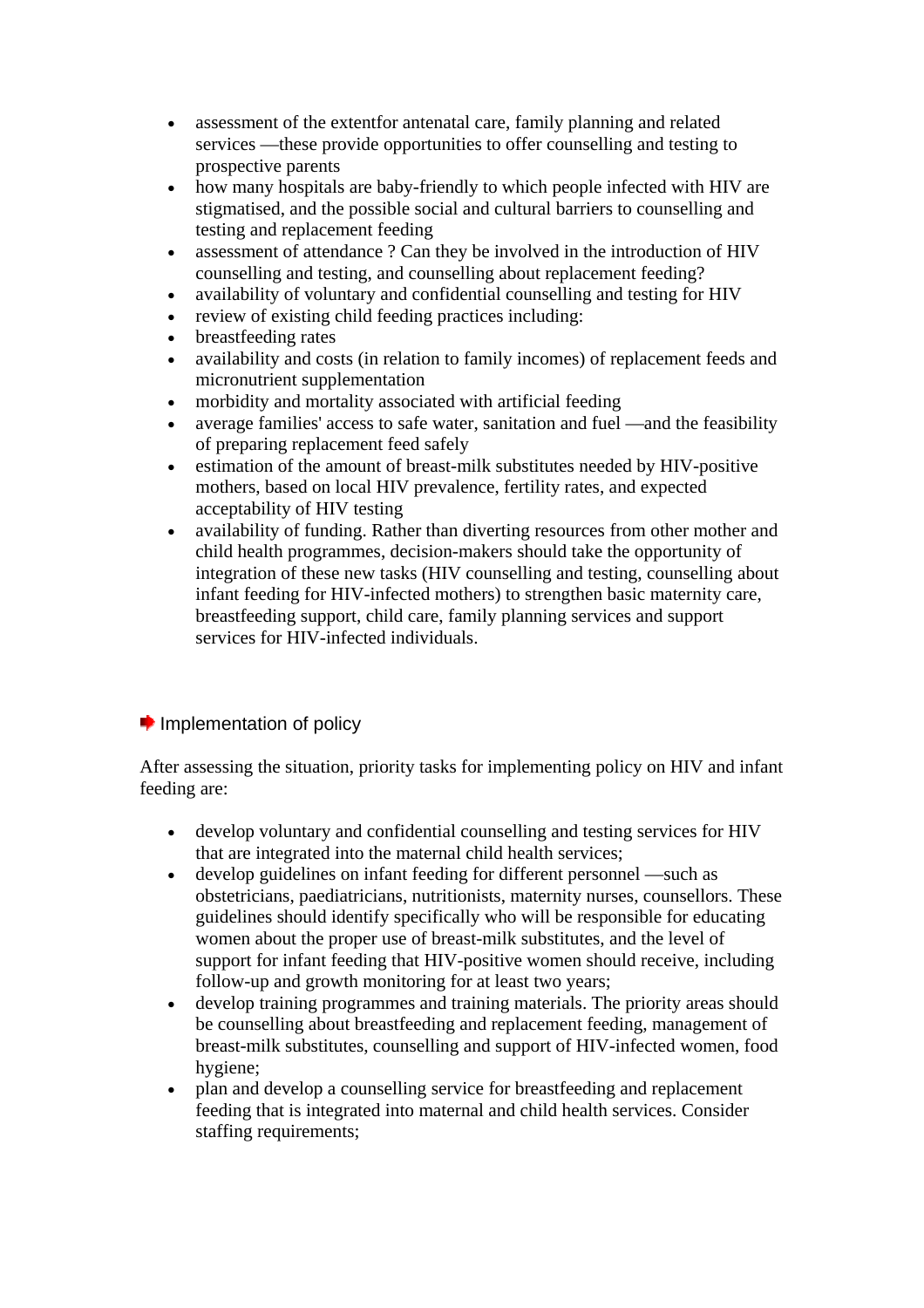- assess additional family planning and contraceptive needs for nonbreastfeeding women, and ensure that supplies of and access to condoms is adequate;
- allocate responsibilities for the various tasks to be performed and draw up time lines for the implementation of the policy. Breastfeeding and HIV/AIDS NGOs should be involved;
- develop and disseminate messages for the general public.

If it is decided to provide free or subsidised supplies of breast-milk substitutes to eligible mothers:

- organise the procurement of breast-milk substitutes

- arrange their distribution to the health services or other distribution points

- set up mechanisms for controlling and monitoring their distribution.

A further possible task is to set up model clinics —or model programmes within existing clinics— where procedures and practices can be fine-tuned. These could serve as demonstration and training units also.

# *Monitoring and evaluation*

Monitoring and evaluation should be a routine part of planning in all programme planning. These activities encourage efficiency and commitment to time-frames, as well as drawing early attention to problems and suggesting what can be done to overcome them.

Monitoring health outcomes including HIV status and growth in children of HIVpositive mothers who breastfeed or feed artificially, as well as health effects in other children and family members of women who artificially feed, will help in refining national policies and counselling practices. It will also be necessary to monitor the distribution and correct use of breast-milk substitutes.

Monitoring breastfeeding rates in HIV negative women will indicate whether "spillover" is occurring —that is whether breastfeeding practice is being undermined by anxiety over HIV and easier access generally to breast-milk substitutes— and enable steps to be taken to counter spillover, if necessary.

Planners and administrators need to identify which indicators to use and decide how frequently monitoring and evaluation will be done; who will be responsible, and the mechanisms for reporting and follow-up. Interested parties and key players such as NGOs may have a useful role to play. The baseline studies or situation analysis on which a policy or programme is based offer useful yardsticks against which to measure change and progress.

Suggested indicators are those included in "Indicators for assessing breastfeeding practices" (WHO/CDD/SER/91.14, WHO/NUT/96.1), which includes the exclusive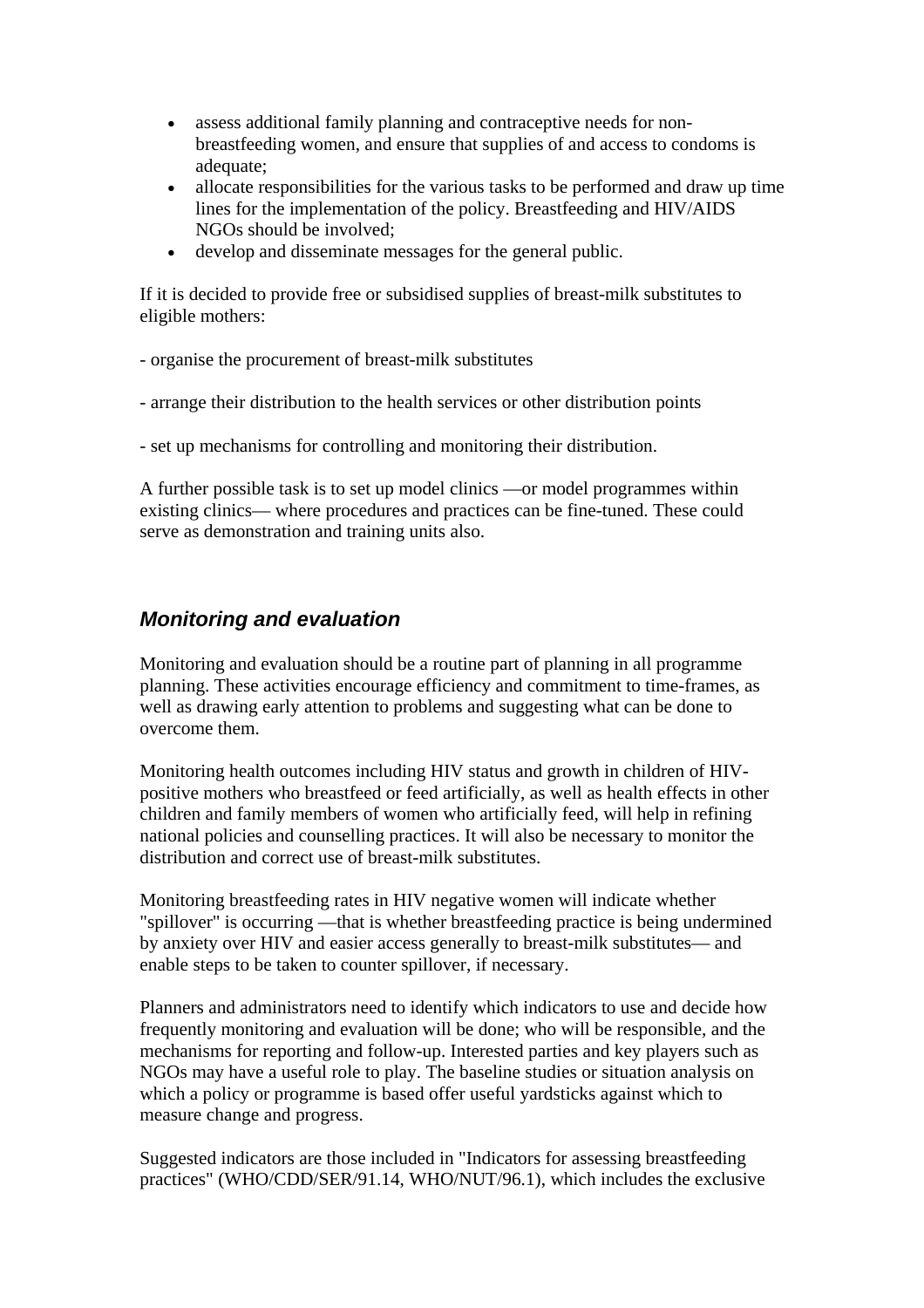breastfeeding rate, timely complementary feeding rate, continued breastfeeding rate, and bottle-feeding rate. Additional indicators will need to be used, such as, weightfor-age at key ages, fertility and appropriate use of breast-milk substitutes.

# *Useful resources and reference materials*

UNAIDS "Best Practice" collection:

- *Access to Drugs*
- *Community Mobilisation and HIV/AIDS*
- *Mother-to-child transmission of HIV*
- *Counselling and HIV/AIDS*
- *HIV testing methods*
- *Women and AIDS*

These documents can be obtained from UNAIDS Documentation Centre, 27 Avenue Appia, 1211 Geneva 27, Switzerland, web site address: http://www.unaids.org.

Relevant HIV counselling guides and ARV book:

- *Source book for HIV/AIDS counselling training,*  WHO/GPA/TCO/HCO/HCS/94.9
- *Counselling for HIV/AIDS: A key to caring.* For policy makers, planners and implementors of counselling activities, WHO/GPA/TCO/HCS/95.15
- *Implications of ARV treatments,* WHO/ASD/97.2

For further information, contact Office of HIV/AIDS and Sexually Transmitted Diseases, (ASD), WHO, Geneva, Switzerland.

- *Indicators for Assessing Breastfeeding Practices.* Document WHO/CDD/SER/91.14
- *Indicators for Assessing health facility practices that affect breastfeeding.* Document WHO/CDR/93.1
- *Breastfeeding counselling: A Training Course.* WHO/CDR/93.3-6, and UNICEF/NUT/93.1-4. The course develops skills in counselling and breastfeeding support that could be applied to infant feeding counselling for HIV-positive mothers.

For further information, contact the Director, Division of Child Health and Development, WHO, 1211 Geneva 27, Switzerland.

- *WHO Global Data Bank on Breastfeeding.* (WHO/NUT/96.1). This document presents breastfeeding definitions and indicators and provide useful tools for assessing breastfeeding practices.
- *Promoting breastfeeding in health facilities: a short course for administrators and policy-makers.* WHO/NUT/96.3. The course is intended to help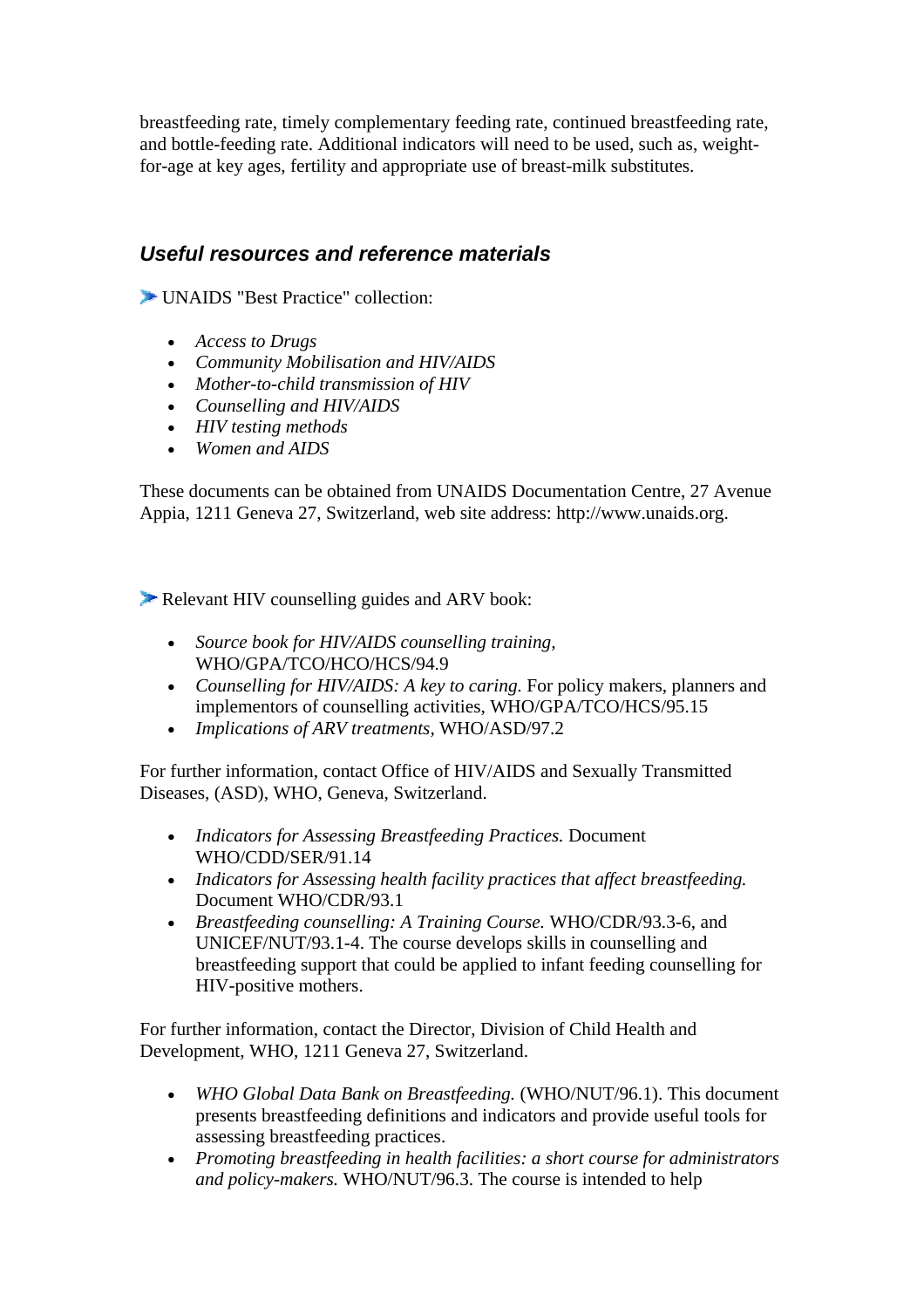administrators and policy-makers promote breastfeeding in health facilities and make them aware of specific policy and administrative changes that can have major impact on breastfeeding practices.

For further information, write to: Programme of Nutrition, WHO, 1211 Geneva 27, Switzerland, E-mail: saadehr@who.ch.

- *HIV and Infant Feeding: A guide for health care managers and supervisors.* WHO/FRH/NUT98.2, UNAIDS/98.4, UNICEF/PD/NUT/(J) 98.1.
- *HIV and Infant Feeding: A review of HIV transmission through breastfeeding,*  WHO/FRH/NUT/98.3, UNAIDS/98.5. UNICEF/PD/NUT/(J) 98.3.

# **ANNEX 1**

# *HIV and Infant Feeding: A Policy Statement Developed Collaboratively by UNAIDS, WHO and UNICEF, 1997*

### **Introduction**

The number of infants born with HIV infection is growing every day. The AIDS pandemic represents a tragic setback in the progress made on child welfare and survival.

Given the vital importance of breast milk and breastfeeding for child health, the increasing prevalence of HIV infection around the world, and the evidence of a risk of HIV transmission through breastfeeding, it is now crucial that policies be developed on HIV infection and infant feeding.

The following statement provides policy-makers with a number of key elements for the formulation of such policies.

### The human rights perspective

All women and men, irrespective of their HIV status, have the right to determine the course of their reproductive life and health, and to have access to information and services that allow them to protect their own and their family's health. Where the welfare of children is concerned, decisions should be made that are in keeping with children's best interests.

These principles are derived from international human rights instruments, including the Universal Declaration of Human Rights (1948), the Convention on the Elimination of All Forms of Discrimination Against Women (1979), and the Convention on the Rights of the Child (1989), and they are consistent with the Cairo Declaration (1994) and the Beijing Platform for Action (1995).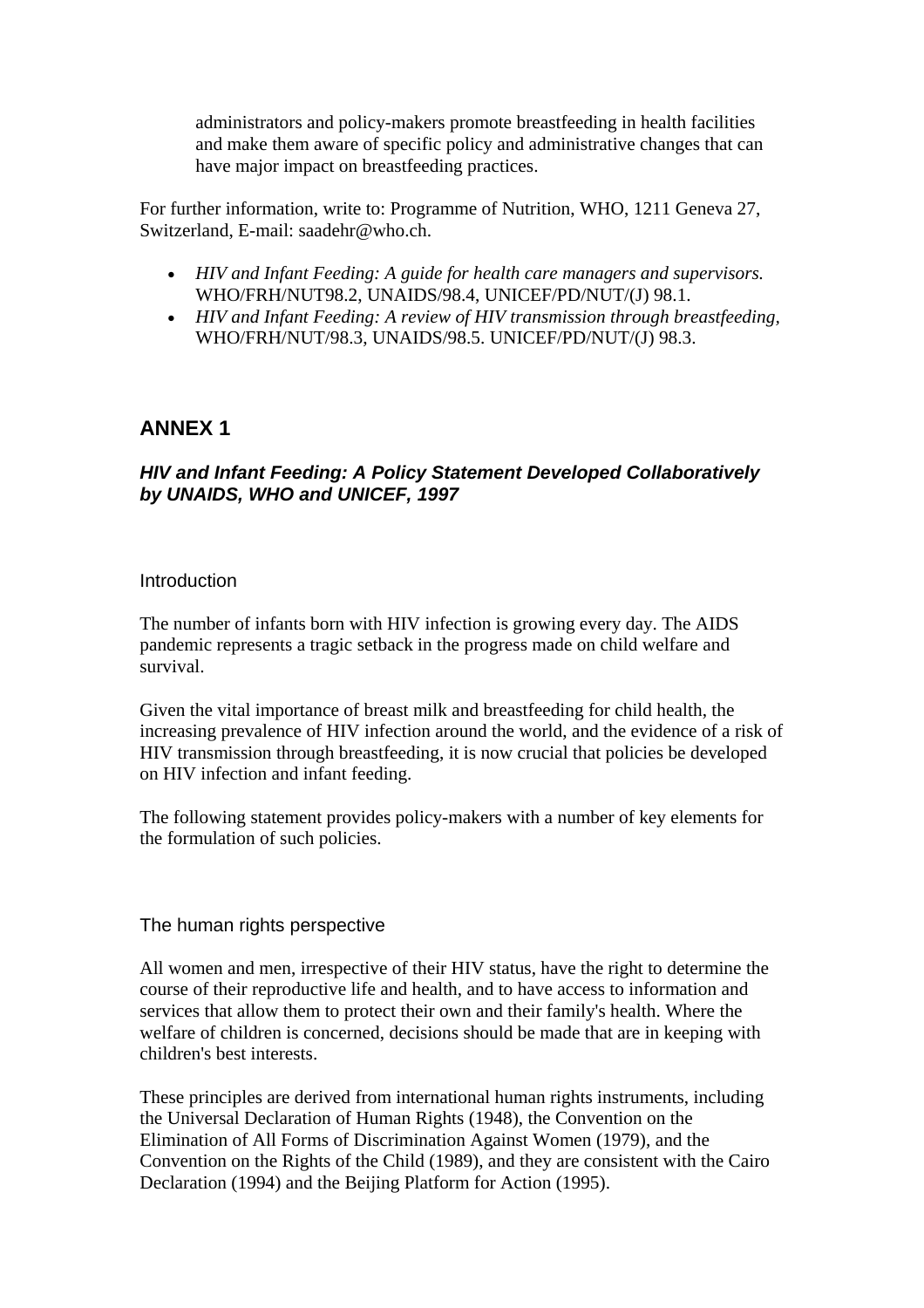### Preventing HIV infection in women

The vast majority of HIV-infected children have been infected through their mothers, most of whom have been infected through unprotected heterosexual intercourse. High priority therefore, now and in the long term, should be given to policies and programmes aimed at reducing women's vulnerability to HIV infection, especially their social and economic vulnerability —through improving their status in society. Immediate practical measures should include ensuring access to information about HIV/AIDS and its prevention, promotion of safer sex including the use of condoms, and adequate treatment of sexually transmitted diseases which significantly increase the risk of HIV transmission.

# The health of mothers and children

Overall, breastfeeding provides substantial benefits to both children and mothers. It significantly improves child survival by protecting against diarrhoeal diseases, pneumonia and other potentially fatal infections, while it enhances quality of life through its nutritional and psychosocial benefits. In contrast, artificial feeding increases risks to child health and contributes to child mortality. Breastfeeding contributes to maternal health in various ways including prolonging the interval between births, and helping to protect against ovarian and breast cancers.

However, there is evidence that HIV —the virus that causes AIDS— can be transmitted through breastfeeding. Various studies conducted to date indicate that between one-quarter and one-third of infants born worldwide to women infected with HIV become infected with the virus themselves. While in most cases transmission occurs during late pregnancy and delivery, preliminary studies indicate that more than one-third of these infected infants are infected through breastfeeding. These studies suggest an average risk for HIV transmission through breastfeeding of one in seven children born to, and breastfed by, a woman living with HIV (i.e. infected with HIV). Additional data are needed to identify precisely the timing of transmission through breastfeeding (in order to provide mothers living with HIV with better information about the risks and benefits of early weaning), to quantify the risk attributable to breastfeeding, and to determine the associated risk factors. Studies are also needed to access other interventions for reducing mother-to-child transmission of HIV infection.

Elements for establishing a policy on HIV and infant feeding

# **1. Supporting breastfeeding**

As a general principle, in all populations, irrespective of HIV infection rates, breastfeeding should continue to be protected, promoted and supported.

# **2. Improving access to HIV: counselling and testing**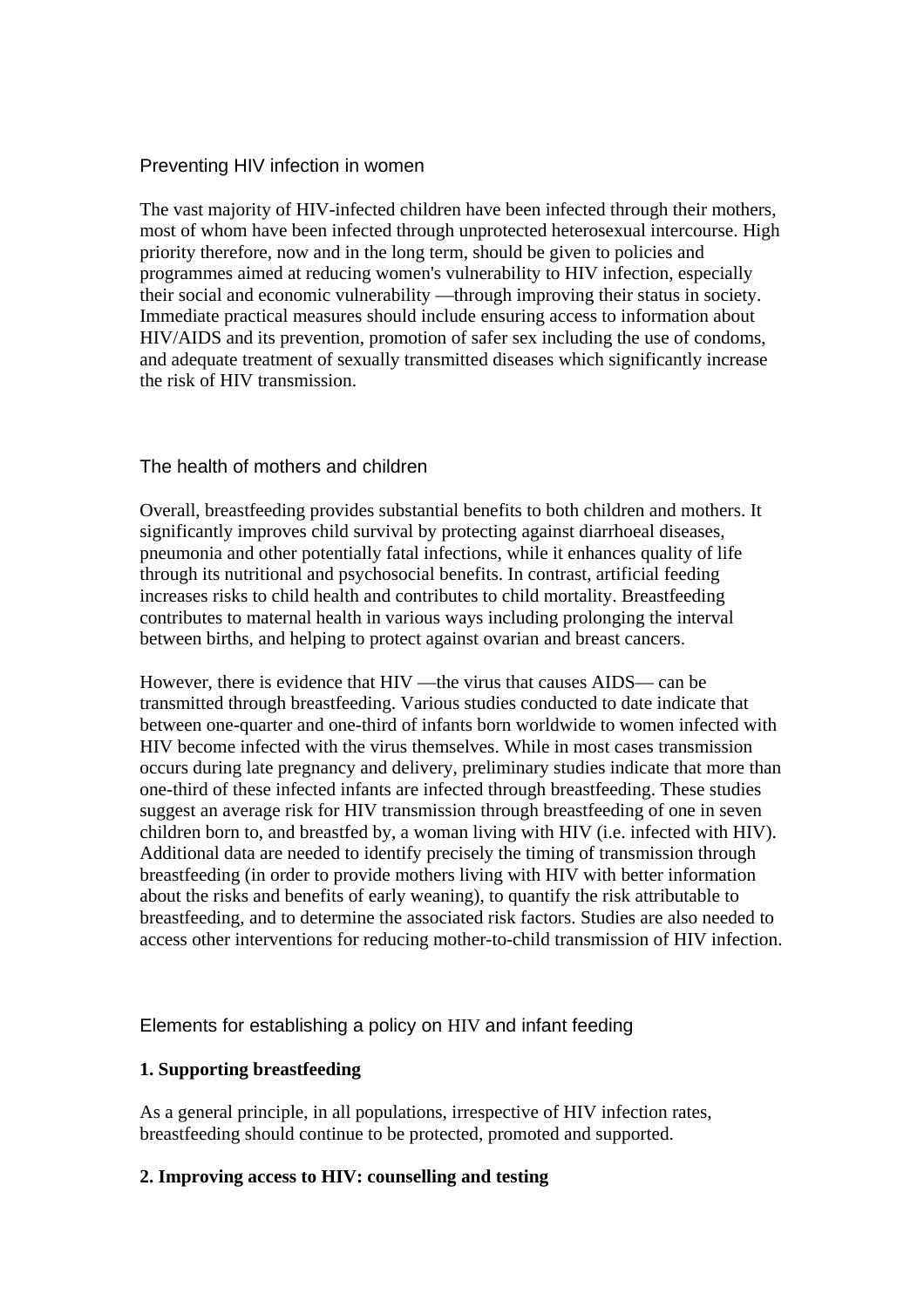Access to voluntary and confidential HIV counselling and testing should be facilitated for women and men of reproductive age, in part by ensuring a supportive environment that encourages individuals to be informed and counselled about their HIV status rather than one that discourages them out of fear of discrimination or stigmatization.

As part of the counselling process, women and men of reproductive age should be informed of the implications of their HIV status for the health and welfare of their children. Counselling for women who are aware of their HIV status should include the best available information on the benefits of breastfeeding, on the risk of HIV transmission through breastfeeding, and on the risks and possible advantages associated with other methods of infant feeding.

# **3. Ensuring informed choice**

Because both parents have a responsibility for the health and welfare of their children, and because the infant feeding method chosen has health and financial implications for the entire family, mothers and fathers should be encouraged to reach a decision together on this matter. However, it is mothers who are in the best position to decide whether to breastfeed, particularly when they alone may know their HIV status and wish to exercise their right to keep that information confidential. It is therefore important that women be empowered to make fully informed decisions about infant feeding, and that they be suitably supported in carrying them out. This should include efforts to promote a hygienic environment, essentially clean water and sanitation, that will minimize health risks when a breast-milk substitute is used. When children born to women living with HIV can be ensured uninterrupted access to nutritionally adequate breast-milk substitutes that are safely prepared and fed to them, they are at less risk of illness and death if they are not breast-fed. However, when these conditions are not fulfilled, in particular in an environment where infectious diseases and malnutrition are the primary causes of death during infancy, artificial feeding substantially increases children's risk of illness and death.

# **4. Preventing commercial pressures for artificial feeding**

Manufacturers and distributors of products which fall within the scope of the International Code of Marketing of Breast-milk Substitutes (1981) should be reminded of their responsibilities under the Code and continue to take the necessary action to ensure that their conduct at every level conforms to the principles and aim of the Code.

# **ANNEX 2**

# *International Code of Marketing of Breast-milk Substitutes*

# Preamble

The Member States of the World Health Organization: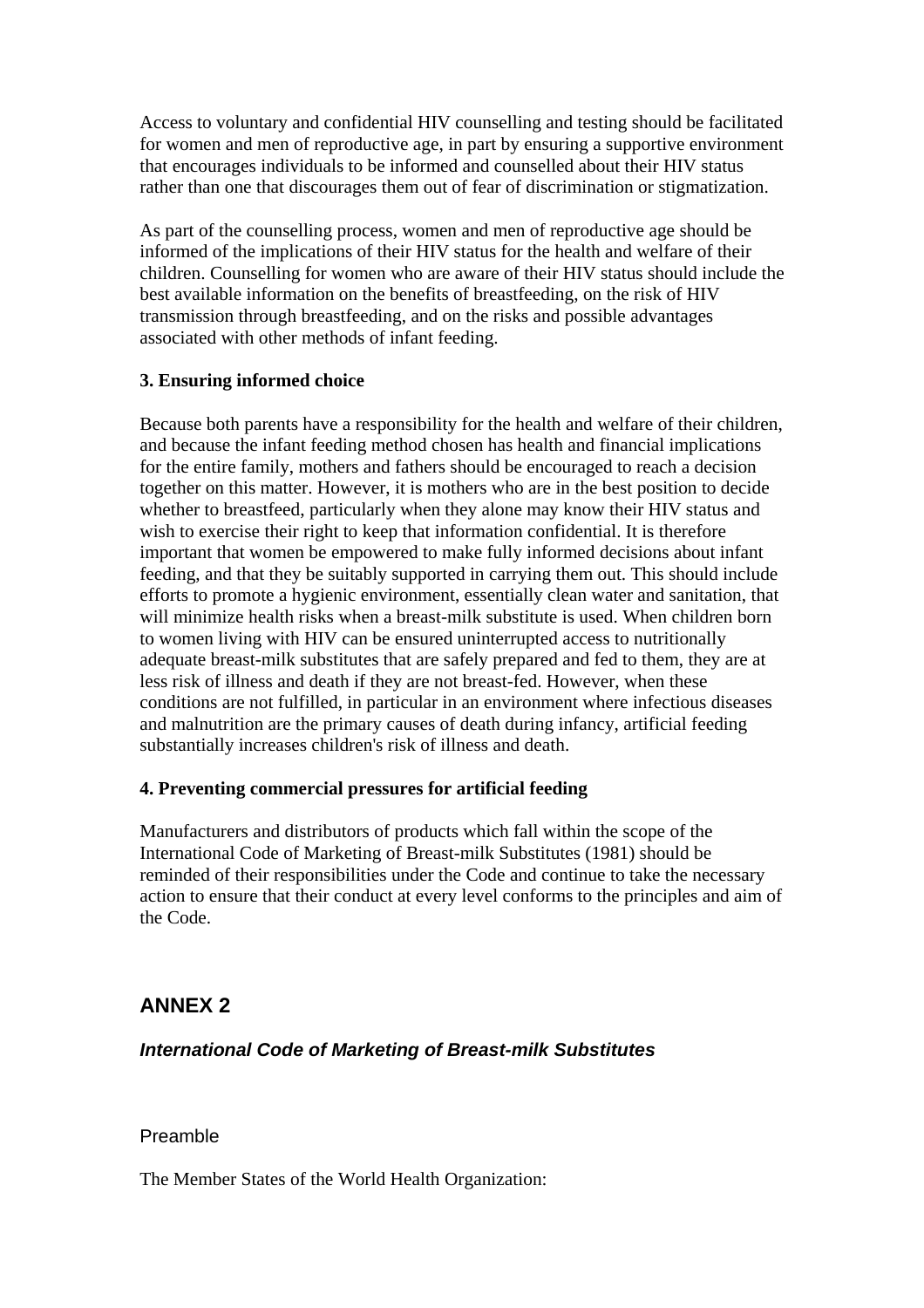AFFIRMING the right of every child and every lactating woman to be adequately nourished as a means of attaining and maintaining health;

RECOGNIZING that infant malnutrition is part of the wider problems of lack of education, poverty and social injustice;

RECOGNIZING that the health of infants and young children cannot be isolated from the health and nutrition of women, their socio-economic status and their roles as mothers;

CONSCIOUS that breastfeeding is an unequalled, way of providing ideal food, for the healthy growth and development of infants; that it forms a unique, biological and emotional basis for the health of both mother and child; that the anti-infective properties of breast milk, help to protect infants against disease; and that there is an important relationship between breastfeeding and child-spacing;

RECOGNIZING that the encouragement and protection of breastfeeding is an important, part of the health, nutrition and other social measures required to promote healthy growth and development of infants and young children; and that breastfeeding is an important, aspect of primary health care;

CONSIDERING that when mothers do not breastfeed, or only do so partially, there is a legitimate market, for infant formula and for suitable ingredients from which to prepare it; that all these products should accordingly be made accessible to those who need them, through commercial or non-commercial distribution systems; and that they should not be marketed or distributed in ways that interfere with the protection and promotion of breastfeeding;

RECOGNIZING further that inappropriate infant feeding practices, lead to infant malnutrition, morbidity and mortality in all countries, and that improper practices in the marketing of breast-milk substitutes and related products, can contribute to these major public health problems;

CONVINCED that it is important, for infants to receive appropriate complementary foods, usually when the infant reaches four to six months of age, and that every effort should be made to use locally, available foods; and convinced, nevertheless, that such complementary foods should not be used as breast-milk substitutes;

APPRECIATING that there are a number of social and economic factors, affecting breastfeeding, and that, accordingly, governments should develop social support systems, to protect, facilitate and encourage it, and that they should create an environment that fosters breastfeeding, provides appropriate family and community support, and protects mothers, from factors that inhibit breastfeeding;

AFFIRMING that health care systems, and the health professionals and other health workers serving in them, have an essential role, to play in guiding infant feeding practices, encouraging and facilitating breastfeeding, and providing objective and consistent advice, to mothers and families about the superior value of breastfeeding, or, where needed, on the proper use of infant formula, whether manufactured industrially or home-prepared;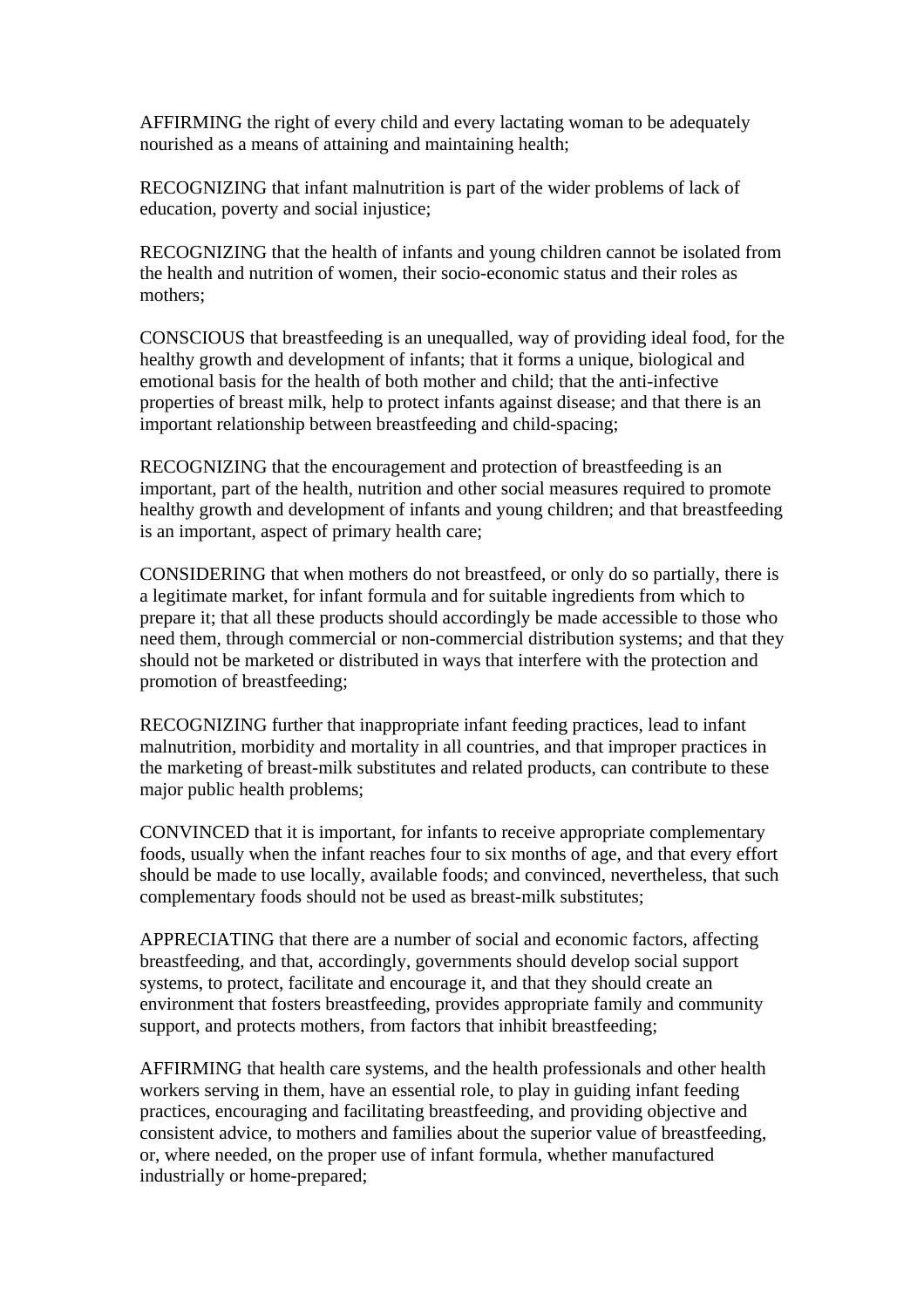AFFIRMING further that educational systems and other social services should be involved in the protection and promotion of breastfeeding, and in the appropriate use of complementary foods;

AWARE that families, communities, women's organizations and other nongovernmental organizations have a special role to play in the protection and promotion of breastfeeding and in ensuring the support needed by pregnant women and mothers of infants and young children, whether breastfeeding or not;

AFFIRMING the need for governments, organizations of the United Nations system, non-governmental organizations, experts in various related disciplines, consumer groups and industry to cooperate in activities aimed at the improvement of maternal, infant and young child health and nutrition;

RECOGNIZING that governments should undertake a variety of health, nutrition and other social measures to promote healthy growth and development of infants and young children, and that this Code concerns only one aspect of these measures;

CONSIDERING that manufacturers and distributors of breast-milk substitutes have an important and constructive role to play in relation to breast feeding, and in the promotion of the aim of this Code and its proper implementation;

AFFIRMING that governments are called upon to take action appropriate to their social and legislative framework and their overall development objectives to give effect to the principles and aim of this Code, including the enactment of legislation, regulations or other suitable measures;

BELIEVING that, in the light of the foregoing considerations, and in view of the vulnerability of infants in the early months of life and the risks involved in inappropriate feeding practices, including the unnecessary and improper use of breastmilk substitutes, the marketing of breast-milk substitutes requires special treatment, which makes usual marketing practices unsuitable, for these products;

### THEREFORE:

The Member States hereby agree the following articles which are recommended as a basis for action.

### *Article 1: Aim of the Code*

The aim of this Code is to contribute to the provision of safe and adequate nutrition for infants, by the protection and promotion of breastfeeding, and by ensuring the proper use of breast-milk substitutes, when these are necessary, on the basis of adequate information and through appropriate marketing and distribution.

### *Article 2: Scope of the Code*

The Code applies to the marketing, and practices related thereto, of the following products: breast-milk substitutes, including infant formula; other milk products, foods and beverages, including bottle-fed complementary foods, when marketed or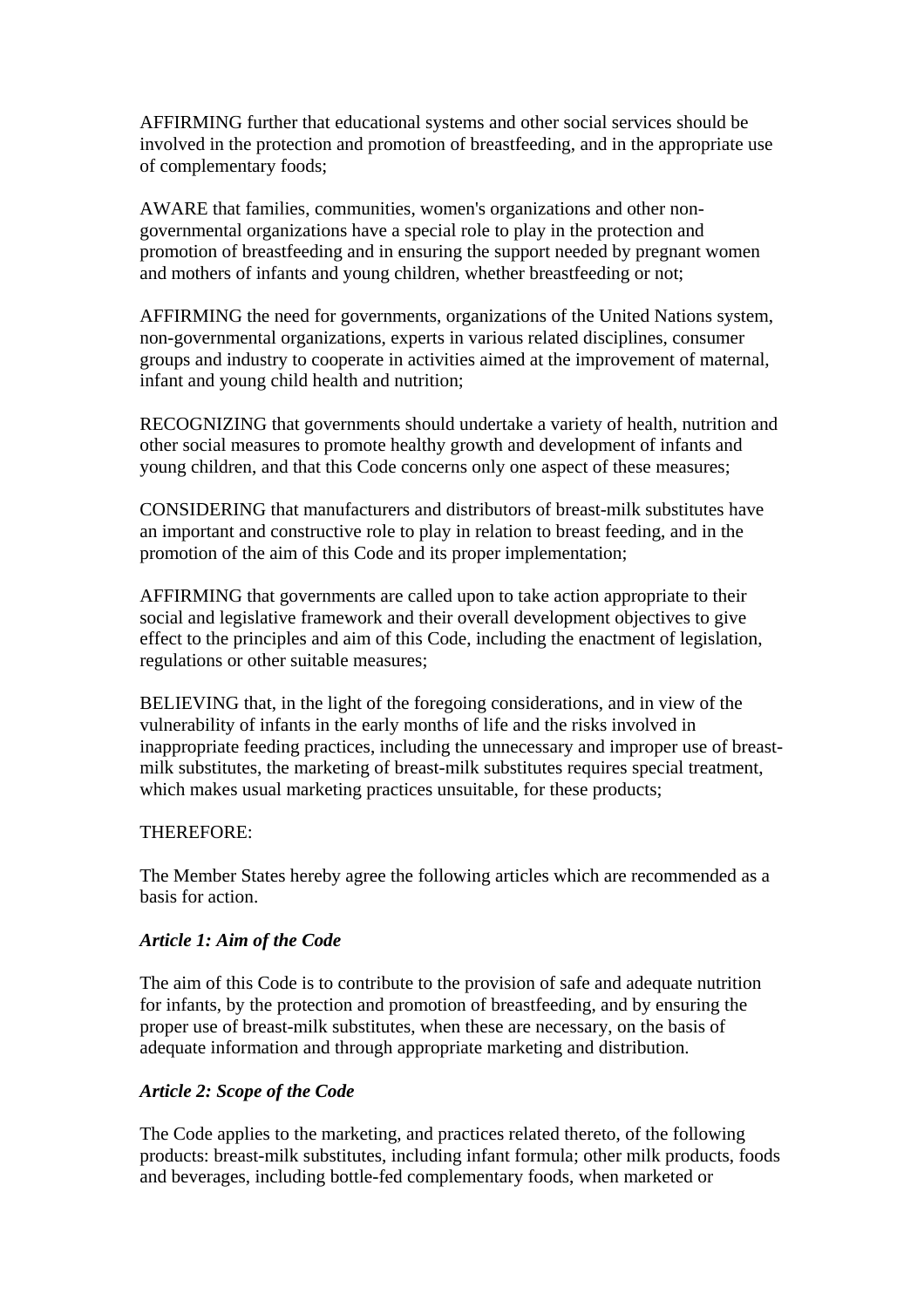otherwise represented to be suitable, with or without modification, for use as a partial or total replacement of breast milk; feeding bottles, and teats. It also applies to their quality and availability, and to information concerning their use.

### *Article 3: Definitions*

For the purposes of this Code:

**Breast-milk substitute** means any food being marketed or otherwise represented as a partial or total replacement for breast milk, whether or not suitable for that purpose.

**Complementary food** means any food, whether manufactured or locally prepared, suitable as a complement to breast milk or to infant formula, when either becomes insufficient to satisfy the nutritional requirements of the infant. Such food is also commonly called "weaning food" or "breast-milk supplement".

**Container** means any form of packaging of products for sale as a normal retail unit, including wrappers.

**Distributor** means a person, corporation or any other entity in the public or private sector engaged in the business (whether directly or indirectly) of marketing at the wholesale or retail level a product within the scope of this Code. A "primary distributor" is a manufacturer's sales agent, representative, national distributor or broker.

**Health care system** means governmental, non-governmental or private institutions or organizations engaged, directly or indirectly, in health care for mothers, infants and pregnant women; and nurseries or child-care institutions. It also includes health workers in private practice. For the purposes of this Code, the health care system does not include pharmacies or other established sales outlets.

**Health worker** means a person working in a component of such a health care system, whether professional or non-professional, including voluntary, unpaid workers.

**Infant formula** means a breast-milk substitute formulated industrially in accordance with applicable Codex Alimentarius standards, to satisfy the normal nutritional requirements of infants up to between four and six months of age, and adapted to their physiological characteristics. Infant formula may also be prepared at home, in which case it is described as "home-prepared".

**Label** means any tag, brand, mark, pictorial or other descriptive matter, written, printed, stencilled, marked, embossed or impressed on, or attached to, a container (see above) of any products within the scope of this Code.

**Manufacturer** means a corporation or other entity in the public or private sector engaged in the business or function (whether directly or through an agent or through an entity controlled by or under contract with it) of manufacturing a product within the scope of this Code.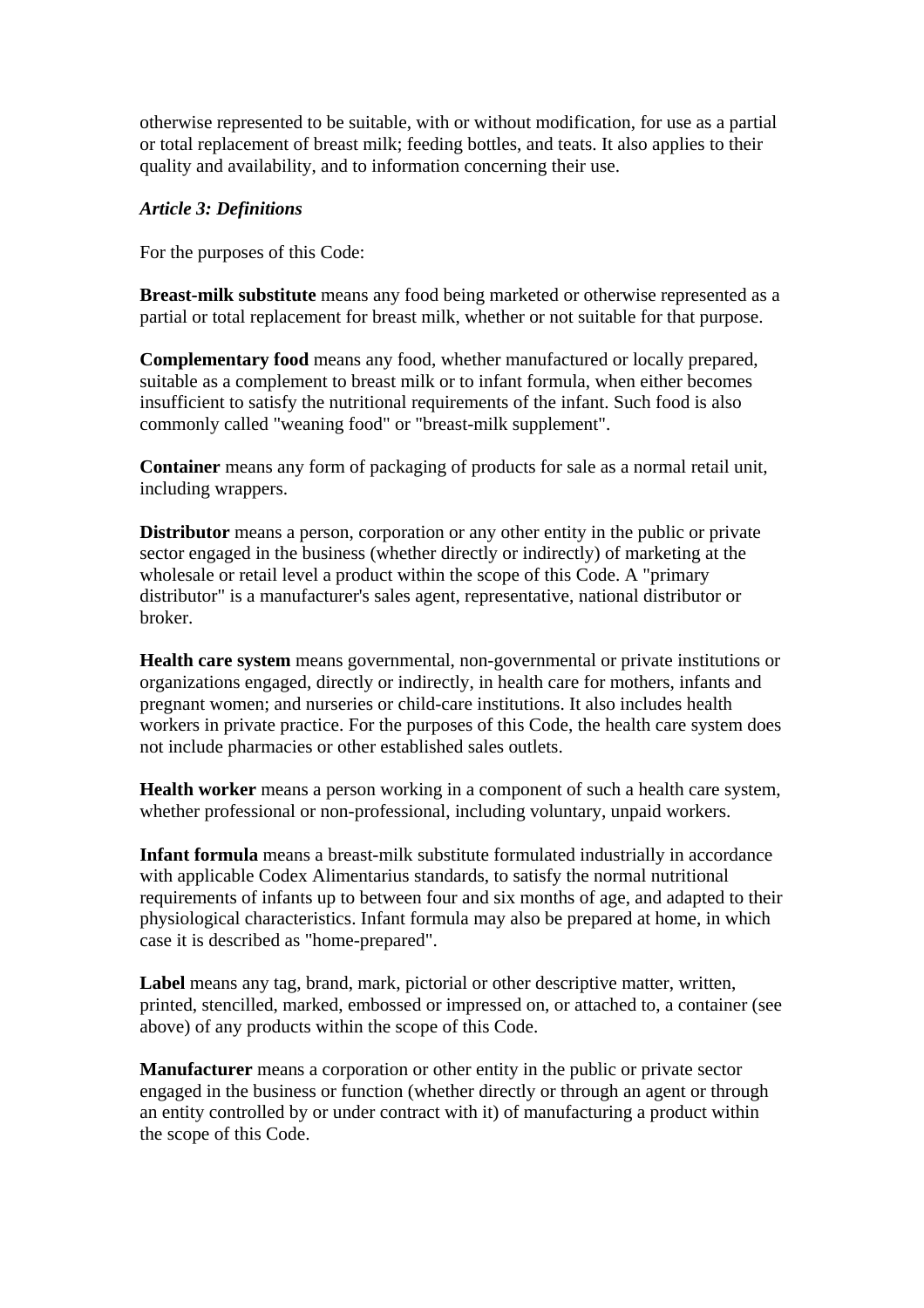**Marketing** means product promotion, distribution, selling, advertising, product public relations, and information services.

**Marketing personnel** means any persons whose functions involve the marketing of a product or products coming within the scope of this Code.

**Samples** means single or small quantities of a product provided without cost.

**Supplies** means quantities of a product provided for use over an extended period, free or at a low price, for social purposes, including those provided to families in need.

### *Article 4: Information and education*

4.1 Governments, should have the responsibility to ensure that objective and consistent information, is provided on infant and young child feeding for use by families and those involved in the field of infant and young child nutrition. This responsibility should cover either the planning, provision, design and dissemination of information or their control.

4.2 Informational and educational materials, whether written, audio or visual, dealing with the feeding of infants and intended to reach pregnant women and mothers of infants and young children, should include clear, information on all, the following points:

- (a) the benefits and superiority of breastfeeding;
- (b) maternal nutrition, and the preparation for and maintenance of breastfeeding;
- (c) the negative effect, on breastfeeding of introducing partial bottle-feeding;
- (d) the difficulty of reversing the decision, not to breastfeed; and,

(e) where needed, the proper use of infant formula, whether manufactured industrially or home-prepared.

When, such materials contain information about the use of infant formula, they should include the social and financial implications, of its use; the health hazards, of inappropriate foods or feeding methods; and, in particular, the health hazards of unnecessary or improper use, of infant formula and other breast-milk substitutes. Such materials should not use any pictures or text which may idealize, the use of breastmilk substitutes.

4.3 Donations of informational or educational equipment or materials by manufacturers or distributors should be made only at the request and with the written approval, of the appropriate government authority or within guidelines given by governments for this purpose. Such equipment or materials may bear the donating company's name or logo, but should not refer to a proprietary product that is within the scope of this Code, and should be distributed only through the health care system.

### *Article 5: The general public and mothers*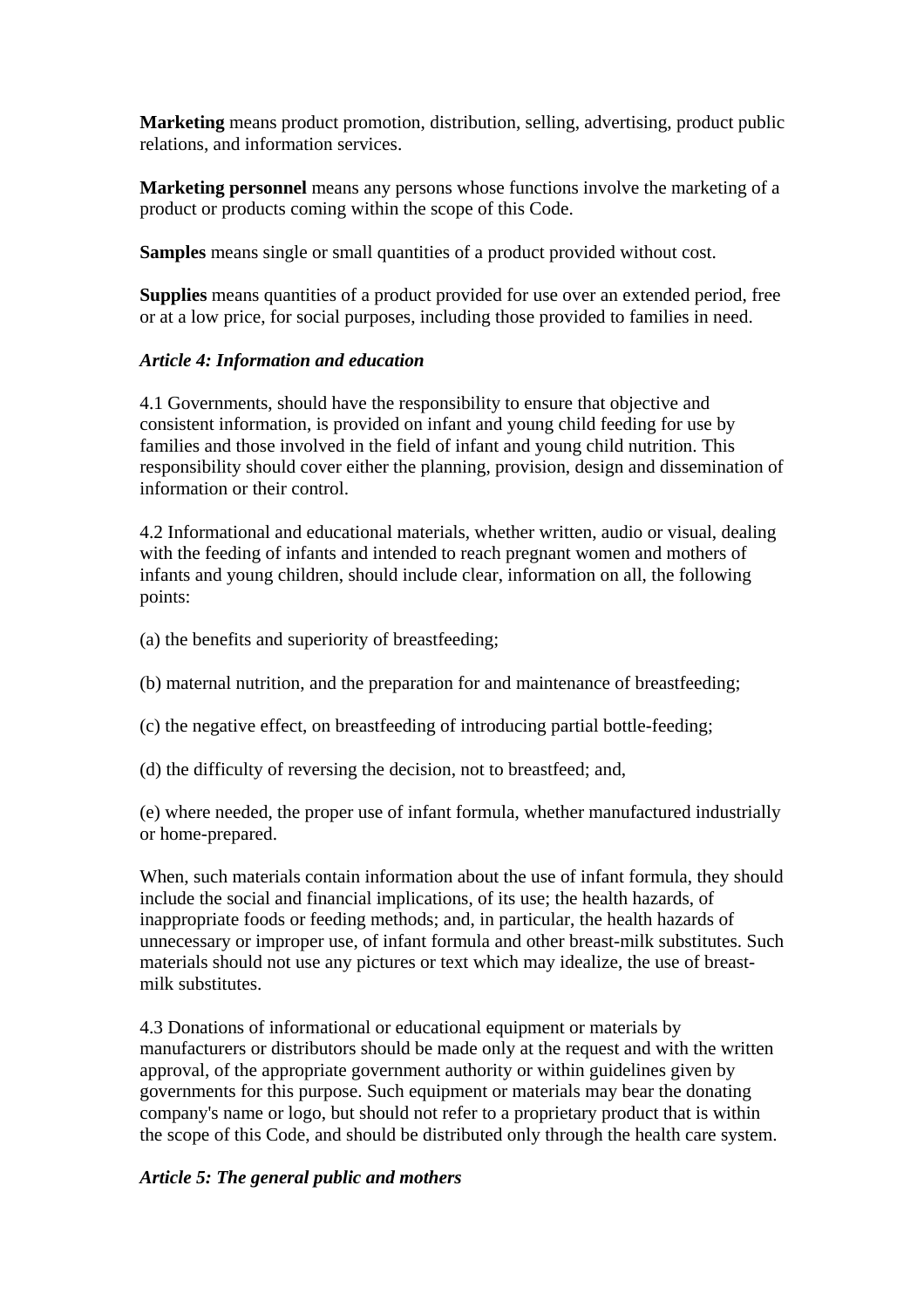5.1 There should be no advertising or other form of promotion to the general public of products within the scope of this Code.

5.2 Manufacturers and distributors should not provide, directly or indirectly, to pregnant women, mothers or members of their families, samples of products within the scope of this Code.

5.3 In conformity with paragraphs 1 and 2 of this Article, there should be no point-ofsale advertising, giving of samples, or any other promotion device to induce sales directly to the consumer at the retail level, such as special displays, discount coupons, premiums, special sales, loss-leaders and tie-in sales, for products within the scope of this Code. This provision should not restrict the establishment of pricing policies and practices intended to provide products at lower prices on a long-term basis.

5.4 Manufacturers and distributors should not distribute, to pregnant women or mothers of infants and young children any gifts of articles or utensils which may promote the use of breast-milk substitutes or bottle-feeding.

5.5 Marketing personnel, in their business capacity, should not seek direct or indirect contact, of any kind with pregnant women or with mothers, of infants and young children.

### *Article 6: Health care systems*

6.1 The health authorities in Member States should take appropriate measures to encourage and protect breastfeeding and promote the principles of this Code, and should give appropriate information and advice to health workers, in regard to their responsibilities, including the information specified in Article 4.2.

6.2 No facility of a health care system should be used for the purpose of promoting infant formula or other products within the scope of this Code. This Code does not, however, preclude the dissemination of information to health professionals as provided in

6.3 Facilities of health care systems should not be used for the display of products, within the scope of this Code, for placards or posters, concerning such products, or for the distribution of material, provided by a manufacturer or distributor other than that specified in Article 4.3.

6.4 The use by the health care system of "professional service representatives", "mothercraft nurses" or similar personnel, provided or paid for by manufacturers or distributors, should not be permitted.

6.5 Feeding with infant formula, whether manufactured or home-prepared, should be demonstrated only by health workers, or other community workers if necessary; and only to the mothers or family members who need to use it; and the information given should include a clear explanation of the hazards of improper use.

6.6 Donations or low-price sales to institutions or organizations of supplies of infant formula or other products within the scope of this Code, whether for use in the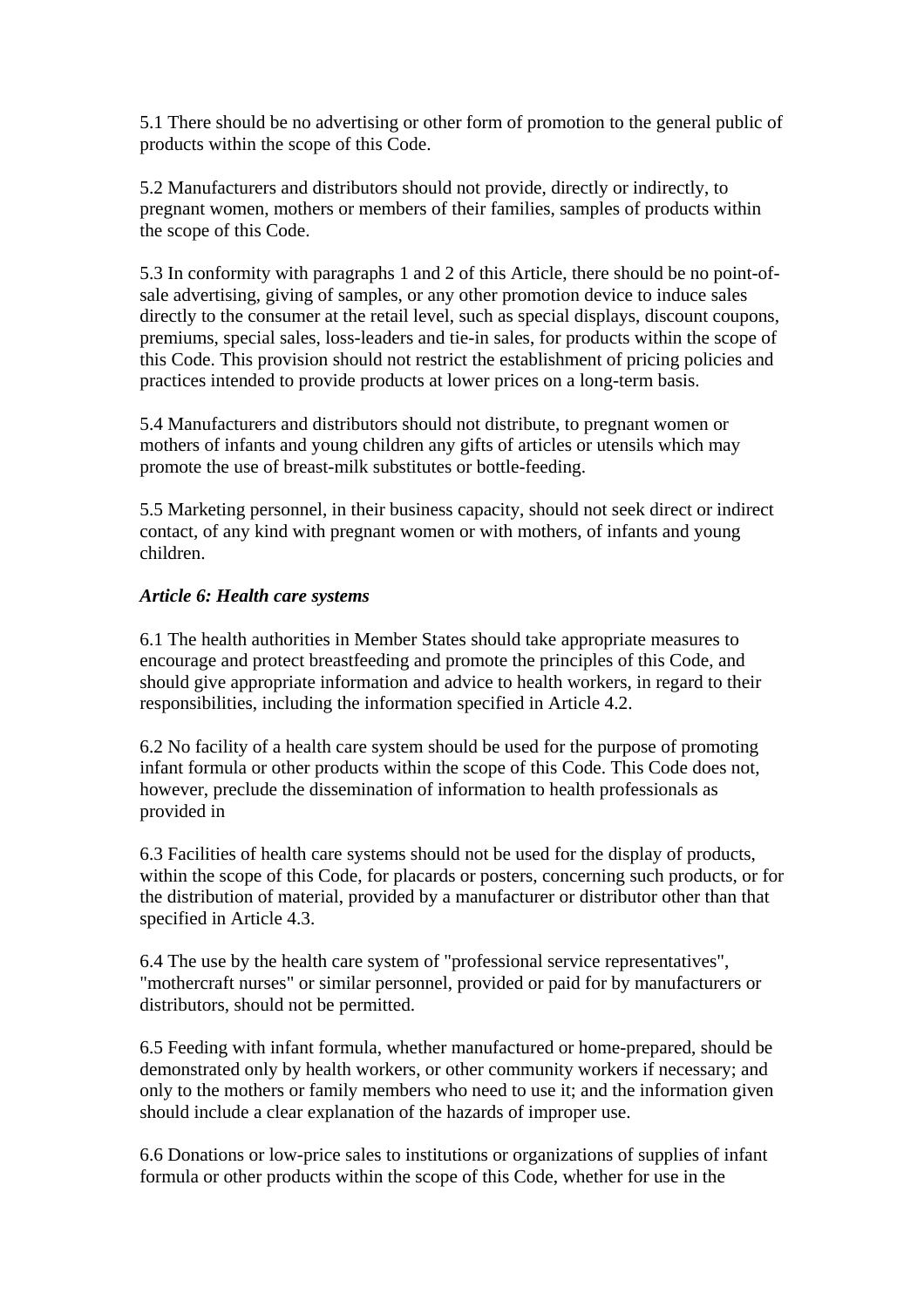institution or for distribution outside them, may be made. Such supplies should only be used or distributed for infants who have to be fed on breast-milk substitutes. If these supplies are distributed for use outside the institutions, this should be done only by the institutions or organizations concerned. Such donations or low-priced sales should not be used by manufacturers or distributors as a sales inducement.

6.7 Where donated supplies of infant formula or other products within the scope of this Code are distributed outside an institution, the institution or organization should take steps to ensure that supplies can be continued as long as the infants concerned need them. Donors, as well as institutions or organizations concerned, should bear in mind this responsibility.

6.8 Equipment and materials, in addition to those referred to in Article 4.3, donated to a health care system may bear a company's name or logo, but should not refer to any proprietary product, within the scope of this Code.

# *Article 7: Health workers*

7.1 Health workers should encourage and protect breastfeeding; and those who are concerned in particular with maternal and infant nutrition should make themselves familiar with their responsibilities under this Code, including the information specified in Article 4.2.

7.2 Information provided, by manufacturers and distributors to health professionals, regarding products within the scope of this Code should be restricted to scientific and factual matters, and such information should not imply or create a belief that bottle feeding is equivalent or superior to breastfeeding. It should also include the information specified in Article 4.2.

7.3 No financial or material inducements, to promote products within the scope of this Code should be offered by manufacturers or distributors to health workers or members of their families, nor should these be accepted by health workers or members of their families.

7.4 Samples, of infant formula or other products within the scope of this Code, or of equipment or utensils for their preparation or use, should not be provided to health workers except when necessary for the purpose of professional evaluation or research, at the institutional level. Health workers should not give samples, of infant formula to pregnant women, mothers of infants and young children, or members of their families.

7.5 Manufacturers and distributors of products within the scope of this Code should disclose, to the institution to which a recipient health worker is affiliated any contribution, made to him or on his behalf for fellowships, study tours, research grants, attendance at professional conferences, or the like. Similar disclosures should be made by the recipient.

### *Article 8: Persons employed by manufacturers and distributors*

8.1 In systems of sales incentives for sales personnel, the volume of sales, of products within the scope of this Code should not be included in the calculation of bonuses, nor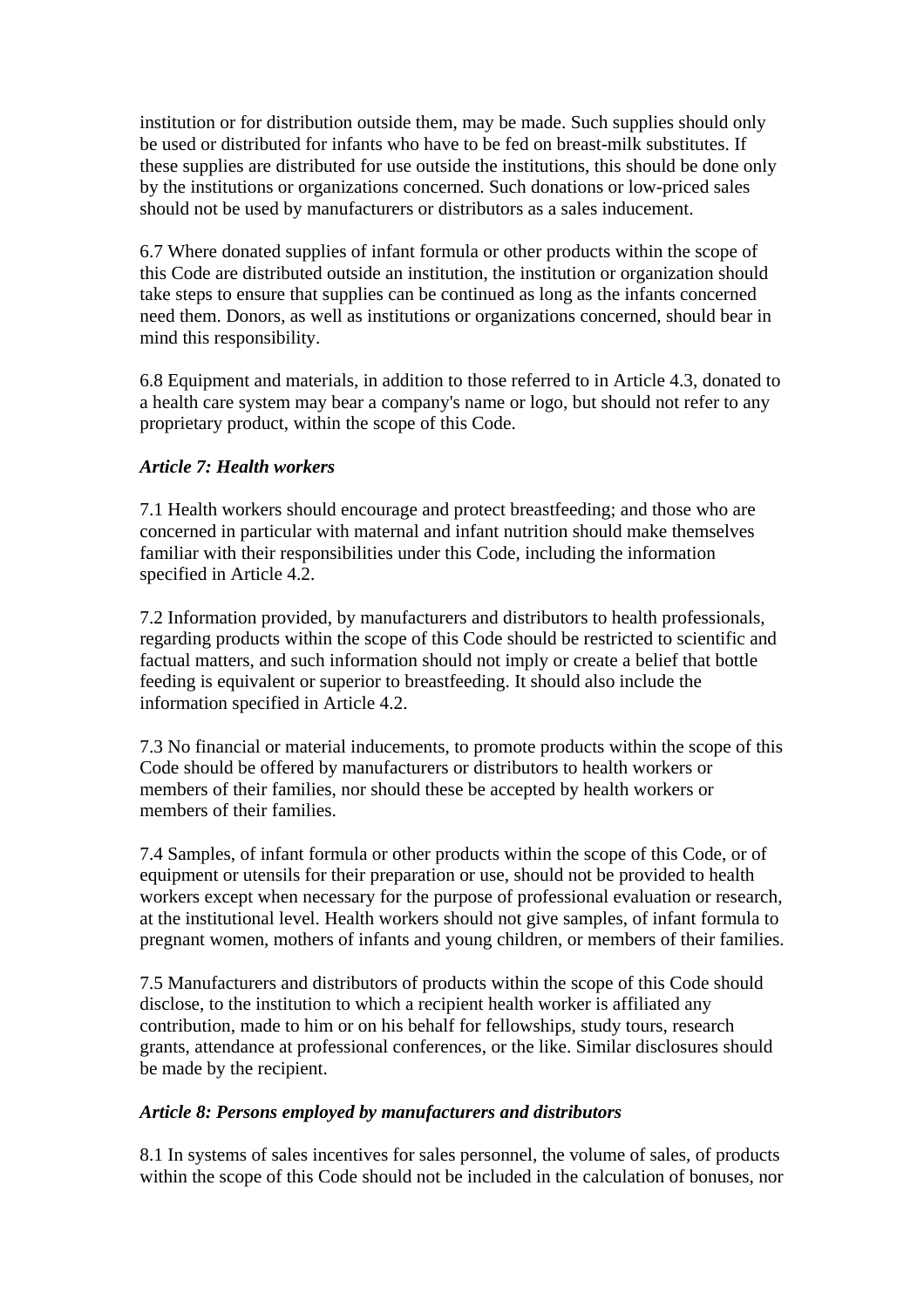should quotas be set specifically for sales, of these products. This should not be understood to prevent the payment of bonuses based on the overall sales by a company of other products marketed by it.

8.2 Personnel employed in marketing, products within the scope of this Code should not, as part of their job responsibilities, perform education functions in relation to pregnant women or mothers of infant and young children. This should not be understood as preventing such personnel from being used for other functions by the health care system at the request and with the written approval of the appropriate authority of the government concerned.

# *Article 9: Labelling*

9.1 Labels should be designed to provide the necessary information about the appropriate use of the product, and so as not to discourage breastfeeding.

9.2 Manufacturers and distributors of infant formula should ensure that each container has a clear, conspicuous, and easily readable and understandable message, printed on it, or on a label which cannot readily become separated from it, in an appropriate language, which includes all the following points:

a) the words "Important Notice" or their equivalent;

b) a statement of the superiority of breastfeeding;

c) a statement that the product should be used only on the advice of a health worker as to the need for its use and the proper method of use;

d) instructions for appropriate preparation, and a warning against the health hazards of inappropriate preparation.

Neither the container nor the label should have pictures of infants, nor, should they have other pictures or text which may idealize the use of infant formula. They may, however, have graphics for easy identification of the product as a breast-milk susbstitute and for illustrating methods of preparation. The terms "humanized", "maternalized" or similar terms should not be used. Inserts giving additional information about the product and its proper use, subject to the above conditions, may be included in the package or retail unit. When labels give instructions for modifying a product into infant formula, the above should apply.

9.3 Food products, within the scope of this Code, marketed for infant feeding, which do not meet all the requirements of an infant formula, but which can be modified to do so, should carry on the label a warning, that the unmodified product should not be the sole source of nourishment of an infant. Since sweetened condensed milk is not suitable for infant feeding, nor for use as a main ingredient of infant formula, its label should not contain purported instructions on how to modify it for that purpose.

9.4 The label of food products within the scope of this Code should also state all the following points: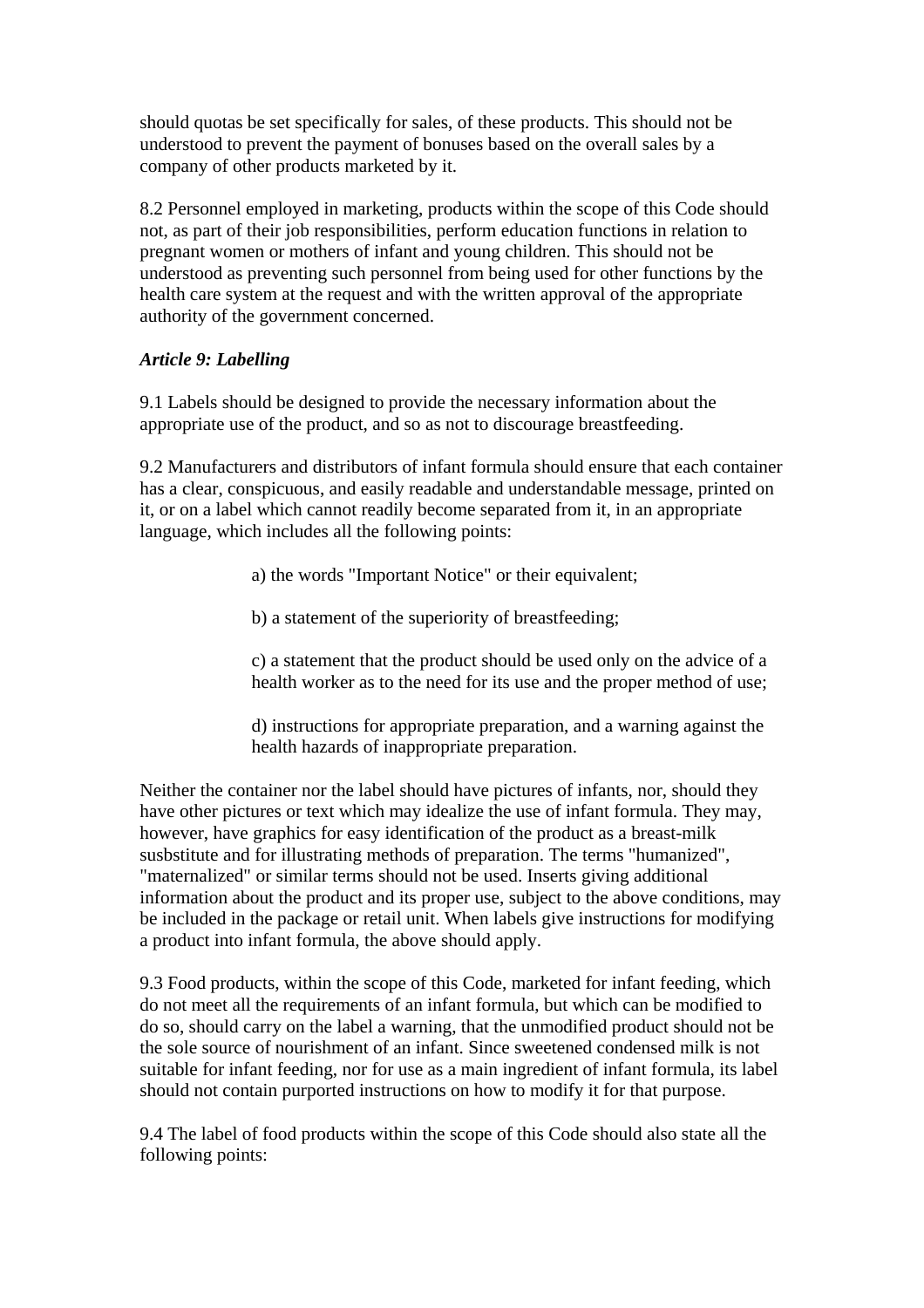- a) the ingredients used;
- b) the composition/analysis of the product;
- c) the storage conditions required; and

d) the batch number, and the date before which the product is to be consumed, taking into account the climatic and storage conditions of the country concerned.

# *Article 10: Quality*

10.1 The quality of products is an essential element for the protection of the health of infants and therefore should be of a high recognized standard.

10.2 Food products within the scope of this Code should, when sold or otherwise distributed, meet applicable standards recommended by the Codex Alimentarius Commission, and also the Codex Code of Hygienic Practice for Foods for Infants and Children.

### *Article 11: Implementation and monitoring*

11.1 Governments should take action, to give effect to the principles and aim of this Code, as appropriate to their social and legislative framework, including the adoption of national legislation, regulations or other suitable measures. For this purpose, governments should seek, when necessary, the cooperation of WHO, UNICEF and other agencies of the United Nations system. National policies and measures, including laws and regulations, which are adopted to give effect to the principles and aim of this Code should be publicly stated, and should apply on the same basis to all those involved in the manufacture and marketing of products within the scope of this Code.

11.2 Monitoring the application of this Code lies with governments, acting individually, and collectively through the World Health Organization as provided in paragraphs 6 and 7 of this Article. The manufacturers and distributors, of products within the scope of this Code, and appropriate non-governmental organizations, professional groups, and consumer organizations should collaborate with governments to this end.

11.3 Independently of any other measures taken for implementation of this Code, manufacturers and distributors, of products within the scope of this Code should regard themselves as responsible for monitoring their marketing practices, according to the principles and aim of this Code, and for taking steps to ensure that their conduct at every level conforms to them.

11.4 Non-governmental organizations, professional groups, institutions and individuals concerned should have the responsibility of drawing the attention of manufacturers or distributors to activities which are incompatible, with the principles and aim of this Code, so that appropriate action can be taken. The appropriate governmental authority should also be informed.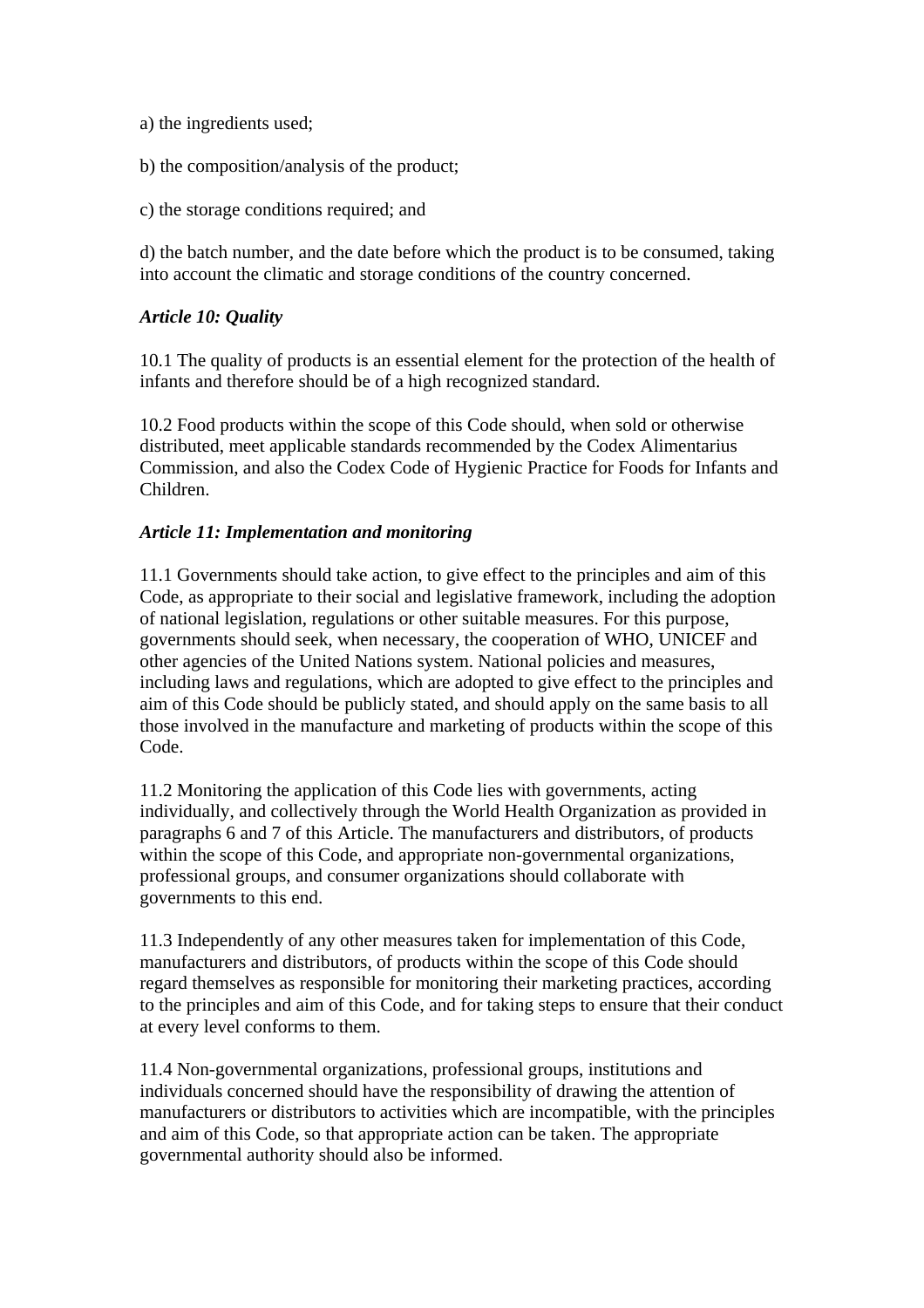11.5 Manufacturers and primary distributors of products within the scope of this Code should apprise each member of their marketing personnel of the Code and of their responsibilities under it.

11.6 In accordance with Article 62 of the Constitution of the World Health Organization, Member States shall communicate annually to the Director-General information on action taken, to give effect to the principles and aim of this Code.

11.7 The Director-General shall report in even years to the World Health Assembly on the status of implementation of the Code; and shall, on request, provide technical support to Member States preparing national legislation or regulations, or taking other appropriate measures in implementation and furtherance of the principles and aim of this Code.

**Resolution of the World Health Assembly Thirty-ninth World Health Assembly Agenda item 21** 

WHA39.28 16 May 1986

# *Infant and young child feeding*

The Thirty-ninth World Health Assembly,

Recalling resolutions WHA27.43, WHA31.47, WHA33.32, WHA34.22, WHA35.26 and WHA37.30 which dealt with infant and young child feeding;

Having considered the progress and evaluation report on infant and young child nutrition;l

Recognizing that the implementation of the International Code of Marketing of Breast-milk Substitutes is an important contribution to healthy infant and young child feeding in all countries;

Aware that today, five years after the adoption of the International Code, many Member States have made substantial efforts to implement it, but that many products unsuitable for infant feeding are nonetheless being promoted and used for this purpose; and that sustained and concerted efforts will therefore continue to be necessary to achieve full implementation of and compliance with the International Code as well as the cessation of the marketing of unsuitable products and the improper promotion of breast-milk substitutes;

Noting with great satisfaction the Guidelines concerning the main health and socioeconomic circumstances in which infants have to be fed on breast-milk substitutes,2 in the context of Article 6, paragraph 6, of the International Code;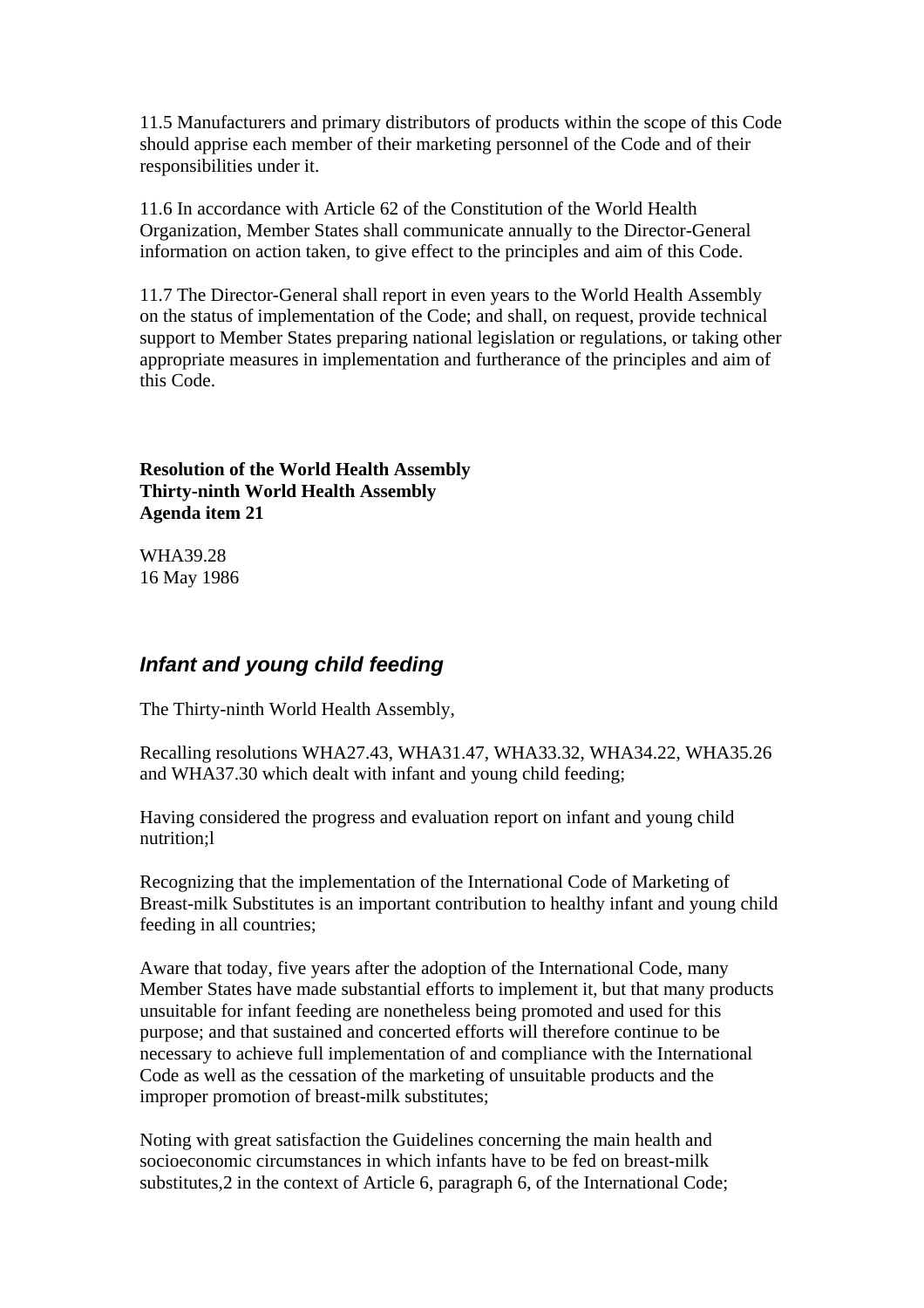Noting further the statement in the Guidelines, paragraph 47: "Since the large majority of infants born in maternity wards and hospitals are full term, they require no nourishment other than colostrum during their first 24-48 hours of life —the amount of time often spent by a mother and her infant in such an institutional setting. Only small quantities of breast-milk substitutes are ordinarily required to meet the needs of a minority of infants in these facilities, and they should only be available in ways that do not interfere with the protection and promotion of breast-feeding for the majority.";

**1. ENDORSES** the report of the Director-General;<sup>1</sup>

# **2. URGES** Member States:

- 1. to implement the Code if they have not yet done so;
- 2. to ensure that the practices and procedures of their health care systems are consistent with the principles and aim of the International Code;
- 3. to make the fullest use of all concerned parties —health professional bodies, nongovernmental organizations, consumer organizations, manufacturers and distributors— generally, in protecting and promoting breast-feeding and, specifically, in implementing the Code and monitoring its implementation and compliance with its provisions;
- 4. to seek the cooperation of manufacturers and distributors of products within the scope of Article 2 of the Code, in providing all information considered necessary for monitoring the implementation of the Code;
- 5. to provide the Director-General with complete and detailed information on the implementation of the Code;
- 6. to ensure that the small amounts of breast-milk substitutes needed for the minority of infants who require them in maternity wards and hospitals are made available through the normal procurement channels and not through free or subsidized supplies;

# **3. REQUESTS** the **Director**-General:

- 1. to propose a simplified and standardized form for use by Member States to facilitate the monitoring and evaluation by them of their implementation of the Code and reporting thereon to WHO, as well as the preparation by WHO of a consolidated report covering each of the articles of the Code;
- 2. to specifically direct the attention of Member States and other interested parties to the following:

(a) any food or drink given before complementary feeding is nutritionally required may interfere with the initiation or maintenance of breast feeding and therefore should neither be promoted nor encouraged for use by infants during this period;

(b) the practice being introduced in some countries of providing infants with specially formulated milks (so-called "follow-up" milks) is not necessary.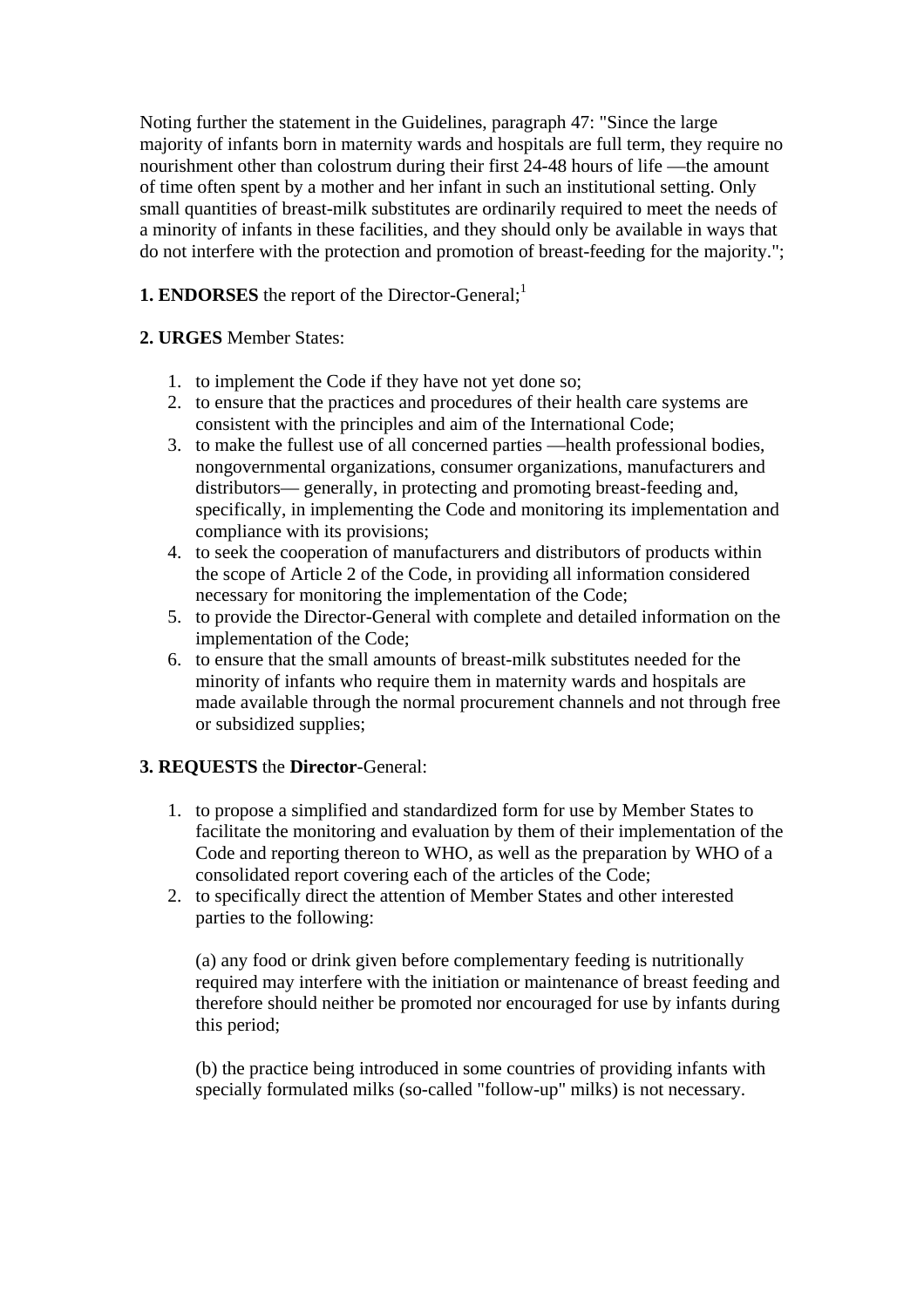**Resolution of the World Health Assembly Forty-seventh World Health Assembly Agenda item 19** 

WHA47.5 9 May 1994

# *Infant and young child nutrition*

The Forty-seventh World Health Assembly,

Having considered the report by the Director-General on infant and young child nutrition;

Recalling resolutions WHA33.32, WHA34.22, WHA35.26, WHA37.30, WHA39.28, WHA41.11, WHA43.3, WHA45.34 and WHA46.7 concerning infant and young child nutrition, appropriate feeding practices and related questions;

Reaffirming its support for all these resolutions and reiterating the recommendations to Member States contained therein;

Bearing in mind the superiority of breast-milk as the biological norm for the nourishment of infants, and that a deviation from this norm is associated with increased risks to the health of infants and mothers;

**1. THANKS** the Director-General for his report;

**2. URGES** Member States to take the following measures:

1. to promote sound infant and young child nutrition, in keeping with their commitment to the World Declaration and Plan of Action for Nutrition,1 through coherent effective intersectoral action, including:

(a) increasing awareness among health personnel, nongovernmental organizations, communities and the general public of the importance of breastfeeding and its superiority to any other infant feeding method;

(b) supporting mothers in their choice to breast-feed by removing obstacles and preventing interference that they may face in health services, the workplace, or the community;

(c) ensuring that all health personnel concerned are trained in appropriate infant and young child feeding practices, including the application of the principles laid down in the joint WHO/UNICEF statement on breast-feeding and the role of maternity services;2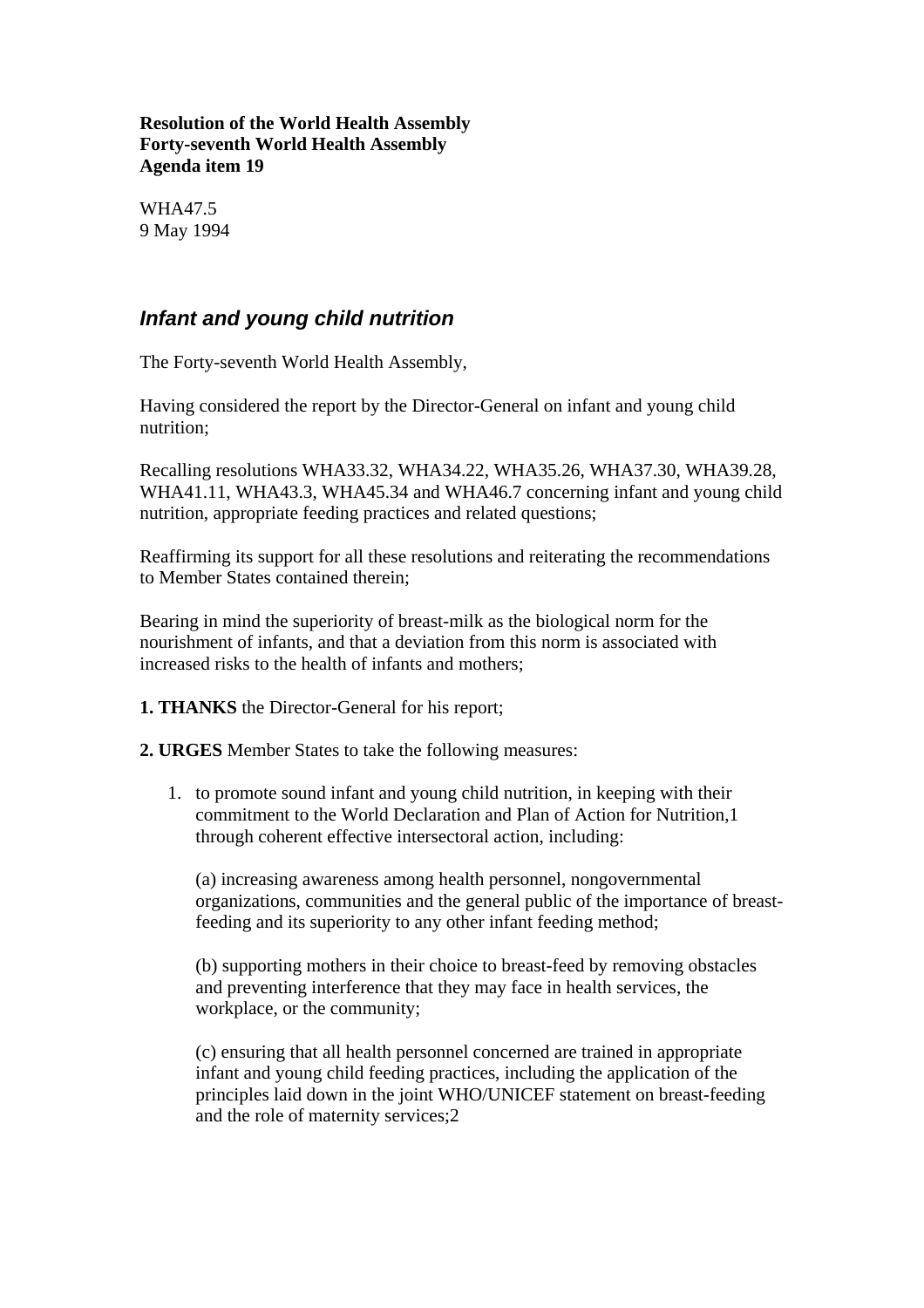(d) fostering appropriate complementary feeding practices from the age of about six months, emphasizing continued breast-feeding and frequent feeding with safe and adequate amounts of local foods;

- 2. to ensure that there are no donations of free or subsidized supplies of breast milk substitutes and other products covered by the International Code of Marketing of Breast-milk Substitutes in any part of the health care system;
- 3. to exercise extreme caution when planning, implementing or supporting emergency relief operations, by protecting, promoting and supporting breastfeeding for infants, and ensuring that donated supplies of breast-milk substitutes or other products covered by the scope of the International Code be given only if all the following conditions apply:

(a) infants have to be fed on breast-milk substitutes, as outlined in the guidelines concerning the main health and socioeconomic circumstances in which infants have to be fed on breast-milk substitutes.3

- (b) the supply is continued for as long as the infants concerned need it;
- (c) the supply is not used as a sales inducement;
- 4. to inform the labour sector, and employers' and workers' organizations, about the multiple benefits of breast-feeding for infants and mothers, and the implications for maternity protection in the workplace;
- **3. REQUESTS** the Director-General:
	- 1. to use his good offices for cooperation with all parties concerned in giving effect to this and related resolutions of the Health Assembly in their entirety;
	- 2. to complete development of a comprehensive global approach and programme of action to strengthen national capacities for improving infant and young child feeding practices; including the development of methods and criteria for national assessment of breast-feeding trends and practices;
	- 3. to support Member States, at their request, in monitoring infant and young child feeding practices and trends in health facilities and households, in keeping with new standard breast-feeding indicators;
	- 4. to urge Member States to join in the Baby-friendly Hospital Initiative and to support them, at their request, in implementing this Initiative, particularly in their efforts to improve educational curricula and in-service training for all health and administrative personnel concerned;
	- 5. to increase and strengthen support to Member States, at their request, in giving effect to the principles and aim of the International Code and all relevant resolutions, and to advise Member States on a framework which they may use in monitoring their application, as appropriate to national circumstances;
	- 6. to develop, in consultation with other concerned parties and as part of WHO's normative function, guiding principles for the use in emergency situations of breast-milk substitutes or other products covered by the International Code which the competent authorities in Member States may use, in the light of national circumstances, to ensure the optimal infant feeding conditions;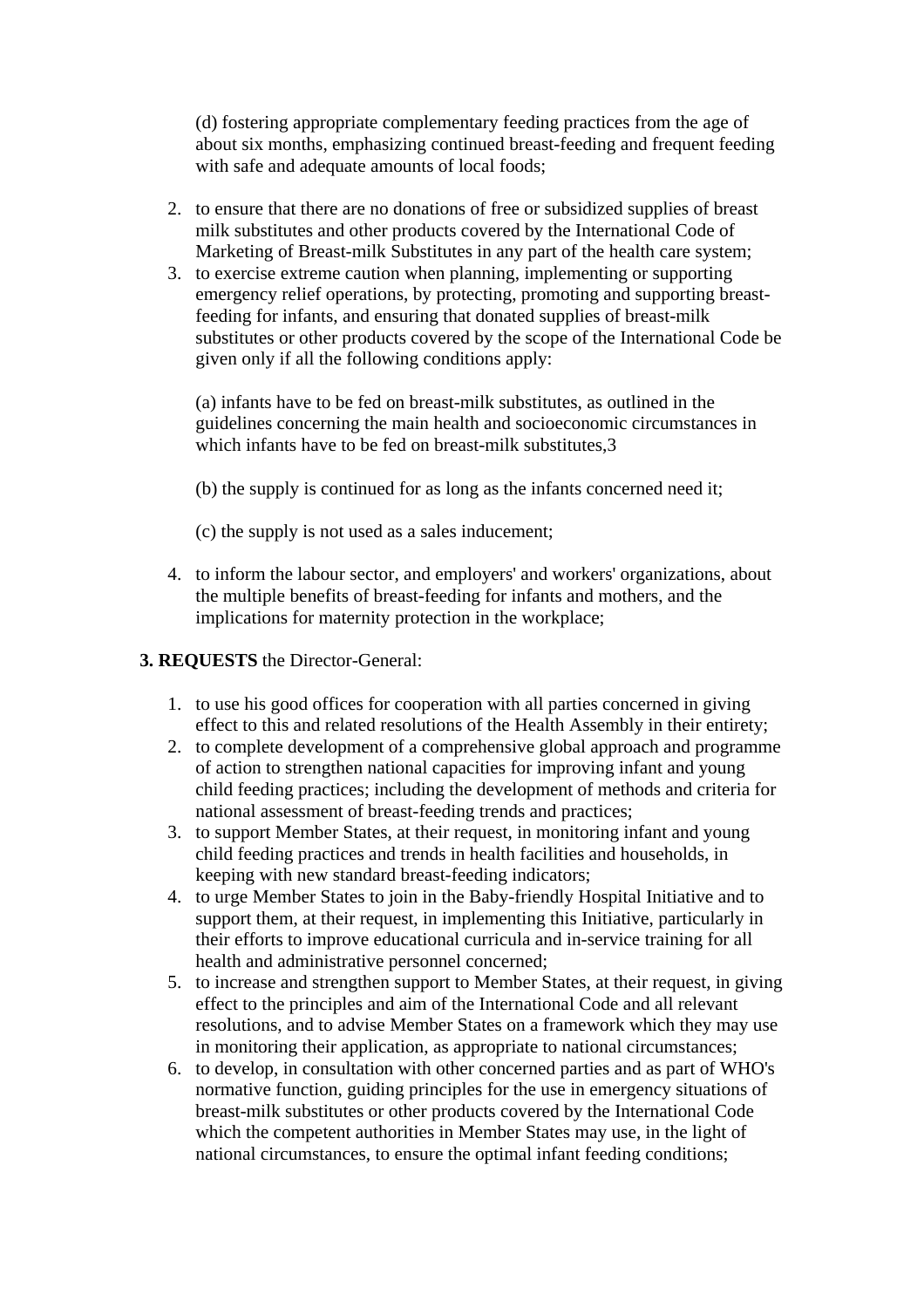- 7. to complete, in cooperation with selected research institutions, collection of revised reference data and the preparation of guidelines for their use and interpretation, so as to assess the growth of breast-fed infants;
- 8. to seek additional technical and financial resources for intensifying WHO's support to Member States in infant feeding and in the implementation of the International Code and subsequent relevant resolutions.

# **ANNEX 3**

# *Voluntary and Confidential Counselling and Testing*

Advances in knowledge and understanding of HIV have greatly increased the options for care of infected people and therefore the benefits to the individual of knowing his or her serostatus. People who know they are HIV-infected are likely to be motivated to look after their health, perhaps with behaviour and lifestyle changes, and to seek early medical attention for problems. They can make informed decisions about sexual practices and childbearing, mothers can make informed decisions about infant feeding, and about seeking care for sick children without delay. Moreoever, they can take steps to protect partners who may still be uninfected. In places where antiretroviral (ARV) therapy is available, only those women who know they are HIVpositive will have the opportunity to benefit from it. Those whose test result is negative should be counselled about how to protect themselves —and their children from infection.

Among the disadvantages is the possibility that knowledge of their status will expose infected people to stigmatization and discrimination, and perhaps even violence and abandonment. These remain serious problems in many places and need urgently to be addressed. For example, instead of testing women alone as part of the package of maternity care, the policy should be to encourage testing of both partners, thus promoting joint responsibility and decision-making regarding sexual behaviour, reproduction, and infant care. This is especially important in societies where many of these decisions are traditionally taken by men.

Mandatory testing of pregnant women as a public health measure is a violation of human rights and is not acceptable. Guaranteeing confidentiality of test results, a fundamental principle of HIV testing, also helps to protect people from stigmatization. But in the long run, counselling and testing services themselves play an important part in dispelling prejudice and fear surrounding HIV/AIDS. The more people who know their HIV status and share their knowledge with family and friends, the more public awareness grows that HIV infection is not automatically fatal nor a threat to casual contacts. Indeed, it spreads awareness that much can be done to prevent transmission of the virus and to enhance the survival and quality of life of people infected.

Since the primary purpose of counselling and testing is to encourage informed decision-making and behaviour, it is very important that individuals have ready access to the services they need. These include : family planning services for those women or couples who wish to avoid or postpone pregnancy, or practice safe sex during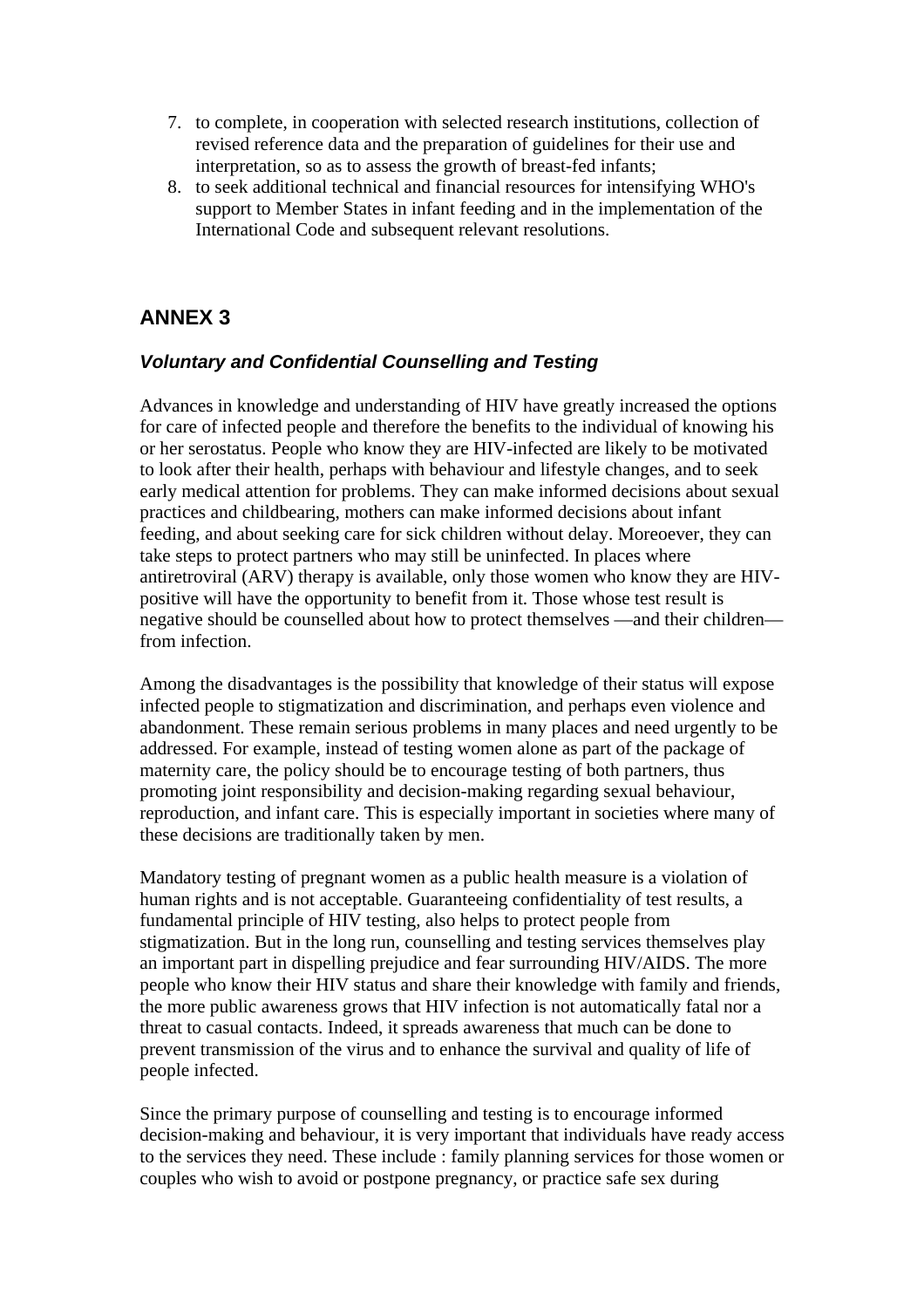pregnancy and lactation; mother and child health and other health care and support services for HIV-positive people with health problems and social and psychological needs. Good links and efficient referral systems will encourage people to use counselling and testing services.

What are the costs involved in counselling and testing? The biggest expenditure is in setting up services —especially in situations where the existing infrastructure of laboratories and health facilities needs adapting and strengthening and staff require extensive retraining in counselling. Thereafter the main recurrent expenses are the test kits, staff salaries, information, education and communication (IEC) activities.

# **ANNEX 4**

#### *Antiretroviral therapy (ARV)*

The risk of mother-to-child transmission of HIV can be reduced substantially if a woman known to be HIV-positive is given antiretroviral (ARV) therapy during pregnancy and labour, and her infant is given ARV for the first six weeks of life and is not breastfed by her. The therapy was developed by French and American scientists who announced in 1994 the results of research with the antiretroviral drug zidovudine, or AZT. They found that when AZT is given to HIV-positive women orally from the 14th week of pregnancy onwards and intravenously during labour, and to their infants for six weeks after birth, the risk of transmitting HIV from mother to child is reduced by nearly 70 per cent. However, the regimen is costly and complicated to administer, and the impressive results may depend on complete avoidance of breastfeeding.

Researchers in Thailand have reported in early 1998 that AZT taken by mouth twice daily from the 36th week of pregnancy until the onset of labour and during labour reduced the risk of mother-to-child transmission by approximately one half in their study subjects. None of the infants was breastfed, and the mothers were provided with infant formula by the research programme. The cost of the drugs for each mother/child pair in this programme was approximately US\$50, compared with around US\$1,000 for the regimen developed by the French and American teams.

The efficacy of AZT in preventing HIV transmission to the child from an HIVpositive mother who breastfeeds is currently not known. AZT may provide some degree of protection, although probably less than the protection it provides to infants who are not breastfed. Nevertheless, the greatest reduction in mother to child transmission of HIV is likely to occur when an integrated prevention programme is implemented which combines the provision of AZT and adequate alternatives to breastfeeding. In some countries, it may prove to be impractical to implement simultaneously access to AZT and access to adequate alternatives to breastfeeding. In these situations, the implementation of one prevention component should not be delayed until the other is feasible. Furthermore, in societies where breastfeeding is the norm, a mother who does not breastfeed her baby may be marked out as HIV-infected and risk stigmatisation and possibly violence and rejection. In these circumstances, a therapy that is contingent upon not breastfeeding will raise painful dilemmas for the individual mother and her counsellor. If a woman chooses not to use both AZT and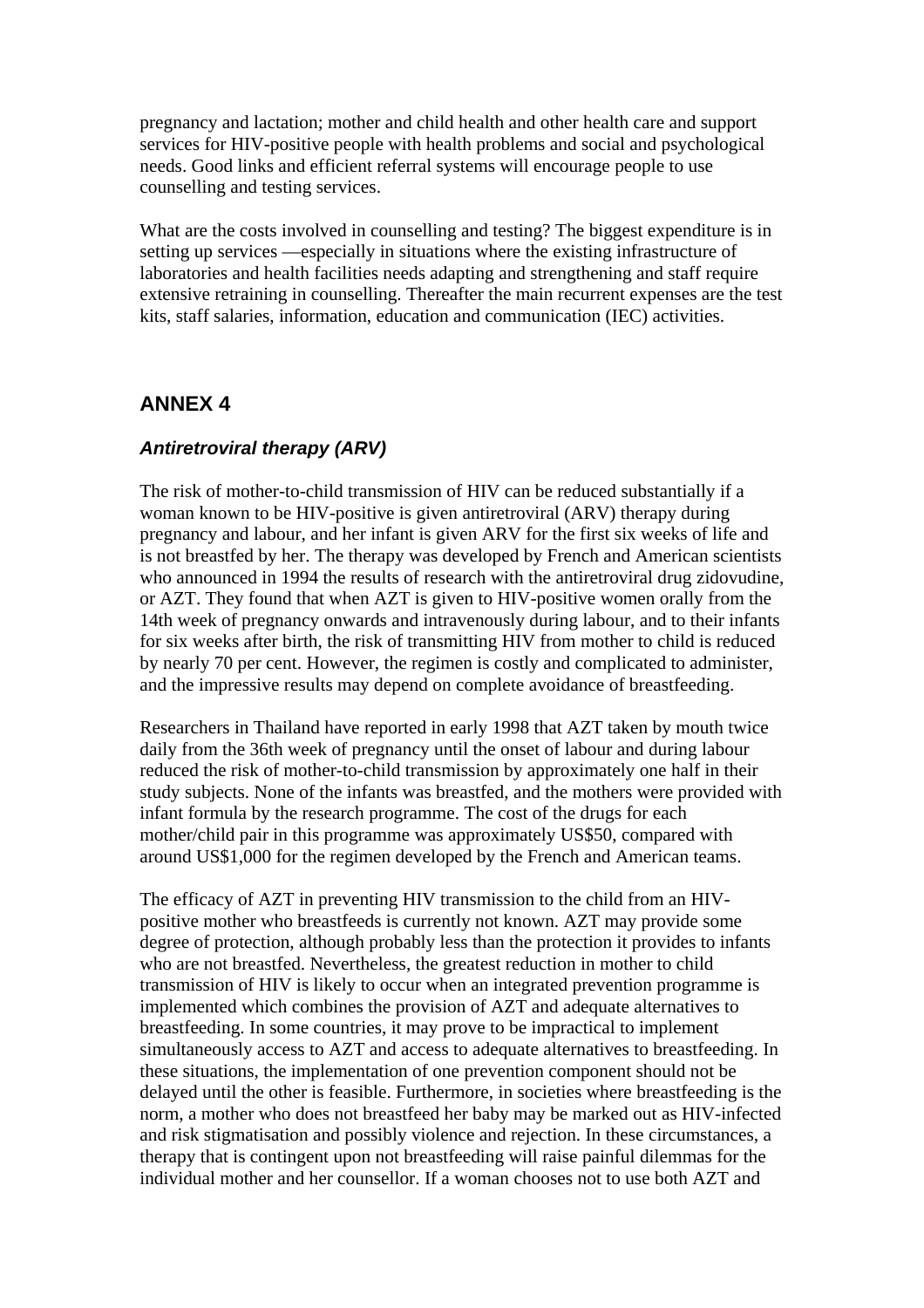adequate alternatives to breastfeeding, she should still have access to the intervention of her choice and should be supported to carry out the use of this intervention safely and effectively.

A key precondition of introducing ARV therapy is that counselling and testing services be in place and operating efficiently. It is also a prerequisite that women have access to good quality antenatal and postnatal services and give birth in a maternity ward or clinic, with professional assistance. Skilled supervision of treatment is necessary at all stages, as well as a supportive environment to help patients adhere to the regimen. Other prerequisites are efficient systems of quality control, supply and distribution of drugs; and laboratory facilities with the capacity and skills to monitor adverse reactions to the drugs.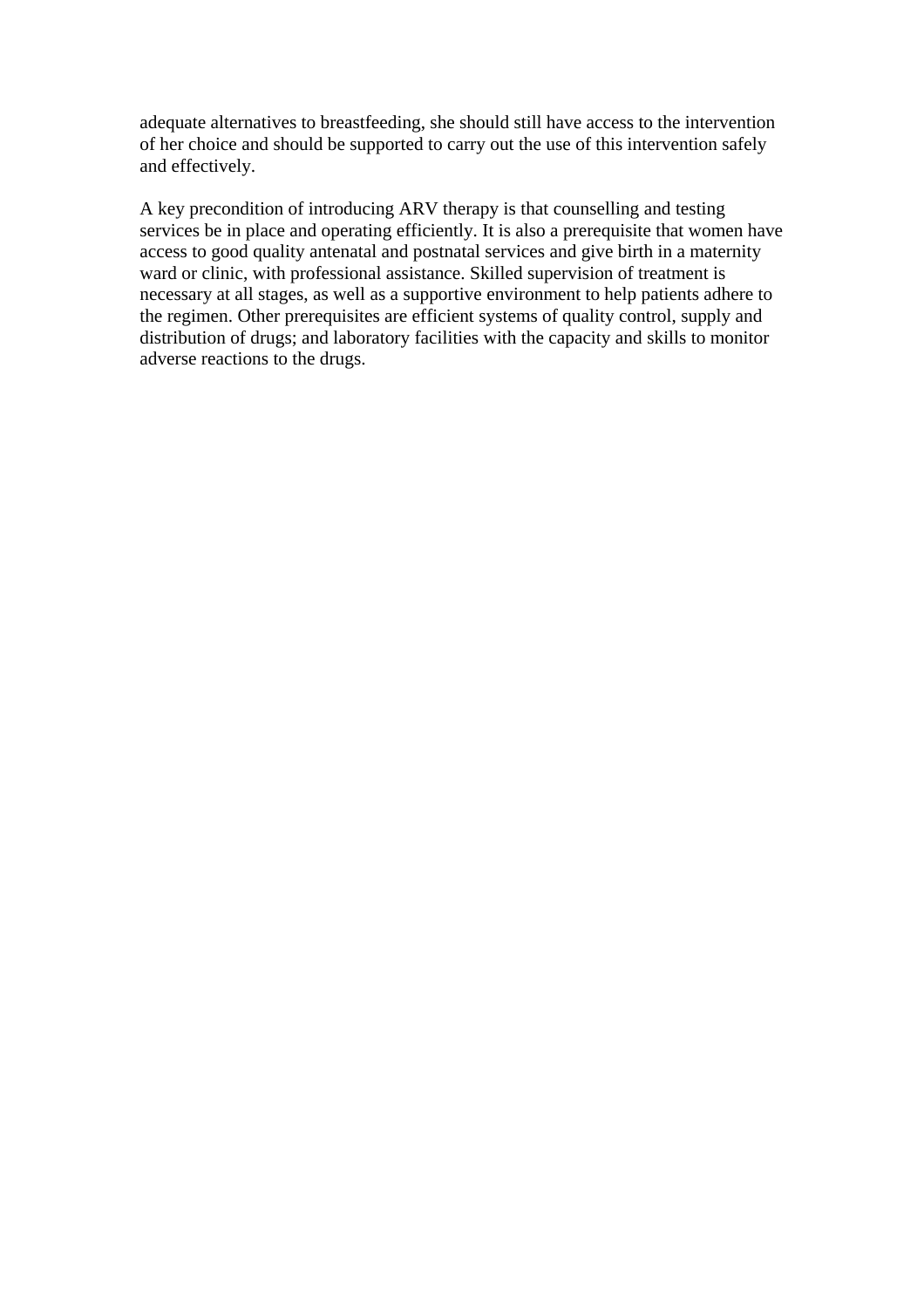# **HIV and Infant Feeding A guide for health-care managers and supervisors**

WHO/FRH/NUT/CHD/98.2 UNAIDS/98.4 UNICEF/PD/NUT/(J)98-2 Distrib.: General Original: English

Reprinted with revisions, June 1998 ©World Health Organization 1998 ©Joint United Nations Programme on HIV/AIDS (UNAIDS) 1998

This document is not a formal publication of the World Health Organization (WHO) and UNAIDS, but all rights are reserved by these agencies. The document may, however, be freely reviewed, abstracted, reproduced and transmitted, in part or in whole, but not for sale nor for use in conjunction with commercial purposes.

For authorization to translate the work in full, and for any use by commercial entities, applications and enquiries should be addressed to the Programme of Nutrition, World Health Organization, Geneva, Switzerland, which will be glad to provide the latest information on any changes made to the text, plans for new editions, and the reprints and translations that are already available.

The designations employed and the presentation of the material in this work does not imply the expression of any opinion whatsoever on the part of WHO and UNAIDS concerning the legal status of any country, territory, city or area or of its authorities, or concerning the delimitation of its frontiers and boundaries.

The mention of specific companies or of certain manufacturers' products does not imply that they are endorsed or recommended by WHO and UNAIDS in preference to others of a similar nature that are not mentioned. Errors and omissions excepted, the names of proprietary products are distinguished by initial capital letters.

#### **Contents**

**Explanation of terms**

**Introduction**

**Section 1: Overview: mother-to-child transmission**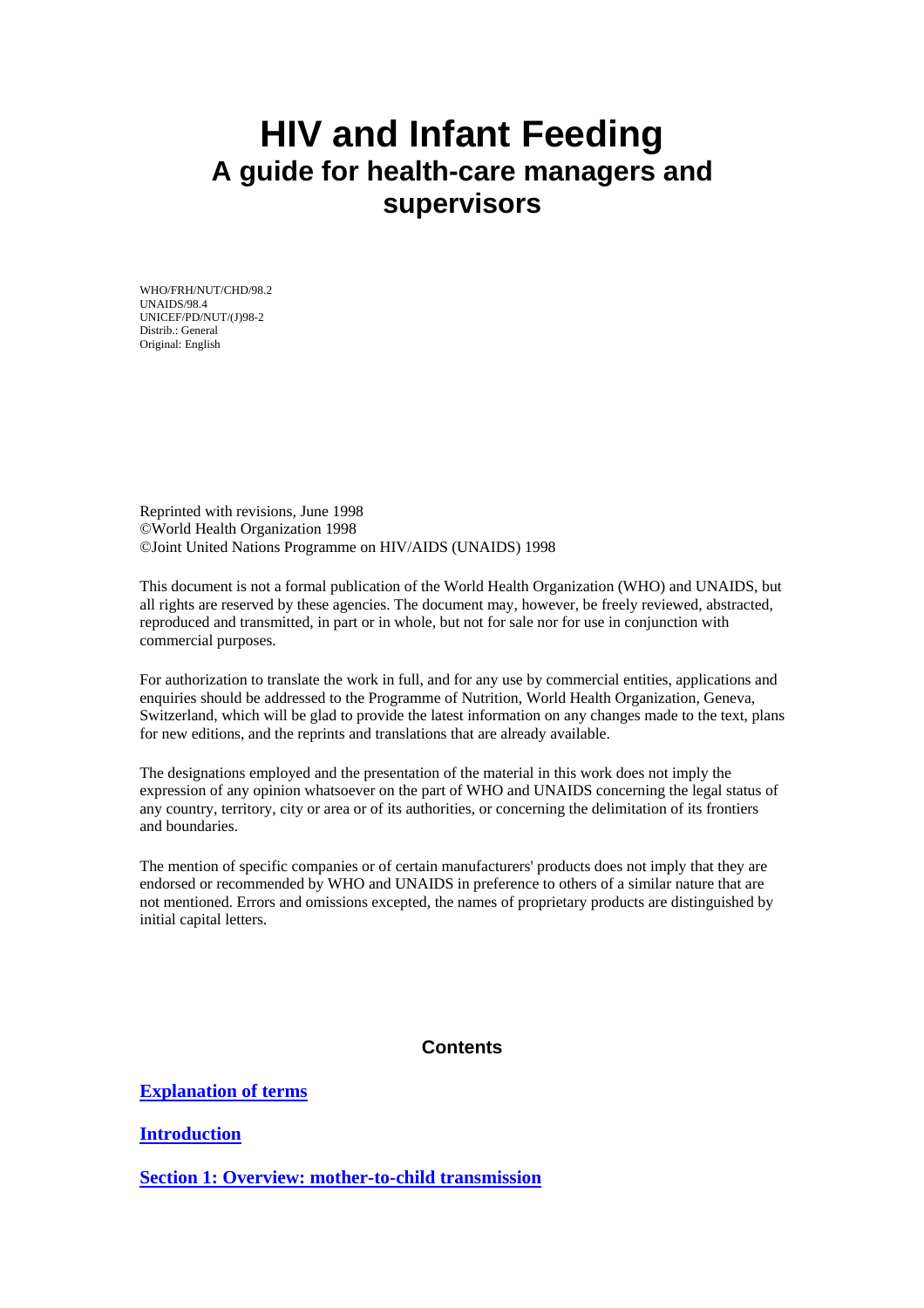Factors increasing the risk of transmission Strategies to prevent and reduce MTCT

# **Section 2: Infant feeding options**

Feeding options for HIV-positive mothers Unsuitable breast-milk substitutes

**Section 3: Organising health services**

Step 1 Assess the situation Step 2 Assess health services and resources Step 3 Consider activities for implementing services Step 4 Decide what needs to be done to implement services Step 5 Prepare a budget

### **Useful resources and reference materials**

**Annex 1** HIV counselling and testing **Annex 2** Antiretroviral therapy **Annex 3** Breastfeeding **Annex 4** Making breast-milk substitutes available to infants of HIV-positive mothers

# *Explanation of terms*

- **Artificial feeding** means feeding an infant on breast-milk substitutes.
- **Bottle-feeding** means feeding an infant from a bottle, whatever is in the bottle, including expressed breast milk.
- **Breast-milk substitute** means any food being marketed or otherwise represented as a partial or total replacement for breast milk, whether or not suitable for that purpose.
- **Cessation of breastfeeding** means stopping breastfeeding.
- **Commercial infant formula** means a breast-milk substitute formulated industrially in accordance with applicable Codex Alimentarius standards to satisfy the nutritional requirements of infants up to between four and six months of age.
- **Complementary food** means any food, whether manufactured or locally prepared, suitable as a complement to breast milk or to infant formula, when either becomes insufficient to satisfy the nutritional requirements of the infant. (Such food was previously referred to as "weaning food" or "breast-milk supplement").
- **Cup feeding** means feeding an infant from an open cup, whatever is in the cup.
- **Exclusive breastfeeding** means giving an infant no other food or drink, not even water, apart from breast milk (including expressed breast milk), with the exception of drops or syrups consisting of vitamins, mineral supplements or medicines.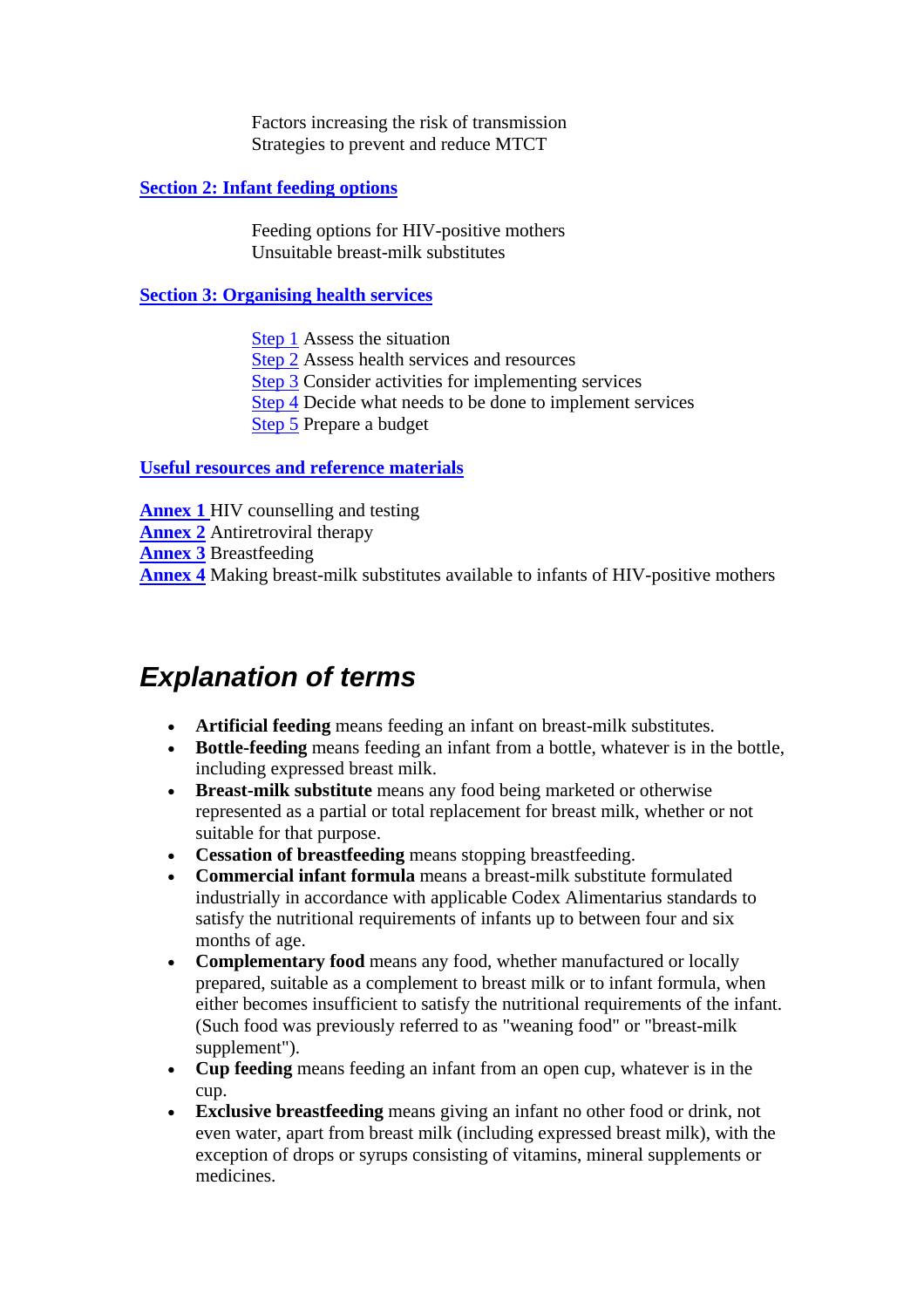- **Exclusive breastfeeding** means giving an infant no other food or drink, not even water, apart from breast milk (including expressed breast milk), with the exception of drops or syrups consisting of vitamins, mineral supplements or medicines
- **Human immunodeficiency virus (HIV)** means HIV-1 in this document. Cases of mother-to-child transmission of HIV-2 are very rare.
- **HIV-positive and HIV-infected** mean women and men who have taken an HIV test whose results have been confirmed as positive and who know that they are positive. HIV-positive women are also sometimes referred to as women living with HIV. HIV-negative refers to women and men who have taken a test with a negative result and are assumed to be uninfected and who know their result. HIV-status unknown refers to women and men who have not taken an HIV test or who do not know the result of their test.
- **HIV counselling and testing** means HIV testing, which is voluntary, with fully informed consent, and confidential with pre- and post-test counselling. This means the same as the terms voluntary counselling and testing (VCT) and voluntary and confidential counselling and testing (VCCT).
- **Home-prepared formula** means infant formula prepared at home from fresh or processed animal milks, suitably diluted with water and with the addition of sugar.
- **Infant** means a child from birth to 12 months of age.
- **Mother-to-child transmission (MTCT)** means transmission of HIV to a child from an HIV-positive woman during pregnancy, delivery or breastfeeding. The term is used in this document because the immediate source of the child's HIV infection is the mother. The more technical term is vertical transmission. Use of the term MTCT does not imply blame whether or not a woman is aware of her own infection status. A woman can acquire HIV through unprotected sex with an infected partner, through receiving contaminated blood or through unsterile instruments or medical procedures. However, HIV is usually introduced into the family through the woman's sexual partner.
- **Replacement feeding** means the process of feeding a child who is not receiving any breast milk with a diet that provides all the nutrients the child needs. During the first six months this should be with a suitable breast-milk substitute —commercial formula or home-prepared formula— with micronutrient supplements. After six months it should preferably be with a suitable breast-milk substitute, and complementary foods made from appropriately prepared and nutrient-enriched family foods, given three times a day. If suitable breast-milk substitutes are not available, appropriately prepared family foods should be further enriched and given five times a day.
- **Universal precautions** means a set of simple guidelines applicable in all health care settings, including the home, to prevent the transmission of bloodborne infections. The guidelines include: taking care to prevent injuries when using, handling, cleaning or disposing of sharp instruments; avoiding the recapping, breaking or bending of used needles; avoiding the recapping, breaking or bending of used needles; disposing of sharp items in punctureproof containers; using protective barriers (gloves, eye glasses, waterproof aprons and footwear) to prevent exposure to blood and other potentially infective body fluids; washing immediately skin surfaces which are contaminated with blood or other potentially infective body fluids.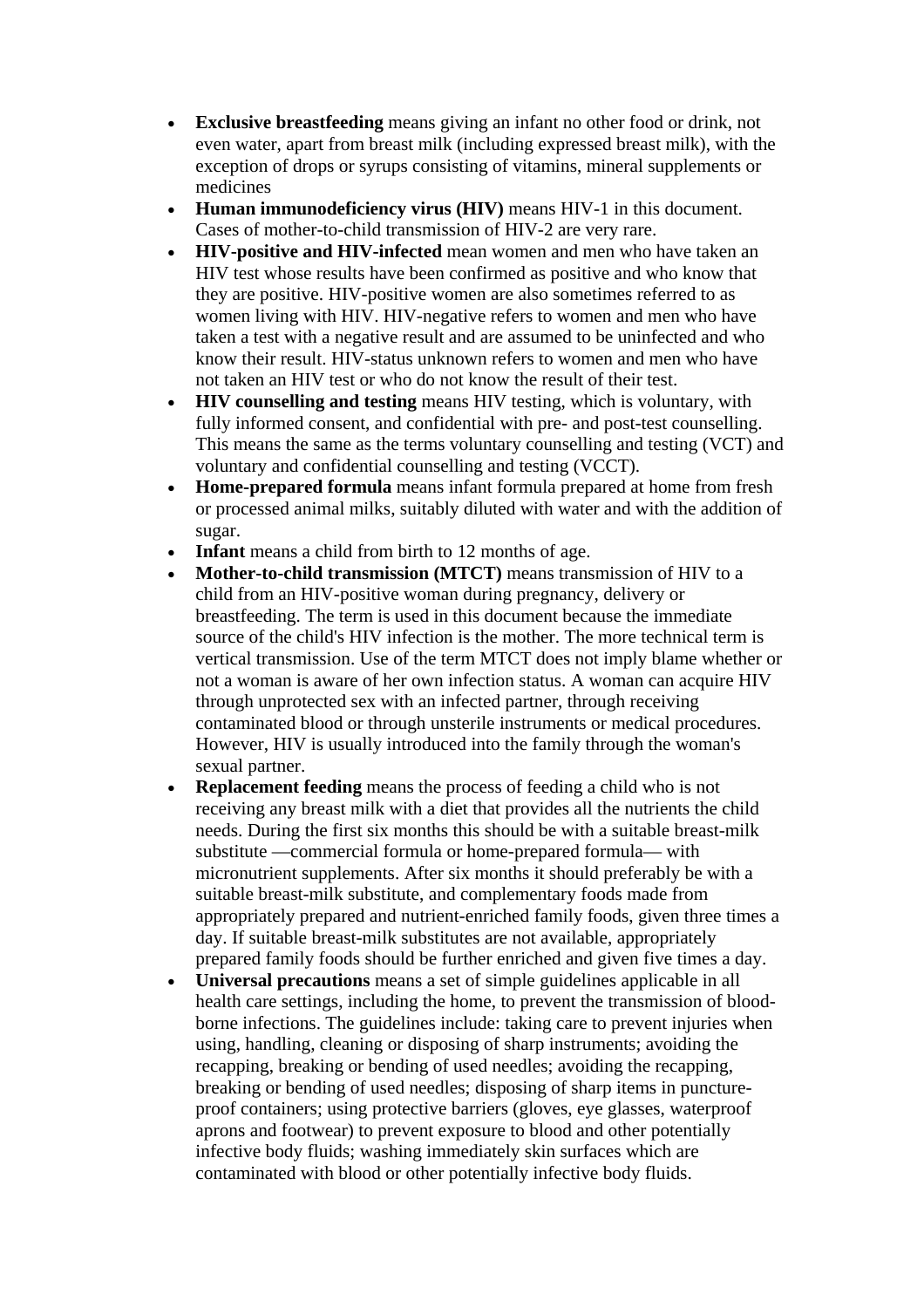# *Introduction*

Breastfeeding is a significant and preventable mode of HIV transmission to infants and there is an urgent need to educate, counsel and support women and families so that they can make decisions about how best to feed infants in the context of HIV.

Faced with this problem, the objective of health services should be to prevent HIV transmission through breastfeeding while continuing to protect, promote and support breastfeeding as the best infant feeding choice for women who are HIV-negative and women who do not know their status.

Achieving this objective requires organising services that:

- provide and promote voluntary and confidential HIV counselling and testing. Improved access to HIV counselling and testing is necessary for preventing mother-to-child transmission (MTCT) of HIV, including through breastfeeding. Women can make informed decisions about infant feeding only if they know their HIV status;
- encourage use of antenatal care and strengthen antenatal care services so that they can provide information about prevention of HIV infection, offer referral for HIV counselling and testing, and offer interventions to reduce mother-tochild transmission. These should be provided in addition to the basic package of antenatal care;
- provide infant feeding counselling for all pregnant women and mothers. This includes support of and counselling about breastfeeding for mothers who are HIV-negative or of unknown status, and counselling about replacement feeding for women who are HIV-positive;
- support HIV-positive women in their choice of infant feeding method, whether they choose breastfeeding or replacement feeding. This should include facilitating access to replacement feeds where appropriate;
- prevent any "spillover" effect of replacement feeding which may undermine breastfeeding among HIV-negative women and those of unknown status and which may weaken commitment among health workers to support breastfeeding;
- prevent commercial pressures for artificial feeding, including protecting parents from inappropriate promotion of breast-milk substitutes and ensuring that manufacturers and distributors of products which fall within the scope of the International Code of Marketing of Breast-milk Substitutes conform to its principles and aim and to subsequent relevant resolutions of the World Health Assembly;
- consider infant feeding as part of a continuum of care and support services for HIV-positive women and ensure that they and their families have access to comprehensive health care and social support;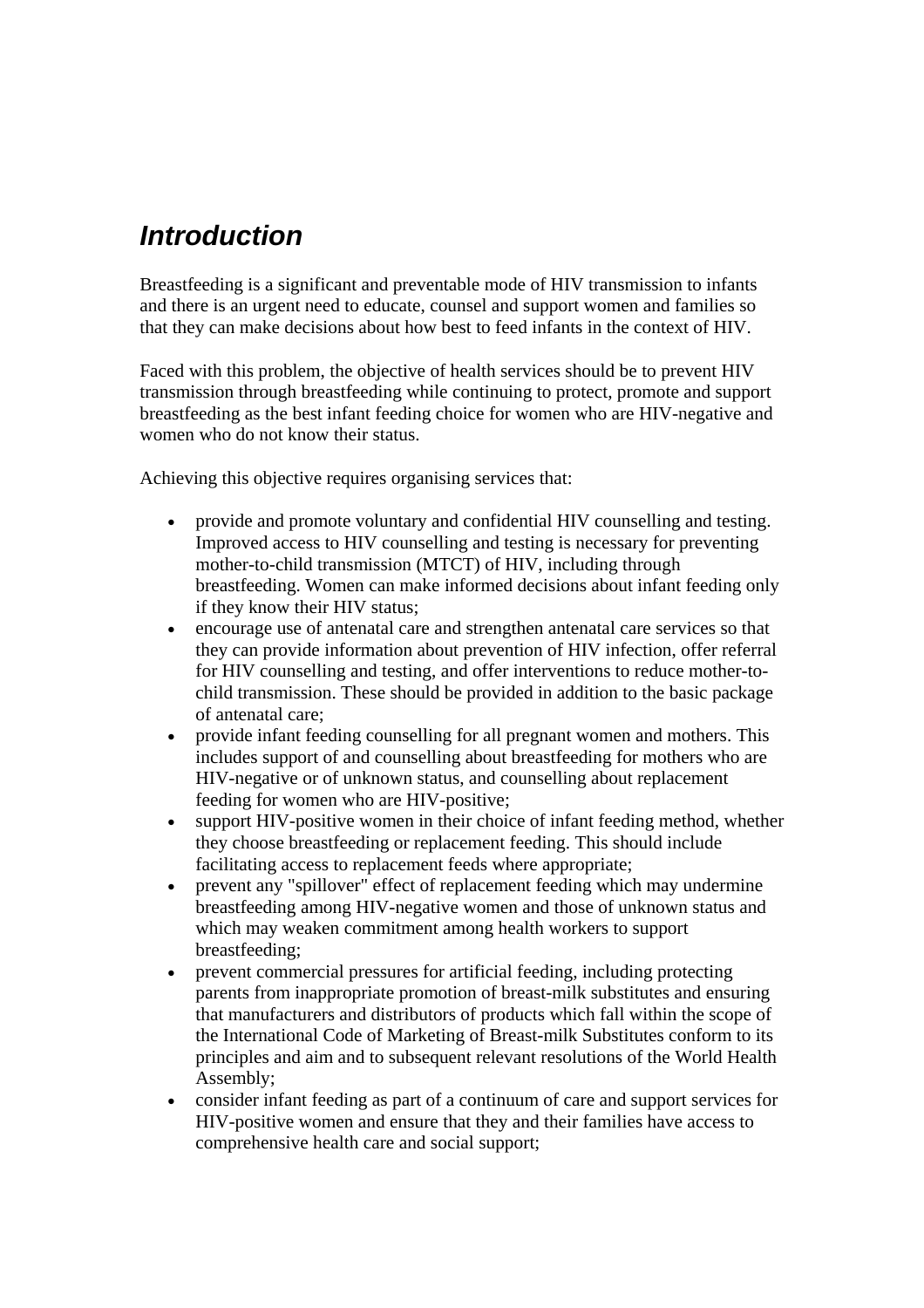- provide appropriate follow-up care and support for HIV-positive women and their children, particularly up to the age of two years;
- promote an enabling environment for women living with HIV by strengthening community support and by reducing stigma and discrimination;
- consider HIV and infant feeding in the broader context of preventing HIV infection in women through provision of information, promotion of safer sex, condom availability, and early detection and appropriate treatment of sexually transmitted diseases (STDs).

This Guide is intended to assist mid-level health care managers and supervisors to plan and implement appropriate services. The Guide is generic, in recognition of the fact that different countries are at different stages of the HIV/AIDS epidemic and have varying resources available for dealing with it. It focuses specifically on HIV and infant feeding issues and readers will need to refer to other documents for more detailed information about strengthening some of the services mentioned.

Health care managers will need to adapt the guidelines so that they are consistent with national policies and appropriate to local circumstances. They will also need to ensure that activities are consistent with the rights described in Box 1 opposite.

The Guide is organised in three sections. Section 1 provides an overview of MTCT, Section 2 discusses infant feeding options for HIV-positive women, and Section 3 describes practical steps for implementing services. Additional information about HIV counselling and testing, antiretroviral therapy, breastfeeding and distribution of breast-milk substitutes is provided in Annexes 1-4.

#### **1.** Protect, respect and fulfill human rights

- o The right of all women and men, irrespective of their HIV status, to determine the course of their reproductive lives and health and to have access to information and services that allow them to protect their own and their family's health
- o The right of children to survival, development and health
- o The right of a woman to make decisions about infant feeding, based on full information and as wide a range of choices as possible, and appropriate support for the course of action she chooses
- o The right of a woman and girls to information about HIV/AIDS and to access to the means to protect themselves against HIV infection
- o The right of women to know their HIV status and to have access to HIV counselling and testing that is voluntary and confidential
- o The right of women to choose not to be tested or to choose not to know the result of an HIV test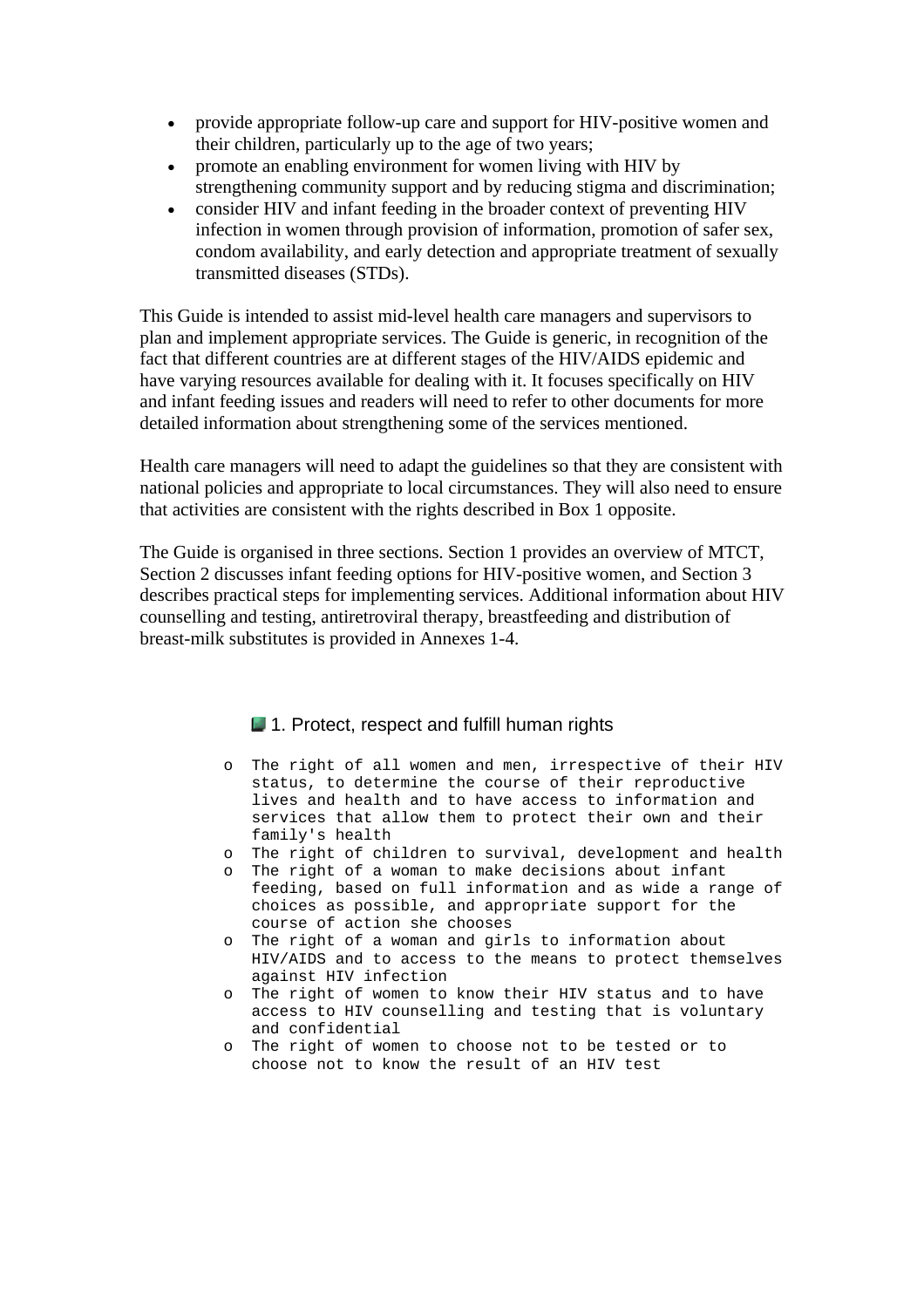# *Section 1*

# **Overview: mother-to-child transmission**

It is estimated that worldwide three million children under the age of 15 years have been infected with HIV. Mother-to-child transmission of the virus —during pregnancy, delivery or breastfeeding— is responsible for more than 90 per cent of HIV infection in children.

Of those infants who are infected through MTCT, it is believed that about two thirds are infected during pregnancy and around the time of delivery, and about one third are infected through breastfeeding.

Using the most widely available tests, it is not possible to tell whether a newborn infant has already been infected with HIV. These tests detect antibodies to HIV rather than the virus itself (see Annex 1). The child of an infected mother may have maternal antibodies in his or her blood until 18 months of age. Antibody tests cannot identify whether an infant is infected with HIV until after the age of about 18 months, and therefore cannot help with infant feeding decisions.

MTCT rates vary considerably. In the industrialised world, the risk of an infant acquiring HIV from an infected mother ranges from 15–25 per cent, compared with 25–45 per cent in developing countries, and differences in breastfeeding rates may account for much of this variation. The additional risk of infection when an infant is breastfed is around 15 per cent. We know that HIV can be transmitted through breast milk because:

- the virus has been found in components of breast milk:
- HIV infection has been found in breastfed infants of mothers who were not infected with HIV during pregnancy or at delivery but who were infected while they were breastfeeding, either through receiving an infected blood transfusion or through sexual transmission;
- infants of HIV-negative mothers have been infected through exposure to HIV in unpasteurised pooled breast milk from unscreened donors, and through receiving breast milk from an HIV-infected wet-nurse;
- infants of HIV-infected women who were born without infection, and who were diagnosed as HIV negative at six months of age, have been found to be infected after this age and breastfeeding was the only risk factor.

 $\blacktriangleright$  Factors increasing the risk of transmission

The risk of MTCT, including transmission through breast milk, is increased by:

• **Recent infection with HIV** – A woman who has been infected with HIV during pregnancy or while breastfeeding is more likely to transmit the virus to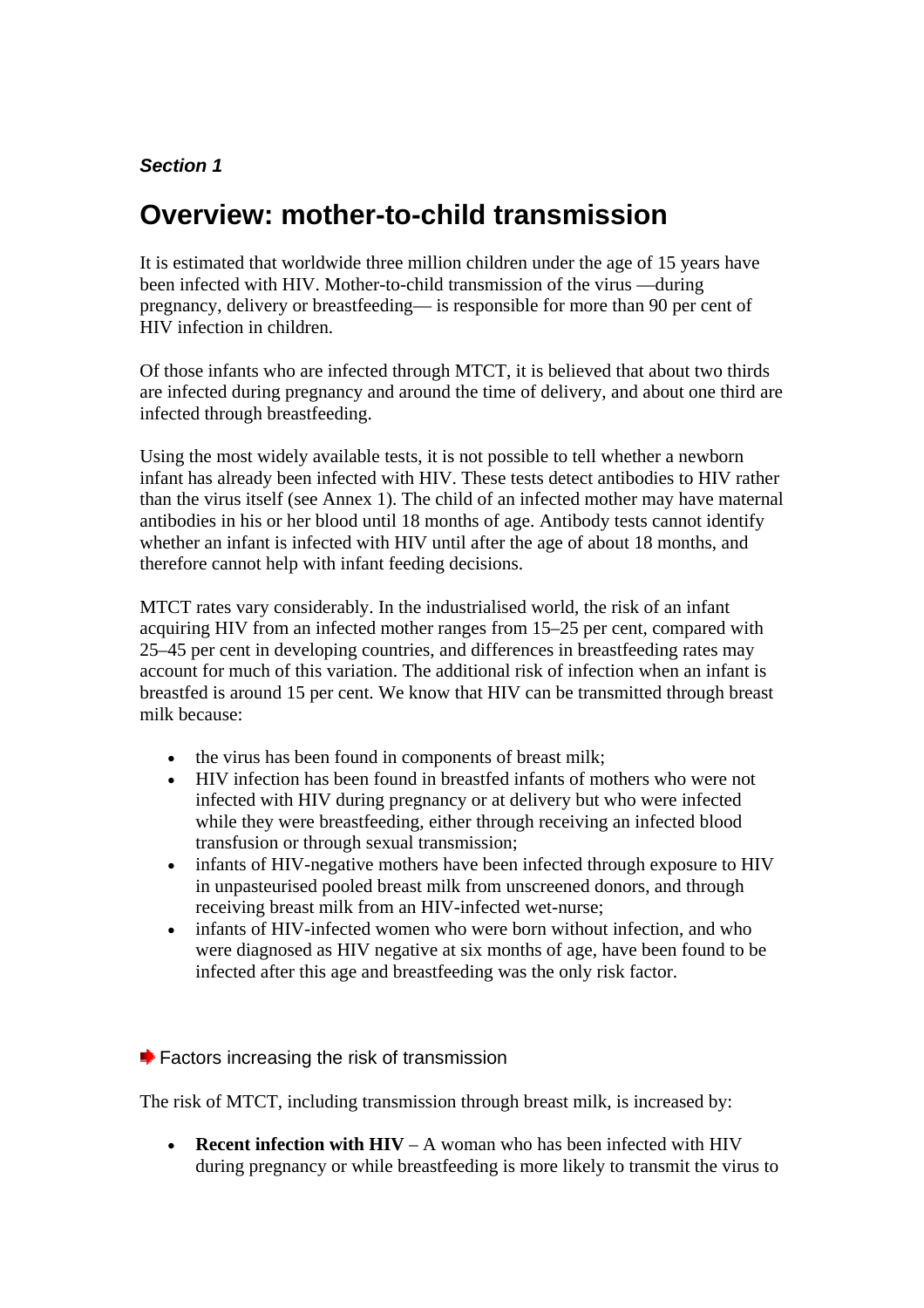her infant. Unprotected sex during pregnancy and lactation not only places a woman at risk of HIV but also increases the risk to her infant

- **AIDS** A woman who develops AIDS is more likely to transmit HIV infection to her infant
- **Infection with certain sexually transmitted diseases (STDs)** Maternal STD infection during pregnancy may increase the risk of HIV transmission to the unborn child
- **Vitamin A deficiency** The risk of MTCT appears to be greater if an HIVpositive woman is deficient in vitamin A, and increases with the severity of her deficiency
- **Breast conditions** Cracked or bleeding nipples, or breast abscess, may increase the risk of HIV transmission through breastfeeding
- **Duration of breastfeeding** An infant continues to be exposed to the risk of HIV transmission for as long as he or she is breastfed. The longer the duration of breastfeeding, the longer the infant is exposed to the risk of HIV infection. (There is no evidence that colostrum increases or decreases the risk of HIV transmission or that withholding colostrum reduces the risk.)

# Strategies to prevent and reduce MTCT

Prevention of breast milk transmission should be integrated into an overall approach by health services to preventing HIV infection in women and their partners and reducing MTCT.

Specific measures to prevent HIV infection in women and their partners include:

- providing information about transmission of HIV and STDs;
- 
- promoting safer sex and making condoms widely available;<br>• providing early detection and appropriate treatment of STDs • providing early detection and appropriate treatment of STDs;
- ensuring the safety of medical procedures such as blood transfusion and ensuring that universal precautions are implemented in all health facilities.

Proven strategies to reduce or prevent MTCT when a woman is known to be infected with HIV include:

- antiretroviral therapy (see Annex 2);
- restricted use of invasive obstetric procedures such as artificial rupture of membranes and episiotomy to reduce the exposure of the infant to the blood of an infected mother;
- replacement feeding for the infant.

Strategies which may potentially reduce MTCT, but where further studies are needed, include:

- vitamin A supplementation during pregnancy;
- cleansing of the birth canal with a microbicide during labour and delivery;
- detection and treatment of STDs.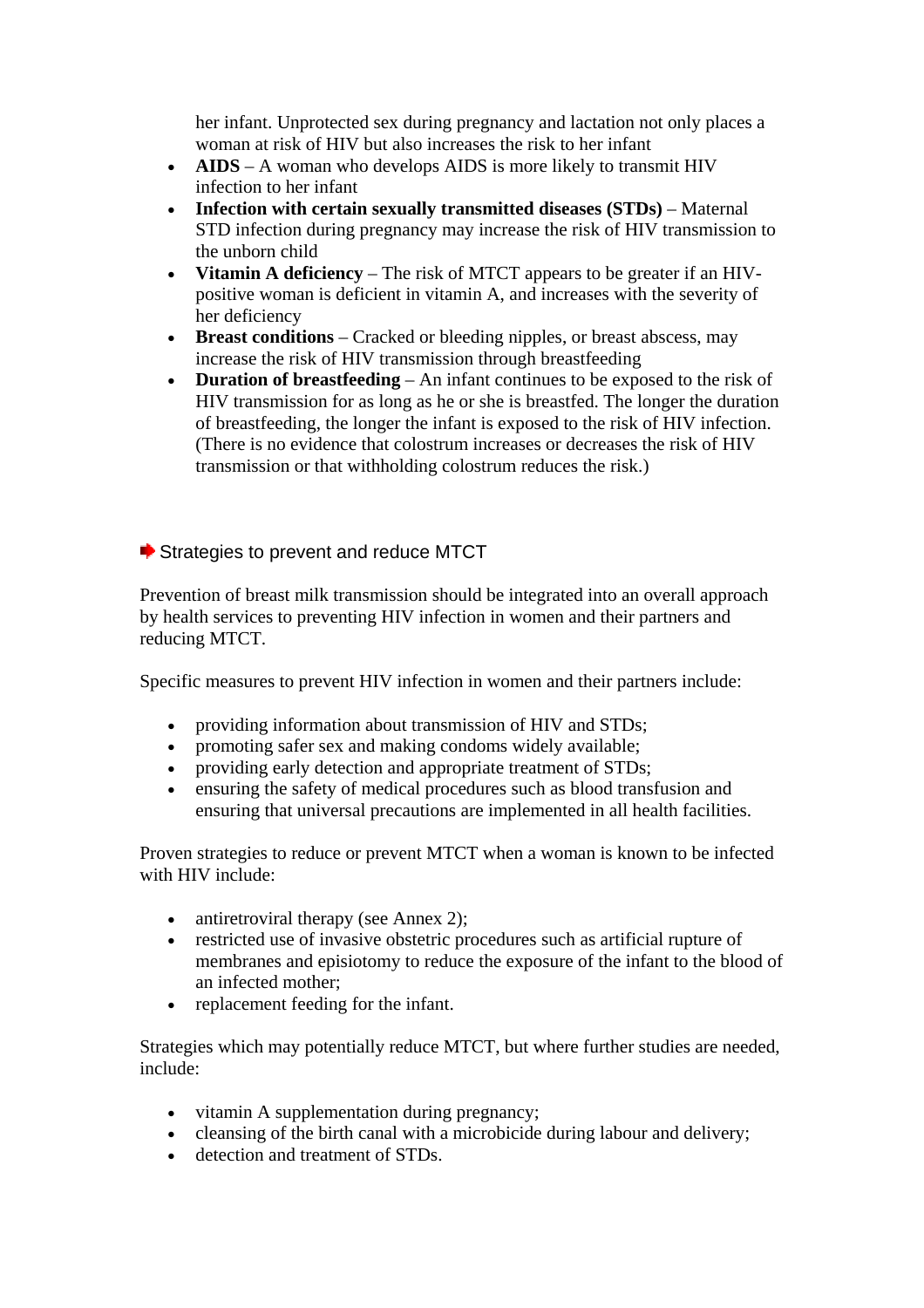# *Section 2*

# **Infant feeding options**

Breastfeeding is normally the best way to feed an infant (see Annex 3). However, if a mother is infected with HIV, it may be preferable to replace breast milk to reduce the risk of HIV transmission to her infant.

The risk of replacement feeding should be less than the potential risk of HIV transmission through infected breast milk, so that infant illness and death from other causes do not increase; otherwise there is no advantage in replacement feeding. The main issues which need to be considered are:

- **Nutritional requirements** Replacement feeding needs to provide all the infant's nutritional requirements as completely as possible. However, no substitute exactly replicates the nutrient content of breast milk (see Annex 3).
- **Bacterial infection** Breast-milk substitutes lack the properties of breast milk which protect against infections. Bacteria may contaminate breast-milk substitutes during preparation, so it is essential that feeds are prepared and given hygienically (see page 12). This requires access to clean water and fuel as well as sufficient time. When feeds cannot be kept in a refrigerator or a cool place, they should be made up one at a time to prevent bacteria multiplying if contamination has occurred during preparation. Even where hygiene is good, artificially fed infants suffer five times as many bacterial infections as breastfed infants, and in situations where hygiene is poor, the risk of death from diarrhoea in artificially fed young infants may be 20 times that of breastfed infants. Families feeding their infants with breast-milk substitutes therefore need access to appropriate health care.
- **Cost** To buy enough of a breast-milk substitutes to feed an infant can cost a considerable proportion of family income. In Pakistan, for example, purchasing commercial infant formula costs the equivalent of 31 per cent of the monthly urban minimum wage, and in Kenya the figure is 84 per cent. In addition to formula, the costs of fuel, water and health care need to be taken into account. Families may need help to obtain sufficient quantities of a breast-milk substitute, as there is a danger that they may give other foods that are expensive but also nutritionally less adequate.
- **Family planning** Women who do not breastfeed lose the child-spacing benefits that breastfeeding can provide. Another pregnancy too soon can cause the health of an HIV-positive woman to deteriorate, and results in more potentially HIV infected children to care for. Thus it is essential that HIVpositive women have access to affordable and appropriate family planning methods.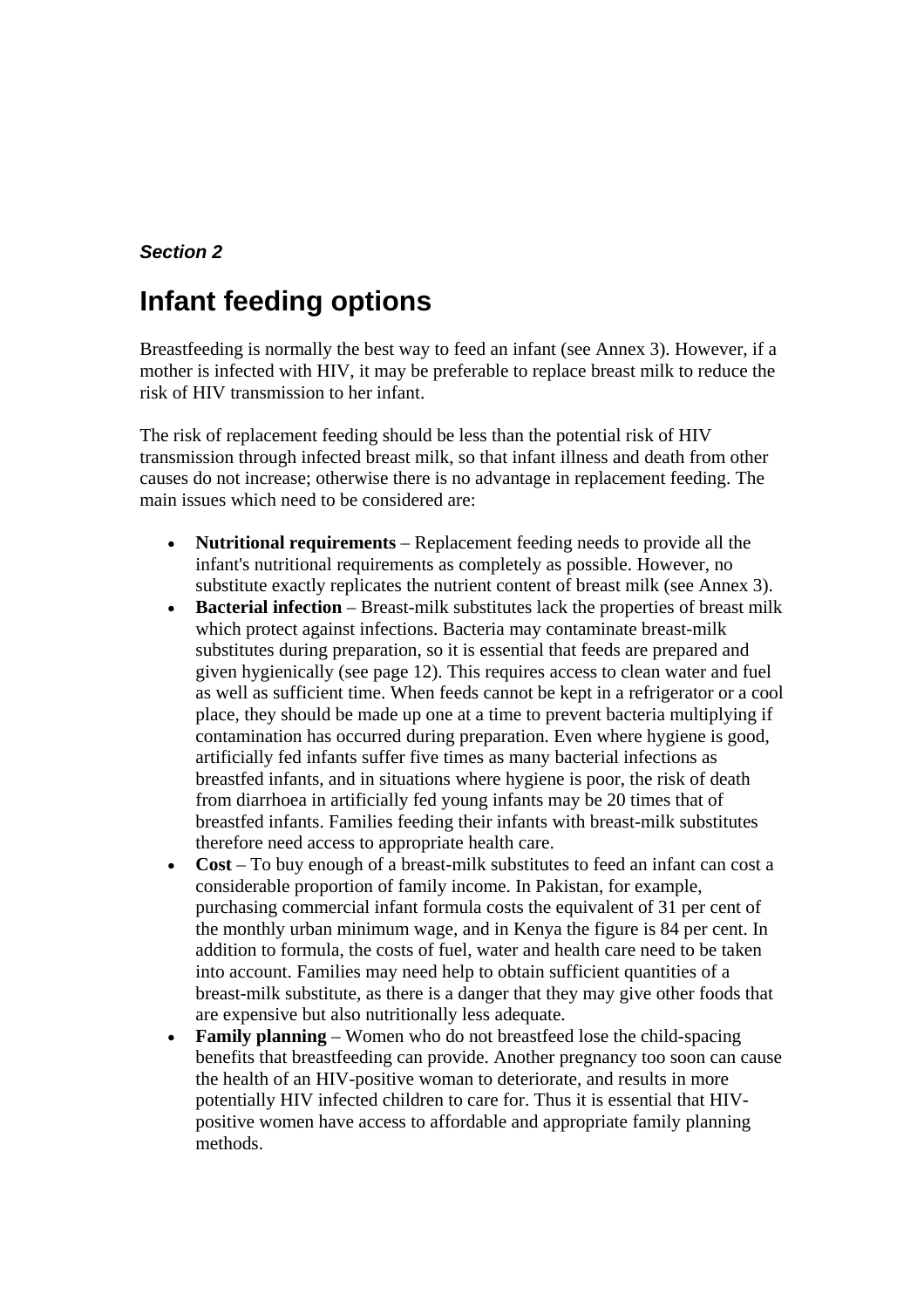- **Psychosocial stimulation**  Not breastfeeding can be detrimental to motherinfant bonding, resulting in lack of stimulation for the infant. Steps need to be taken to help mothers ensure that replacement-fed infants receive as much attention as breastfed infants.
- **Social and cultural factors**  Where breastfeeding is the norm, women who do not breastfeed may be stigmatised, resulting in a range of other problems. Measures are thus required to provide social support to HIV-positive mothers who use replacement feeding.

# *Feeding options for HIV-positive mothers*

 $\blacktriangleright$  Birth to six months

From birth to six months, milk in some form is essential for an infant. If not breastfed, an infant needs about 150 ml of milk per kg of body weight a day. So, for example, an infant weighing 5 kg needs about 750 ml per day, which can be given as five 150 ml feeds a day.

# *1. Breast-milk substitutes*

# **Commercial infant formula**

Commercial infant formula, based on modified cow's milk or soy protein, is closest in nutrient composition to breast milk, though it may lack some substances such as longchain essential fatty acids present in breast milk. It is usually adequately fortified with micronutrients, including iron.

Formula is usually available as a powder to be reconstituted with water. The instructions on the tin for mixing the formula should be followed exactly to ensure that it is not too concentrated or diluted. Over-concentration can overload the infant with salts and waste amino acids, which can be dangerous, and over-dilution can lead to malnutrition.

Feeding an infant for six months requires on average 40 x 500 g tins (44 x 450 g tins) of formula. Up to at least four, and usually six, months of age, infants who are fed on commercial infant formula do not need complementary foods if they are gaining weight adequately.

Commercial infant formula could be considered as an option by HIV-positive women when:

- the family has reliable access to sufficient formula for at least six months;
- the family has the resources —water, fuel, utensils, skills and time— to prepare it accurately and hygienically.

# **Home-prepared formula**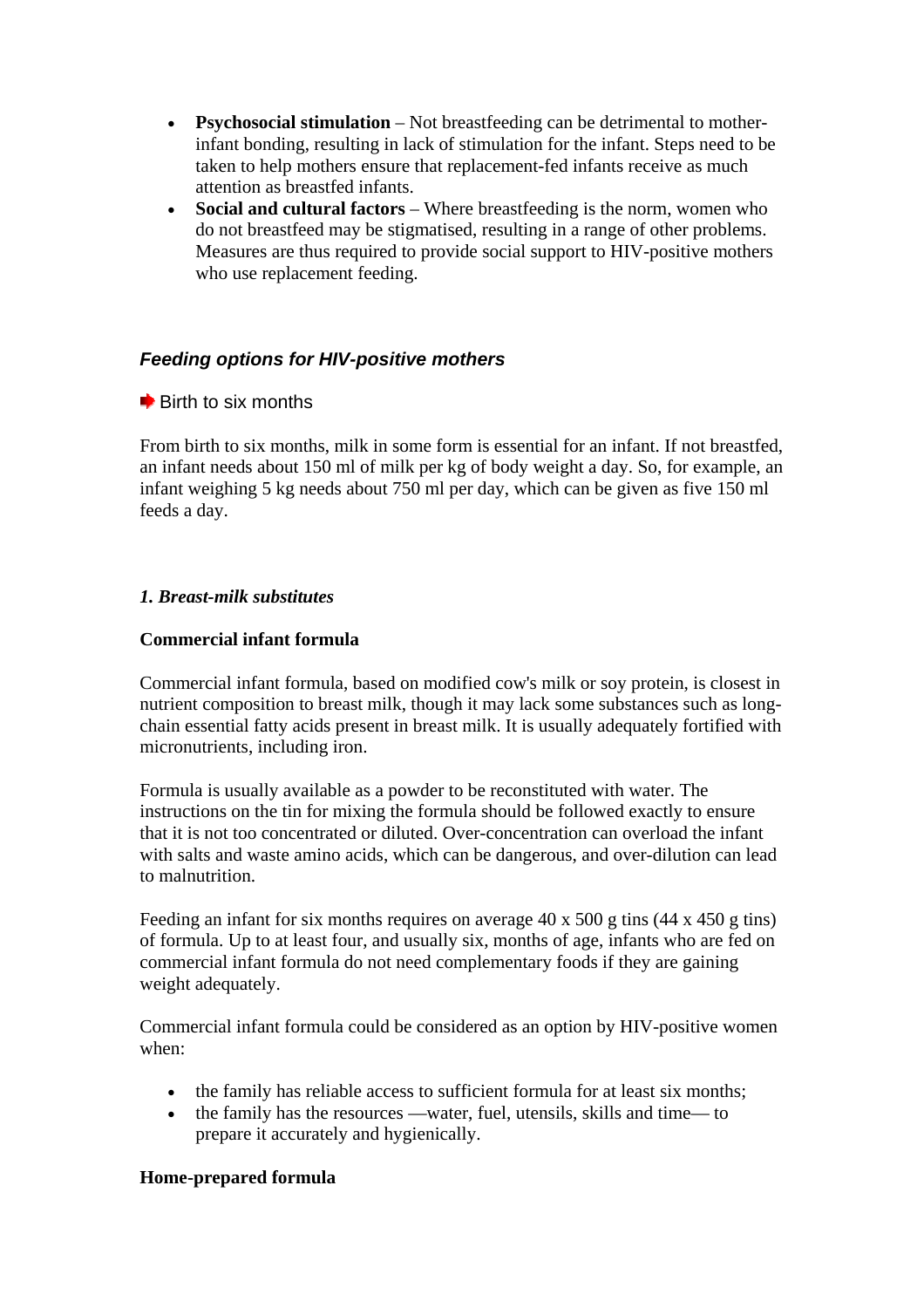Home-prepared formula can be made with fresh animal milks, with dried milk powder or with evaporated milk. Preparation of formula with any of these types of milk involves modification to make it suitable for infants, and care is needed to avoid overconcentration or over-dilution. Micronutrient supplements are recommended, as animal milks may provide insufficient iron, zinc and may contain less vitamin A, C and folic acid. If micronutrient supplements are unavailable, complementary foods rich in iron, zinc, vitamin A and C and folic acid should be introduced at four months of age. However, it is unlikely that they will provide sufficient amounts of the required nutrients.

# *Modified animal milks*

Cow's milk has more protein and a greater concentration of sodium, phosphorous and other salts than breast milk. Modification involves dilution with boiled water to reduce the concentration. Dilution reduces the energy concentration so sugar must be added. The milk, water and sugar should be mixed in the following proportions and then boiled to make up 150 ml of home-prepared formula: 100 ml of cow's milk with 50 ml of boiled water and 10 g (2 teaspoons) of sugar.

Feeding an infant for six months requires an average 92 litres of animal milk (500 ml per day).

Goat's milk is similar in composition to cow's milk and so needs to be modified in the same way. It is deficient in folic acid which infants need to be given as a micronutrient supplement. Camel's milk is very similar in composition to goat's milk and should be modified and supplemented in the same way.

Both sheep and buffalo milk have more fat and energy than cow's milk. The protein content of sheep milk is very high. Using either for infants would therefore require more dilution than cow's milk, in the following proportions: 50 ml of milk with 50 ml of water and 5 g sugar.

# *Dried milk powder and evaporated milk*

The full cream variety of dried milk powder or evaporated milk should be used. Normally, reconstitution involves adding a volume of boiled water to a measure of powdered or evaporated milk, as instructed on the container or packet. To make up a milk formula that is suitable for infants, however, the volume of water added needs to be increased by 50 per cent and 10 g of sugar added for each 150 ml of the feed. This is the equivalent of the recipe for the modification of cow's milk.

Home-prepared formula could be considered as an option by HIV-positive women when:

- commercial infant formula is not available or is too expensive for the family to buy and prepare;
- the supply of animal milk or other milk is reliable and the family can afford it for at least six months;
- the family has the resources to prepare it hygienically and can make the required modifications accurately;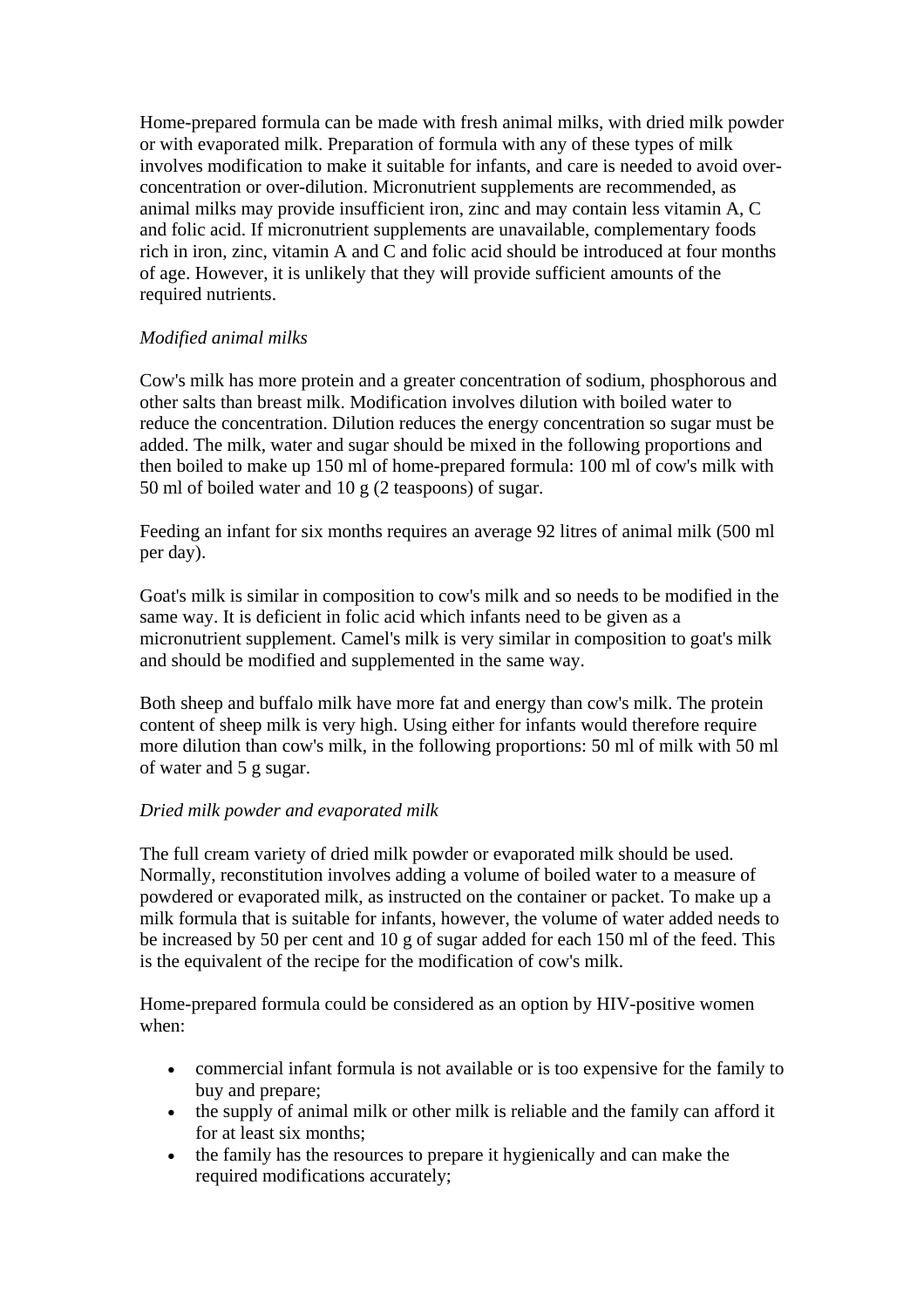• micronutrient supplementation is possible.

### **Unmodified cow's milk**

During the first few months of life, feeding with unmodified cow's milk can cause serious problems, particularly if the infant becomes dehydrated. Infants need to be offered extra water (that has been boiled and cooled) and monitored carefully for dehydration if they have fever, respiratory infection or diarrhoea. To ensure that the infant gets enough milk and that water does not displace milk, drinks of water should be offered after feeds.

Unmodified cow's milk could be considered as an option by HIV-positive women when:

- commercial infant formula is not available or is too expensive for the family to buy and prepare
- the supply of cow's milk is reliable and the family can afford it for at least six months
- the family lacks the resources, time and fuel to modify cow's milk to make home-prepared formula
- micronutrient supplementation is possible.

# *2. Modified breastfeeding*

# **Early cessation of breastfeeding**

Early cessation of breastfeeding reduces the risk of HIV transmission by reducing the length of time for which an infant is exposed to HIV through breast milk. The optimum time for early cessation of breastfeeding is not known. However, it is advisable for an HIV-positive woman to stop breastfeeding as soon as she is able to prepare and give her infant adequate and hygienic replacement feeding. The most risky time for artificial feeding in environments with poor hygienic conditions is the first two months of life, and family circumstances will therefore determine when the mother is able to stop breastfeeding and start replacement feeding.

Early cessation of breastfeeding is also advisable if an HIV-positive mother develops symptoms of AIDS.

Early cessation of breastfeeding could be considered as an option by HIV-positive women who:

- find it difficult for social or cultural reasons to avoid breastfeeding completely;
- develop symptoms of AIDS during the breastfeeding period;
- can provide adequate replacement feeds, and can prepare and give these hygienically, only after their infants are a few months old.

# **Expressed and heat-treated breast milk**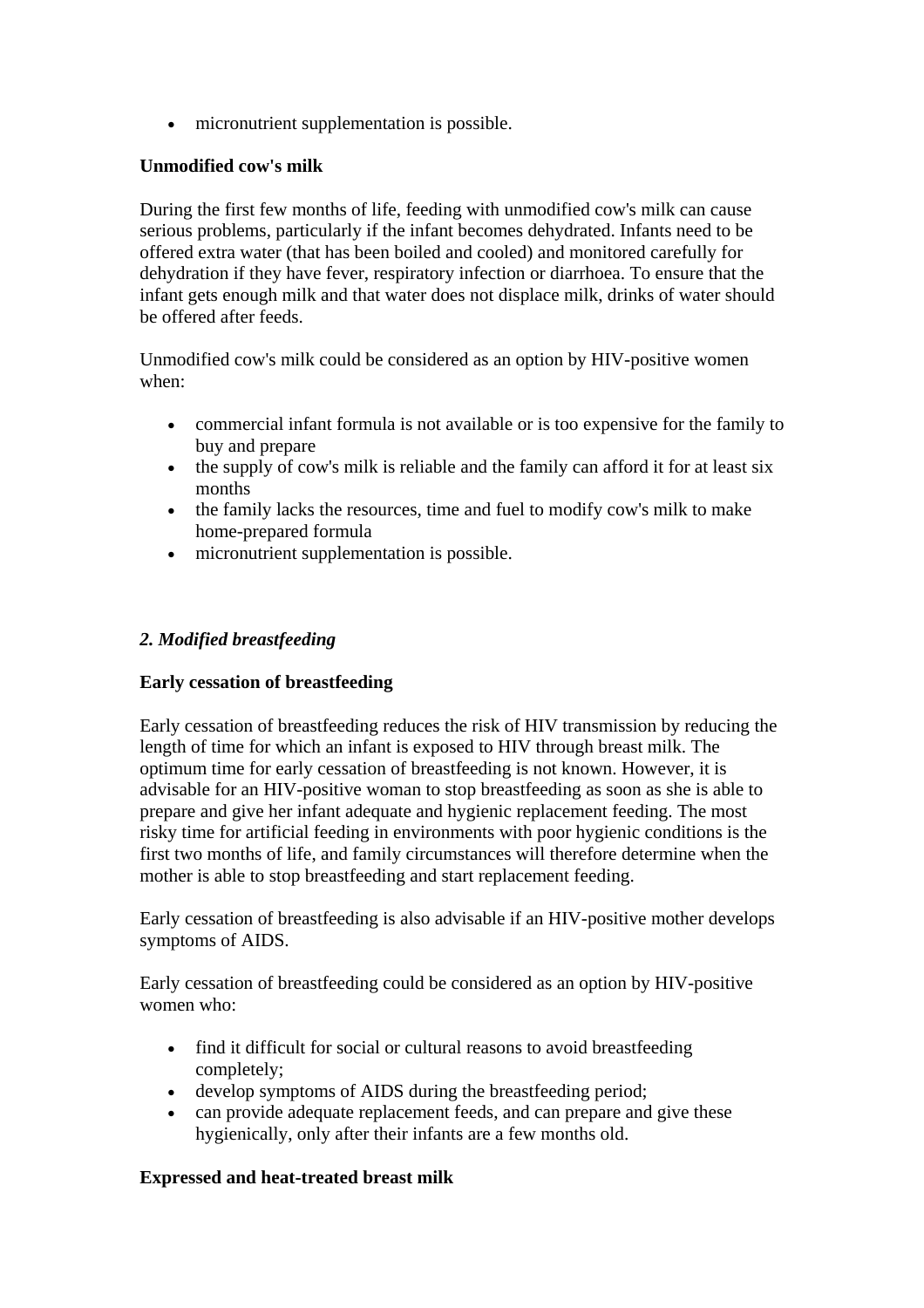Heat treatment of expressed breast milk from an HIV-positive mother kills the virus in the breast milk. Heat-treated breast milk is nutritionally superior to other milks but heat treatment reduces the levels of the anti-infective factors.

To pasteurise the milk in hospital, it should be heated to 62.5oC for 30 minutes (the Holder pasteurisation method). If home, it can be boiled and then cooled immediately by putting it in a refrigerator or standing the container in cold water.

To minimise contamination, heat-treated breast milk should be put in a sterilised or very clean container and kept in a refrigerator or in a cool place before and after heat treatment.

Expressing and heat-treating breast milk is time consuming and women may not find it a practical option for long-term infant feeding at home. However, if they are motivated and have the time, resources, and support, they may wish to consider this option. It may be most useful for sick and low-birth-weight babies in a hospital setting.

# *3. Other breast milk*

#### **Breast-milk banks**

In some settings, milk is available from breast-milk banks. Breast-milk banks are generally used as a source of breast milk for a short time, for example, for sick and low-birth-weight newborns. They are not usually an option for meeting the nutritional needs of infants for a long period.

Given the risk of HIV transmission through unpasteurised pooled breast milk from unscreened donors, breast-milk banks should be considered as an option when:

- they are already established and functioning in accordance with standard procedures and safety precautions;
- it is certain that donors are screened for HIV and that the donated milk is correctly pasteurised (using the Holder method.)

#### **Wet-nursing**

In some settings there is a tradition of wet-nursing in the family context, where a relative breastfeeds an infant. However, there is a risk of HIV transmission to the infant through breastfeeding if the wet-nurse is HIV-infected. There is also a potential risk of transmission of HIV from the infant to the wet-nurse, especially if she has cracked nipples.

Wet-nursing should be considered only when:

• a potential wet-nurse is informed of her risk of acquiring HIV from an infant of an HIV-positive mother;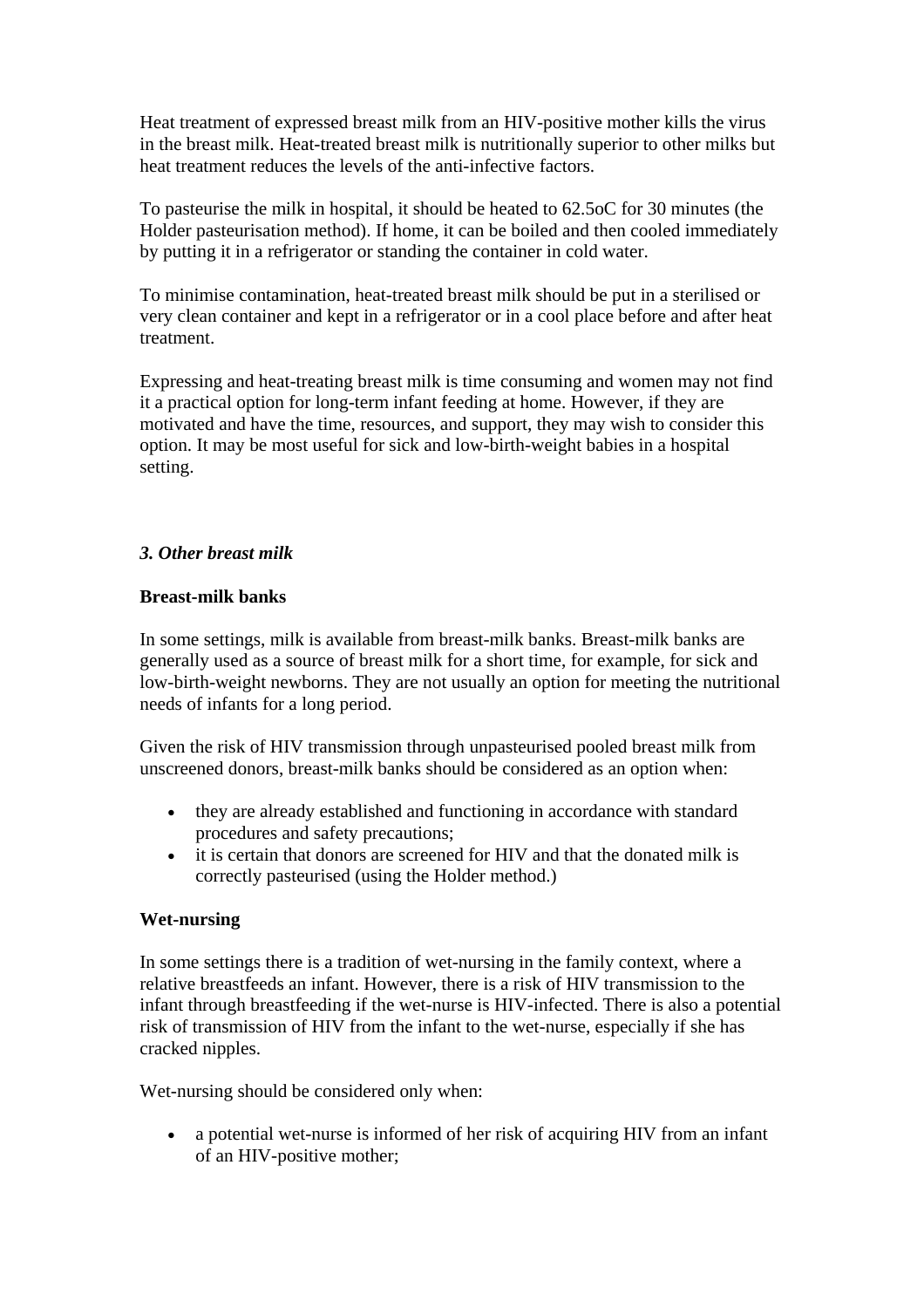- the wet-nurse has been offered HIV counselling and testing, voluntarily takes a test and is found to be HIV-negative;
- the wet-nurse is provided with the information and is able to practise safer sex to ensure that she remains HIV-negative while she is breastfeeding the infant;
- wet-nursing takes place in a family context and there is no payment involved;
- the wet-nurse can breastfeed the infant as frequently and for as long as needed;
- the wet-nurse has access to breastfeeding support to prevent and treat breastfeeding problems such as cracked nipples.

# $\blacktriangleright$  Unsuitable breast-milk substitutes

Skimmed and sweetened condensed milk are not recommended for feeding infants aged six months. Skimmed milk has had all of the fat removed and does not provide enough energy.

Fruit juices, sugar-water and dilute cereal gruels are sometimes mistakenly given instead of milk feeds but these, and milk products such as yoghurt, are not recommended for replacement feeding for infants under six months of age.

#### $\blacktriangleright$  Six months to two years

After the age of six months, breast milk is normally be an important component of the diet, providing up to half or more of nutritional requirements between the age of 6 and 12 months and up to one-third between the age of 12 and 24 months. An infant who is not breastfed needs replacement feeding which provides all the required nutrients.

After six months of age, replacement feeding should preferably continue to include a suitable breast-milk substitute. In addition, complementary foods made from appropriately prepared and nutrient-enriched family foods should be given three times a day.

If suitable breast-milk substitutes are no longer available, replacement feeding should be with appropriately prepared family foods which are further enriched with protein, energy and micronutrients, and given five times a day. If possible other milk products, such as unmodified animal milk, dried skimmed milk, or yoghurt should be included as a source of protein and calcium; other animal products such as meat, liver and fish should be given, as a source of iron and zinc; and fruit and vegetables should be given to provide vitamins, especially vitamin A and C. Micronutrient supplements should be given if available.

Health workers need to discuss with families how to prepare an adequate diet from local foods and how to make sure that the infant eats enough.

 $\blacktriangleright$  Preparing and giving feeds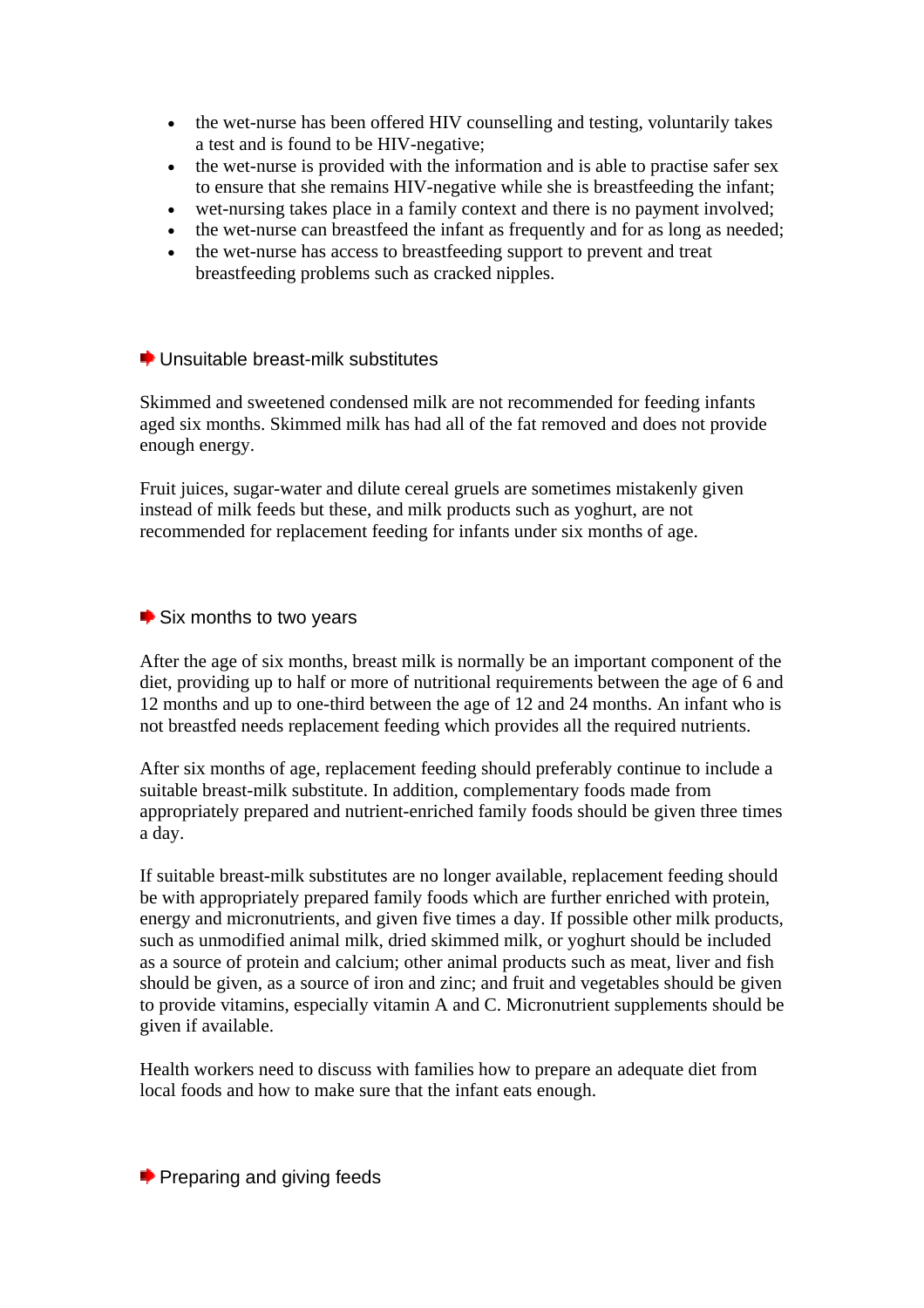Managers and supervisors need to ensure that health workers know what is required to prepare and give feeds and can teach mothers and families how to do this. Particular attention needs to be paid to hygiene, correct mixing and feeding method.

# *Hygienic preparation*

Preparing breast-milk substitutes to minimise the risks of contamination and bacterial infection requires health workers to be able to:

- teach mothers and families to wash their hands with soap and water before preparing feeds;
- teach mothers and families to wash the feeding and mixing utensils thoroughly or boil them to sterilise them before preparing the feed and feeding the infant;
- ask mothers to demonstrate preparation of a feed and watch them to ensure that they can do it hygienically.

Preparation of safe foods requires health workers to be able to teach mothers and families to follow these basic principles:

- wash their hands with soap and water before preparing and cooking food or feeding;
- a child:
- boil water for preparing the child's food and any necessary drinks;
- cook food thoroughly until it bubbles;
- avoid storing cooked food or, if this is not feasible, store in a refrigerator or a cool place and reheat thoroughly before giving to the infant;
- avoid contact between raw and cooked foods;
- wash fruits and vegetables with water that has been boiled. Peel them if possible or cook thoroughly before giving to infants;
- avoid feeding infants with a bottle; use an open cup;
- give unfinished formula to an older child, rather than keep it for the next feed;
- wash the cup or bowl for the infant's food thoroughly with soap and water or boil it. Bacteria breed in food that sticks to feeding vessels and utensils;
- store food and water in clean covered containers and protect from rodents, insects and other animals;
- keep food preparation surfaces clean.

# *Correct mixing*

Health workers need to ensure that families have some means for accurate measuring of both the water and the powdered or liquid milk. Health workers need to be able to demonstrate to mothers and families how to mix breast-milk substitutes accurately, and to ask them to show how they will prepare feeds to ensure that they can do this correctly.

# *Feeding method*

Health workers should be trained to show mothers and families how to cup feed (see Box 2) and to explain that it is preferable to feed infants this way because: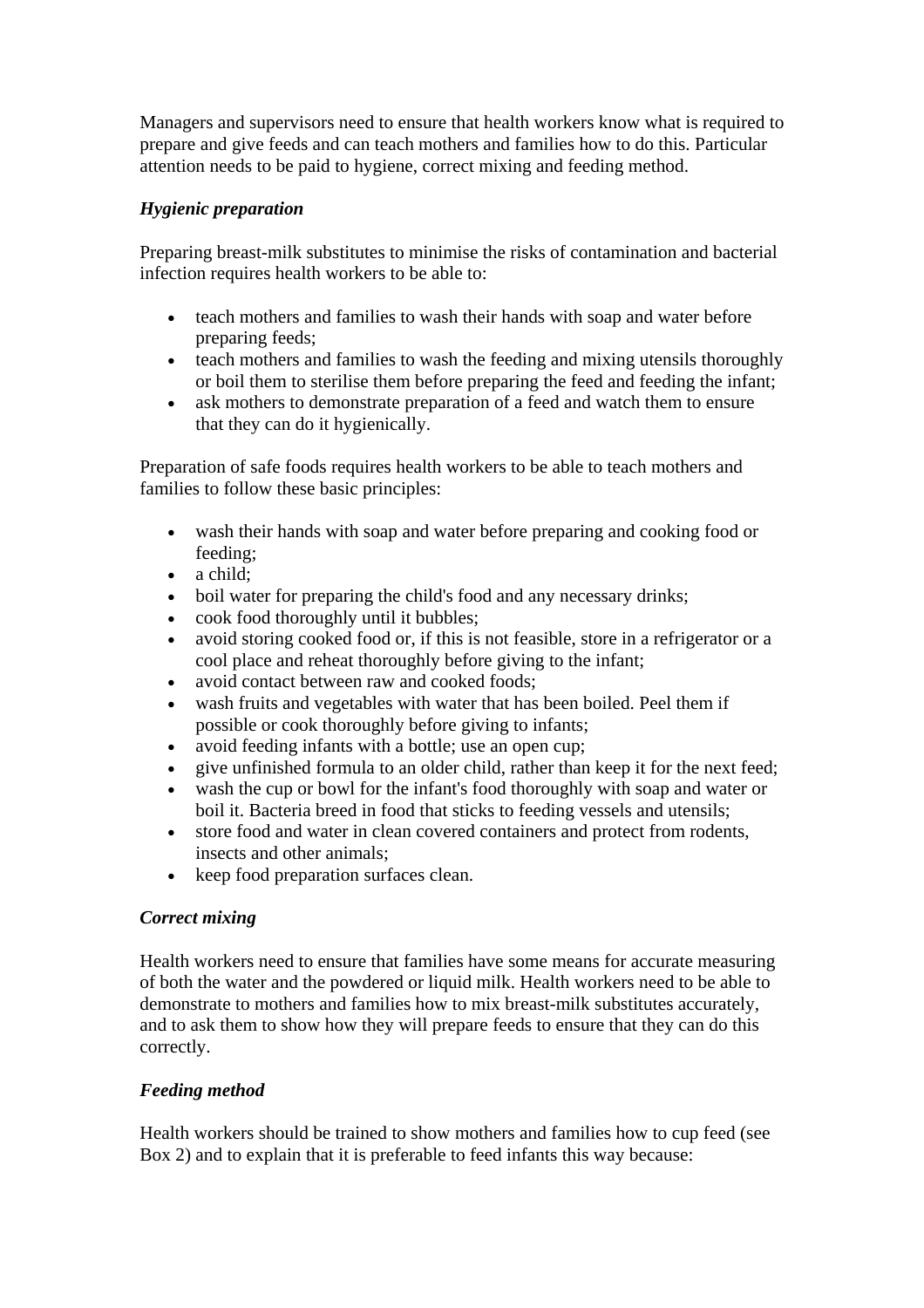- cups are safer as they are easier to clean with soap and water than bottles;
- cups are less likely than bottles to be carried around for a long time giving bacteria the opportunity to multiply;
- cup-feeding requires the mother or other caregiver to hold and have more contact with the infant, providing more psychosocial stimulation than bottlefeeding;
- cup-feeding is better than feeding with a cup and spoon, because spoonfeeding takes longer and the mother may stop before the infant has had enough.

Feeding bottles are not usually necessary and for most purposes are not the preferred option. The use of feeding bottles and artificial teats should be actively discouraged because:

- bottle-feeding increases the risk of diarrhoea, dental disease and otitis media;
- bottle-feeding increases the risk that the infant will receive inadequate stimulation and attention during feeds;
- bottles and teats need to be thoroughly cleaned with a brush and then boiled to sterilise them and this takes time and fuel.

### $\Box$  2. How to feed an infant with a cup

- o Hold the infant sitting upright or semi-upright on your lap.
- o Hold the cup of milk to the infant's lips.
- o Tip the cup so that the milk just reaches the infant's lips. The cups rests lightly on the infant's lower lip, and the edges of the cup touch the outer part of the infant's upper lip.
- o The infant becomes alert and opens his or her mouth and eyes. A low-birth-weight infant will start to take the milk into his or her mouth with the tongue. A full-term or older infant sucks the milk, spilling some of it.
- o DO NOT POUR the milk into the infant's mouth. Just hold the cup to the infant's lips and let him or her take it.
- o When the infant has had enough, he or she will close his or her mouth and will not take any more. If the infant has not taken the calculated amount, he or she may take more next time, or the mother needs to feed more often. o Measure the infant's intake over 24 hours, not just at
	- each feed.

# *Section 3*

# **Organising health services**

# *Step 1: Assess the situation*

Health care managers should assess the situation, using existing information and data available from health facilities reports and surveys, and by talking to staff. Managers should: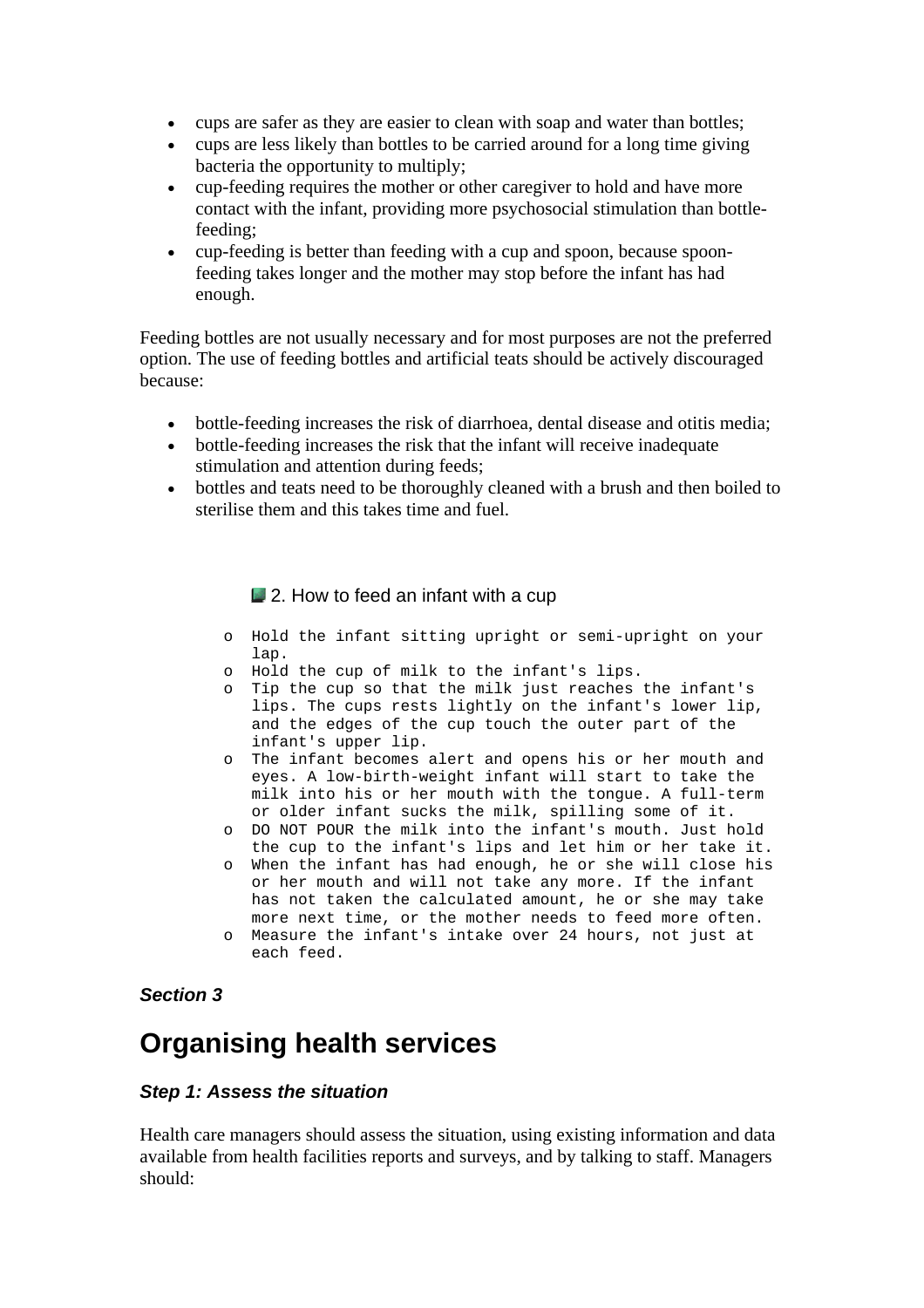- Find out how many women and children are affected by HIV, and whether this varies between areas or population sub-groups. This will help them to decide how many women and children will need HIV counselling and testing services, infant feeding counselling, and follow-up care and support.
- Find out the extent to which people with HIV are stigmatised and whether not breastfeeding will signal to others that a woman has HIV. This will help to determine whether it will be feasible for HIV-positive mothers not to breastfeed, and how much support may be available to them and their families.
- Find out about infant feeding practices. Ask about how women currently feed their infants, including those who are HIV-positive. Find out about the prevalence of exclusive breastfeeding and the duration of breastfeeding. Find out how women feed their infants if they do not breastfeed including any tradition of wet-nursing within the family or use of breast-milk banks. This will help to determine common and culturally acceptable feeding practices, and the extent to which it might be necessary to promote and support breastfeeding for HIV-negative women and those of unknown status.
- Find out what milks are given to infants, what commercial infant formula is available on the market, what animal milks are available to families and whether these can be modified to make them suitable for infants. Assess the nutritional quality and costs of these milks, including working out the cost of providing enough to meet an infant's needs for six months. This will help to decide what might be the most appropriate and affordable breast-milk substitutes.
- Find out what complementary foods are given to infants. Also find out which of these are high in the nutrients lacking in breast-milk substitutes and can be given daily to infants.
- Find out about the health and growth of infants fed without breast-milk, the main causes of infant illness and death, and the prevalence of malnutrition in infants and young children. Find out whether communities have access to clean water and fuel. Talk to health workers about family capacity and resources for replacement feeding. This will help with decisions about which options might be feasible and whether families will be able to prepare and give feeds in a way that minimises the risk to their infants of infections other than HIV.
- Find out if micronutrient supplements can be provided for the infants of women who are using home-prepared formula or unmodified animal milks.

# *Step 2: Assess health services and resources*

To address the issue of HIV and infant feeding, health services need to include:

- community education;
- antenatal care;
- HIV counselling and testing;
- strengthened delivery services to reduce risk;
- infant feeding counselling for HIV-positive women;
- infant feeding counselling for HIV-negative women and those of unknown status;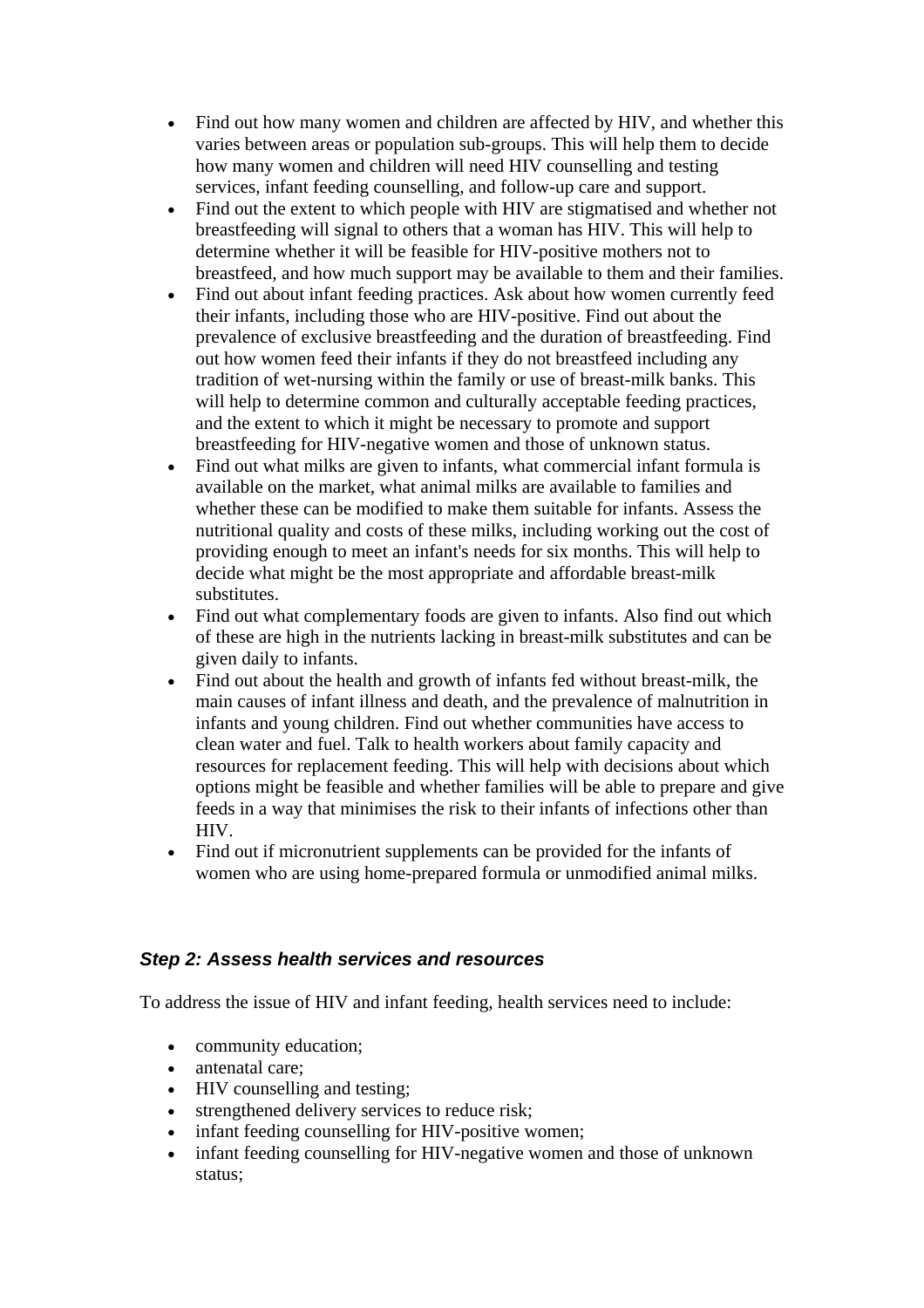- support for infant feeding decisions;
- follow-up care for all mothers.

To assess the capacity of existing health services and the potential for integrating these activities, managers need to:

- find out about national HIV prevention policies including MTCT, HIV testing and counselling, AIDS care, and infant feeding and breastfeeding. This will determine what services can be provided and how they should be implemented;
- find out what education activities related to HIV, MTCT and infant feeding are being conducted in communities and in health facilities;
- assess the capacity of antenatal care services, the proportion of women who attend and how many times, and what would be needed to enable more women to attend;
- assess whether it would be feasible for health services to provide antiretroviral (ARV) therapy for HIV-positive women, and suitable breast-milk substitutes for those who are unable to buy them;
- review available health facilities, their numbers and location, and consider which may be possible sites for HIV counselling and testing and infant feeding counselling and support. These might include antenatal and family planning clinics or baby-friendly hospitals. Find out who uses these facilities and also how many mothers have no contact with the health services;
- find out what existing HIV counselling and testing services are available, where these are provided, whether they are voluntary and confidential, and who uses them. Assess the capacity for expanding existing services or establishing new ones;
- find out how many staff are available and trained in HIV prevention and care, including pre-test and post-test counselling, and where these staff are located;
- evaluate the availability and reliability of the supply of HIV test kits, and the capacity and quality of laboratory support services;
- find out how many staff have been trained in breastfeeding management and infant feeding counselling, including through the Baby-friendly Hospital Initiative (BFHI), and in their responsibilities under the International Code of Marketing of Breast-milk Substitutes. Find out where these staff are posted, and whether they are available;
- find out about organisations to which HIV-positive women and their families could be referred for follow-up support, for example breastfeeding support groups, AIDS support and self-help groups, community-based home-care programmes organised by communities, churches and NGOs, and social services.

# *Step 3: Consider activities for implementing services*

Community education

Managers should decide: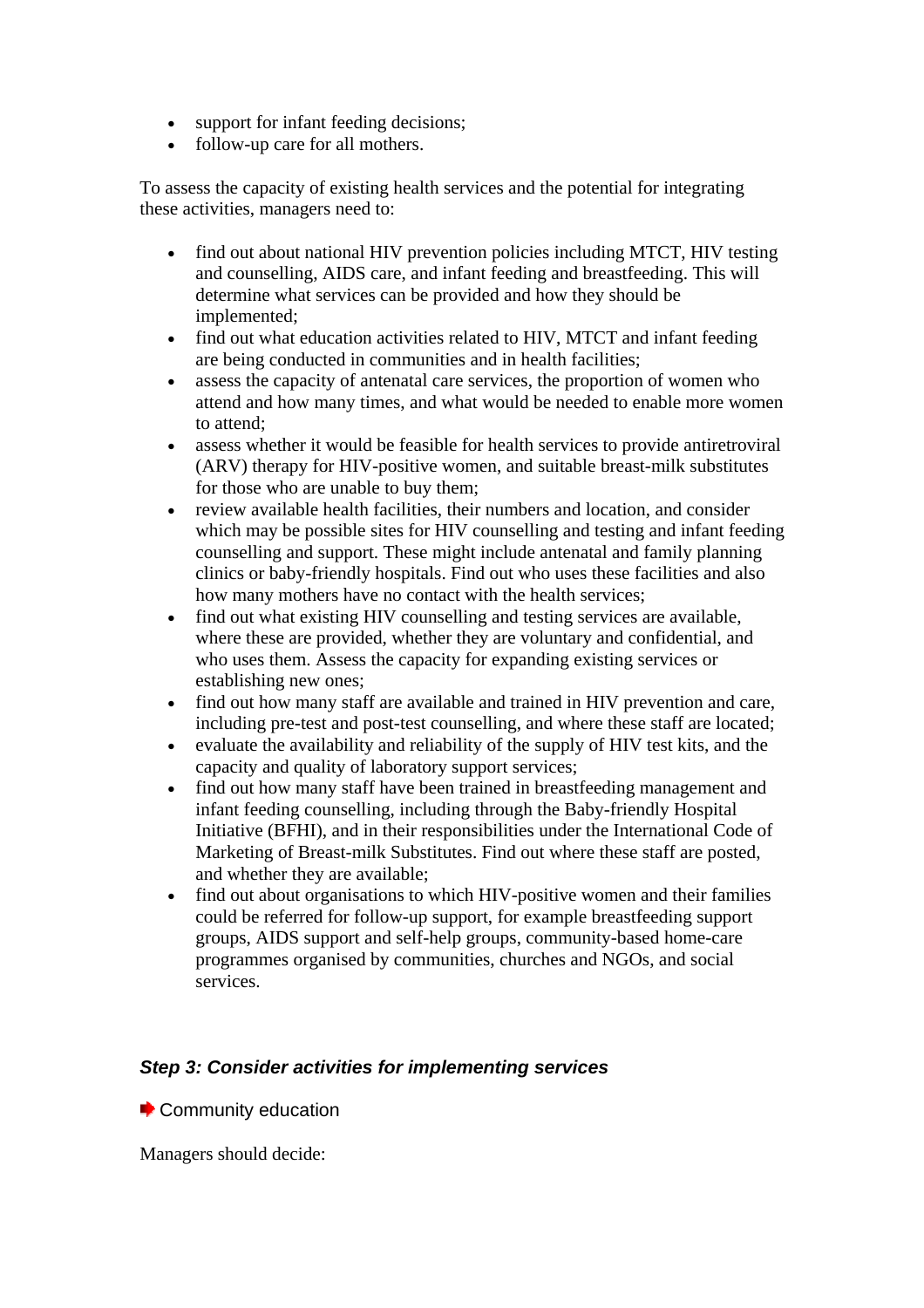- what messages need to be conveyed;
- who the target audience is;
- how education can be effectively conducted.

Messages will be determined by local circumstances but could include information about the risk of HIV transmission through breastfeeding, promotion of safer sex and condom use to prevent transmission between sexual partners, where to find HIV counselling and testing, antenatal care, family planning and STD services, and the importance of breastfeeding for infants of mothers without HIV.

Messages may be directed at the whole community in order to, for example, address stigma and discrimination or to raise awareness of HIV and how it is transmitted between adults and from mother to child. Health care managers may also wish to reach different audiences with specific messages, for example information about antenatal care for pregnant women and their mothers-in-law, and messages for men about preventing HIV transmission to women and children. To avoid stigmatising women, couples could be targeted concerning promotion of HIV counselling and testing and information about HIV and infant feeding.

Education can be conducted through health facilities or workplaces or in community settings. The specific setting will determine who will carry out education activities, and health care managers should decide what role could be played by primary health care and community workers, nurses and other clinic staff, HIV and infant feeding counsellors and peer educators. The choice of materials and methods will depend on the type of messages, and the target audience and the most effective way to reach it.

# **▶ Antenatal care**

Antenatal care services should be strengthened so that they can:

- provide information to pregnant women and their partners about MTCT and about how risk is increased if a mother becomes infected with HIV during breastfeeding;
- provide information about the risks of unprotected sex and counselling about safer sex and preventing infection;
- provide information about the benefits of breastfeeding and the risks of artificial feeding;
- counsel women about improving their own nutrition, which may reduce the risk of MTCT;
- refer women and, where possible, their partners for HIV counselling and testing, and explain about measures taken to maintain confidentiality.

 $\blacktriangleright$  HIV counselling and testing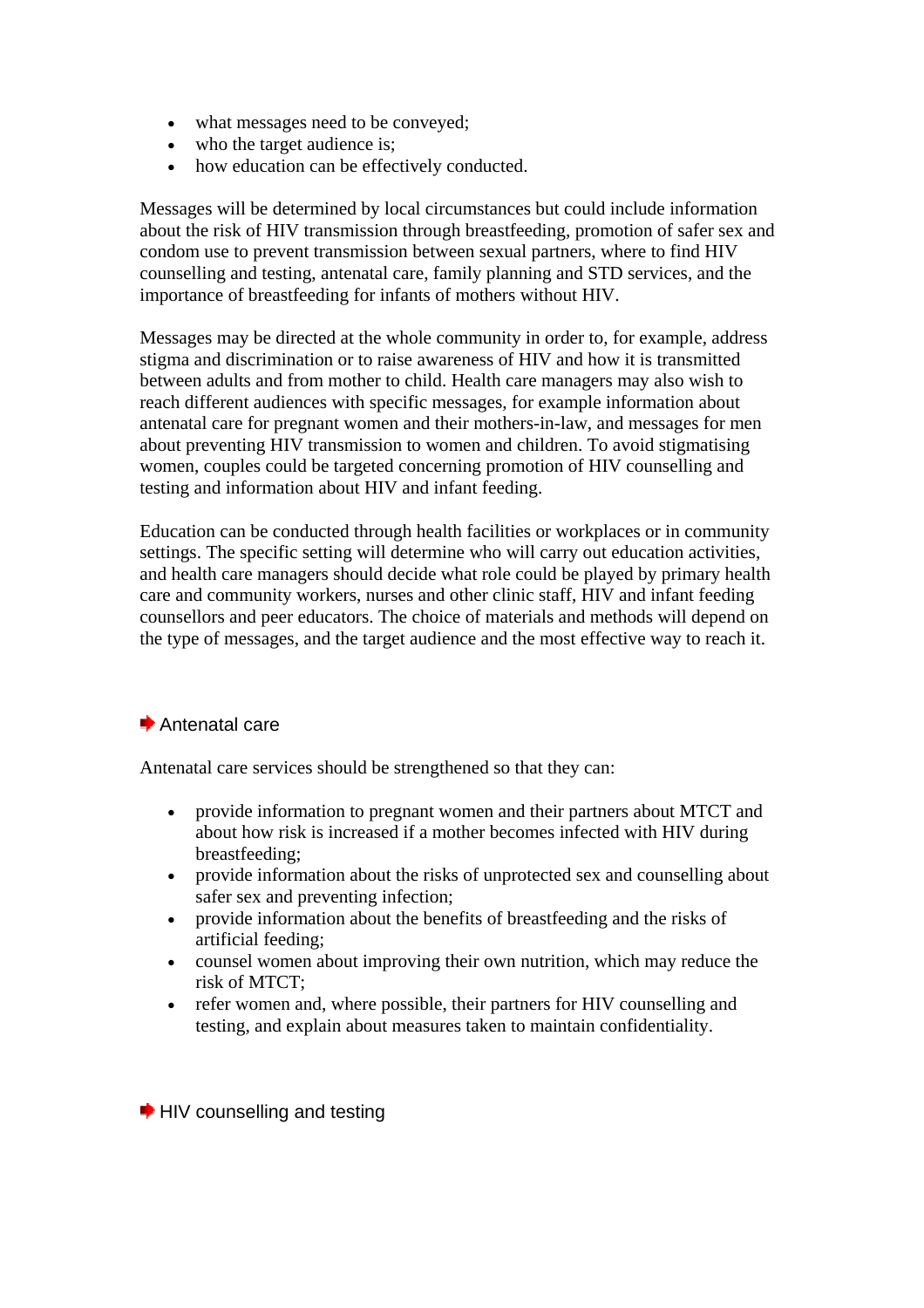A priority for health care managers should be to ensure that HIV counselling and testing services are available. Access to HIV counselling and testing is essential for women to be able to make informed decisions about infant feeding.

HIV counselling and testing services require:

- adequate space that provides privacy, security and confidentiality;
- counsellors who have been selected on the basis of their skills and personal qualities and who have been provided with appropriate training;
- procedures to ensure the confidentiality of test results and secure methods for sending blood samples to the laboratory;
- trained staff available to conduct testing, and laboratory staff and facilities;
- regular and adequate supply of reliable test kits including kits for supplementary tests;
- convenient location and opening hours;
- measures for supervision and monitoring to ensure that counselling is of high quality and for quality control of testing and laboratory procedures;
- referral for infant feeding counselling and other care and support services;
- support for the staff who provide counselling. The work can be stressful, and staff need opportunities to discuss their own feelings and difficulties, for example in support groups with their colleagues.

More detailed information about HIV testing and counselling is provided in Annex 1.

# **■** Infant feeding counselling for HIV-positive women

Managers and supervisors need to arrange for health workers to receive training in counselling HIV-positive women about infant feeding. Counselling should include discussing with the mother:

- all infant feeding options and their risks;
- whether she has resources for adequate and hygienic replacement feeding;
- what effect buying commercial infant formula or other milk for her infant, will have on the health and nutrition of other family members, especially other children;
- whether she has family and community support for replacement feeding;
- whether her other children, if they have been artificially fed, whether they have grown well and been healthy;
- if she will be able to attend regularly for follow-up care for this infant;
- whether there are other factors such as social or cultural pressures, fear of violence or abandonment, which may influence her choice of feeding method.

Health workers should be able to give HIV-positive women full information about the risks and benefits of breastfeeding and of the various alternatives, and help them to make the most appropriate decision. This will depend on a woman's individual circumstances and the age of her infant, and it may be useful to discuss with her the questions listed below.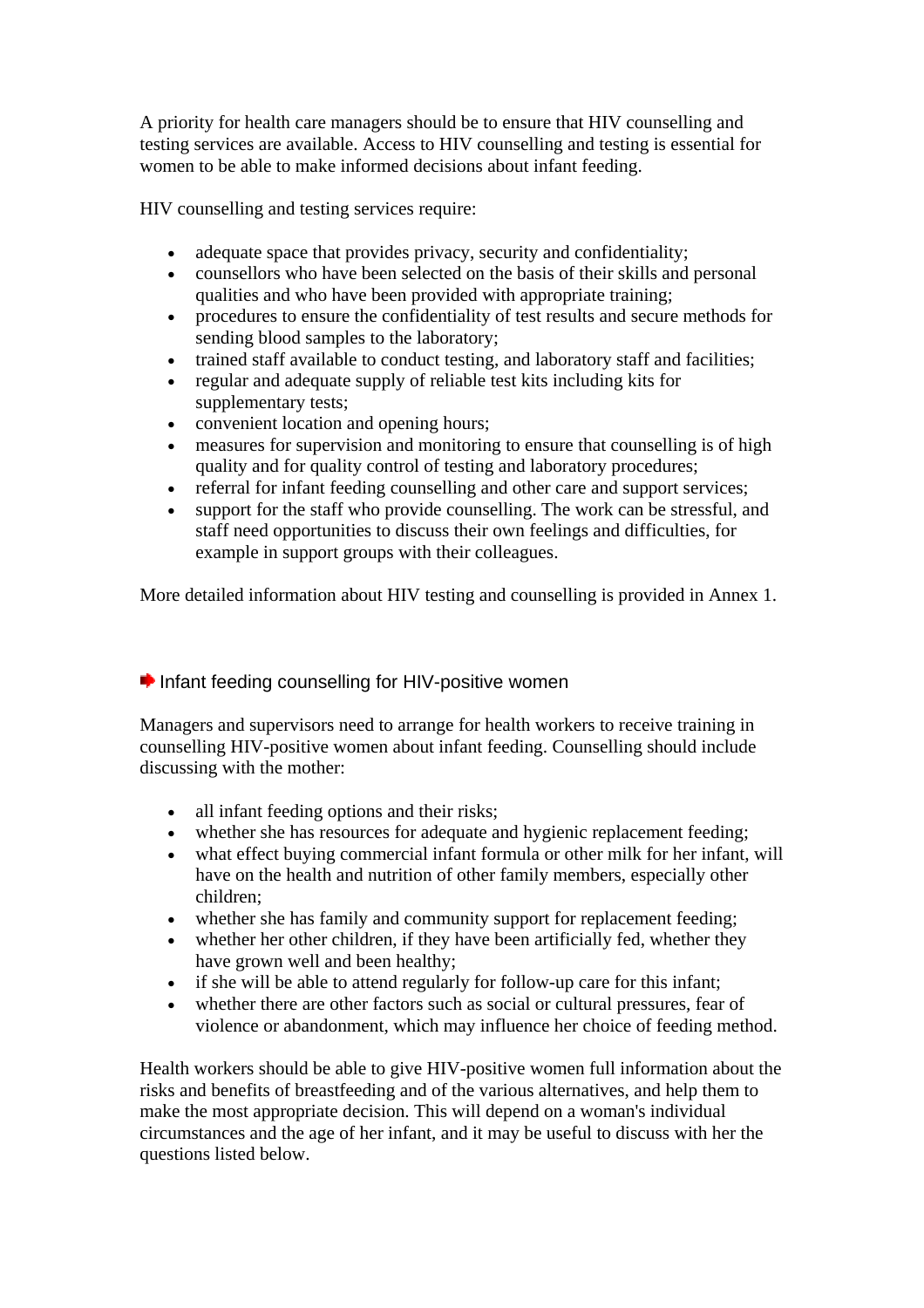In some settings, consideration could be given to providing HIV-positive mothers with free or subsidised commercial infant formula if they are unable to buy it themselves. If this is government policy, formula should be provided for as long as the infant needs it, normally for six months.

# *If commercial infant formula is available:*

- Does the mother have access to a reliable supply?
- Does she know how many tins are required?
- If she has to buy it, what would be the cost of providing complete commercial formula feeding for six months?
- Can she read, understand and follow the instructions for preparing infant formula?
- Can she demonstrate how to prepare the formula accurately?

# *If commercial infant formula is not available:*

- Does she have access to a reliable supply of safe animal milk, at home or from a shop? Is it already diluted?
- How much does animal milk cost? Can she afford to buy enough to feed her infant for six months (about 92 litres)?
- Can she make the necessary modifications to animal milk so that it is suitable for her infant?
- Is sugar available for making home-prepared formula, and can she afford it?
- Can she give her infant micronutrient supplements or, if these are not available, appropriate complementary foods after the age of four months to provide some of the nutrients lacking in home-prepared formula?

# *If using commercial or home-prepared formula:*

- Does she have the utensils to make feeds, an open cup, and the time and facilities to keep these clean?
- Does she have access to a reliable supply of safe water for mixing or diluting feeds or for preparing drinking water for her infant if needed; and for washing utensils and feeding cups?
- Does she have access to enough fuel to boil water and to clean mixing and feeding utensils?
- Can she store prepared feeds safely or make up one feed at a time?
- Does she have time to prepare feeds safely?
- What complementary foods would she give to her infant?
- Can she continue to give formula and give nutrient-rich complementary foods after her infant is 4-6 months old?

# *If a mother chooses not to use infant formula or animal milk:*

- Can she consider options for modified breastfeeding, such as early cessation of breastfeeding or heat-treated expressed breast milk?
- Can she consider options for using breast milk from other sources, such as breast-milk banks or wet-nursing?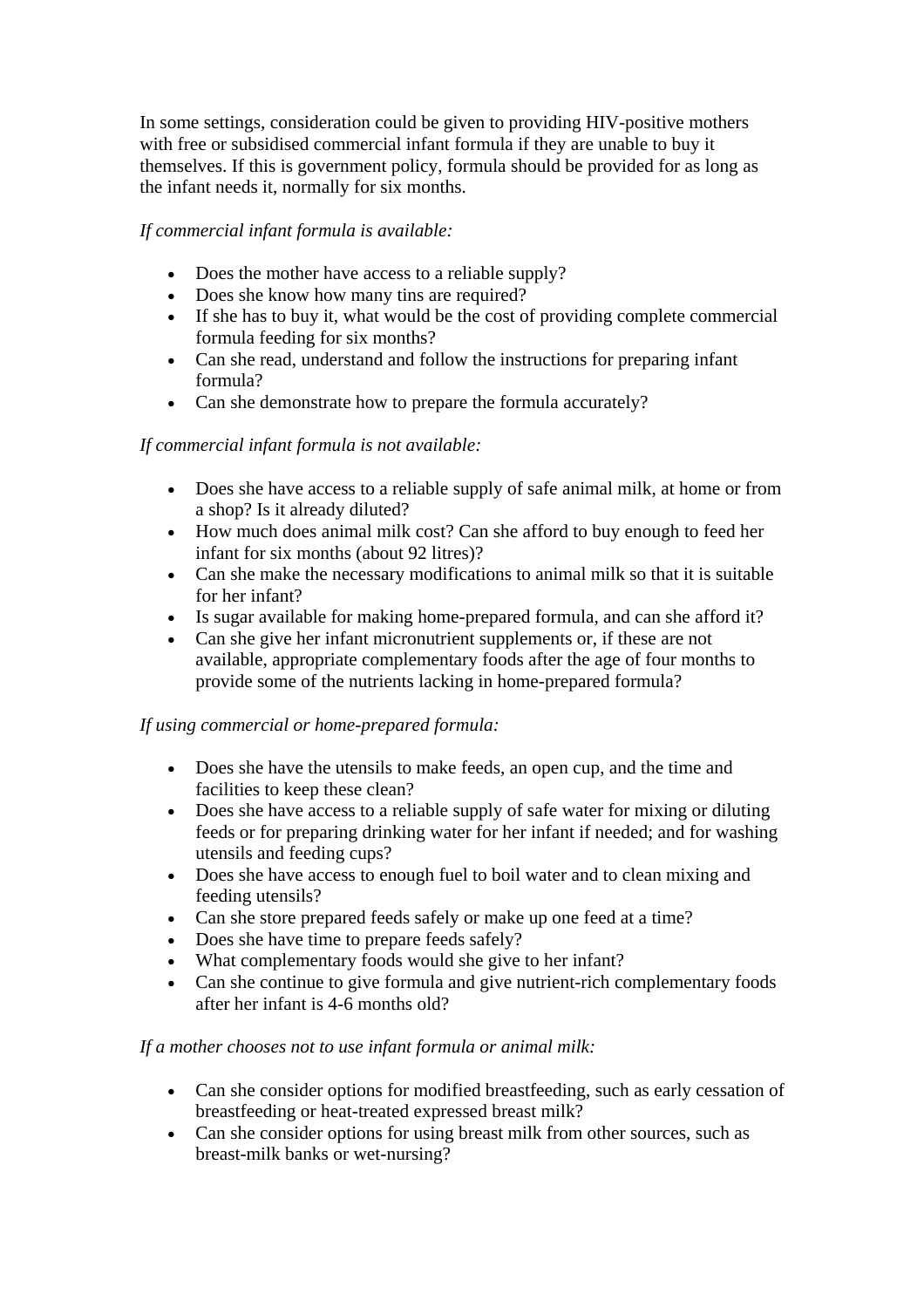• Would she be able to provide her infant with adequate replacement food made from family foods five times a day from the age of six months up to at least two years?

Ideally, other family members should be encouraged to decide together about infant feeding because of the financial implications and because the mother will need her partner's and family's support if she decides not to breastfeed. However, the final decision about infant feeding method is the mother's, particularly if she is living without the father of the child or wishes to keep her HIV status confidential.

Having considered all the issues, some HIV-positive women may decide not to breastfeed. Others may decide to breastfeed. A woman's decision and, if she opts not to breastfeed, her choice of breast-milk substitute, should not be influenced by commercial pressures. Once she has made a decision about the feeding method that she feels is best for her and for her infant, she needs support for her decision and advice about the safest way to feed the baby.

Health workers should counsel HIV-positive mothers about the need to avoid mixing breastfeeding and artificial feeding, since this exposes the infant both to the risks of infectious diseases and malnutrition and of HIV infection.

**■** Breastfeeding counselling for HIV-negative mothers and those of unknown status

Managers should ensure that health workers continue to protect, promote and support breastfeeding by women who are HIV-negative and those of unknown status. Women who think they may have been at risk of HIV should be offered HIV counselling and testing so that they can make an informed decision about infant feeding.

Information for HIV-negative mothers and those whose status is unknown should include:

- the benefits of breastfeeding;
- the importance of rooming in;
- the importance of feeding on demand and of exclusive breastfeeding for at least four months and if possible six months;
- how to ensure enough milk, correct positioning and attachment, and where to obtain help for breastfeeding problems;
- the negative effect on breastfeeding of introducing partial artificial feeding, bottles and pacifiers;
- the difficulty of reversing a decision not to breastfeed;
- the particular importance of avoiding HIV infection while breastfeeding to protect the infant from HIV, and information about safer sex and use of condoms;
- the risks of artificial feeding;
- the costs of artificial feeding.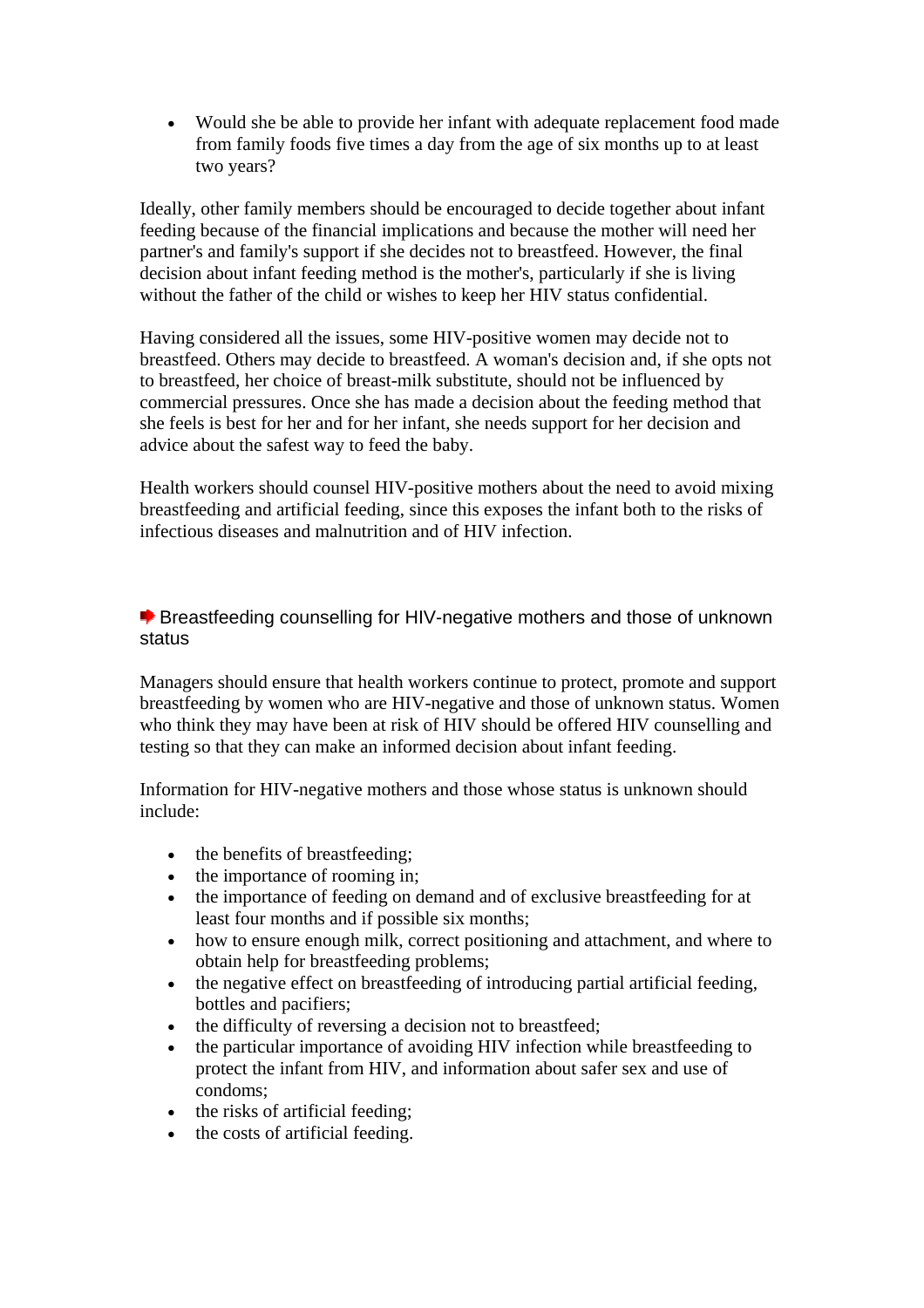# Support for infant feeding decisions

# *Support for replacement feeding*

Health care managers should ensure that:

- HIV-infected women who choose not to breastfeed are not discriminated against, and that they receive help to decide how to deal with difficult questions or situations, especially in settings where breastfeeding is the norm;
- HIV-infected mothers are assisted in private, in fulfilment of their right to confidentiality;
- mothers receive help to prevent breast engorgement. Drugs are not recommended and the preferred method is to leave the breasts unstimulated and well supported. If they become full, enough milk should be expressed to relieve the fullness and to keep the breasts healthy while the milk naturally dries up;
- health workers teach HIV-positive mothers how to prepare adequate amounts of replacement feeds as safely as possible to minimise the risk of diarrhoea and malnutrition, and to give feeds using a cup. This should include clear instructions, demonstrating how to clean utensils, prepare feeds and cup feed, and then observing the mother prepare and give at least one feed to ensure that she has understood the instructions. Suitable cups could be provided if families do not have them;
- where possible, other family members are also shown how to prepare and give replacement feeds, especially if the mother is too ill to feed the infant herself. Consistent routines should be emphasised;
- health workers explain that, because of the risk of exposure to HIV, once replacement feeding has begun, no breastfeeds at all should be given;
- health workers can provide support for modified breastfeeding or infant feeding with breast milk from other sources.

# *Support for breastfeeding*

HIV-positive mothers who decide to breastfeed should be supported in their choice. Measures which can be taken by health services include:

- making sure that HIV-infected mothers who decide to breastfeed are not discriminated against or blamed by health workers for placing their infants at risk of HIV;
- providing support for exclusive breastfeeding and discussing the option of early cessation of breastfeeding as soon as the mother is able to provide adequate replacement feeding;
- advising an HIV-infected mother how to minimise the risks of HIV transmission through breastfeeding, including seeking treatment promptly for breastfeeding difficulties or infant mouth problems. Health workers need to be trained to prevent and manage breast conditions, especially cracked and bleeding nipples, by helping women to position and attach the infant correctly at the breast, and to treat infant mouth problems such as thrush, ulcers or candidiasis;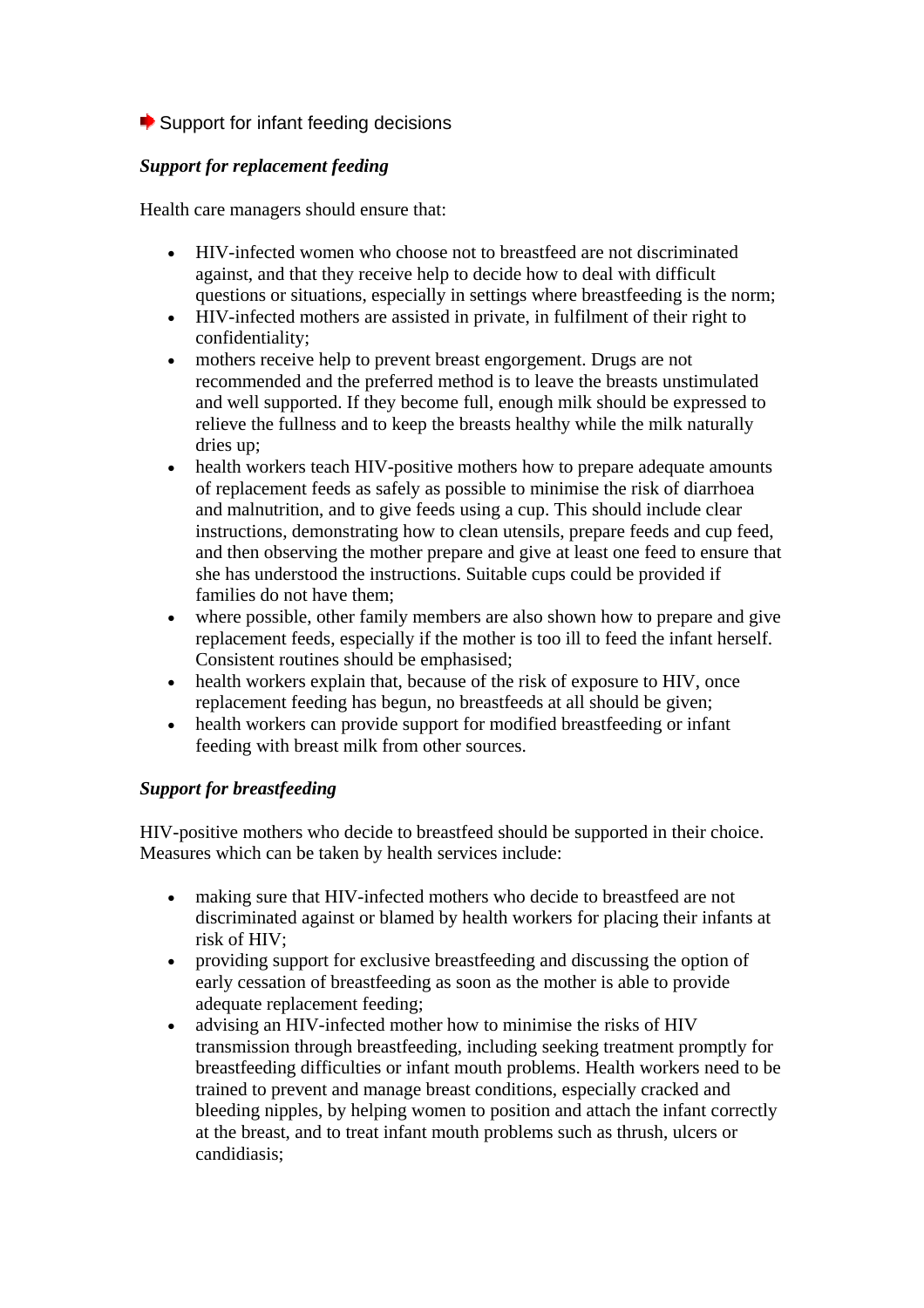• referring mothers to a breastfeeding counsellor or a breastfeeding support group.

# $\blacktriangleright$  Preventing spillover to uninfected and untested women

HIV-negative women and those who do not know their status may decide not to breastfeed because of fears about HIV or as a result of misinformation. This would deprive their infants of the benefits of breastfeeding and put them at risk of other infections and malnutrition.

### *Health care practices*

All health workers have a responsibility to protect, promote and support breastfeeding. Possible ways in which managers and supervisors can help to prevent this spillover effect are:

- ensure that all health education programmes continue to emphasise the benefits of breastfeeding and the dangers of artificial feeding, and that breastfeeding should be the norm for infants of women who are not HIV positive;
- ensure that all health workers know about their responsibilities under the International Code and subsequent relevant World Health Assembly resolutions (see Box 3) and apply these in their work;
- ensure that the Baby-friendly Hospital Initiative (see Box 4) is strengthened and that good practices to support breastfeeding which are consistent with the "Ten steps to successful breastfeeding" are implemented in health facilities;
- ensure that all staff who counsel mothers on replacement feeding are also trained in breastfeeding counselling, and that breastfeeding counselling is available for all mothers, whatever their HIV status;
- ensure that instructions on the use of replacement feeding are only given to HIV-positive mothers and their family members. Demonstrations of feeding with breast-milk substitutes should be given only by health workers, and they should be given separately from breastfeeding mothers. Group instructions should be avoided. Ensure that mothers are taught to use cups to feed their infants, and that no bottles are given out;
- ensure that any commercial infant formula that is used in the health facility for infants of HIV-positive mothers is kept out of sight of other mothers and pregnant women;
- ensure that measures to protect confidentiality are implemented;
- ensure that exclusive breastfeeding rates are carefully monitored in order to detect spillover effects and take remedial action.

**2.** 3. The International Code: health workers' responsibilities

1. There should be no advertising or other forms of promotion to the general public of breast-milk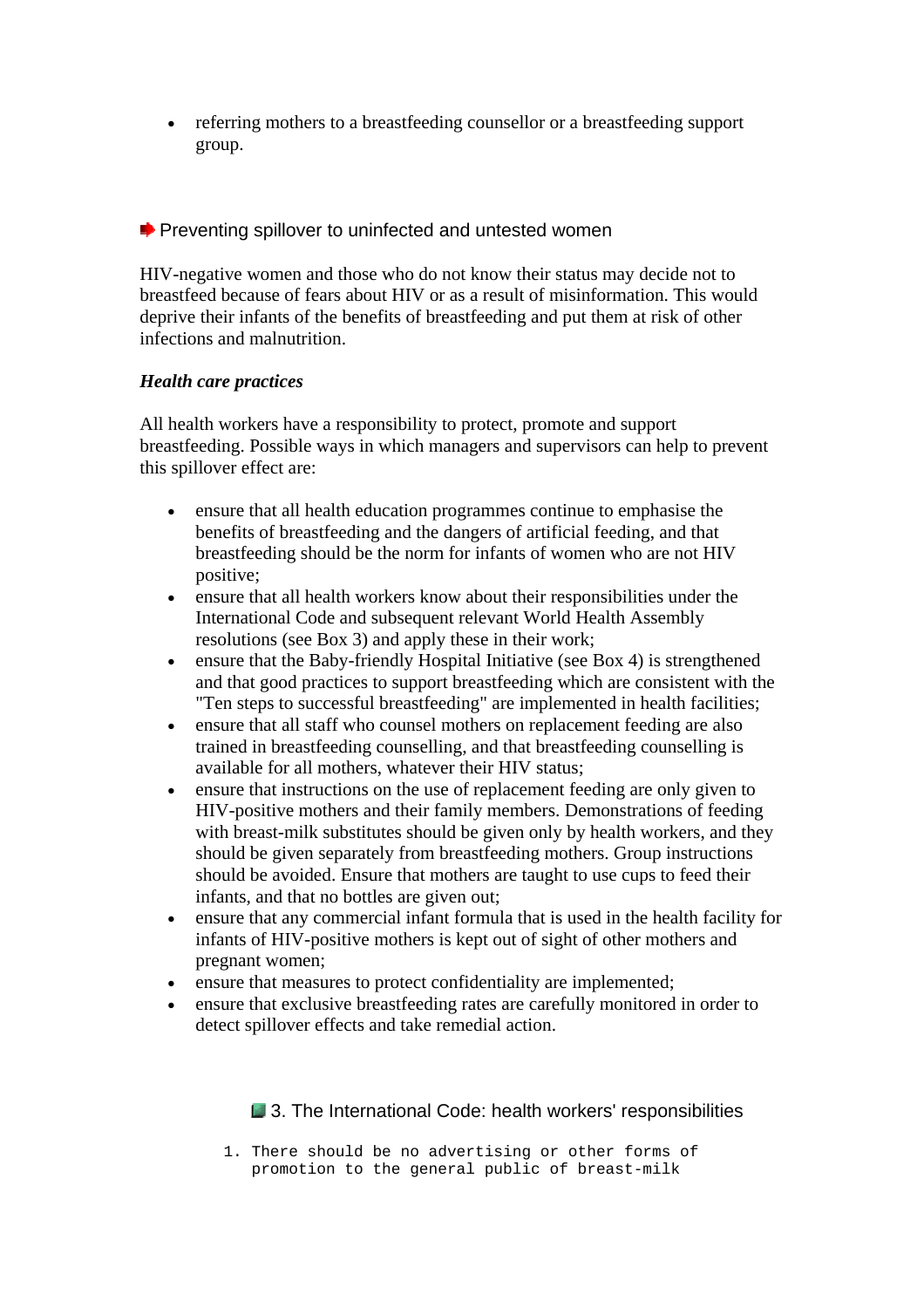substitutes and other products covered by the Code, such as bottles and teats.

- 2. Mothers should not be given samples (small amounts) of a breast-milk substitute. If HIV-positive mothers are given breast-milk substitutes, they should be given a supply, that is, sufficient milk for as long as their infants need it.
- 3. There should be no promotion of breast-milk substitutes in the health service. This means that there should be no calendars, pictures or other items which show the brand name of formula, or bottles or teats. Cans of formula should be kept out of sight of breastfeeding mothers.
- 4. Company personnel should not advise mothers, or show them how to use breast-milk substitutes.
- 5. Health workers should not accept gifts or free samples from companies.
- 6. Any information given to health workers from manufacturers should be scientific and factual.

#### *Management of breast-milk substitute distribution*

If HIV-positive mothers are to be provided with breast-milk substitutes:

- ensure that, as a rule, breast-milk substitutes made available in health facilities are purchased in the same way as medicines and foodstuffs;
- ensure that breast-milk substitutes are provided only to women who have been tested for HIV and found to be positive;
- ensure that an adequate supply is provided for at least six months or for as long as the infant requires it;
- ensure that the distribution and use of breast-milk substitutes is strictly controlled and monitored, and provided only through an accountable prescription or coupons system, for example dispensed through pharmacies in the same way as medicines, or through social welfare organisations and other available distribution systems;
- ensure that, if possible, breast-milk substitutes for HIV-positive mothers are in generic, non-brand packaging;
- ensure that substitutes are ordered in appropriate quantities for the expected number of HIV-positive mothers and their infants to give an adequate supply without an excess that may be used by other mothers to feed their infants;
- ensure that supplies are stored securely to prevent loss and deterioration and so that they are not seen by breastfeeding mothers;
- ensure that provision of breast-milk substitutes is linked to follow-up visits, ideally at two- to four-week intervals.

#### **4.** The Baby-friendly Hospital Initiative

Baby-friendly hospitals are hospitals that have changed their practices to support breastfeeding, according to the ten steps below: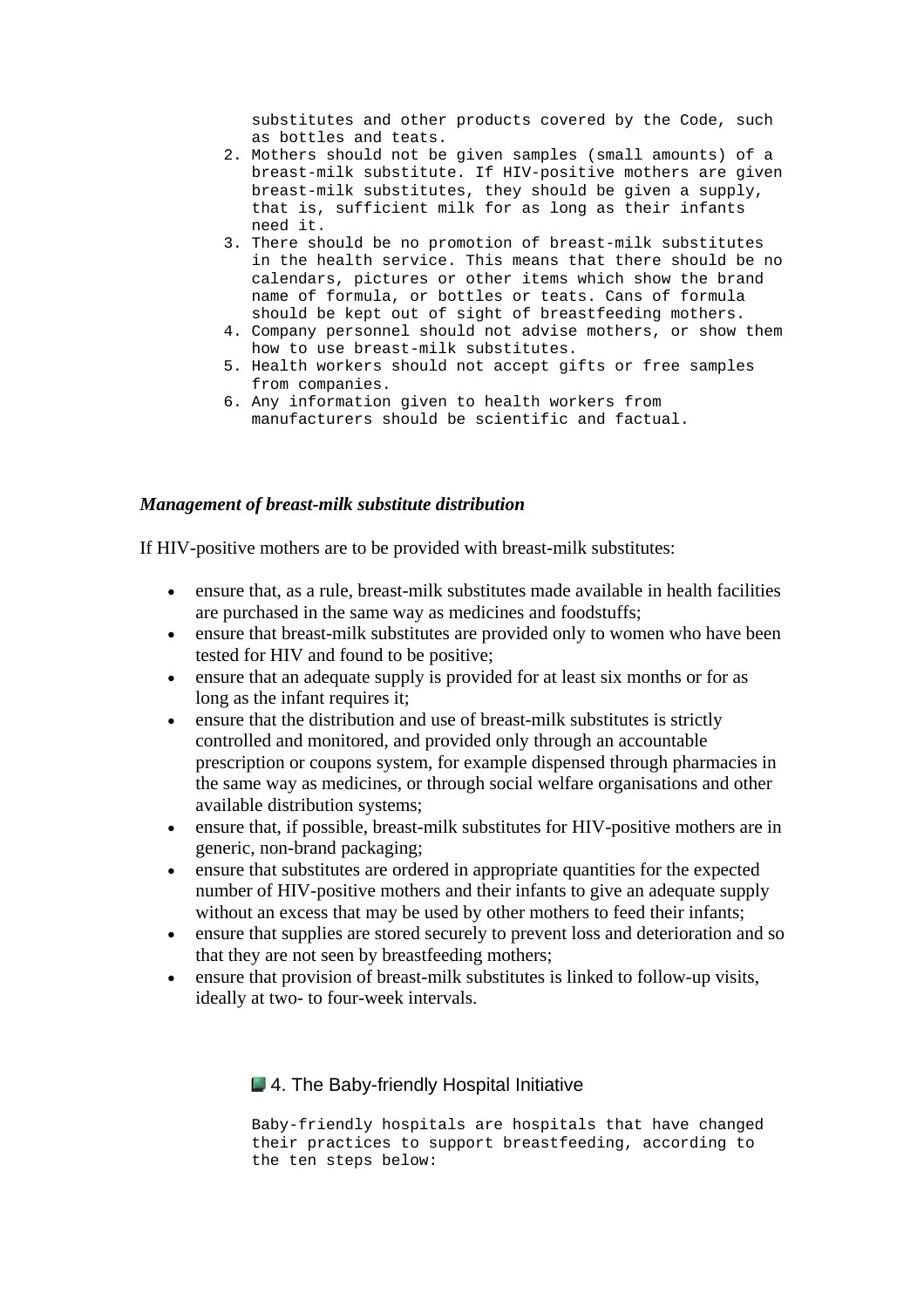- 1. Have a written breastfeeding policy that is routinely communicated to all health care staff.
- 2. Train all health care staff in skills necessary to implement this policy.
- 3. Inform all pregnant women about the benefits and management of breastfeeding.
- 4. Help mothers initiate breastfeeding within half an hour of birth.
- 5. Show mothers how to breastfeed and how to maintain
- lactation even if they are separated from their infants. 6. Give newborn infants no food or drink other than breast milk, unless medically indicated.
- 7. Practice rooming-in —allow mother and infants to stay together— 24 hours a day.
- 8. Encourage breastfeeding on demand.
- 9. Give no artificial teats or pacifiers to breastfeeding infants.<br>10. Fo
- 10. Foster the establishment of breastfeeding support groups and refer mothers to them on discharge from hospital or clinic.

Baby-friendly hospitals may be one possible place to introduce HIV counselling and testing and counselling about replacement feeding. Some of the ten steps can also benefit and support mothers who are not breastfeeding, for example, encouraging rooming in and bedding in (where the infant and the mother share a bed) to promote motherinfant closeness.

**E** Follow-up care

HIV-positive women and their infants need careful monitoring and ongoing follow-up care to ensure that they maintain good health.

#### *Maternal health and family planning*

Managers need to ensure that:

- HIV-positive women who do not breastfeed are provided access to family planning counselling and a choice of effective and appropriate contraceptive methods;
- sufficient supplies of contraceptives are available through health facilities and family planning clinics are prepared to deal with the increased demand resulting from the loss of breastfeeding child-spacing benefits;
- services provide follow-up care for HIV-positive women, including information about good nutrition and treatment for general health problems and of opportunistic infections;
- health workers can refer HIV-positive women to other support services, since social, psychological and practical concerns may be as important as the need for medical care;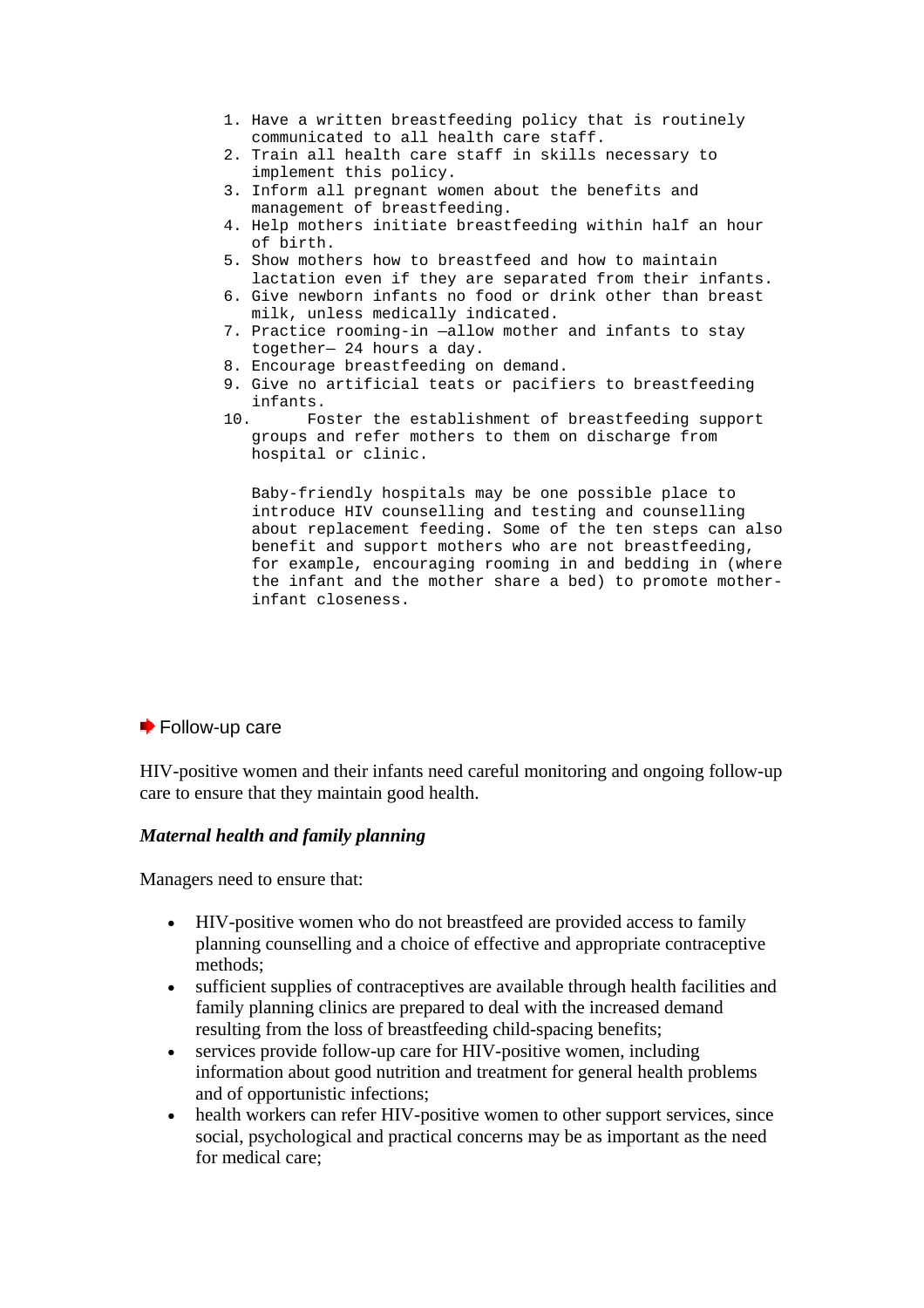• if the infant is wet-nursed, both the mother and the wet-nurse attend the clinic or are seen at home.

# *Infant and child health*

Infants given replacement feeds are more likely to get sick, develop malnutrition, grow less well, and may lack the close contact with their mothers that is necessary for full psychosocial development.

Managers need to ensure that:

- health workers monitor the health and general development of infants of HIVpositive women;
- preparation of feeds and feeding techniques are checked at one week post partum and subsequently at regular intervals;
- health workers can recognise whether or not an infant is gaining weight and growing well;
- health workers discuss with mothers and families the importance of holding, talking to and playing with their infants to ensure adequate psychosocial stimulation;
- health workers can counsel women whose infants are ill or not growing well and can identify why an infant is not gaining weight, in particular checking that the mother is giving replacement feeds correctly and in sufficient quantities;
- health workers can provide practical assistance to resolve feeding problems. This may include providing mothers with breast-milk substitutes or micronutrient supplements or help to obtain these, and reinforcing earlier teaching about preparation and feeding;
- health workers teach mothers how to treat diarrhoea to prevent dehydration;
- health workers know when to refer a sick child and referral services are available;
- health workers pay adequate attention to the health and nutritional status of other children in the family who may be affected by household expenditure on breast-milk substitutes, as well as by the mother's health.

# *Step 4: Decide what needs to be done to implement services*

Health care managers should consider what may need to be done to implement necessary services. For example, they may need to:

- develop messages and materials for community education and information provision within health facilities to provide consistent facts about HIV and infant feeding;
- decide on the role of different types of health facilities, for example antenatal clinics, family planning clinics and primary health care facilities, in providing different services related to HIV and infant feeding;
- identify ways in which antenatal care services can be strengthened and use of care services by pregnant women can be improved;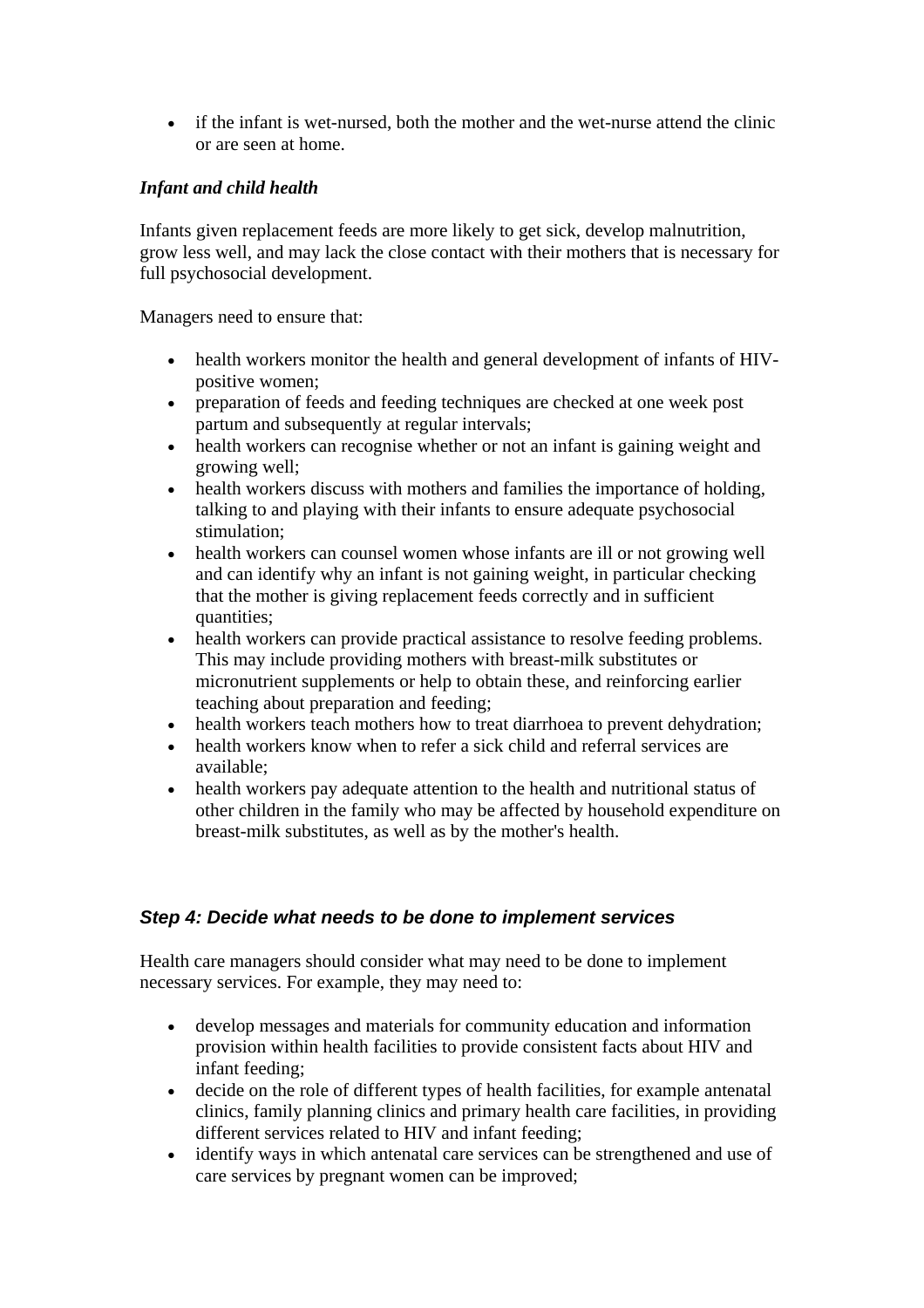- decide where HIV counselling and testing services could be made available and how these can be promoted;
- ensure that there is a reliable supply of adequate HIV test kits and laboratory equipment, and establish quality control and confidentiality procedures;
- identify personnel to be trained and specific training needs, and plan and organise training to upgrade skills. This may include training:
	- laboratory staff;
	- HIV counsellors for pre- and post-test counselling;

– infant feeding counsellors for both breastfeeding and replacement feeding;

- in addition, ensure all health workers who have contact with mothers and children are trained so that they have a basic knowledge of HIV and infant feeding issues and are able to refer women for HIV counselling and testing and for infant feeding counselling;
- ensure that responsibilities for pre- and post-test counselling, infant feeding counselling and teaching mothers are clearly allocated and included in job descriptions, and that staff have the time to carry out the necessary tasks;
- ensure that health facility premises and timetables are organised so that they can provide private consultations, counselling and infant feeding instruction;
- decide, if commercial infant formula is procured by the government for HIVpositive mothers, how distribution will be managed and what measures to take to prevent spillover (see earlier section and Annex 4);
- consider what organisations outside the health care system might be able to help to counsel HIV-positive mothers about replacement feeding, and perhaps help with the distribution of breast-milk substitutes to HIV-positive mothers who choose not to breastfeed, and with provision of other support. Health care managers also need to consider how HIV-positive women can be referred to such organisations;
- consider how the health care system can provide micronutrient supplements for infants of HIV-positive mothers that are not breastfed and who do not get commercial infant formula;
- consider how the health care system can provide or refer for follow-up care and other services needed by HIV-positive mothers and their infants, including family planning;
- decide who to obtain support from, for example, organisations with expertise in breastfeeding and infant nutrition, political leaders or older women in the community for interventions to prevent HIV transmission through breastfeeding.

# *Step 5: Prepare a budget*

Prepare a budget by estimating the cost of what needs to be done, based on the coverage of services and the extent to which these are new areas of activity. The budget should be divided into initial set-up costs and running costs once services are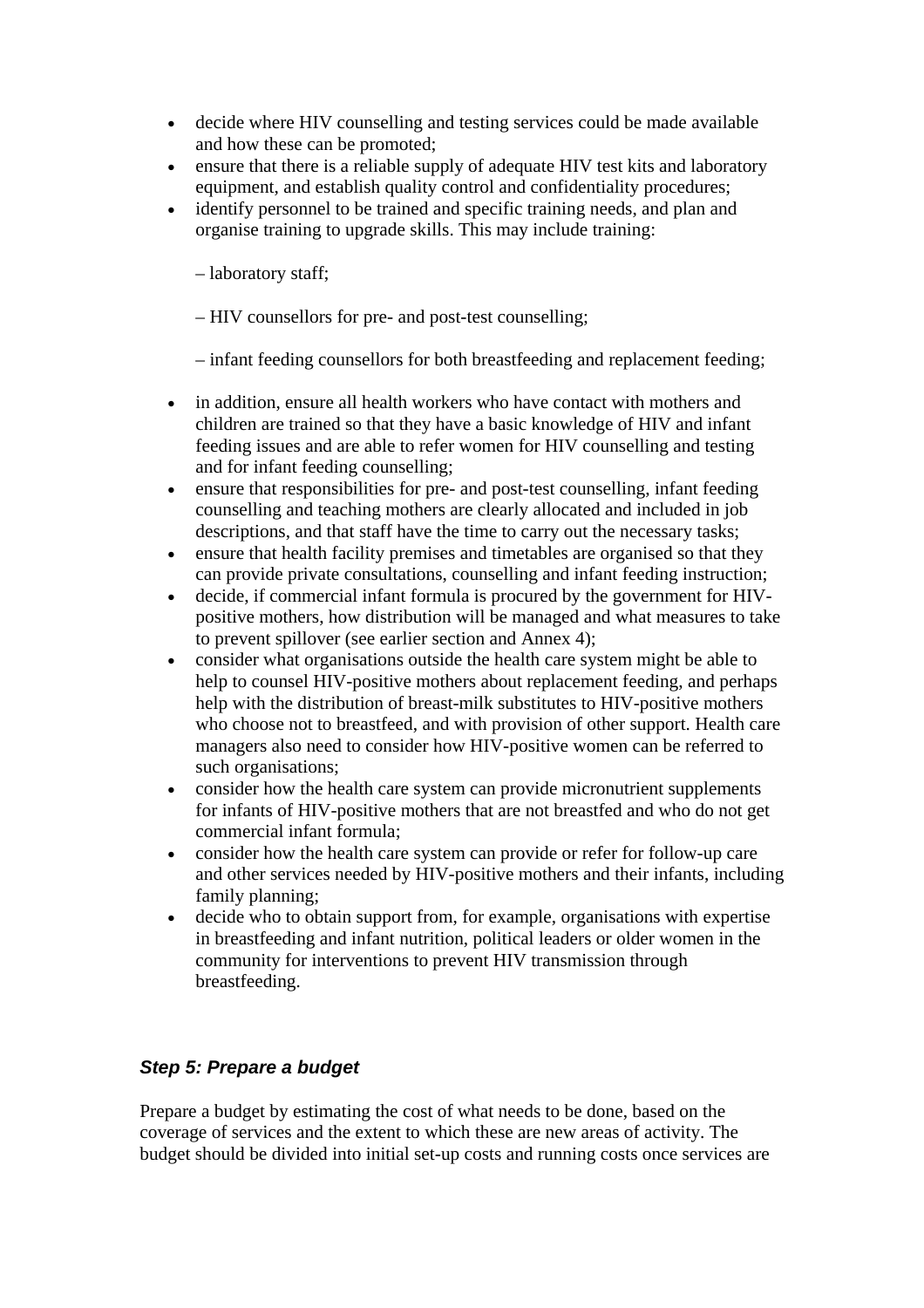established, and should also take account of savings that might be achieved from preventing HIV transmission to infants through breastfeeding.

Examples of some of the likely activities that will need to be costed for each of the areas discussed in Step 3 are included below, but this is not a comprehensive list.

### Community education

- training health workers in health education, and their subsequent employment;
- production or purchase of health education materials.

#### Antenatal care

- training and employment of antenatal clinic workers;
- strengthening referral systems;
- adaptation of premises;
- provision of ARV therapy;
- procurement of condoms;
- provision of STD detection and treatment.

# $\blacktriangleright$  HIV counselling and testing

- training and employment of pre- and post-test counsellors;
- training and employment of laboratory staff;
- upgrading laboratory equipment and procedures;
- procurement of HIV test kits;
- adaptation of premises;
- production of information materials;
- introduction of confidentiality procedures.

#### $\blacktriangleright$  Infant feeding counselling

- training and employment of infant feeding counsellors;
- production of information materials;
- adaptation of premises.

 $\blacktriangleright$  Support for infant feeding decisions

- provision of micronutrient supplements;
- provision of breast-milk substitutes and cups;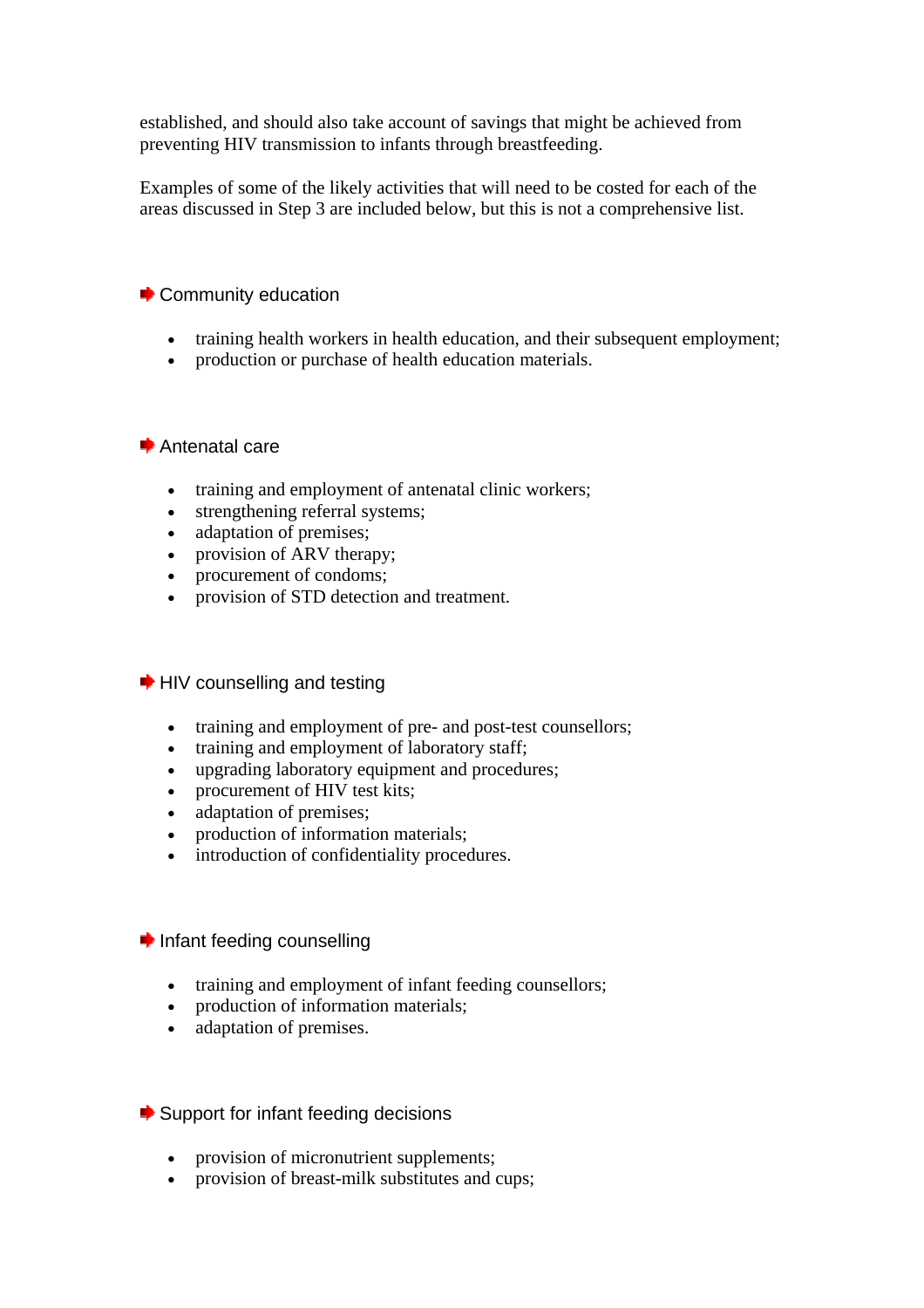- training and employment of health workers to teach mothers to prepare replacement feeds;
- adaptation of premises.

# **▶**Follow-up care

- training and employment of health workers in monitoring, follow-up care and family planning counselling;
- procurement of additional contraceptives;
- procurement of additional oral rehydration salt and other essential drugs for treating sick children.

Health care managers should assess whether the costs can be covered with existing resources or by reallocation of resources, or whether additional resources are required. Consideration should also be given, where resources are limited, to the introduction of activities in a phased manner.

# **Useful resources and reference materials**

- **UNAIDS "Best Practice" collection:**
	- *Access to drugs*
	- *Community Mobilisation and HIV/AIDS*
	- *Mother-to-child transmission of HIV*
	- *Counselling and HIV/AIDS*
	- *HIV testing methods*
	- *Women and AIDS*

These documents can be obtained from UNAIDS Information Centre, 27 Avenue Appia, 1211 Geneva 27, Switzerland, web site address: http://www.unaids.org.

# **Relevant HIV counselling guides and ARV book:**

*Source book for HIV/AIDS counselling training,* WHO/GPA/TCO/HCO/HCS/94.9

*Counselling for HIV/AIDS: A key to caring.* For policy makers, planners and implementors of counselling activities, WHO/GPA/TCO/HCS/95.15

*Implications of ARV treatments,* WHO/ASD/97.2

For further information, contact Office of HIV/AIDS and Sexually Transmitted Diseases, (ASD), WHO, Geneva, Switzerland.

*Indicators for Assessing Breastfeeding Practices.* Document WHO/CDD/SER/91.14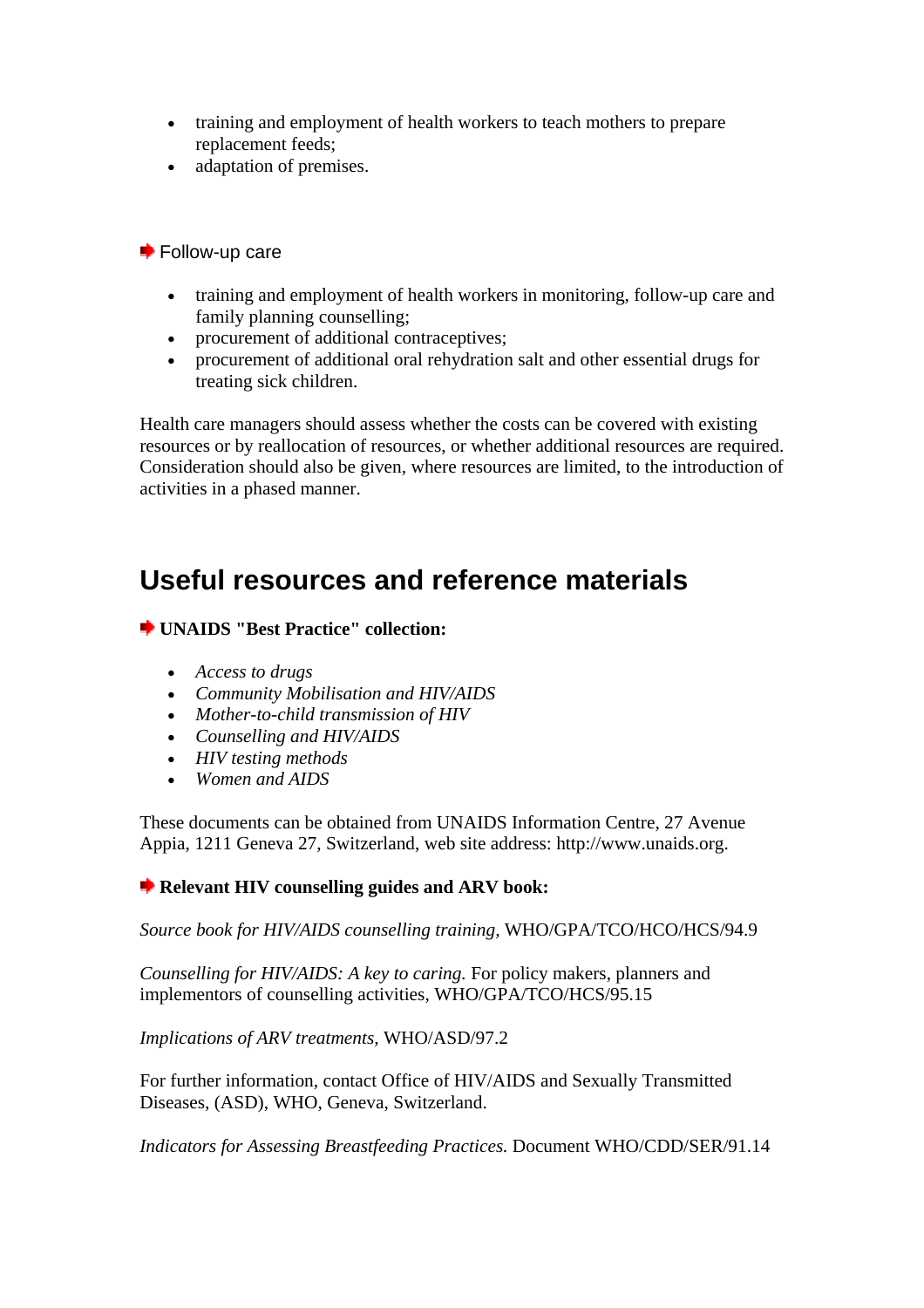*Indicators for Assessing health facility practices that affect breastfeeding.* Document WHO/CDR/93.1

*Breastfeeding counselling: A Training Course.* WHO/CDR/93.3-6, and UNICEF/NUT/93.1-4. The course develops skills in counselling and breastfeeding support that could be applied to infant feeding counselling for HIV-positive mothers.

For further information, contact the Director, Division of Child Health and Development, WHO, Geneva, Switzerland.

*WHO Global Data Bank on Breastfeeding.* (WHO/NUT/96.1). This document presents breastfeeding definitions and indicators and provides useful tools for assessing breastfeeding practices.

*Promoting breastfeeding in health facilities: a short course for administrators and policy-makers.* WHO/NUT/96.3. The course is intended to help administrators and policy-makers promote breastfeeding in health facilities and make them aware of specific policy and administrative changes that can have major impact on breastfeeding practices.

For further information, write to: Programme of Nutrition, WHO, 1211 Geneva 27, Switzerland, E-mail: saadehr@who.ch.

*HIV and Infant Feeding: Guidelines for Decision-makers.* WHO/FRH/NUT98.1, UNAIDS/98.3. UNICEF/ PD/NUT/(J) 98-1

*HIV and Infant Feeding: A review of HIV transmission through breastfeeding,*  WHO/FRH/NUT/98.3, UNAIDS/98.5, UNICEF/PD/ NUT/(J) 98-3

#### *ANNEX 1*

# **HIV counselling and testing**

Counselling is a dialogue, which aims to enable an individual to take decisions and find realistic ways of coping. Counselling is not the same as giving advice or telling people what they should do. A counsellor's role is to listen to an individual's concerns, ask questions, and provide information and emotional support.

HIV testing must be voluntary and carried out with informed consent. Testing without consent is unacceptable and a violation of human rights. A pregnant woman tested without her full consent may also be less likely to use antenatal and other health services through fear of disclosure or discrimination. Consent must be expressed and specific. Informed consent means not only agreeing to the test itself, but also understanding the implications of a positive or negative result. An informed choice is one made freely without pressure.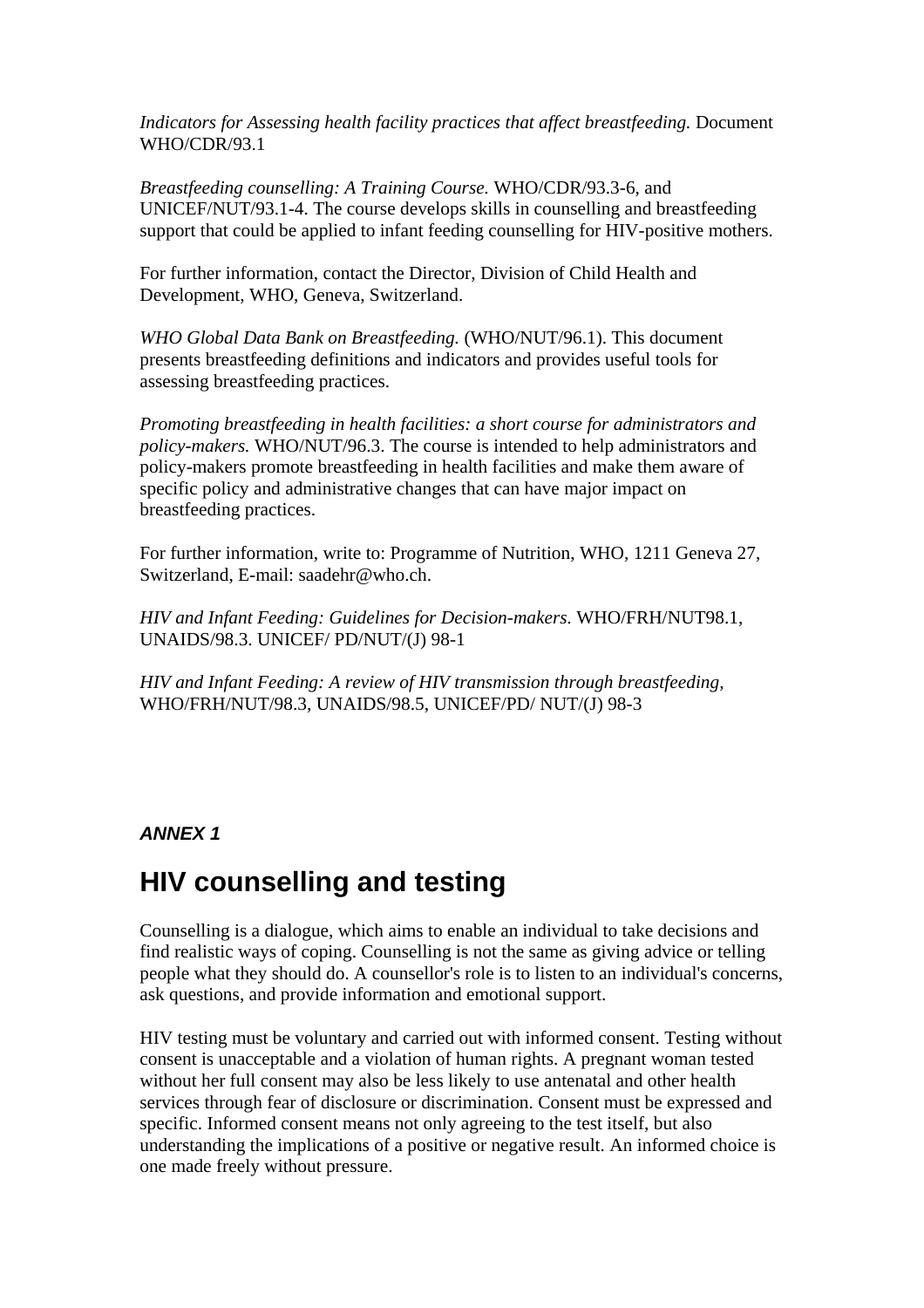Counselling and testing must be confidential. Confidentiality is a right and only the person concerned has the right to know his or her status. Breaking confidentiality can expose an individual to discrimination however, too much emphasis on secrecy can increase stress and make it more difficult for someone with HIV to cope. Promoting shared confidentiality means encouraging an individual to identify others they can trust such as their partner, a friend or health worker. Testing must always be accompanied by pre-test and post-test counselling.

#### Pre-test counselling

Anyone considering an HIV test should always have pre-test counselling, to provide them with full information about HIV and the test, to help assess if he or she has been at risk, to learn about the implications of testing, decide whether or not to be tested, to consider the implications of a positive or negative result, and think about preventing HIV infection.

Pre-test counselling is also essential to obtain informed consent. If after counselling an individual is unwilling to have an HIV test, the health worker has no right to compel that person or to refuse to treat her or him.

For pregnant women, an important consideration in deciding about testing is whether knowing their HIV status will make a difference to their decisions about breastfeeding and enable them to access services to improve their own health care.

Pre-test counselling involves the counsellor:

- providing information about HIV and AIDS and how HIV is transmitted;
- explaining or determining the reasons for HIV testing and assessing risk through sensitive discussion of possible sexual exposure, intravenous exposure or blood contact;
- providing information about the HIV test and how it works, including explaining about the window period of infection (see next page) and that, if the person has recently been infected, the result may be negative;
- providing information about the benefits and possible disadvantages of testing;
- explaining the steps that will be taken to maintain confidentiality;
- reviewing the implications of a positive test result, including explaining about supplementary testing to confirm the initial positive result;
- in the case of possible recent infection and in case this is the window period, discussing the possible need for another HIV test 3-8 weeks later;
- discussing what the individual will do if the test result is positive, who they might plan to tell and where they can obtain support;
- discussing, for pregnant women specifically, the implications of a positive result for the unborn child, interventions available to reduce MTCT, and infant feeding issues;
- discussing the implications of a negative result and issues related to safer sex and prevention of HIV infection and the importance of remaining negative while breastfeeding;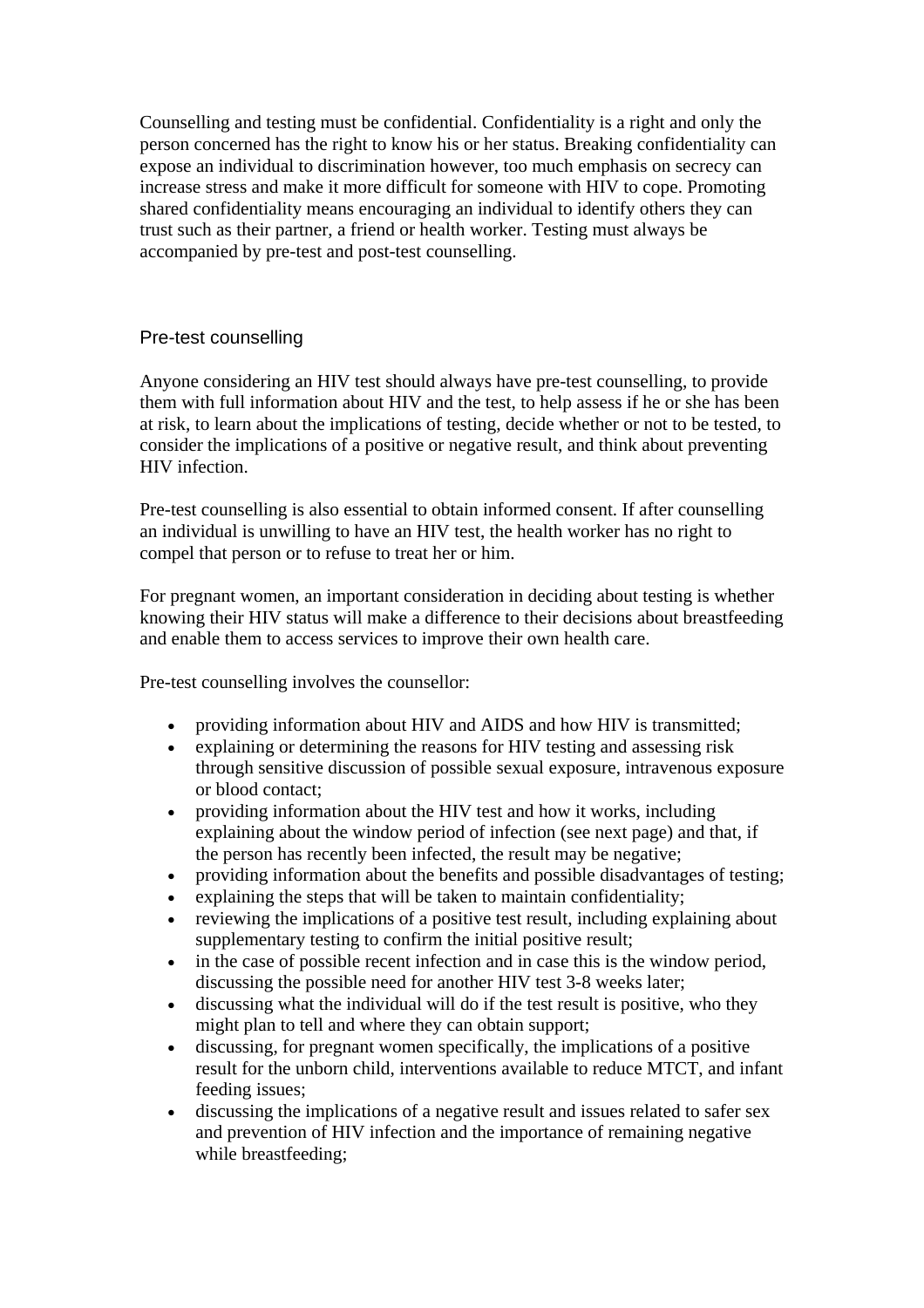- providing information about test procedures, that it involves taking a blood sample, how many tests might be required, and how long it will take for the result to come back from the laboratory;
- giving the individual enough time to think about whether or not they wish to take an HIV test, and if undecided to make another appointment;
- obtaining informed consent if the individual has decided to go ahead with a test.

#### HIV tests

HIV tests are used for screening donated blood, epidemiological surveillance of HIV prevalence or trends, and diagnosis of infection in individuals. A qualified person should take blood samples, using universal precautions against accidental transmission, which include safe disposal of needles and syringes. In most cases, blood specimens will be sent to a laboratory. Any testing strategy must be undertaken with appropriate laboratory and quality control procedures in place.

Most tests are based on detection of antibodies to HIV in serum or plasma (using a sample of a person's blood). HIV antibodies are produced from within three to eight weeks of infection. The period before antibodies become detectable is called the window period. Antibody tests detect the presence of HIV indirectly, by checking for antibodies to the virus. Antibodies are much easier to detect than the virus itself.

All infants born to mothers with HIV have maternal antibodies in their blood at birth, but this does not mean that the child is infected. By the age of 18 months all children of HIV-infected mothers have lost the maternal HIV antibodies, and only those children who have been infected with the virus, either before or during birth or through breastfeeding, will produce their own antibodies to HIV. Antibody tests cannot, therefore, detect HIV-infected children until the age of about 18 months. However, an earlier test may be negative, which means that the child is not infected.

The most commonly used type of antibody test is the ELISA (enzyme-linked immunosorbent assay). ELISA testing requires skilled technical staff, well-maintained equipment and a steady power supply. The price of ELISA and other screening tests ranges from around US\$0.45 to \$2.00.

Rapid and simple antibody tests do not need such specialised equipment or staff but can equal the performance of ELISA. They are called rapid if they take less than 10 minutes and simple if they take longer. These tests are appropriate for use in small laboratories and for emergency testing, but they are more expensive than ELISA and require refrigeration facilities.

For individual diagnosis, if the initial result is positive, it must always be confirmed using a supplemental test, usually another type of ELISA and/or a simple or rapid assay.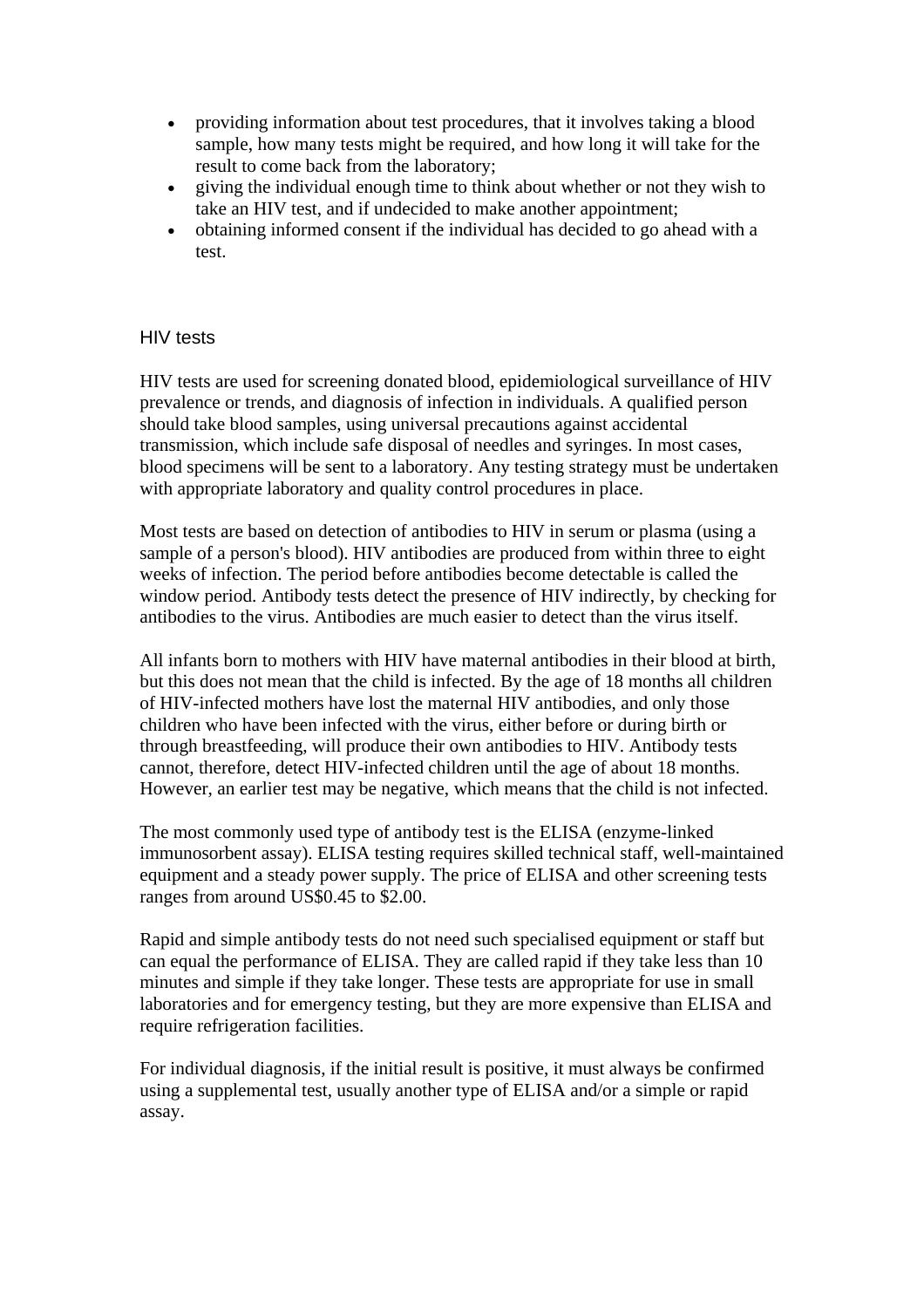#### Post-test counselling

Counselling after an HIV test is as important as pre-test counselling, whether or not someone is infected with HIV. It should be private and the individual or couple should be asked if they wish to know the result, and told that, whether or not they do, the result will be kept confidential.

Where the result is negative, the counsellor needs to:

- deal with the feelings arising from the result;
- discuss prevention of HIV infection.

Where the result is positive, the counsellor needs to:

- inform the individual or couple clearly and as gently and humanely as possible, deal with the feelings arising, and explain again about the need for supplementary testing;
- give them time to understand and discuss the result;
- provide information in a way that they can understand, give emotional support, and help them to discuss how they will cope including identifying what support is available at home;
- refer, where possible, to a community support organisation and for follow-up care and counselling;
- explain the steps that will be taken to ensure confidentiality and that no-one will know the result unless the person being tested chooses to tell them;
- discuss whom they may want to tell about the result, risks to sexual partners and partner notification. If a pregnant woman has not been tested with her partner, find out if she intends to tell her partner and help her to decide whether and how to do this:
- discuss infant feeding choices, explaining that it is the woman's right to make decisions about infant feeding, and refer her for infant feeding counselling;
- explain how the woman and her partner can take care of their own health as well as that of their infant, and refer them for treatment if required.

# *ANNEX 2*

# **Antiretroviral therapy**

Antiretroviral (ARV) therapy for women whom testing shows to be already infected with HIV is an intervention for which there is clear evidence of effectiveness in reducing MTCT.

Two ARV regimens have been shown to be effective with mothers who do not breastfeed. A study carried out in the USA and France (the ACTG076 study) found that the antiretroviral drug, zidovudine (AZT), reduced MTCT by two-thirds. The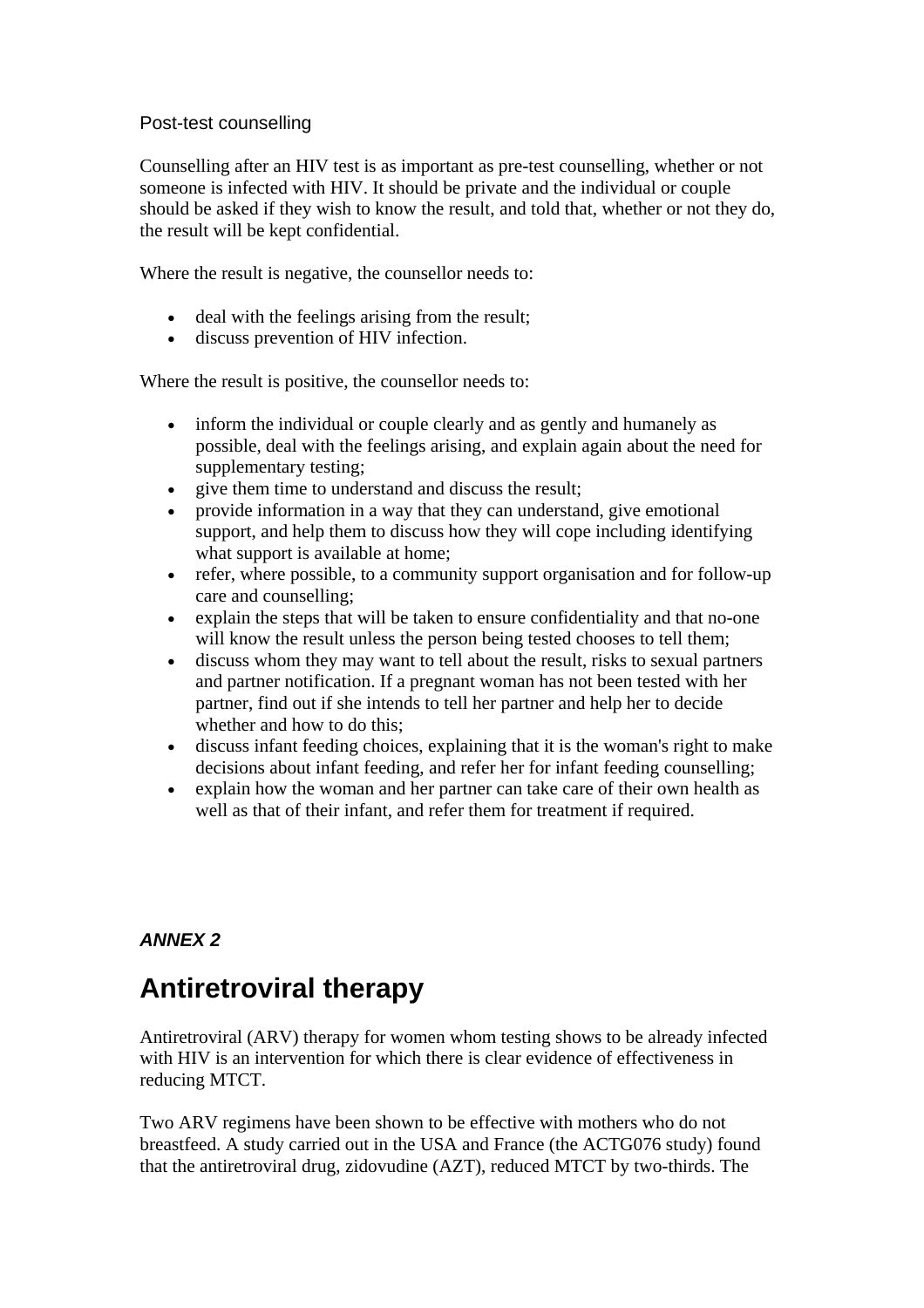therapy was given to HIV-positive women, from between 14 and 34 weeks of pregnancy and intravenously during labour, and to their infants for six weeks after delivery. None of the mothers breastfed their infants. Recent results from a study in Thailand showed that a shorter regimen, where AZT is given orally during the last four weeks of pregnancy and during labour, reduced MTCT by 50 per cent. Again, none of the infants were breastfed.

Ongoing trials are assessing the effectiveness of other regimens in reducing MTCT, including in infants breastfed by HIV-positive mothers who receive ARV therapy during pregnancy and delivery.

Where an HIV-positive woman is offered ARV therapy to reduce the risk of MTCT during pregnancy and delivery, she should be counselled and given full information in order to decide whether or not she wishes to accept the therapy. She should also be provided with information about the risk of HIV transmission through breastfeeding, informed that if she breastfeeds there is no guarantee that the reduction in transmission through ARV therapy will be achieved, and offered support for replacement feeding.

*ANNEX 3* 

# **Breastfeeding**

Nutritional benefits

- Breast milk is the best food for infants. It provides an infant's complete nutritional needs up to the age of at least four and usually six months, up to half of nutritional requirements between 6 and 12 months and up to one third between 12 and 24 months. The unique nutritional properties of breast milk include the right amounts of protein, iron and other micronutrients, and longchain polyunsaturated fatty acids which may be essential to development of the brain. There is evidence of higher intelligence scores in children who have been breastfed.
- Colostrum, the milk produced in the first few days of life, normally contains a high concentration of vitamin A, which is essential for the proper functioning of the infant's eyes, skin, mucous membranes and immune system.
- Breast milk contains enough water even in very dry and hot areas.
- Breast milk is easily digested and its composition changes to meet the developing needs of the growing infant. It contains enzymes that help the complete digestion of fat.

Protection against infections and other illness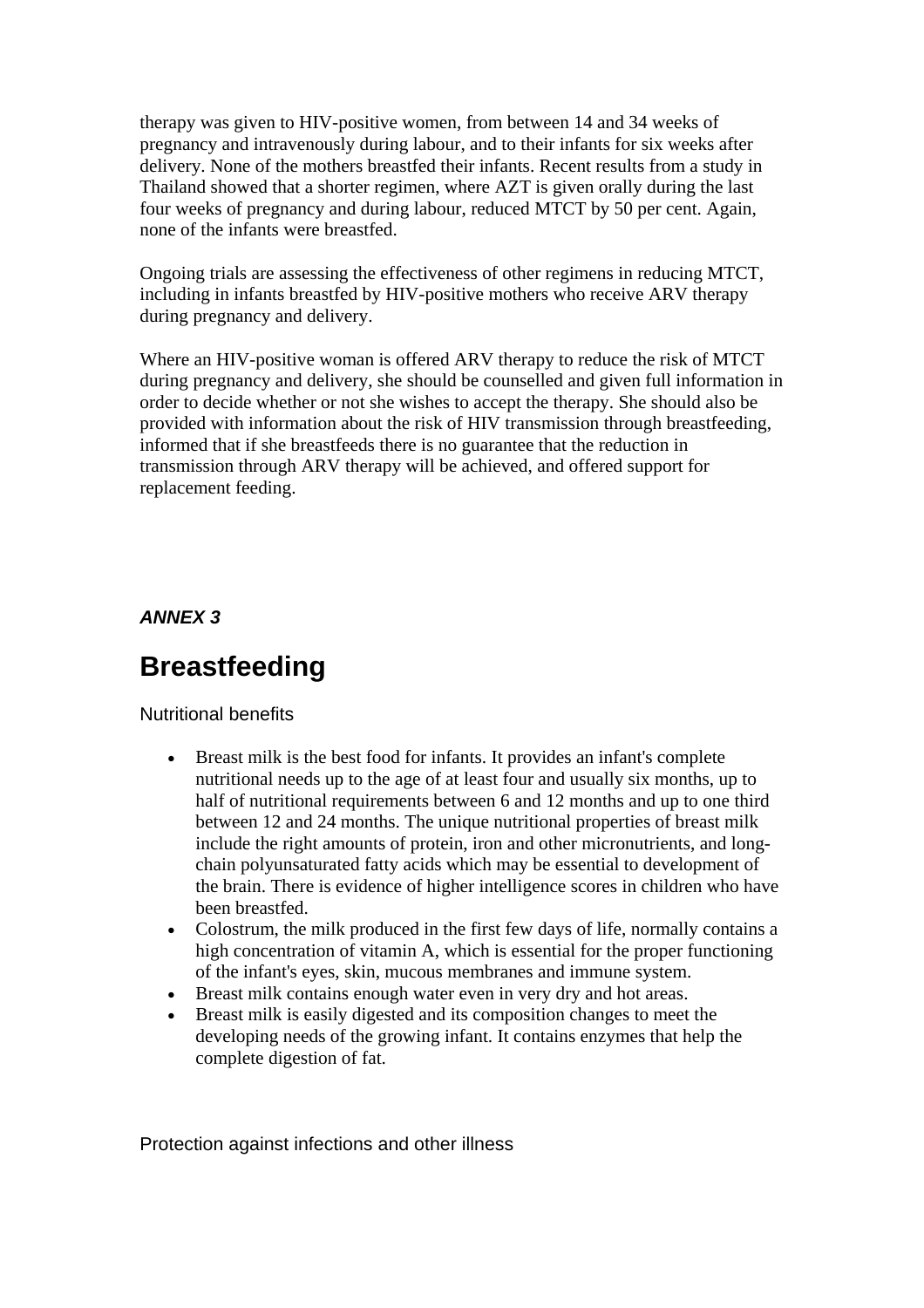- Breast milk, especially colostrum, has anti-infective properties that help to protect the infant against infections.
- Infants who are breastfed have fewer illnesses than those fed with breastmilk substitutes, in all countries and socio-economic settings.
- Breastfeeding helps to protect infants against diarrhoeal diseases, acute respiratory infections and otitis media, and reduces the risk of infant death from infections and malnutrition in developing countries. A study in a situation of poor hygiene found that the risk of death from diarrhoea in artificially fed infants was 14 times that of breastfed infants. Breastfeeding during illnesses such as diarrhoea promotes recovery.
- Breastfeeding can reduce the risk of neonatal necrotising enterocolitis and septicaemia in newborn infants.
- Breastfeeding may also reduce the risk of meningitis, urinary tract infections, eczema, respiratory wheeze, diabetes, chronic intestinal disease, and sudden infant death syndrome.

#### Contribution to maternal health

- Exclusive breastfeeding on demand, including at night, delays the return of fertility and plays an important role in birth-spacing, especially where women lack access to other forms of contraception. Longer birth intervals are beneficial for the health of mothers and their children.
- Breastfeeding promotes bonding between the mother and her infant.
- Breastfeeding helps the uterus to contract after delivery and reduces bleeding.
- Breastfeeding protects women's health because it reduces the risk of ovarian, breast and other reproductive cancers later in life.

### Economic benefits

• Breastfeeding is the most economical method of infant feeding, saving money and time and reducing the costs of health care for sick infants. Providing breast-milk substitutes for an infant may cost more than half of the per capita GNP in some countries (see table below).

### **Costs of infant formula, March 1998, based on figures reported by UNICEF field offices and counterpart NGOs.**

| Country | Formula cost                    | Full cream         | Cost of         | Cost of               | Total cost of                      | GNP/capita from  | Total cost as                        |
|---------|---------------------------------|--------------------|-----------------|-----------------------|------------------------------------|------------------|--------------------------------------|
|         | (cheapest)<br>commercial infant | powdered milk cost |                 | 6 mos full cream      | breast-milk<br>substitutes for one | <b>SOWC 1998</b> | percent of<br>GNP/capita             |
|         | formula)                        |                    | 6 mos formula,  |                       | vear                               |                  | (without fuel.)<br>water, health can |
|         |                                 |                    | $20 \text{ kg}$ | powdered              |                                    |                  |                                      |
|         |                                 |                    |                 | milk, $20 \text{ kg}$ |                                    |                  |                                      |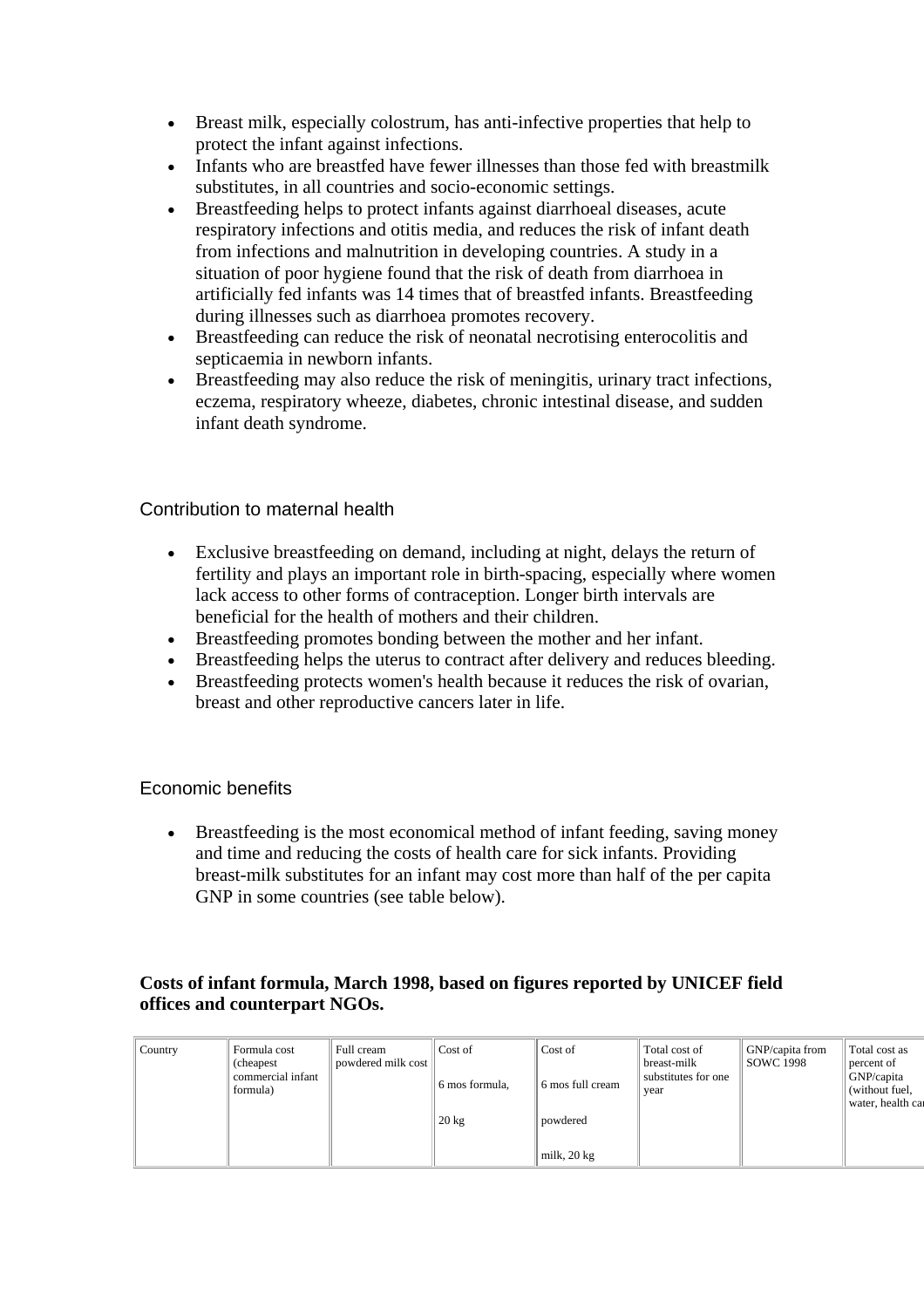| Central African<br>Republic | \$2.63/250g | \$2.92/200g   | \$210 | \$292 | \$502   | \$340   | 148%                     |
|-----------------------------|-------------|---------------|-------|-------|---------|---------|--------------------------|
| Kenya                       | \$5.00/500g | \$4.73/500g   | \$200 | \$189 | \$389   | \$280   | 139%                     |
| Malawi                      | \$2.80/500  | \$3.80/500    | \$112 | \$152 | \$264   | \$365   | 72%                      |
| Zimbabwe                    | \$2.81/500g | \$1.83/500g   | \$112 | \$74  | \$186   | \$540   | 34%                      |
| Nigeria                     | \$2.50/450g | \$1.50/450g   | \$110 | \$66  | \$176   | \$260   | 68%                      |
| Sri Lanka                   | \$3.21/450g | \$1.05/400g   | \$143 | \$53  | \$196   | \$700   | 28%                      |
| India                       | \$3.00/500g | \$1.60/500g   | \$120 | \$64  | \$184   | \$340   | 54%                      |
| Pakistan                    | \$3.00/400g | \$12/2500g    | \$150 | \$96  | \$246   | \$460   | 53%                      |
| China                       | \$2.00/500g | \$1/500g      | \$80  | \$40  | \$120   | \$620   | 19%                      |
| Viet Nam                    | \$2.50/400g | \$3.00/450g   | \$125 | \$132 | \$257   | \$240   | 107%                     |
| Thailand                    | \$1.98/450g | \$1.76/1000g  | \$87  | \$35  | $$122*$ | \$2740* | $\overline{\phantom{a}}$ |
| Philippines                 | \$2.01/400g | \$1.65/400g   | \$100 | \$83  | \$183*  | \$1050* | $\rightarrow$            |
| Argentina                   | \$20/1000g  | \$3.40/500g   | \$400 | \$136 | \$536   | \$8030  | 7%                       |
| Nicaragua                   | \$3.00/450g | \$2.50/450g   | \$132 | \$110 | \$242   | \$380   | 64%                      |
| Haiti                       | \$4.00/100g | \$10/2000g    | \$800 | \$100 | \$900   | \$350   | 257%                     |
| Ecuador                     | \$3.32/500g | \$11/2500g    | \$133 | \$88  | \$221   | \$1390  | 16%                      |
| Mexico                      | \$3.05/450g | \$4.80/900g   | \$134 | \$107 | \$241   | \$3320  | 7%                       |
| <b>Brazil</b>               | \$4.00/454g | \$2.68/500g   | \$176 | \$107 | \$283   | \$3640  | 8%                       |
| <b>USA</b>                  | \$6.59/340g | \$6.59/340g** | \$389 | \$389 | \$778   | \$26980 | 3%                       |
|                             |             |               |       |       |         |         |                          |

\* GNP/capita figure from SOWC 1998 precedes current Asian financial crises, while costs of formula and milk reflect current exchange rates. No percentage can be calculated.

\*\* American Academy of Pediatrics recommends use of infant formula for a full year by all children who are not breastfed. No calculation is made for use of whole milk in first year.

# *ANNEX 4*

# **Making breast-milk substitutes available to infants of mothers living with HIV**

The International Code of Marketing of Breast-milk Substitutes recognizes that the encouragement and protection of breastfeeding is an important part of the health, nutrition and other social measures required to promote healthy growth and development of infants and young children, and that breastfeeding is an important aspect of primary health care. It was adopted in response to concerns that the inappropriate marketing of breast-milk substitutes and related products was contributing to unsuitable feeding practices that placed infant health at risk. The Code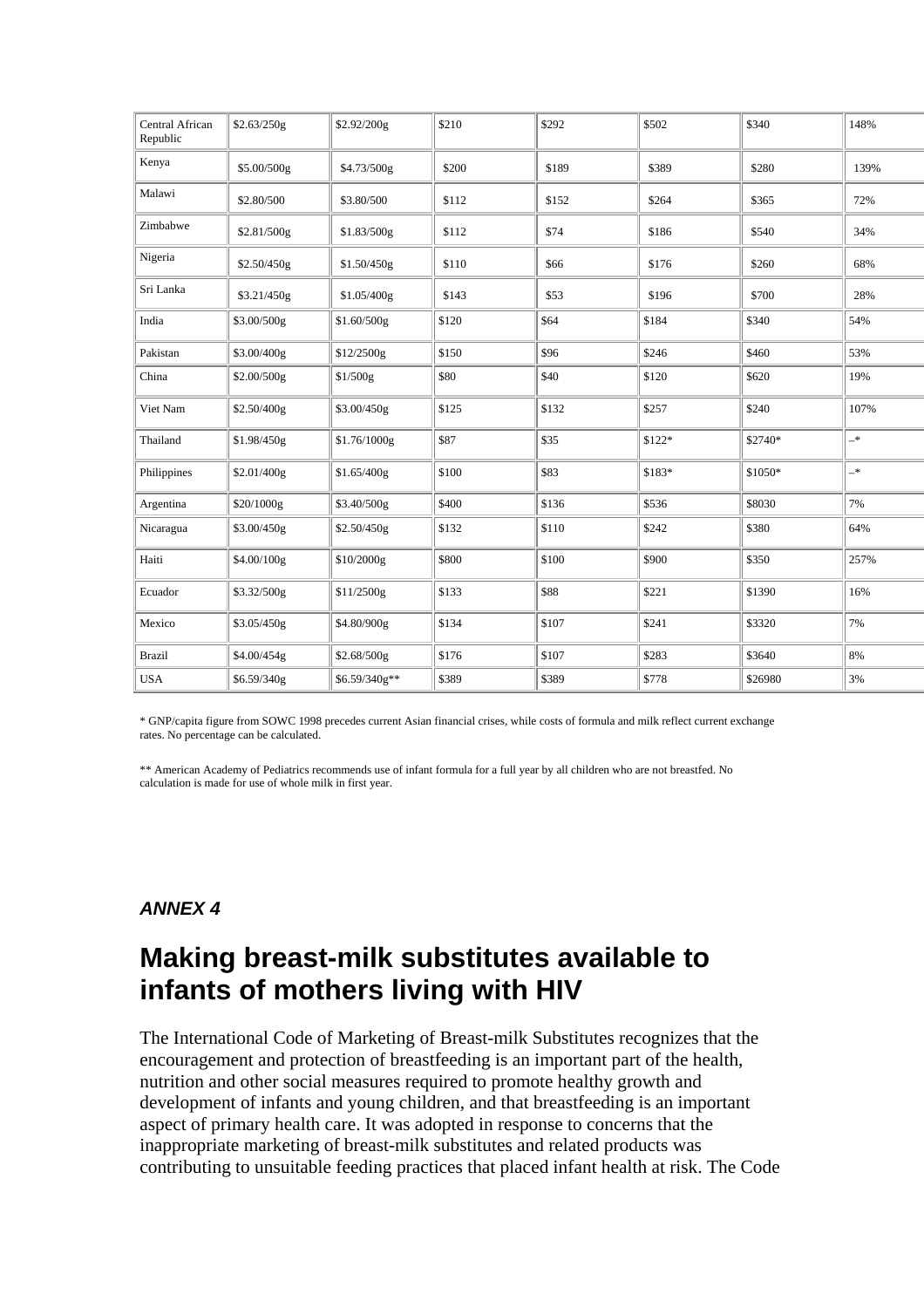aims to prevent the promotion of breast-milk substitutes and related products to the general public or through the health care system. These Guidelines are intended to be applied in accordance with all provisions of the Code and subsequent relevant World Health Assembly resolutions.

The Code does recognise that there are exceptional situations when alternatives to breastfeeding are necessary . The present guidelines provide advice concerning such an exceptional situation. They address the pressing public health issue of how best to meet the nutritional requirements of infants of HIV-infected mothers. The guidelines suggest ways in which decision-makers can ensure such infants have access to breastmilk substitutes for as long as they need them. At the same time, again recognizing that breastfeeding remains the best way to feed the vast majority of infants, the guidelines suggest ways in which breast-milk substitutes that are intended for infants who are at risk of HIV infection through breastfeeding reach only these children in need.

World Health Assembly Resolution WHA 47.5, paragraph 2(2) helps to ensure that the aforementioned conditions are satisfied by urging Member States —to ensure that there are no donations of free or subsidized supplies of breast-milk substitutes and other products covered by the International Code of Marketing of Breast-milk Substitutes in any part of the health care system. In other words, Members States are urged to take measures to ensure that there is no donation of supplies of breast-milk substitutes from manufacturers and distributors in maternity and pediatric wards, MCH and family planning clinics, private doctor's offices and child-care institutions. However, the competent national authorities may wish to consider negotiating prices with manufacturers and make breast-milk substitutes available at subsidized price, or free of charge, for use by infants of mothers living with HIV. It is recommended that this be done in a manner that:

- is sustainable. A long term, reliable supply of a suitable breast-milk substitutes and a dependable system for their distribution should be identified and secured;
- does not create dependency on donated or low-cost supplies of breast-milk substitutes since such an arrangement is subject to the good will and generosity of the donor. If the donation ceases there may be no system in place to make breast-milk substitutes available to the infants who need them;
- does not undermine breastfeeding for the majority of infants who would benefit from it;
- does not have the effect of promoting breast-milk substitutes to the general public or the health care system;
- assures individual infants sufficient quantities for as long as they need them (six months).

Where the health care authorities or other competent authorities wish to make subsidized breast-milk substitutes available, these should, as a rule, be purchased through normal procurement channels. This ensures that they are made available only to infants that need to be fed artificially. Infants of mothers who have tested positive for the HIV virus fall into this category. This helps prevent the —spillover effect— to infants who would otherwise benefit from breastfeeding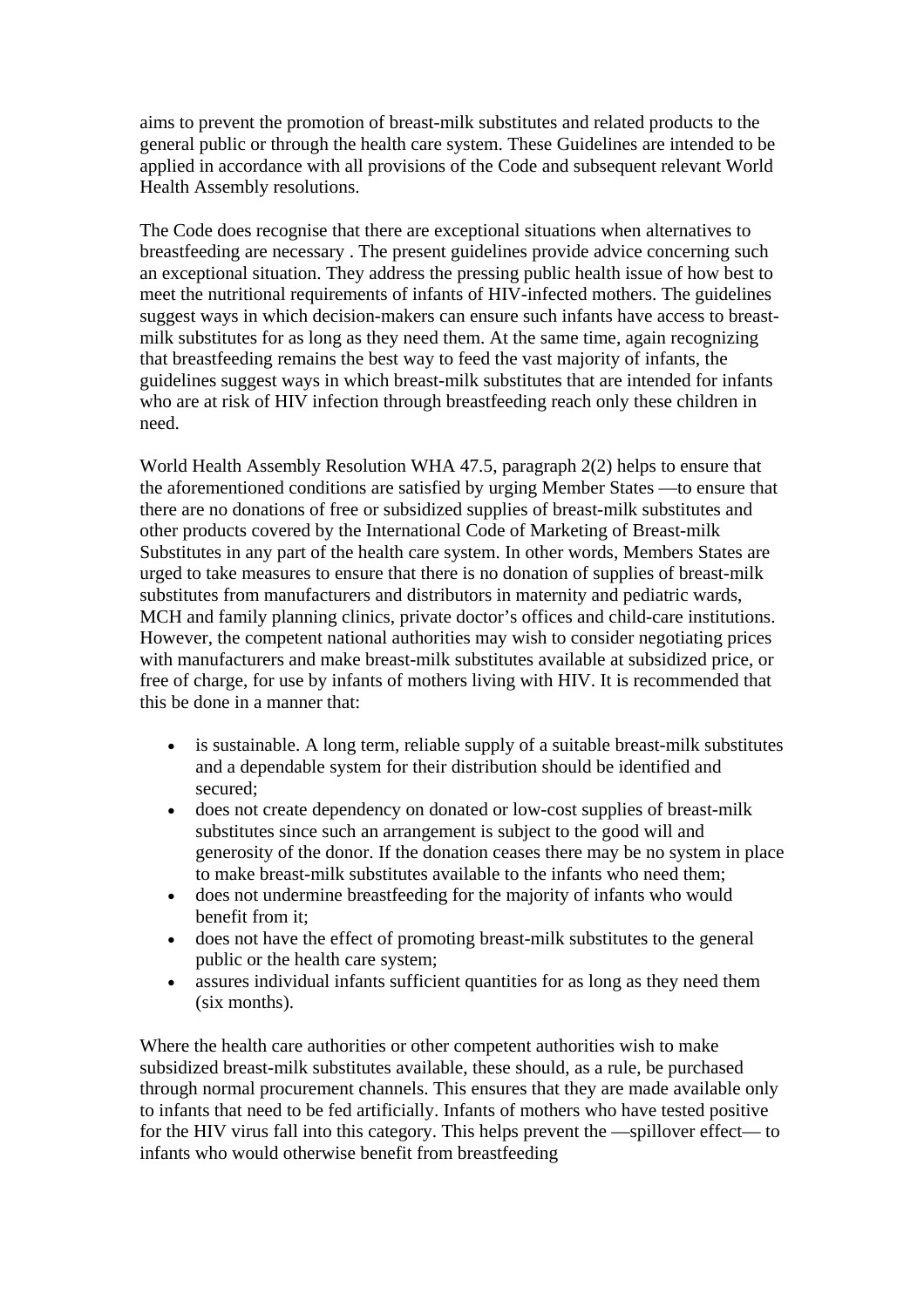It is recommended that the following considerations be taken into account in organizing a distribution system:

- On average, forty 500g tins of commercial infant formula will be required during the first six months of the infant's life. Free or subsidized quantities of breast-milk substitutes should thus be made available at a local, decentralized level to avoid the need for frequent trips to a distant distribution point.
- The receipt of free or subsidized breast-milk substitutes is likely to become associated with HIV infection, and care is therefore needed to protect the anonymity of those receiving them to prevent potential stigmatization.

A general reduction is permitted in the wholesale price of breast-milk substitutes by manufacturers as a part of a pricing policy intended to provide products at low prices on a long-term basis.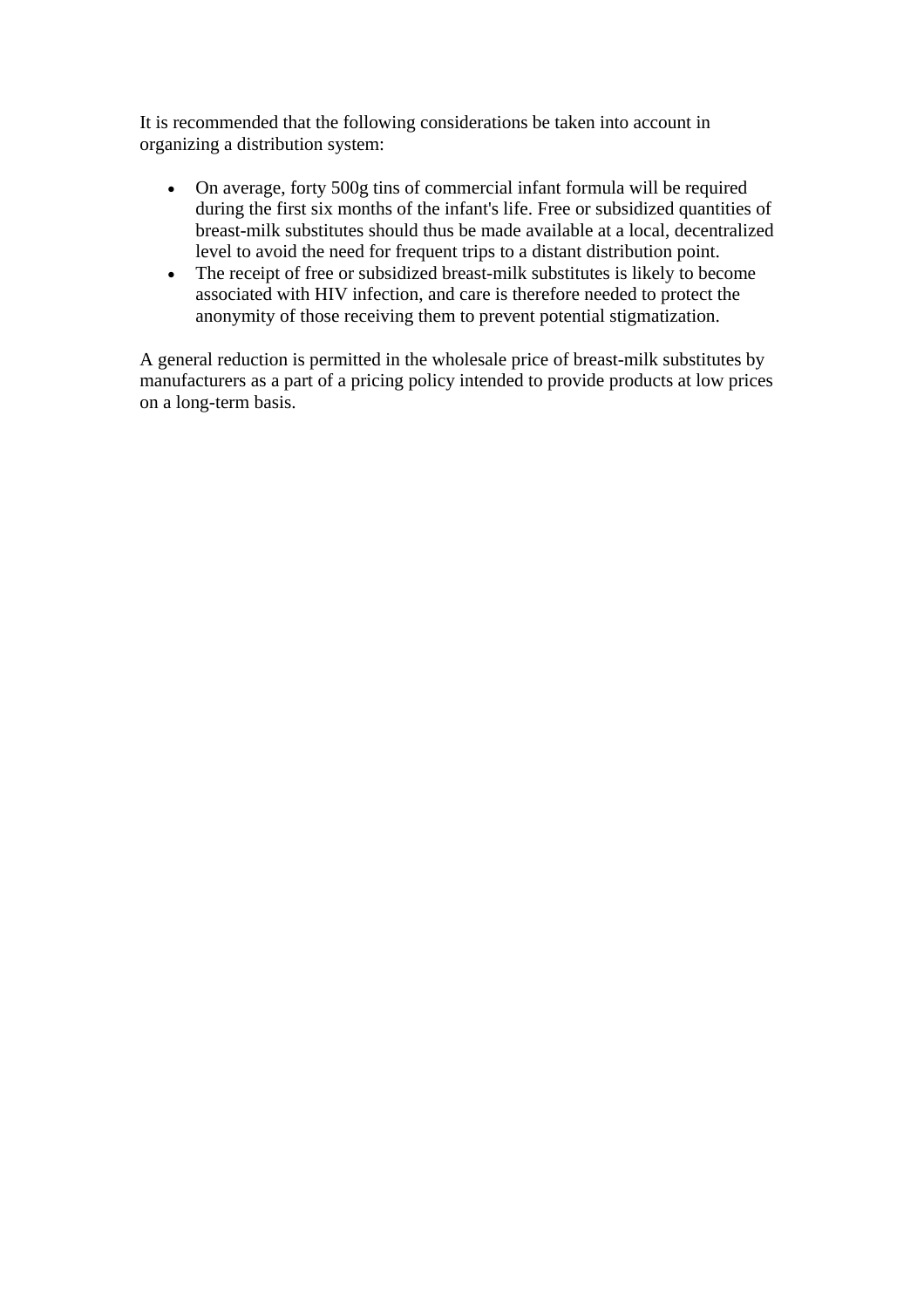

Joint United Nations Programme on HIV/AIDS

# **A review of HIV transmission through breastfeeding**

# *UNICEF–UNAIDS–WHO HIV and infant feeding*



**Children's Fund** 





World Health Organization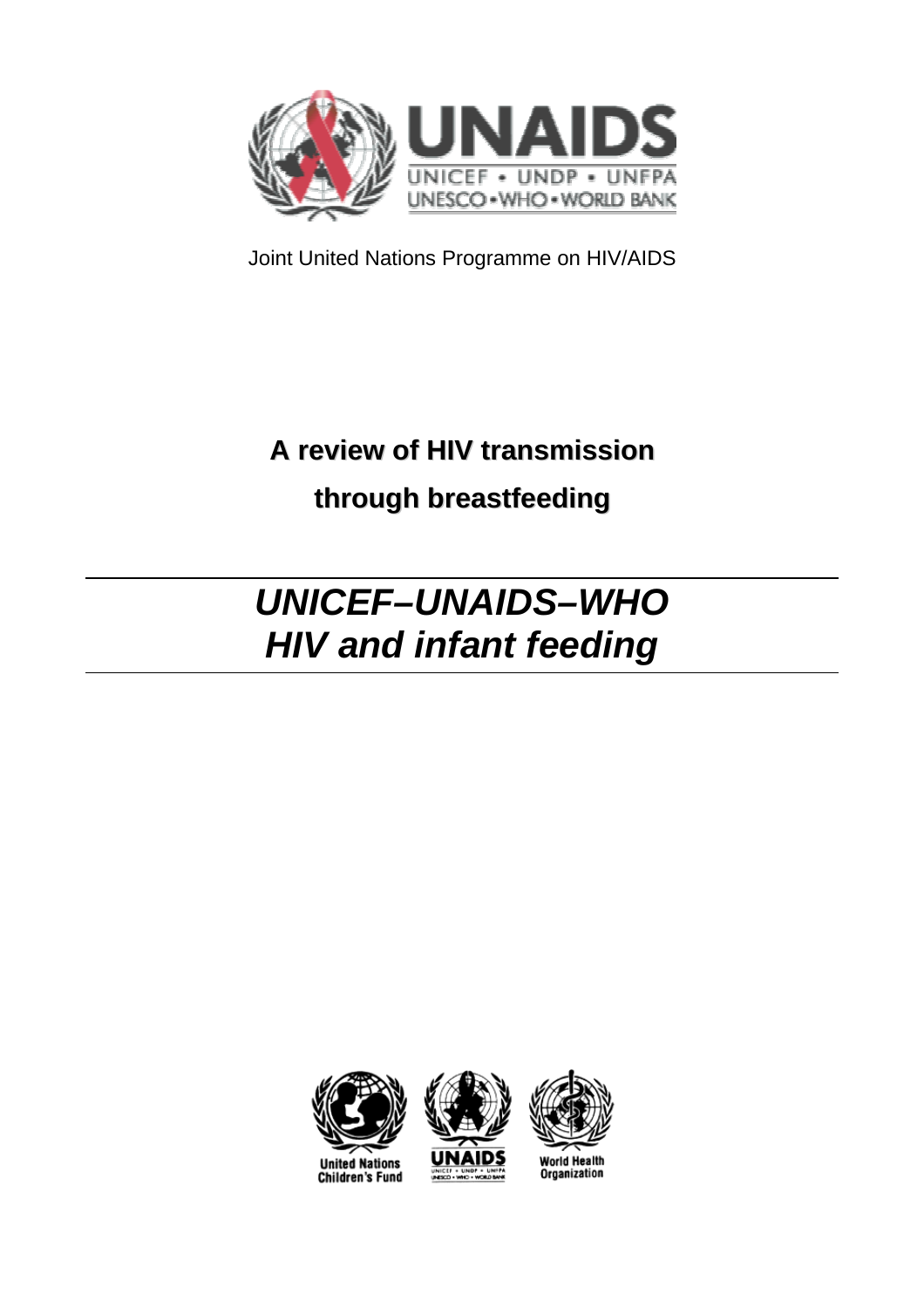WHO/FRH/NUT/CHD 98.3 UNAIDS 98.5 UNICEF/PD/NUT(J) 98-3 Distr.: General Original: English

Reprinted with revisions, December 1998

# © **World Health Organization 1998**

#### ® **Joint United Nations Programme on HIV/AIDS (UNAIDS) 1998**

This document is not a formal publication of the World Health Organization (WHO) and UNAIDS, but all rights are reserved by these agencies. The document may, however, be freely reviewed, abstracted, reproduced and transmitted, in part or in whole, but not for sale nor for use in conjunction with commercial purposes.

For authorization to translate the work in full, and for any use by commercial entities, application and enquiries should be addressed to the Programme of Nutrition, World Health Organization, Geneva, Switzerland, which will be glad to provide the latest information on any changes made to the text, plans for new editions, and the reprints and translations that are already available.

The designations employed and the presentation of the material in this work do not imply the expression of any opinion whatsoever on the part of WHO and UNAIDS concerning the legal status of any country, territory, city or area or of its authorities, or concerning the delimitation of its frontiers and boundaries.

The mention of specific companies or of certain manufacturers' products does not imply that they are endorsed or recommended by WHO and UNAIDS in preference to others of a similar nature that are not mentioned. Errors and omissions excepted, the names of proprietary products are distinguished by initial capital letters.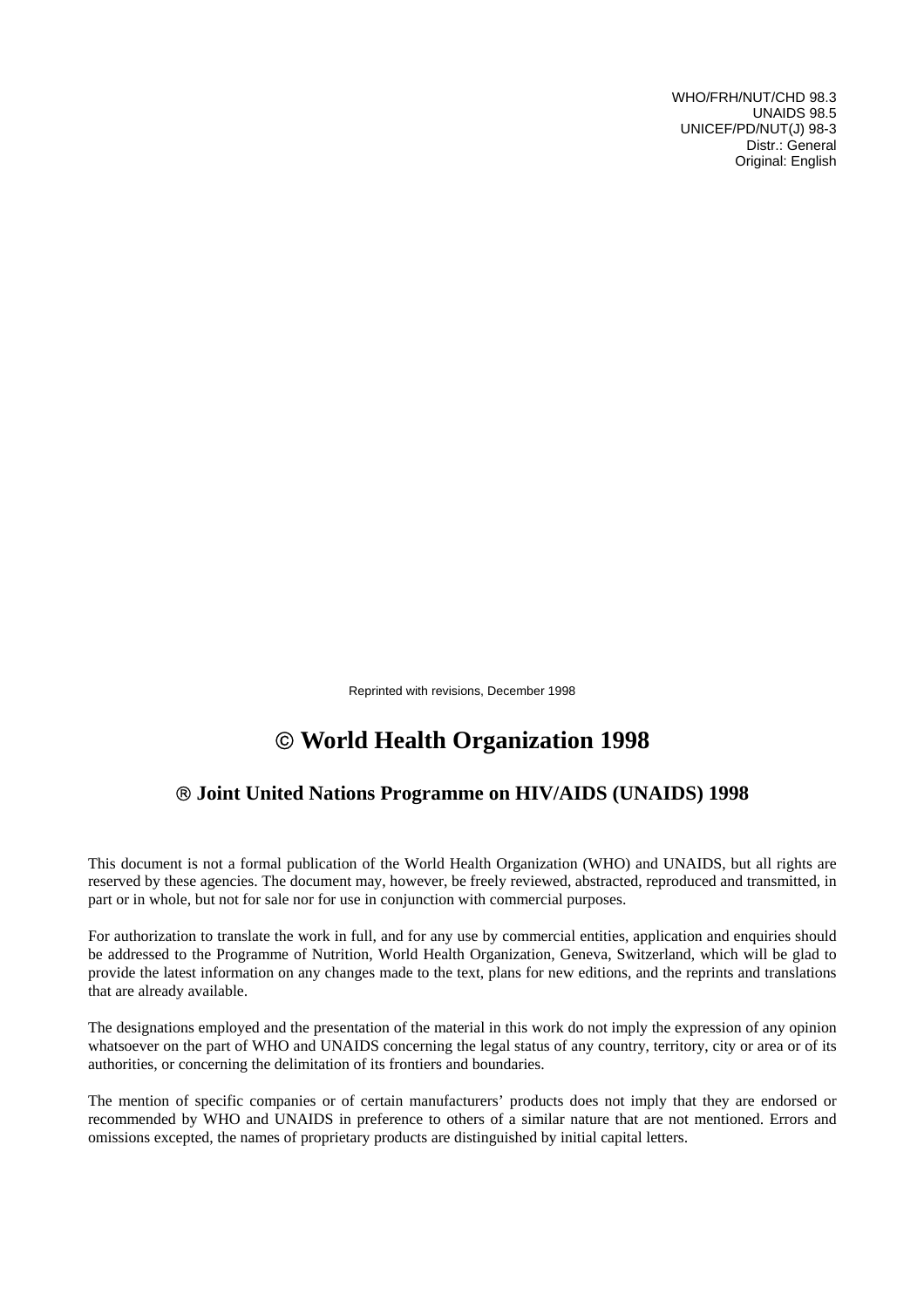# **Contents**

| <b>Explanation of terms</b>                                                                                                                                                              | 4                                |
|------------------------------------------------------------------------------------------------------------------------------------------------------------------------------------------|----------------------------------|
| Introduction                                                                                                                                                                             | 6                                |
| Mother-to-child transmission                                                                                                                                                             | 7                                |
| HIV infection in women<br>Rates of mother-to-child transmission                                                                                                                          | 7<br>$\overline{7}$              |
| Evidence for breast-milk transmission                                                                                                                                                    | 8                                |
| Mechanisms of transmission<br>Quantifying the risk<br>Timing of HIV transmission during breastfeeding<br>Colostrum and mature breast milk                                                | 8<br>9<br>9<br>9                 |
| Factors associated with the risk of mother-to-child transmission                                                                                                                         | 10                               |
| Anti-infective properties of breast milk in women with HIV                                                                                                                               | 12                               |
| <b>General infections</b><br><b>HIV</b> infection                                                                                                                                        | 12<br>12                         |
| Strategies to reduce breast-milk-transmission                                                                                                                                            | 13                               |
| <b>Primary prevention</b><br>Replacement feeding<br>Early cessation of breastfeeding<br>Treatment of breast milk<br>Wet-nursing by a tested HIV-negative woman<br>Antiretroviral therapy | 13<br>13<br>14<br>14<br>14<br>14 |
| <b>Summary and Conclusion</b>                                                                                                                                                            | 15                               |
| References                                                                                                                                                                               | 17                               |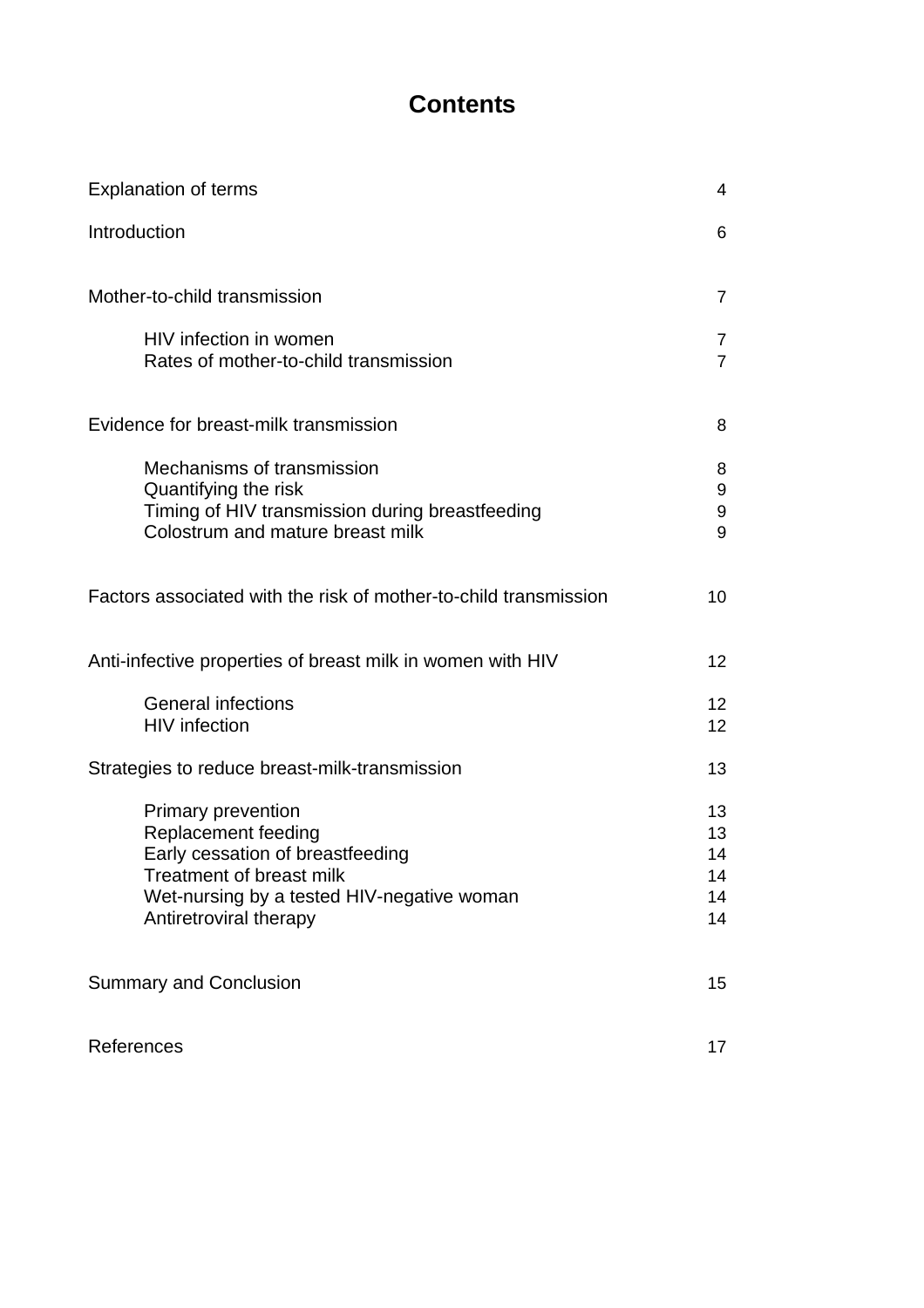# **Explanation of terms**

**AZT (also known as Zidovudine (ZDV))** is an antiretroviral drug which inhibits HIV replication. It is used in the prevention of mother-to-child transmission.

**Breast-milk substitute** means any food being marketed or otherwise represented as a partial or total replacement for breast milk, whether or not suitable for that purpose.

**CD4 cells** means main target cells for HIV. CD4 lymphocytes (a type of white blood cells) are key in both humoral and cell-mediated immune responses. Their number decreases during HIV infection.

**CD8 cells** means lymphocytes which play an important role in fighting infections. Their number may be increased during HIV infection.

**Cell-associated virus** means HIV which lives inside the cell, measured as HIV-DNA.

**Cell-free virus** means parts of the virus (virions) not associated with a cell, measured as HIV-RNA.

**Cervical ectopy** means a turning outward of the edges of the endocervix; it may result from chronic inflammation of the cervix.

**Cessation of breastfeeding** means stopping breastfeeding.

**Chorioamnionitis** means inflammation of the fetal membranes, associated with a bacterial or parasitic infection (e.g. malaria).

**Colostrum** is the thick yellow milk secreted by the breasts during the first few days after delivery, that gradually evolves into mature milk at 3-14 days postpartum. It contains more antibodies and white blood cells than mature breast milk.

**Commercial infant formula** means a breast-milk substitute formulated industrially in accordance with applicable Codex Alimentarius standards to satisfy the nutritional requirements of infants up to four to six months of age.

**Complementary food** means any food, whether manufactured or locally prepared, suitable as a complement to breast milk or to infant formula, when either becomes insufficient to satisfy the nutritional requirements of the infant.

**DNA,** an abbreviation for deoxyribonucleic acid, is the carrier of genetic information found in cell nuclei.

**Early breastfeeding** means breastfeeding in the first 3 weeks of life.

**Early postpartum** means the first 3-6 weeks after delivery.

**Enterocyte** is the cell of the lining of the intestinal wall.

**Epithelial** means the surface layer of cells covering cutaneous, mucosal and serous surfaces.

**Exclusive breastfeeding** means giving an infant no other food or drink, not even water, apart from breast milk (including expressed breast milk), with the exception of drops or syrups consisting of vitamins, mineral supplements or medicines.

**Glycosaminoglycans** means linear polysaccharides composed of repeating disaccharides, usually more than 20 per chain, that attach to a protein core forming a proteoglycan. They are macromolecules that may inhibit the binding of HIV to the CD4 receptor.

**Human immunodeficiency virus (HIV)** refers to HIV-1 in this document, since cases of mother-to-child transmission of HIV-2 are rare.

**Immunoglobulins** means any of the five distinct antibodies present in the serum and external secretions of the body (IgA, IgD, IgE, IgG and IgM).

**Infant** means a child from birth to 12 months of age.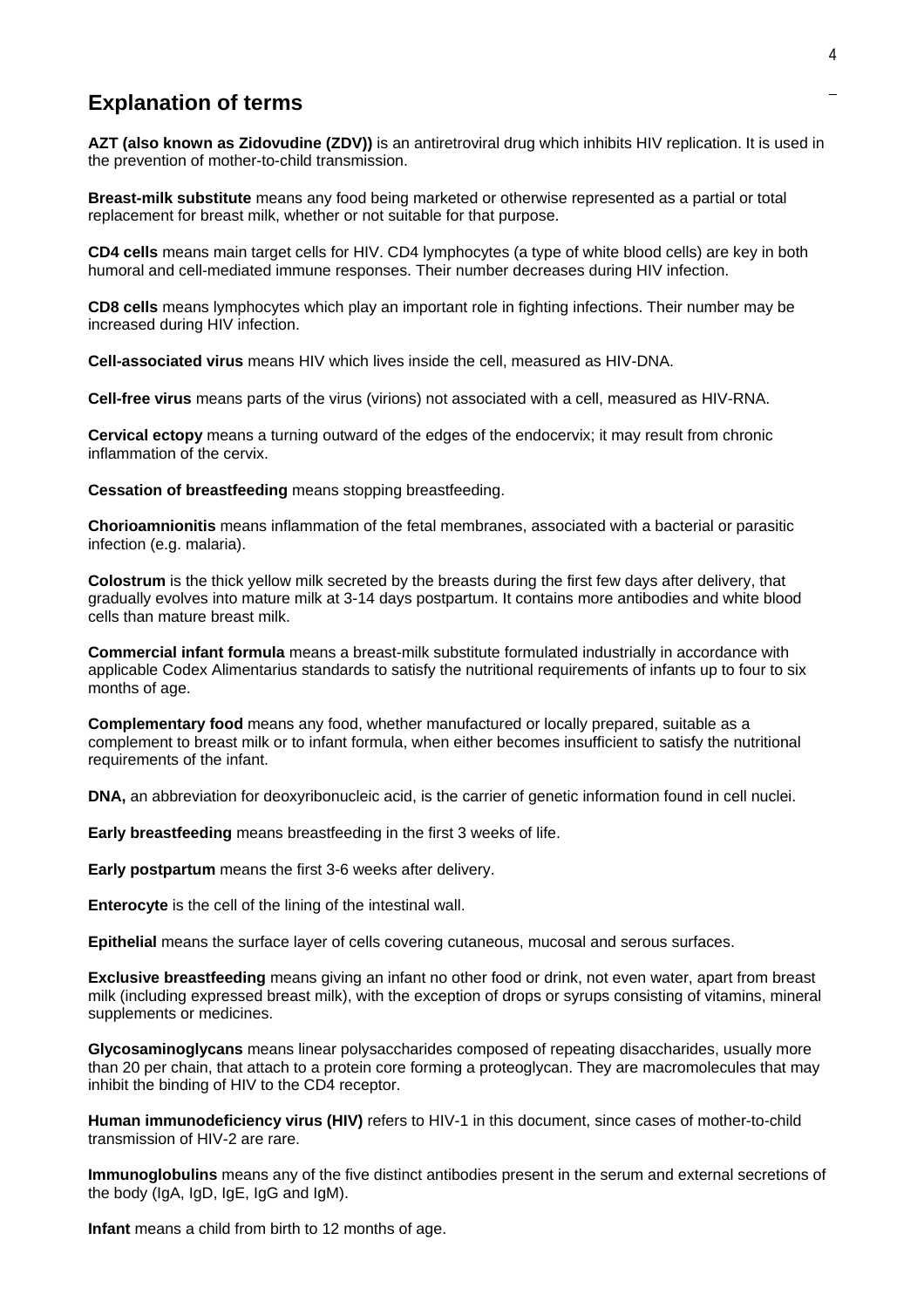**Intestinal lumen** means the space within the tubular part of the bowel.

**Intrapartum** means the period during labour or delivery.

**Lactoferrin** means an iron-binding protein found in human milk.

**Late postnatal transmission** means a breastfed child who becomes infected with HIV only after 3-6 months of age. Definitions of late postnatal transmission vary between studies.

**Lipase** means any fat-splitting enzyme.

**Lipid** means any one of a widely varying group of fats and fat-like organic substances.

**Macrophage** means a large "wandering" phagocytic cell that ingests foreign matter, and plays an important role in resisting infection.

**Mature breast milk** means milk produced from about 14 days postpartum to the cessation of breastfeeding.

**Meta-analysis** means the statistical method of combining the results of similar, but separate, studies.

**M-cells** means specialised epithelial cells found on the intestinal mucosa.

**Mixed feeding** means partial breastfeeding and giving some other milk, often bottles of infant formula.

**Mother-to-child transmission (MTCT)** means transmission of HIV to a child from an HIV-infected woman during pregnancy, delivery or breastfeeding. The term "vertical transmission" is commonly used interchangeably with MTCT.

**Mucosa** means mucous membranes.

**Neonatal** describes the period immediately following birth and continuing through the first month of life.

**P24 antigen** means a protein part of the virus membrane that can stimulate the production of specific antibodies

**PCR** means polymerase chain reaction, a laboratory method in which the genetic material (DNA or RNA) of the virus is detected and amplified. It can be both qualitative or quantitative.

**Partial breastfeeding** means some breastfeeding while giving other forms of food.

**Replacement feeding** means the process of feeding a child, who is not receiving any breast milk, with a diet that provides all the nutrients the child needs. During the first six months this should be with a suitable breast-milk substitute – commercial infant formula, or home-prepared formula with micronutrient supplements. After six months this should preferably be with a suitable breast-milk substitute, and complementary foods made from appropriately prepared and nutrient-enriched family foods that are given three times a day. If breast-milk substitutes are not available, appropriately prepared family foods should be further enriched and given five times a day.

**RNA** means ribonucleic acid, a substance found in the nucleus of all living cells and in many viruses. It is an intermediate of DNA and the medium by which genetic instructions from the nucleus are transmitted to the rest of the cell.

**Supernatant** means the upper layer of material, liquid or lighter solid, that remains after the precipitation of a solid part of a mixture.

**Synctium-forming virus** means a virus that has the ability to form a network, thus involving cells that are not strictly infected.

**Tropism** means a predilection for a specific tissue.

**Viral culture** means growth of virus on artificial media under ideal conditions for growth.

**Wet-nursing** means the breastfeeding of an infant by someone other than the infant's mother.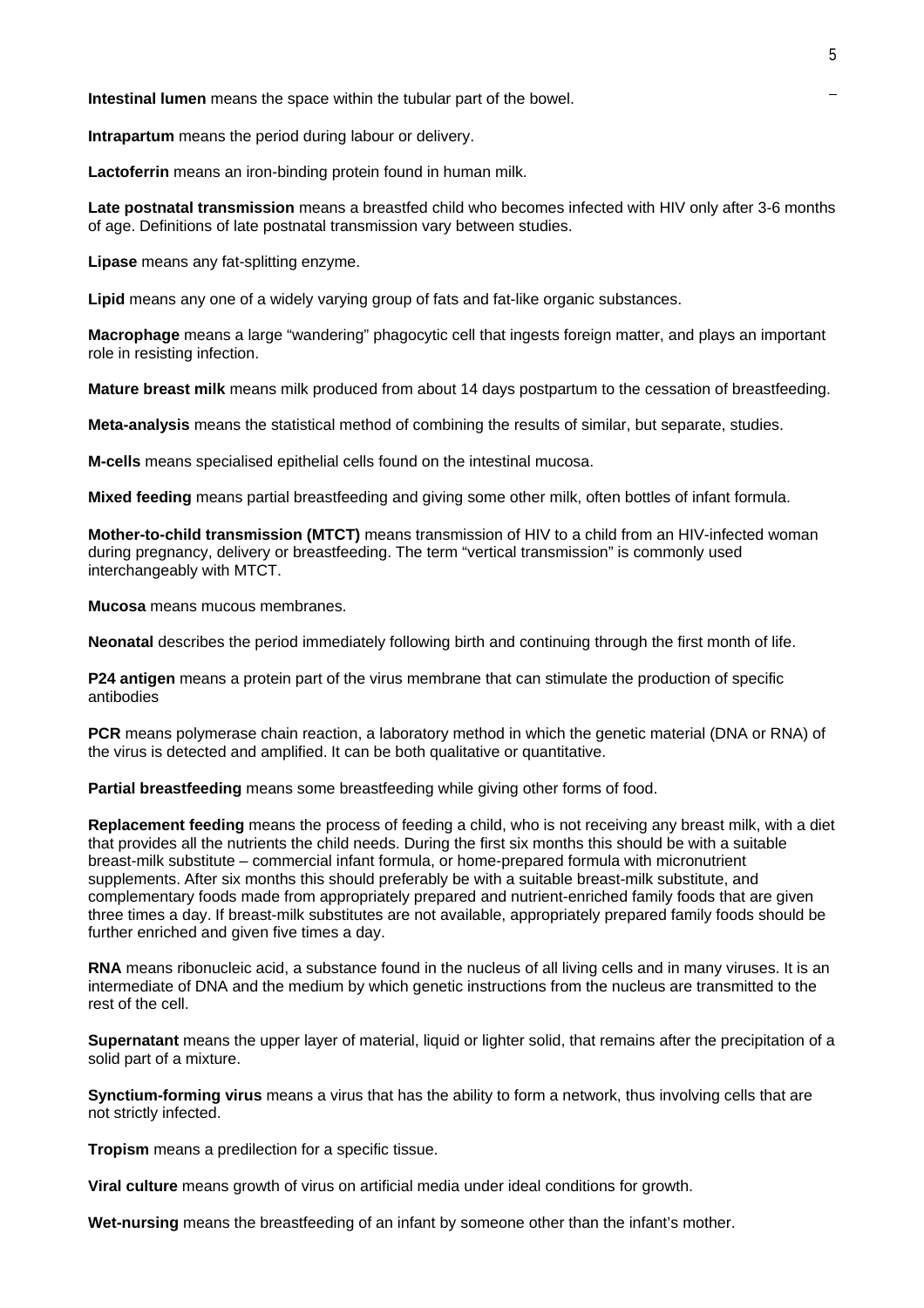# **A REVIEW OF HIV TRANSMISSION THROUGH BREASTFEEDING**

### **Introduction**

In the past three decades, strategies to reduce child mortality and to promote family health have resulted in considerable improvements in child health (World Development Report, 1993). Promotion of breastfeeding has played an important role since breastfeeding contributes to reduced mortality by providing optimum nutrition, by protecting against common childhood infections, and by its child-spacing effects (American Academy of Pediatrics, 1997; Golding *et al.*, 1997; Goldman, 1993; De Soyza *et al.*, 1991; Akré, 1990; Monteiro *et al.*, 1990; Thapa *et al.*, 1989; Habicht *et al.*,1988; Victora *et al.*, 1987).

However, the emergence of HIV threatens to reverse gains in child health, since children are at risk of acquiring HIV infection through transmission from an HIV-infected mother. It is recognized that breastfeeding by an HIV-infected mother increases the risk of HIV transmission to her infant.

Since the beginning of the HIV pandemic, approximately three million children under 15 years of age worldwide have been infected with HIV and current estimates suggest that 600 000 children are newly infected annually (UNAIDS/WHO, 1998). The majority of these children live in sub-Saharan Africa, where between 25-40% of HIV-infected children die before their fifth birthday, and HIV is already contributing to increased childhood mortality (UNAIDS/WHO, 1998; Ryder *et al.*, 1994; Nesheim *et al.*, 1994). Although HIV transmission through breastfeeding is only partially responsible for this increase, HIV and infant feeding is an important public health issue, particularly in regions where HIV prevalence is high, and infectious diseases and malnutrition are the leading causes of childhood death. Countries need to develop sound policies regarding the prevention of HIV transmission through breastfeeding while continuing to protect, promote and support breastfeeding for infants of HIV-negative women and women of unknown serostatus.

This document reviews current scientific knowledge about breast-milk transmission of HIV, and serves as the foundation for two complementary documents:

*HIV and infant feeding: Guidelines for decision-makers*<sup>1</sup>

*HIV and infant feeding: A guide for health care managers and supervisors<sup>2</sup>*

**\_\_\_\_\_\_\_\_\_\_\_\_\_\_\_\_\_\_\_\_\_\_**

<sup>&</sup>lt;sup>1</sup> Guidelines for decision-makers, 1998, 36 pages [E]; WHO/FRH/NUT/CHD 98.1

<sup>&</sup>lt;sup>2</sup> A Guide for Health Care Managers and Supervisors, 1998, 36 pages [E]; WHO/FRH/NUT/CHD 98.2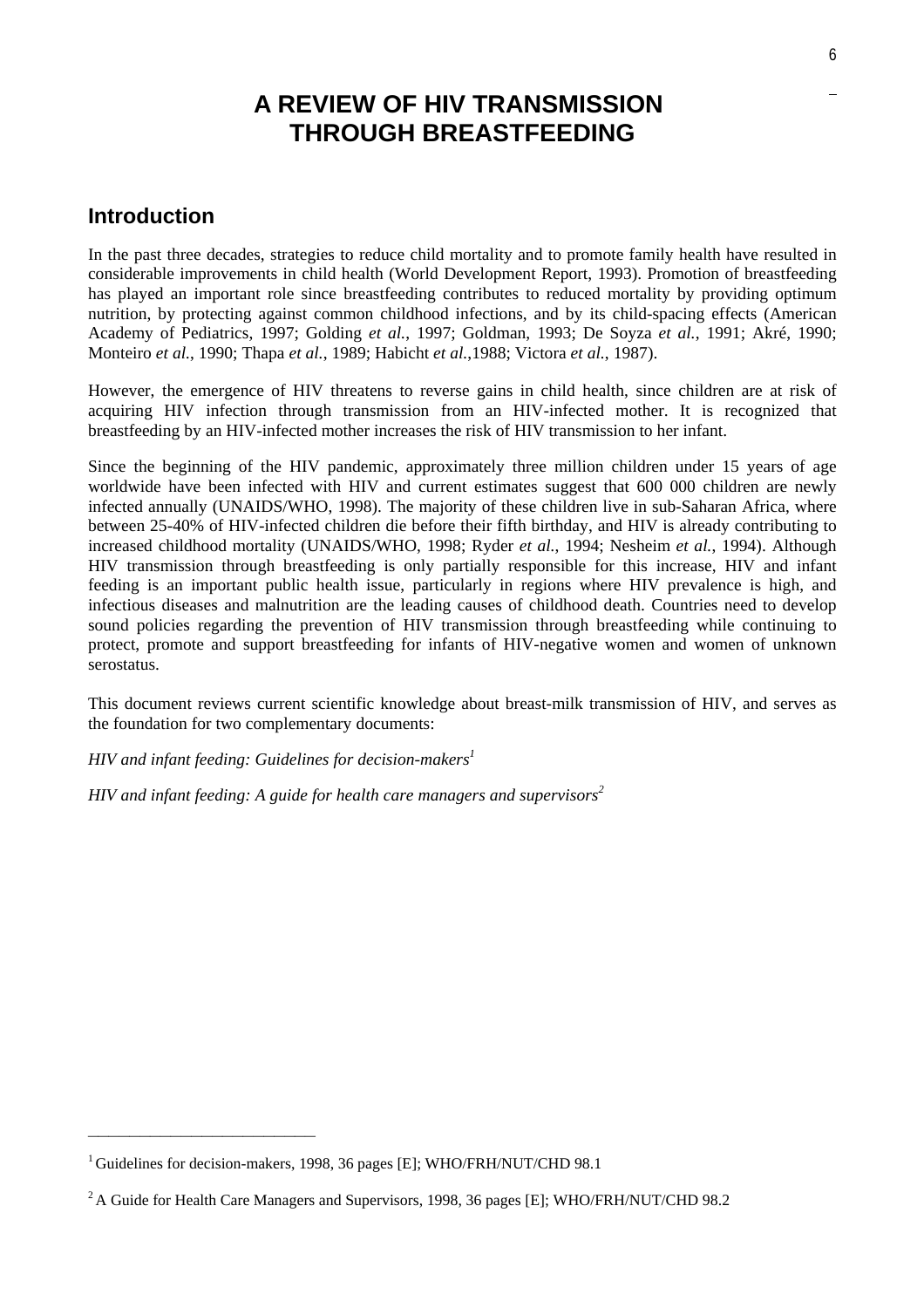### **Mother-to-child transmission**

Mother-to-child transmission (MTCT) of HIV, which can occur during pregnancy, delivery or breastfeeding, is responsible for more than 90% of HIV infection in children worldwide (UNAIDS/WHO, 1998). The present review focuses on HIV-1. Both HIV type 1 (HIV-1) and HIV type 2 (HIV-2) can be transmitted from mother to child, but HIV-2 is transmitted much less frequently, as it is less pathogenic than HIV-1 (Adjorlolo-Johnson *et al.*, 1994; Andreasson *et al.*, 1993; Morgan *et al.*, 1990).

The remaining 10% of paediatric infections are attributed to transfusion with contaminated blood and blood products, use of contaminated medical equipment, other practices that cut or pierce the skin, or sexual contact (MAP, 1998; UNAIDS/WHO, 1998; Tovo *et al.*, 1988).

#### **HIV infection in women**

Most children acquire the virus through transmission from an HIV-infected mother, therefore, the incidence of paediatric HIV reflects that of HIV infection in women of childbearing age. In areas of high seroprevalence, a significant number of children are at risk.

Mother-to-child transmission (MTCT) of HIV focuses attention on women, but the use of the term MTCT is not to imply blame, whether or not a woman is aware of her own infection status. A woman can acquire HIV through unprotected sex with an infected partner, by receiving contaminated blood, or through exposure to unsterile instruments or medical procedures. HIV is often introduced into the family through the woman's sexual partner, often the father of her child.

The prevalence of HIV varies considerably from region to region. Women and children in sub-Saharan Africa are disproportionately affected, with eight in every 10 HIV-infected women worldwide, and nine in every 10 newly infected children living in this region (MAP, 1998; UNAIDS/WHO, 1998). In West and Central Africa, HIV prevalence in pregnant women currently reaches 10-15% in some urban areas and 1-5% in others. Prevalences in East Africa are higher at 15-25% in urban areas and 5-10% in rural areas, while in Southern Africa antenatal seroprevalences of 20-30%, and in some places even as high as 40%, have been reported (MAP, 1998; UNAIDS/WHO, 1998). In the Caribbean, Central America and South America, HIV-1 seroprevalence rates currently range from 0.1% - 5.0%. Asia is experiencing a rapidly growing epidemic with seroprevalence rates in big cities of Cambodia, India and Thailand currently ranging from 1-5% (UNAIDS/WHO, 1998).

#### **Rates of mother-to-child transmission**

l

Estimates of the rate of mother-to-child transmission of HIV in cohorts of women who have not received any preventive treatment (such as antiretrovirals) range from 15-25% in industrialized countries to 25-45% in developing countries (Msellati *et al.*, 1995). The highest rates of MTCT have been found in women in Africa (Kind *et al.*, 1998; Maguire *et al.*, 1997; Ometto *et al.*, 1995; Lallemant, Le Coeur *et al.*, 1994; Roques *et al.*, 1993; European Collaborative Study, 1992; Blanche *et al.*, 1989).

Differences in study methods, the composition of the populations studied, and the prevalence of co-factors of transmission may explain some of these differences. However, it is likely that much of the increased rate of transmission seen in women in sub-Saharan Africa is associated with breastfeeding,<sup>1</sup> where many women breastfeed for about 2 years (The Working Group on Mother-to-Child Transmission, 1995; Ryder and Behets, 1994; Dabis *et al.*, 1993).

In an attempt to quantify the relative contribution of intrauterine and intrapartum transmission of HIV in *non-breastfed infants*, a working definition of timing has been proposed (Bryson *et al.*, 1992).

<sup>&</sup>lt;sup>1</sup> Many women who breastfeed do not breastfeed exclusively. Other fluids (juices, milks, teas) and foods may also be given to the infant. In many studies looking at HIV transmission and breastfeeding no differentiation is made between women who "exclusively" or "partially" breastfeed. In this document, unless otherwise stated, "breastfeeding women" will often include both women who "exclusively" or "partially" breastfeed.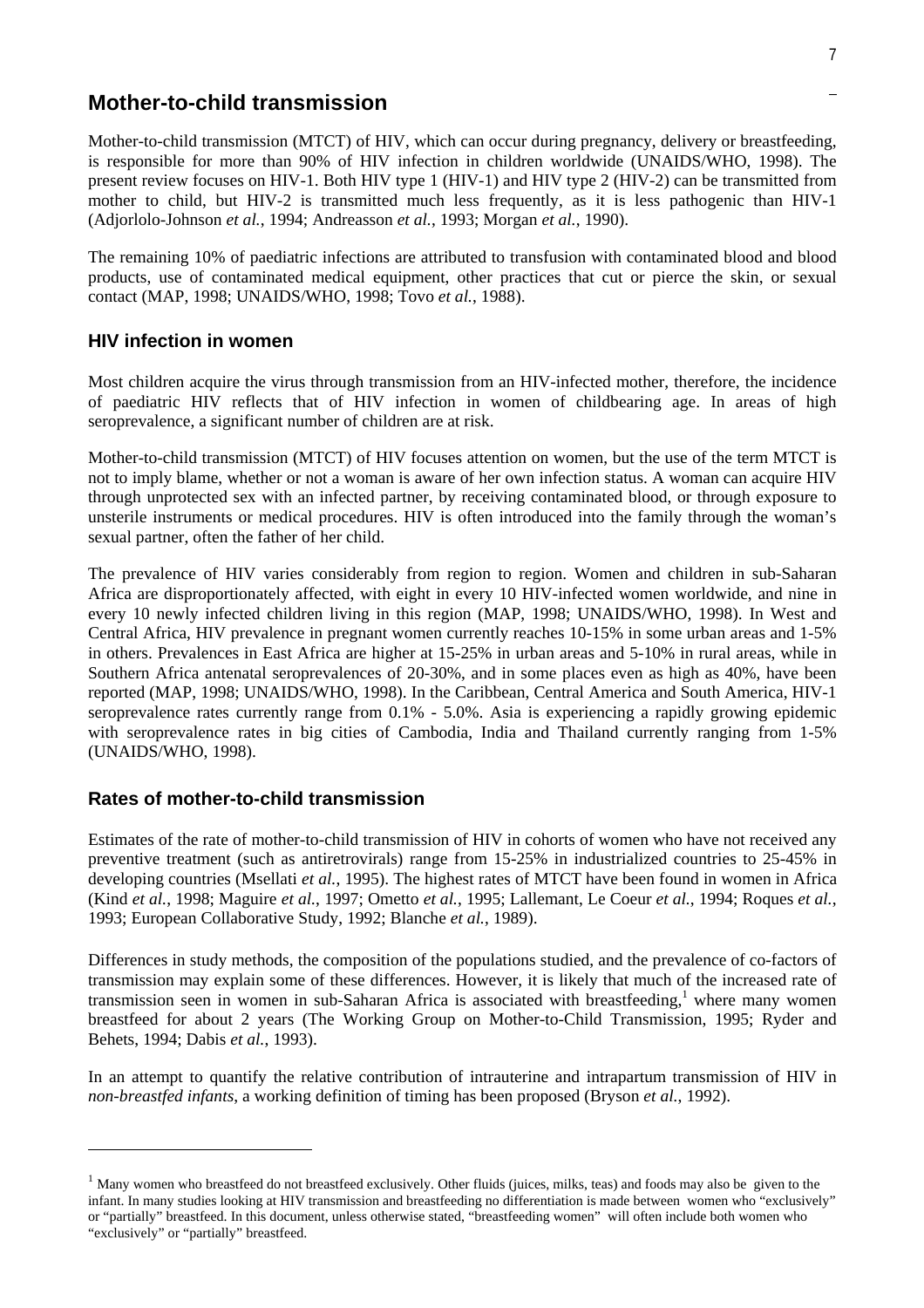**In utero infection.** In this, a child is classified as having been infected during pregnancy (in utero) if HIV-1 genome is detected within 48 hours of delivery by polymerase chain-reaction test (DNA-PCR) or viral culture.

**Intrapartum infection.** Acquisition of infection is assumed to have occurred during delivery (intrapartum) if these diagnostic tests were negative in a sample taken during the first 48 hours after delivery, but became positive in subsequent samples taken within 7-90 days of delivery.

Following this classification, a French study estimated that of the infants infected with HIV, 35% of the nonbreastfed infants studied were infected before birth and 65% were infected late in pregnancy or during delivery (Rouzioux *et al.*, 1995). A recent review indicated that in women who did not breastfeed their infants, about one-third of MTCT infection was acquired during the intrauterine period. In women who did breastfeed their infants, less than a quarter of all MTCT was acquired during the intrauterine period (Newell, 1998).

|                              | <b>Partially</b><br>breastfed/breastfed<br><b>infants</b> | <b>Non-breastfed infants</b> |
|------------------------------|-----------------------------------------------------------|------------------------------|
| During intrauterine period   | 20%                                                       | 33%                          |
| During delivery              | 45-50%                                                    | 67%                          |
| Postpartum, by breastfeeding | 30-35%                                                    |                              |

\*These rates are observed in the absence of interventions to reduce MTCT

# **Evidence for breast-milk transmission**

Breast-milk transmission of HIV has been well documented. The first reports indicating the possibility of HIV-1 transmission through breast milk were in breastfed infants of women who were infected postnatally through blood transfusion or through heterosexual exposure (Palasanthiran *et al.*, 1993; Van de Perre *et al.*, 1991; Stiehm and Vink, 1991; Hira *et al.*, 1990; Colebunders *et al.*, 1988; Lepage *et al.*, 1987; Ziegler *et al.*, 1985;). There were also reports of infants, with no other known exposure to HIV, who were infected through wet-nursing and through pooled breast milk (Nduati *et al.*, 1994; Colebunders *et al.*, 1988;).

Generally, higher rates of mother-to-child transmission of HIV are observed where most infants are breastfed rather than where fewer infants are breastfed. However, other reasons for variations in transmission rates, such as maternal nutritional status, stage of HIV disease and possible differences in transmission of HIV subtypes cannot be excluded. Additional evidence is provided by results from prospective studies which indicate that among infants born to HIV-infected mothers, those who are breastfed are more likely to be infected than those who are formula-fed, even allowing for other factors known to be associated with mother-to-child transmission of HIV (European Collaborative Study, 1992; Ryder, 1991; Blanche *et al.*, 1989; Tovo *et al.*, 1988; Tess *et al.*, 1998a).

#### **Mechanisms of breast-milk transmission**

Although HIV has been detected in breast milk, (Nduati, 1995; Ruff, 1994; Van de Perre *et al.*, 1993) mechanisms of breast-milk transmission are not yet fully understood. The respective roles of cell-free and cell-associated virus in breast-milk transmission are not known, nor is the association between plasma and milk virus levels understood. The portal of entry for the virus via the infant mucosa also merits further investigation.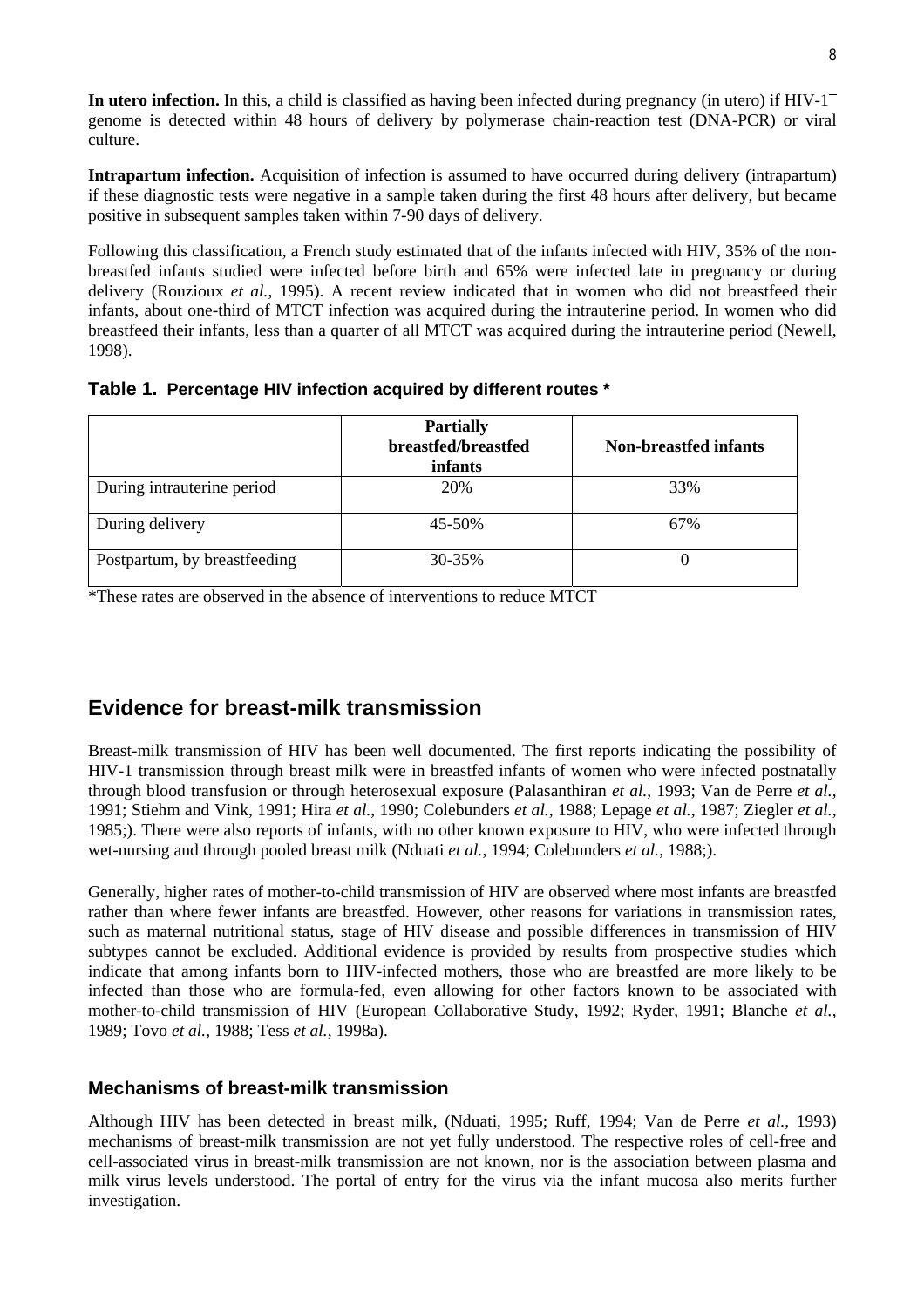Animal models have been used to explore potential mechanisms of transmission. It is possible to infect neonatal rhesus monkeys with simian immunodeficiency virus (Baba *et al.*, 1994) and kittens with feline immunodeficiency virus (Sellon *et al.*, 1994) by applying cell-free virus on the mucosa. This suggests that cell-free HIV in breast milk could infect cells of the intestinal mucosa. M-cells, which are specialized epithelial cells found in the Peyer's patches of the intestinal mucosa, may be a mechanism allowing infectious agents such as HIV to cross the intact mucosa. M-cells engulf and transport the pathogen and present it to macrophages that indent the serosal surface of the M-cell (Featherstone, 1997). Results from *in vitro* studies on rabbit M cells suggest that HIV-1 particles could use M cells to cross the intestinal barrier (Amerongen *et al.*, 1991). A recent *in vitro* study indicated that HIV-infected cells themselves may also play an important role by stimulating ordinary enterocytes to engulf HIV particles presented by HIV-infected cells in the intestinal lumen (Bomsel, 1997). Moreover, HIV RNA has been detected in the oropharyngeal and gastric aspirates of a substantial proportion of infants born to HIV-infected mothers (Nielsen *et al.*, 1996, Ait-Khaled *et al.*, 1998).

#### **Quantifying the risk of breast-milk transmission**

Early studies investigating the frequency of breast-milk transmission and associated factors were limited by small numbers as well as by the predominance of one method of infant feeding in any one cohort (European Collaborative Study, 1992; Ryder, 1991; Blanche *et al.*, 1989; Tovo *et al.*, 1988).

In 1992, a meta-analysis was carried out using data from four studies reporting on 42 recently infected women and six studies reporting on 1772 women with established infection. The majority of the women had breastfed for 2-4 weeks, and 106 women had breastfed for longer than six months. The estimated *additional risk* of transmission from breast milk, above that occurring during pregnancy and delivery, among women with *established HIV infection,* was approximately 15% (95% Confidence Interval 7-22%) (Dunn *et al.*, 1992). However, 15% may be an under-estimation among women who breastfeed for longer periods of time.

The risk of transmission through breast milk among women with *recent infection* (HIV infection acquired in the postpartum period) was nearly twice as high (29% (95% CI 16-42%)).

Insufficient information is available to estimate the exact association between duration of breastfeeding and the risk of transmission. However, there is strong evidence for a gradual and continued increase in transmission risk as long as the child is breastfed (Taha *et al.*, 1998, Leroy *et al.*, 1998).

#### **Timing of HIV transmission during breastfeeding**

Transmission of HIV through breast milk can take place at any point during lactation. **The persistence of maternal antibodies and the presence of a "window period" during which infection is undetectable using currently available technology, make it impossible to determine whether an infant has been infected during delivery (intrapartum) or through breastfeeding in the period following birth.** Therefore, when seropositive women breastfeed their infants, it is not possible to differentiate between HIV transmission attributable to delivery and that resulting from breastfeeding from birth. (Newell, 1998; Bobat *et al.*, 1997; Mandelbrot *et al.*, 1996; Bertolli *et al.*, 1996; Simonon *et al.*, 1994; Datta *et al.*, 1994).

**Later postnatal transmission** through breastfeeding can be determined using currently available diagnostic tools. Studies of infants found to be negative by PCR testing at 2-6 months of age, but who subsequently showed evidence of infection, have provided estimates of the *risk of late postnatal transmission* (after 3-6 months of age) ranging from 4-12% (Ekpini *et al.*, 1997; Karlsson *et al.*, 1997; Bertolli *et al.*, 1996; Simonon *et al.*, 1994).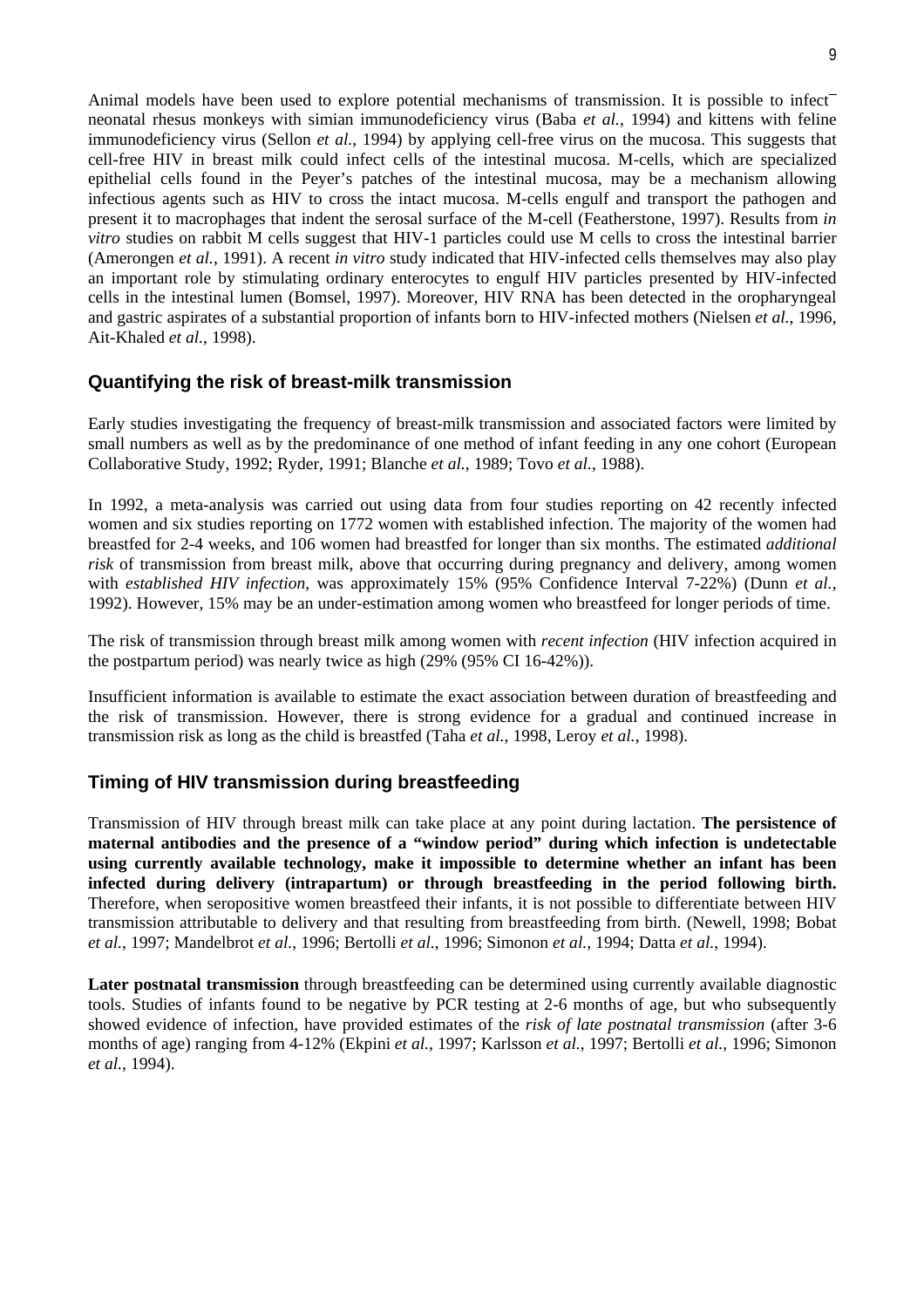| <b>Study</b>                                  | Time of<br>negative PCR | <b>Median length of</b><br>breastfeeding | <b>Risk of HIV</b><br>infection<br>through late<br>postnatal<br>breastfeeding | Number of<br>infants in<br>study |
|-----------------------------------------------|-------------------------|------------------------------------------|-------------------------------------------------------------------------------|----------------------------------|
| Leroy <i>et al.</i> , 1998<br>(meta-analysis) | $2.5 - 15.7$ months     | 15 months                                | 9.2%                                                                          | 429                              |
| Taha et al., 1998                             | 7 weeks                 | Not available                            | 9.6%                                                                          | 621                              |
| Ekipini et al., 1997                          | 3-6 months              | 20 months                                | 12%                                                                           | 45                               |
| Bertolli et al., 1996                         | 3-5 months              | 12 months                                | 4%                                                                            | 189                              |
| Simonon et al., 1994                          | 3 months                | 19 months                                | 4.9%                                                                          | 180                              |

#### **Table 2. Studies of the risk of late postnatal transmissions**

#### **Colostrum and mature milk**

Cell-free and cell-associated HIV-1 have been detected in both colostrum and mature breast milk of women with established HIV infection. In a study in Haiti, HIV DNA (cell-associated virus) was detected in 70% of 47 colostrum samples and about 50% of breast-milk samples obtained at 6 ( $n=30$ ) and 12 ( $n=15$ ) months postpartum (Ruff *et al.*, 1994). HIV DNA was detected in 47% of 129 samples of breast milk collected 15 days after delivery, and in 20% of 96 samples collected six months after delivery (Van de Perre *et al.*, 1993). Both studies suggest a higher level of cell associated HIV in early milk compared to later, which would reflect the relatively high level of cells in colostrum compared to mature milk.

Somewhat differently, in a study in Kenya (Nduati et al., 1995) a higher proportion of samples of milk collected between seven days and six months had HIV DNA (65% of 108 breast milk samples) than did colostrum (51% of 77 samples) (p=0. 05). Among positive samples, the proportion of infected cells ranged from less than 1 in 10 000 cells to 1 in 3. High concentrations of HIV-infected cells were more common during the period 8-90 days after delivery than in samples taken either earlier or later. A second study quantified HIV-1 RNA (measuring cell-free virus) from breast-milk supernatants collected from the same group of women at the same times (Lewis et al., 1998). The range of viral concentration in the breast-milk supernatants was very wide and, although the difference was not statistically significant, viral load tended to be higher in milk collected more than 8 days after delivery than in milk samples taken earlier (p=0.10).

The potential effect of various factors makes it difficult to draw any conclusions about the relative risk of transmission through colostrum and mature breast milk. First, colostrum and mature breast milk contain different types of cells and different levels of immune modulating components (e.g. vitamin A, immunoglobulins and lactoferrin). Second, the total volume of colostrum ingested by the infant is much smaller than that of mature breast milk. Third, the infant's immune system is less well developed during the first few days of lactation than in later lactation, while younger infants have an increased blood concentration of maternal antibodies. In the study by Tess *et al.* (1998b), vertical transmission was not associated with a history of colostrum intake in 148 breastfed children.

### **Factors associated with the risk of mother-to-child transmission**

The overall risk of mother-to-child transmission is increased by a range of factors related to HIV disease, the mother, and the infant (for a comprehensive review of these factors see Newell *et al.*, 1997). Some of these factors may also affect the risk of transmission through breast milk. Maternal risk factors include indicators of disease progression, such as high viral load, low CD4 count, and viral characteristics. The observation that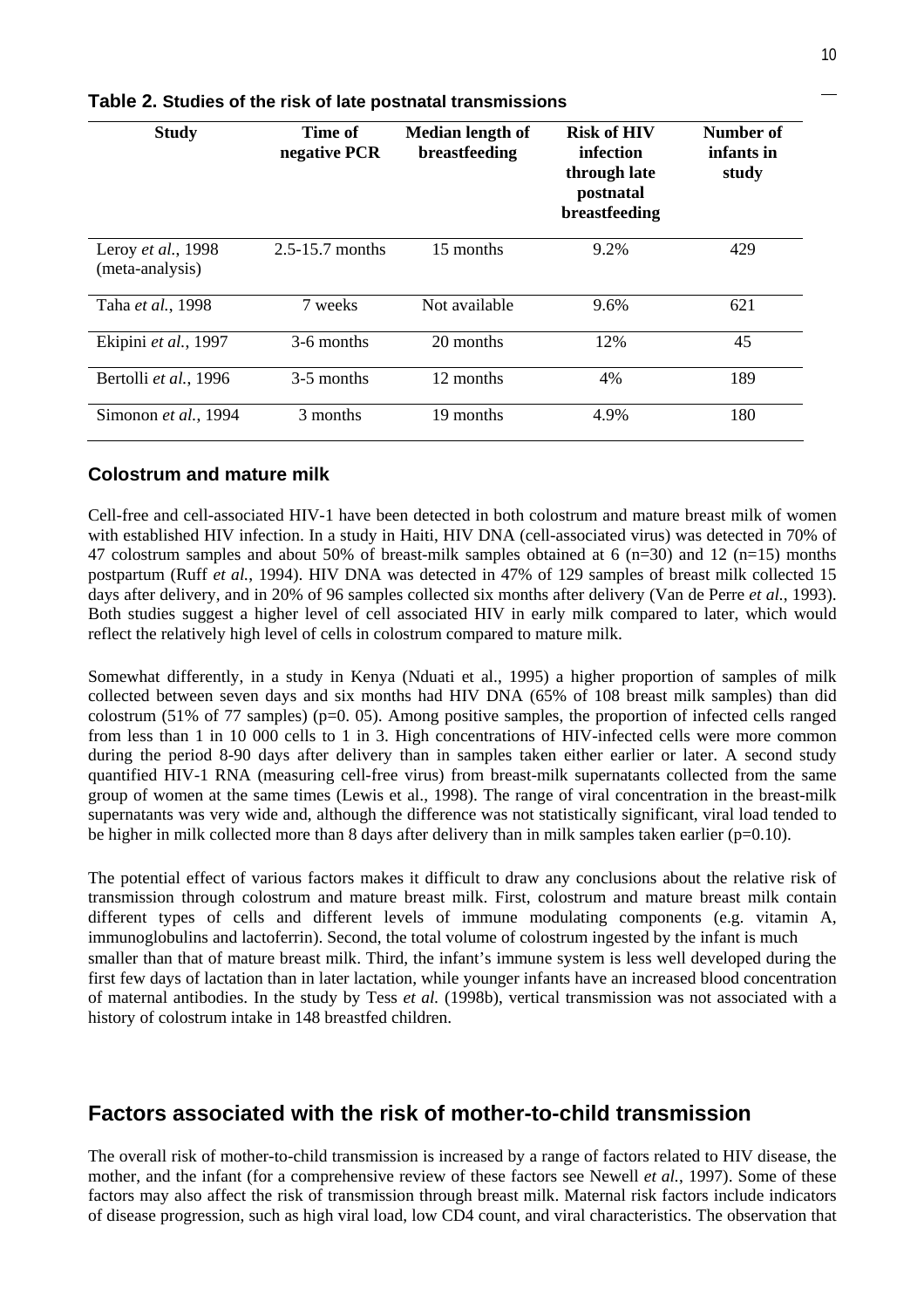the risk of transmission through breastfeeding is higher if the mother is infected postnatally (Dunn *et al.*, 1992) suggests that the higher **viral load** associated with recent infection may also increase the risk of breastfeeding transmission. However, it is not clear whether viral load in blood and in breast milk are correlated. Viral load in the breast milk of postnatally infected women is an area that requires further study. Low **CD4 counts** have been associated with detection of HIV DNA in breast milk. A Kenyan study (Nduati *et al.*, 1995) found a strong correlation between maternal immunosuppression (low CD4 counts) and the prevalence and concentration of breast milk HIV-1 DNA. However, knowledge of the role of maternal immunosuppression and advanced HIV disease in breast-milk transmission remains limited.

In a Malawi study of 338 women with HIV, 196 (58%) of whom were deficient in vitamin A, HIV transmission was significantly associated with vitamin A status, independent of maternal CD4 status (Semba *et al.*, 1994). Vitamin A deficiency may increase the risk of mother-to-child HIV transmission by impairing T and B cell function, resulting in increased maternal viral load and reduced antibody concentrations. Alternatively, vitamin A deficiency could be a marker of advanced HIV disease, which may be the cause of the higher observed mother-to-child transmission rate. In a study of 72 women with CD4 counts of less than 400/ml in Nairobi (Nduati *et al.*, 1995), **vitamin A deficiency** was associated with a linear increase in the prevalence of HIV-1 DNA in breast-milk cells. All six women with vitamin-A levels < 20 g/dl had detectable HIV-1 DNA in their breast milk, compared to only three of eight women with vitamin-A levels at or above 40 g/dl. Although the association between vitamin A and HIV in breast milk has been documented, no studies have been published concerning the role of vitamin A deficiency in breast-milk transmission. Vitamin A deficiency in HIV-infected women has been reported to be associated with **fissured nipples** (Nduati *et al.*, 1997), which may facilitate transmission of HIV through breastfeeding. Poor breastfeeding techniques, especially poor attachment of the infant to the breast, may result in fissured nipples and hence HIV transmission may be prevented through breastfeeding counselling, and skilled help with positioning and attachment (Tess *et al.*, 1998b; Van de Perre, 1992; Ekpini *et al.*, 1997).

| <b>Strong evidence</b>                                      | <b>Limited evidence</b>                  |
|-------------------------------------------------------------|------------------------------------------|
| <b>Maternal</b>                                             |                                          |
| High viral load                                             | Vitamin A deficiency                     |
| Viral characteristics                                       | Anaemia                                  |
| Advanced disease                                            | Sexually transmitted disease             |
| Immune deficiency                                           | Chorioamnionitis                         |
| HIV infection acquired during                               |                                          |
| pregnancy or breastfeeding period                           | Frequent unprotected sexual intercourse* |
|                                                             | Multiple sex partners*                   |
|                                                             | Smoking                                  |
|                                                             | Injecting drug use                       |
|                                                             |                                          |
| <b>Obstetric</b>                                            |                                          |
| Vaginal delivery                                            | Invasive procedures                      |
| (compared with caesarean)<br>Prolonged rupture of membranes |                                          |
|                                                             | Episiotomy                               |
| <b>Infant</b>                                               |                                          |
| Prematurity                                                 | Lesions of skin and/or                   |
|                                                             | mucous membranes (oral thrush)           |
| <b>Breastfeeding</b>                                        |                                          |

#### **Table 3 Risk factors associated with increased overall risk of mother-to-child transmission**

\*Probably due to acquisition of further virus or minor trauma

See: *Review* Newell *et al.*, 1997; *and* Kind *et al.*, 1998; Mandelbrot *et al.*, 1998; Read *et al.*, 1998; Simonds *et al.*, 1998; Bulterys *et al.* 1997, Burns *et al.*,1997; Coll *et al.*, 1997; Ekpini *et al.*1997; Greenberg *et al.*, 1997; Kuhn *et al.*, 1997; Maguire *et al.*, 1997; Matheson *et al.*, 1997; Mayaux *et al.*, 1997; Pitt *et al.*, 1997; Shearer *et al.*, 1997; Thea *et al.*, 1997; Zollner *et al.*, 1997; Dickover *et al.*, 1996; Guay *et al.*, 1996; Landesman *et al.*, 1996; Lapointe *et al.*, 1996; Lutz-Friedrich *et al.*, 1996; Mandelbrot *et al.*, 1996; Rodriguez *et al.*, 1996; Shaffer *et al.*, 1996; Wabire-Mangen *et al.*, 1996; Harmsen *et al.*, 1995; Matheson *et*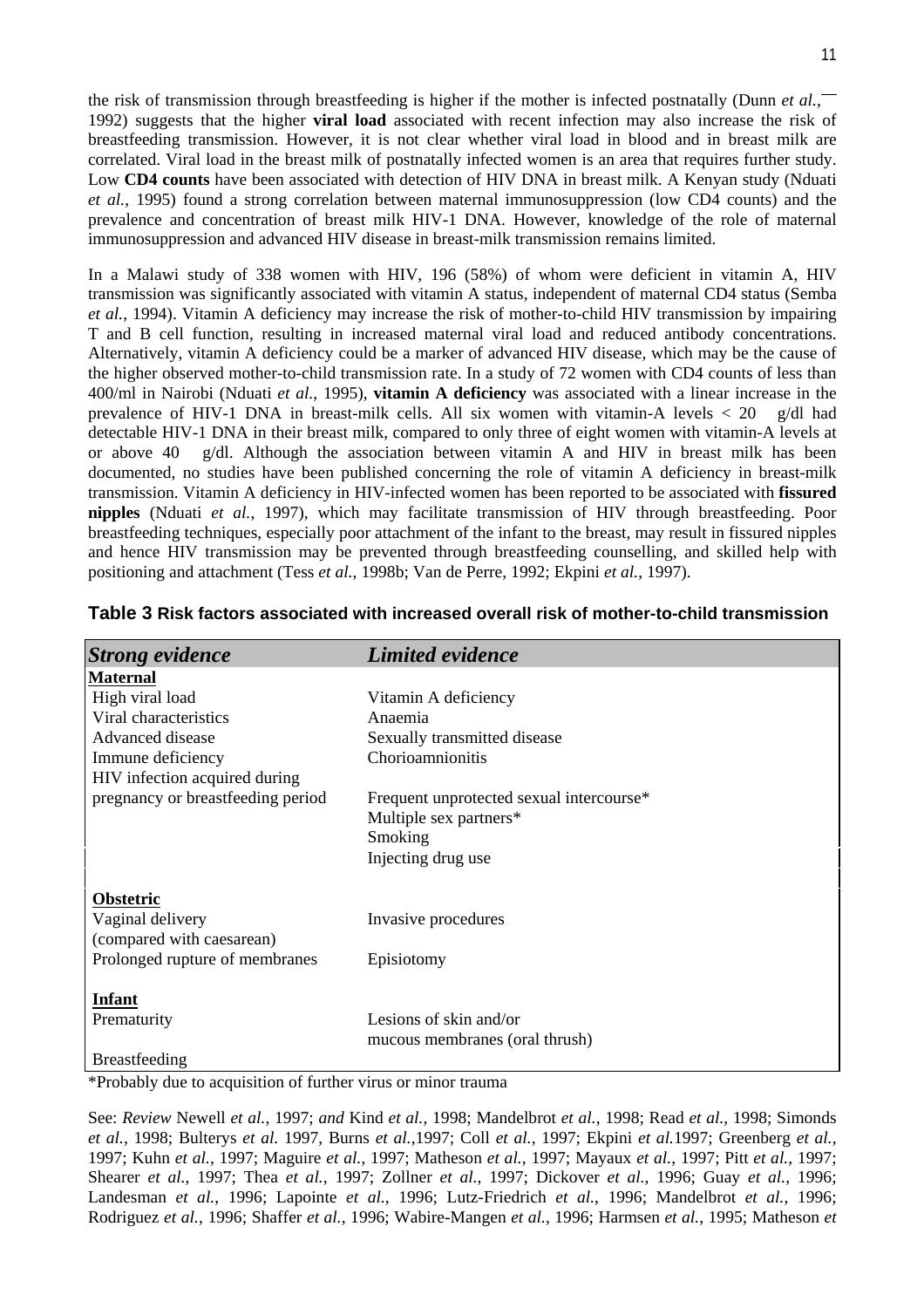*al.*, 1995; Mayaux *et al.*, 1995; Ometto *et al.*, 1995; Temmerman *et al.*, 1995; Borkowsky *et al.*, 1994; Boyer *et al.*, 1994; Burns *et al.*, 1994; Dunn *et al.*, 1994; Kliks *et al.*, 1994; Lallemant *et al.*, 1994; Nduati *et al.*, 1994; Semba *et al.*, 1994; Thomas *et al.*, 1994; Clerici *et al.*, 1993; Galli *et al.*, 1993; Jackson *et al.*, 1993; Lepage *et al.*, 1993; Nair *et al.*, 1993; Roques *et al.*, 1993; Scarlatti *et al.*, 1993; Scarlatti, Hodara *et al.*, 1993; St Louis *et al.*, 1993; Van de Perre *et al.*, 1993; Villari *et al.*, 1993; Dunn *et al.*, 1992; European Collaborative Study, 1992; Goedert *et al.*, 1991; Hutto *et al.*, 1991; Lindgren *et al.*, 1991; Monforte *et al.*, 1991; Hira *et al.*, 1990; Van de Perre *et al.*, 1991; Tovo *et al.*, 1988.

HIV has been recovered from vaginal and cervical secretions of pregnant women (Henin *et al.*, 1993; John *et al.*, 1997; Loussert-Ajaka *et al.*, 1997) and from gastric secretions of infants born to HIV-seropositive women (Ait-Khaled *et al.*, 1997; Nielsen *et al.*, 1996). **Delivery factors** that increase contact between the infant and HIV-infected maternal body fluids (cervico-vaginal secretions and blood) may therefore be the mechanism for increased risk of transmission (Read *et al.*, 1998; European Collaborative Study, 1994). Vitamin A deficiency may also be a co-factor for increased risk associated with delivery, through impaired integrity of epithelial surfaces (Bridbord and Willoughby, 1994) and increased vaginal viral shedding (John *et al.*, 1997, Mostad *et al.*, 1997).

**Neonatal skin and mucous membranes** are ineffective barriers against infective organisms. Direct invasion of the skin and oral and gastric mucosa by HIV may play a role in transmission from mother to child, including through breast milk. Traumatic or inflammatory disruption of the skin or mucous membranes may further increase the risk of transmission (Ekpini *et al.*, 1997; Clerici *et al.*, 1993; European Collaborative Study, 1992; Hutto *et al.*, 1991; Goedert *et al.*, 1989). Disruption of the **epithelial integrity of the mucous membranes** of the intestine or mouth, caused by nutritional factors or infection, may increase the risk of HIV transmission through breast milk.

Factors resulting in disruption of the integrity of infants' mucous membranes, such as **oral thrush**, may be associated with an increased risk of breast-milk transmission (Ekpini *et al.*, 1997; Njenga *et al.*, 1997; European Collaborative Study, 1992).

Feeding with cow's milk, allergic reactions to complementary foods, and infectious illness can all result in intestinal damage. Because damage to the epithelial integrity of the intestine may facilitate entry of HIV, **mixed feeding** might be more risky for HIV transmission than exclusive breastfeeding. Infants could thus be doubly disadvantaged by being at risk of HIV transmission through simultaneous exposure to HIV through breastfeeding, and the risks related to replacement feeding. Only three studies have compared the rate of transmission in exclusively breastfed, partially breastfed and formula-fed infants (Tess *et al.*, 1998b; Bobat *et al.*, 1997; Ryder *et al.*, 1991;). Although the highest transmission rate was found in exclusively breastfed infants, the lowest rate in formula-fed infants, and intermediate rates in the mixed-feeding groups, the number of exclusively formula-fed or breastfed infants in these studies was small and the differences in rates of transmission were not statistically significant.

### **Anti-infective properties of breast milk in women with HIV**

#### **General infections**

One of the most important benefits of breast milk is its ability to protect against common childhood infections such as diarrhoea, pneumonia, neonatal sepsis and acute otitis media (Golding, 1998; Duncan *et al.*,1993; Goldman, 1993; Ashraf *et al.*, 1991; Huffman *et al.*, 1990; Lucas A., 1990; Habicht *et al.*, 1986 & 1988; Victora *et al.*, 1987; Hanson *et al.*, 1985). It has been assumed, but not proven, that the breast milk of HIV-infected women also protects infants against these infections.

In a study in Kinshasa of 19 infected children, development of clinical AIDS was not associated with two particular types of infant feeding practice (Ryder *et al.*, 1991). However, morbidity was significantly higher in 237 non-HIV-infected children (of both infected and uninfected mothers) who were not exclusively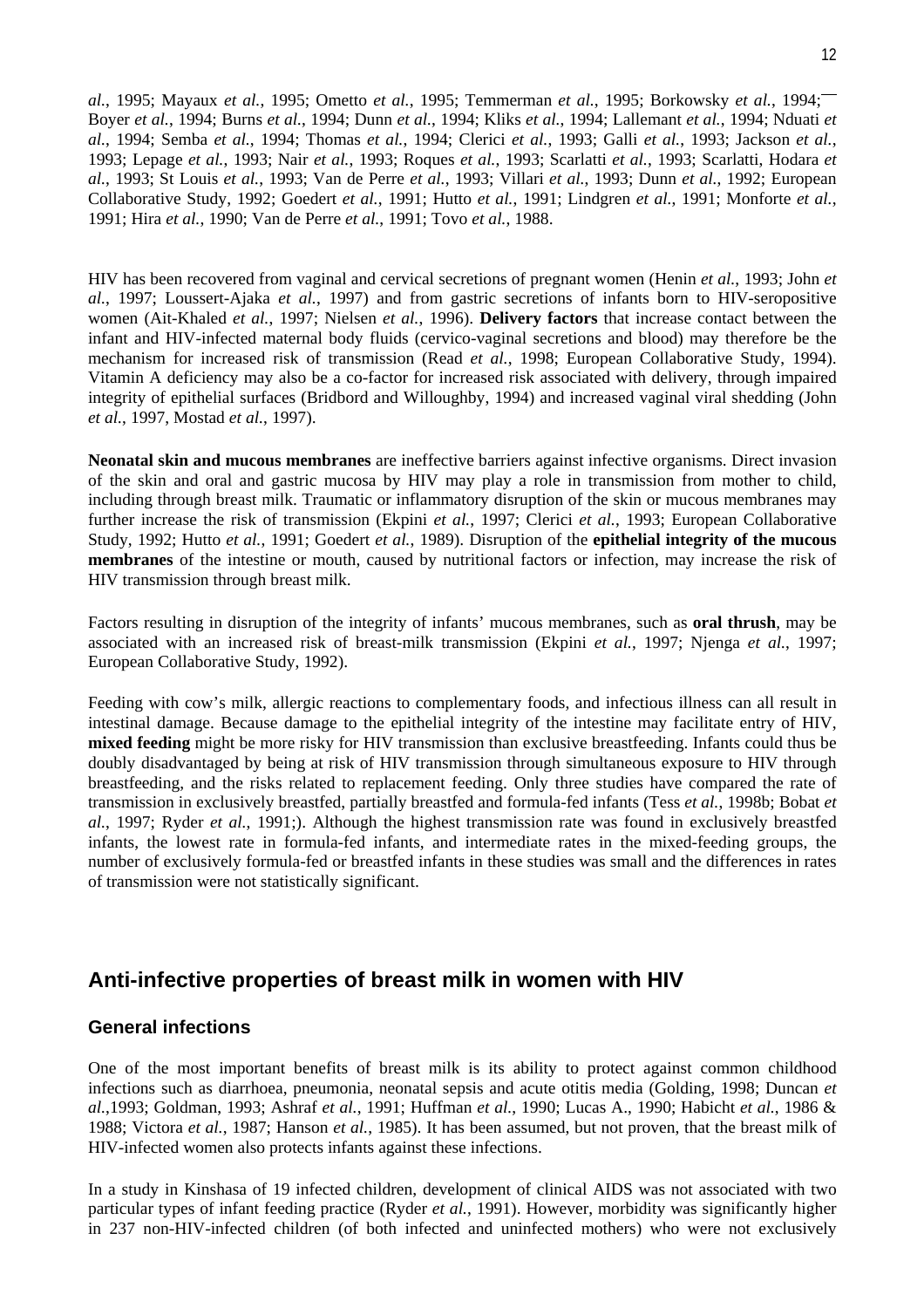breastfed, compared with 81 uninfected infants who were exclusively breastfed during the first six months of life (Ryder *et al.*, 1991). In Durban, South Africa, exclusively breastfed infected children had a slower rate of progression to AIDS than those on mixed feeds (Bobat *et al.*, 1997).

Two recent studies from South Africa compared partially breastfed and exclusively formula-fed HIVinfected infants (Bobat et al., 1997; Gray et al., 1996). In these studies, both groups had similar frequencies of failure to thrive, diarrhoea, and pneumonia. Uninfected infants of HIV-positive mothers also had a comparable frequency of these conditions, whether they were partially breastfed or exclusively formula-fed. However, these results should be interpreted with great caution since the failure to detect a difference in health outcomes between breastfed and formula-fed infants may reflect factors specific to these studies. These include: short duration of exclusive breastfeeding and the inclusion of infants that had stopped breastfeeding in the breastfeeding group; a relatively safe environment (water, electricity, sanitation etc.) that minimized the risks of formula feeding; and a relatively literate, urban study population with access to continual health care, as part of a research study design. It is unlikely that these findings would be replicated in studies from other settings in sub-Saharan Africa without additional support being given to women who choose not to breastfeed.

#### **HIV infection**

Breast milk contains maternal antibodies. All basic forms of immunoglobulins IgG, IgM, IgA, IgD, and IgE are present in breast milk. The most abundant is usually secretory IgA (Lawrence, 1994). The role of HIVspecific antibodies in breast milk in inhibiting HIV transmission through breastfeeding has been investigated. Breast milk in women with established HIV infection has been found to have HIV-specific IgG, with its wide spectrum of activity against HIV proteins, comparable to HIV-specific IgG in serum. The spectrum of activity of serum IgA against HIV has been found to be similar to that of serum IgG, but the spectrum of activity of HIV-specific secretory IgA (sIgA) in breast milk is directed against only a limited number of viral proteins (env protein, gp 160, core proteins).

In a study of breast-milk samples from 215 HIV-infected women in Rwanda (Van de Perre *et al.*, 1993), the most frequently identified HIV-specific antibody in breast milk was IgG (in >95% of samples), the next was IgM (in 41-78% of samples) and the least frequent was IgA (in 23-41% of samples). Lack of persistence of HIV-specific IgM in breast milk collected at 18 months was associated with a high risk of transmission of HIV. Of 20 children receiving breast milk with detectable HIV DNA in samples collected at day 15, but without detectable IgM in later samples, 47% were infected with HIV. In those with detectable DNA in breast milk samples at day 15, and with IgM in later samples only 30% became infected. This suggests that IgM may protect against breast-milk transmission of HIV. The rate of transmission was 18% in infants of mothers whose breast-milk sample at day 15 had undetectable HIV DNA, regardless of IgM levels (Van de Perre *et al.*, 1993).

Other components of breast milk are protective against viral infections. Human lactoferrin has been shown *in vitro* to have an inhibitory activity against HIV (Harmsen *et al.*, 1995), and lipid-dependent antiviral activity directed at HIV and other enveloped viruses and bacteria has also been described (Orloff *et al.*, 1993; Isaacs and Thormar, 1990). An additional factor that has also been identified in breast milk, possibly a sulphated protein, glycoprotein mucin or glycosaminoglycan, appears to inhibit the binding of HIV to CD4 receptors (Newburg *et al.*, 1992).

### **Strategies to reduce breast-milk transmission**

#### **Primary prevention**

The best way to prevent HIV infection of children through mother-to-child transmission, including transmission through breast milk, is to prevent HIV infection of young girls and women of childbearing age. In sub-Saharan Africa, Asia and the Caribbean the main mode of HIV transmission is heterosexual contact. In industrialized countries, although most women with HIV have a history of injecting drug use (IDU), or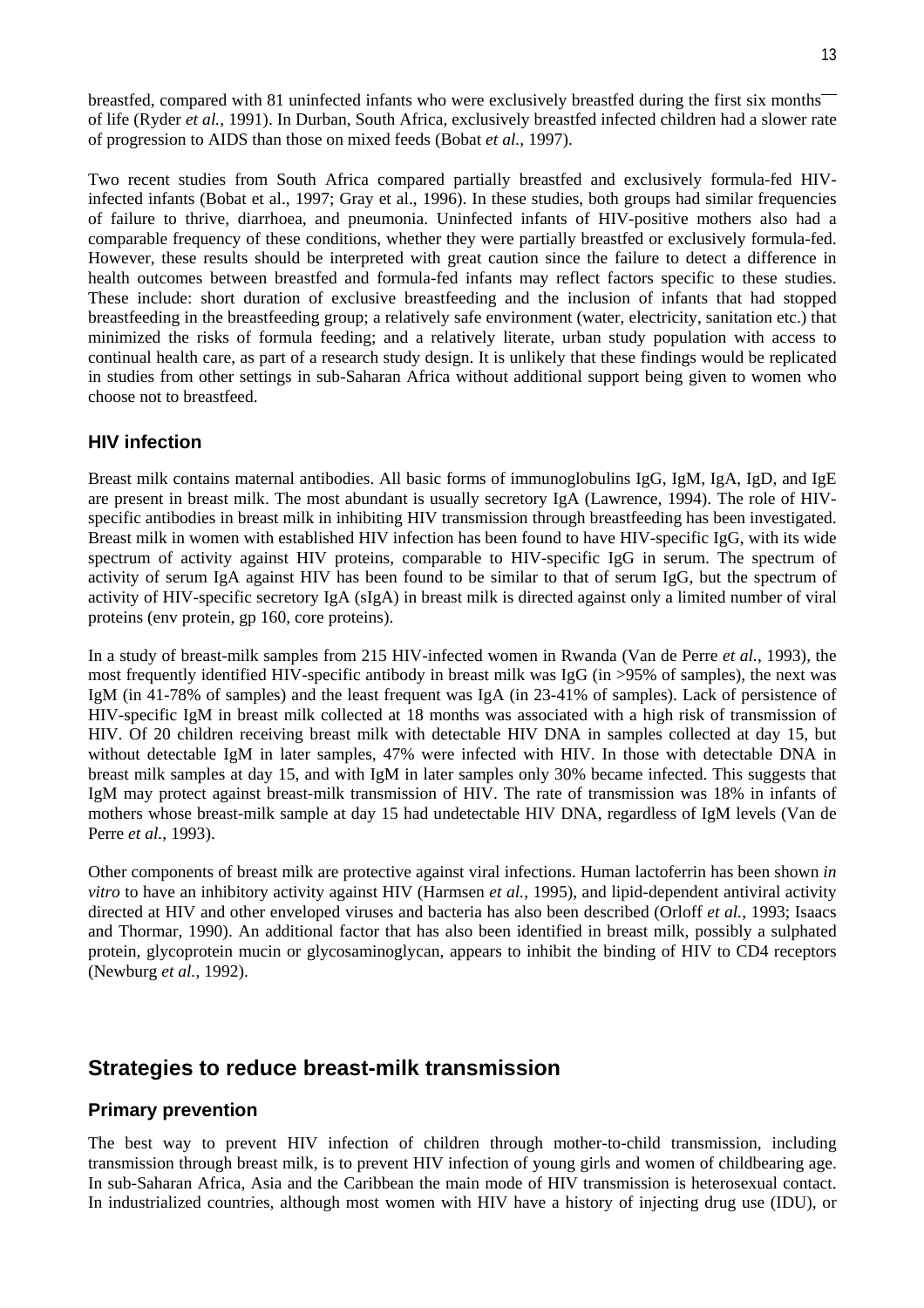sexual partners with a history of IDU or bi-sexuality, heterosexual transmission is becoming an increasingly important route of infection (Wortley and Fleming, 1997; Gabiano *et al.*, 1992; Holmes, 1991).

The risk of HIV infection in women is increased by such factors as immaturity of the genital tract, cervical ectopy, sexually transmitted diseases, and poor nutritional status (Mostad and Kreiss, 1996; Leroy *et al.*, 1994; Plummer *et al.*, 1994;). Cultural, social and economic factors also contribute to HIV transmission by increasing the vulnerability of girls and women (Ankrah *et al.*, 1994; UNDP, 1994).

Strategies to prevent all mother-to-child transmission of HIV, including through breast-milk, should be linked to primary prevention programmes that provide education about safer sex, condoms, and diagnosis and treatment of sexually transmitted diseases, and that ensure the safety of medical procedures. HIV prevention should be emphasized for women who test seronegative in pregnancy because of the particularly high risk of MTCT if mothers are infected with HIV during pregnancy and breastfeeding.

#### **Replacement feeding**

For an HIV-infected woman to eliminate completely the risk of HIV transmission through breastfeeding she needs to feed her infant from birth with suitable replacements for breast milk (such as commercial infant formula or home-prepared formula made from modified animal milks). The range of replacement feeding options is described in *HIV and infant feeding: A guide for health managers and supervisors*. Currently there is little information on the safety and feasibility of using breast-milk substitutes in developing countries.

Several investigators have attempted to use mathematical models to offer guidance to policy-makers in different settings for weighing the relative risks and benefits of breastfeeding and other infant feeding methods in view of the HIV epidemic (Kuhn and Stein, 1997; Hancock *et al.*, 1996; Nagelkerke *et al.*, 1995; Nicoll *et al.*, 1995; Del Fante *et al.*, 1993; Hu *et al.*, 1992; Heyman, 1990). These models are limited by the available data regarding the risks associated with various methods of infant feeding and their inability to consider all the factors that influence decision-making about infant feeding. In particular, although there is much evidence of the benefits of breastfeeding in reducing morbidity and mortality in infants whose mothers are *not infected* with HIV, currently there is little information regarding the effect of replacement feeding on infant morbidity and mortality for infants whose mothers are HIV-infected.

Where adequate replacement feeding is not possible, mothers may choose among three other strategies to reduce the risk of breast-milk transmission:

- Exclusive breastfeeding followed by early cessation of breastfeeding. Early cessation of breastfeeding may reduce exposure and hence the risk of breast milk transmission, while not eliminating the risk entirely, as the infant remains exposed for the first few months.
- Heat treatment of expressed breast milk
- Wet-nursing by a tested HIV-negative women

#### **Early cessation of breastfeeding**

Early cessation of breastfeeding reduces the risk of HIV transmission by limiting the length of time that an infant is exposed to HIV through breast milk. Women who are not able to provide adequate and hygienic replacement feeding to their infants from birth may consider this option in order to reduce the cumulative risk of longer breastfeeding duration (Leroy *et al.*, 1998; Epkini *et al.*, 1997; Van de Perre, 1997). It is not yet possible to specify the optimum time for cessation of breastfeeding.

#### **Treatment of breast milk**

*In vitro* studies have demonstrated that heat treatment of breast milk to which a known quantity of HIV had been added, using the Holder pasteurization method (at 62.5°C for 30 minutes), reduces the infectious titre of cell-free and cell-associated virus by more than five logs and six logs, respectively (Orloff *et al.*, 1993).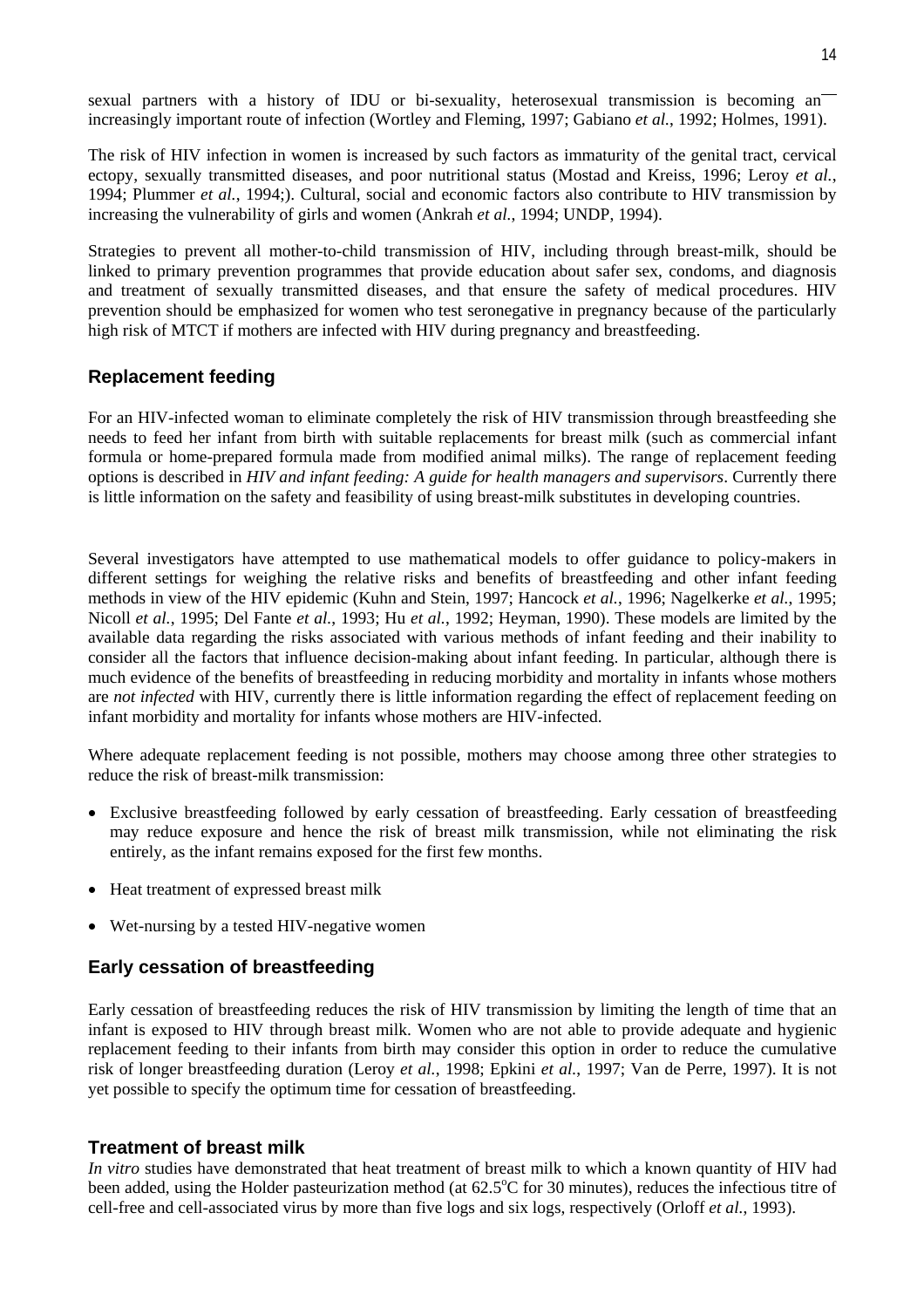As discussed earlier, breast milk contains substances that inhibit infectious agents (Goldman, 1993). Several studies have reported that HIV is inactivated when milk is left to stand at room temperature for half an hour (Orloff *et al.*, 1993; Newburg *et al.*, 1992; Isaacs and Thormar, 1990). In the first two of these studies, the inhibitory effects of breast milk were attributed to a milk-lipase-activated factor that released fatty acids which were thought to dissolve or disrupt the viral envelope. Newburg *et al.* demonstrated that human milk glycosaminoglycans inhibit binding of HIV glycoprotein gp120 to host cell CD4 receptors. There is a need to evaluate alternatives for treating breast milk, which utilize or enhance the action of naturally occurring anti-HIV factors to prevent breast-milk transmission of HIV.

However, all strategies to modify or treat breast milk to render it non-infectious would involve expressing milk, and some women may find it difficult to sustain this process for long periods of time. This should not prevent the option being offered, and professional support should be provided when women choose it. Expression and heat treatment may also be a temporary solution during periods of increased transmission risk, as in cases of cracked nipples or breast abscess, and for low-birth-weight or sick infants for whom the risk of artificial feeding is greater.

Heat treatment of breast milk is recommended for all milk banks, which should also screen milk donors for HIV.

#### **Wet-nursing by a tested HIV-negative woman**

In communities where wet-nursing by a family member is practised this option can be considered. It will be necessary for the wet-nurse to agree to and understand the implications of voluntary HIV counselling and testing (VCT). She would also have to be counselled about HIV and be able to avoid becoming infected during breastfeeding.

#### **Antiretroviral therapy**

The use of AZT (zidovudine) during the second and third trimester in pregnant women and in infants during the first six weeks of life, in the absence of breastfeeding, can reduce mother-to-child transmission of HIV by two-thirds (Connor *et al.*, 1994). A "short course" regimen of AZT (after 36 weeks gestation and without the neonatal component), combined with formula feeding, has recently been shown in Thailand to reduce mother-to-child HIV transmission by half (Centers for Disease Control, 1998). The latter approach may be more feasible where women present late for prenatal care, or where health service resources are limited. Further reductions in mother-to-child HIV transmission may be possible with the use of a combination of antiretroviral drugs (Bryson, 1996), which are currently being evaluated in clinical trials in both breastfeeding and non-breastfeeding populations (Fowler, 1997).

The effectiveness of AZT in reducing mother-to-child transmission has been demonstrated only in nonbreastfed infants. It is currently not known to what extent infants who have escaped infection during pregnancy and delivery, following prophylactic therapy in their mothers with AZT, are at risk of becoming infected subsequently through breastfeeding. However, it is likely that antiretroviral therapy around the time of delivery will not be as effective if the infant is then exposed through breastfeeding. Since many HIVinfected mothers may face obstacles to replacement feeding - for example stigma, affordability, risk to the infant of other infections and malnutrition - the effectiveness of antiretroviral treatment of breastfeeding mothers/or breastfed infants, with and without a postnatal treatment component, is an important research question. Several trials are under way, in populations where breastfeeding is the norm, to evaluate various AZT regimens, combination therapy using two antiretrovirals (AZT with 3TC), and Nevirapine (Fowler, 1997). Results of these and other trials will be available by mid-1999. It is important for this information to be available before policies are adopted which introduce antiretroviral therapy to reduce the risk of motherto-child transmission in situations where infant feeding choices are limited.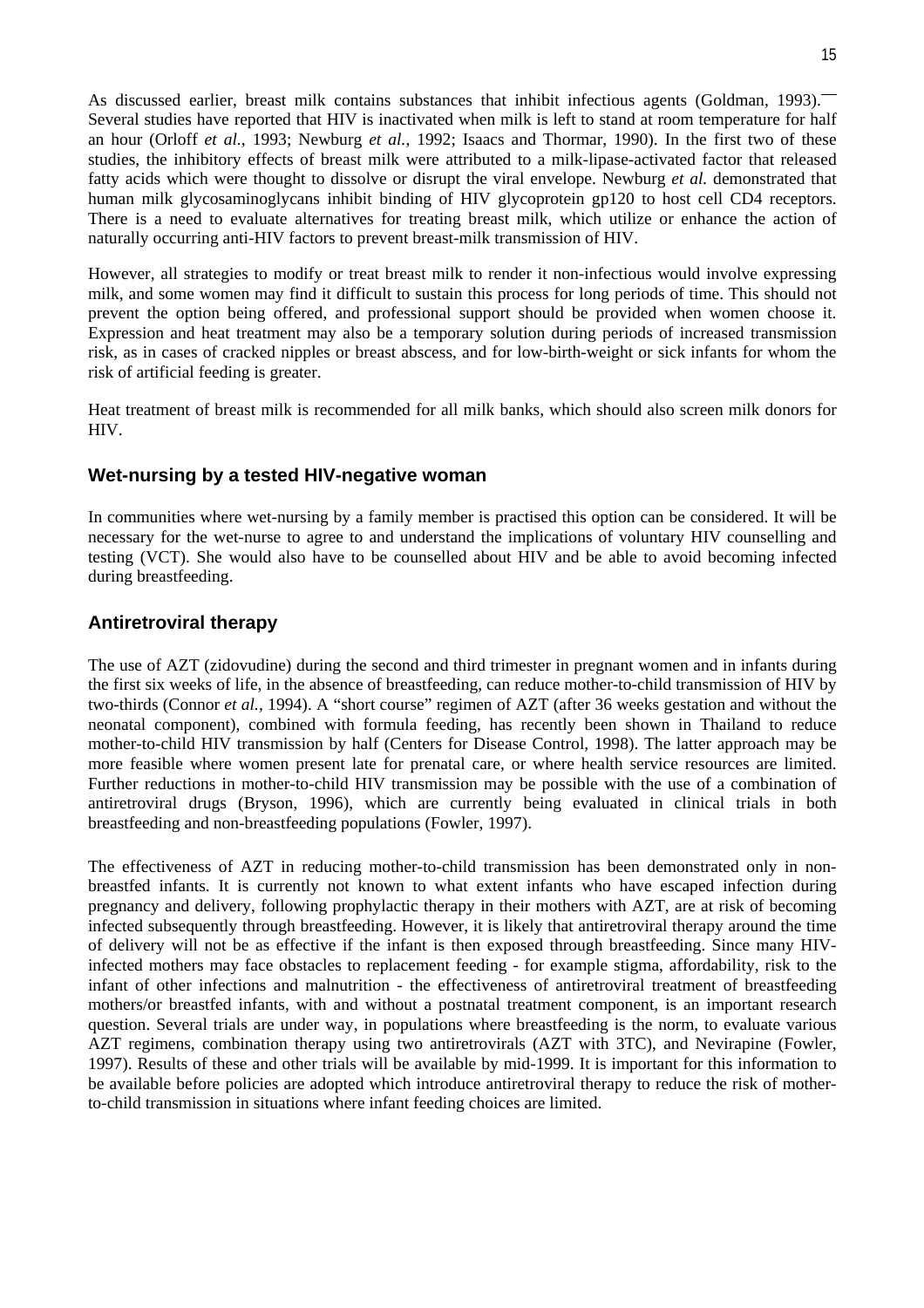# **Summary and Conclusion**

Current scientific evidence provides the basis for the following statements and suggests areas where additional research is required.

#### **Mother-to-child transmission of HIV**

• The overall risk of mother-to-child transmission of HIV is about 15-25% among seropositive women who do not breastfeed (in the absence of interventions to reduce the likelihood of transmission), and between 25-45% among women who breastfeed.

#### **HIV can be transmitted through breast milk**

- The virus has been detected in components of breast milk.
- HIV infection has been found in infants of mothers who became infected with HIV during the breastfeeding period.
- Infants of HIV-negative mothers have been infected through exposure to HIV in unpasteurized breast milk from unscreened donors and HIV-infected wet-nurses.
- Infants diagnosed as HIV-negative at three months of age or later have been infected subsequently, with breastfeeding being the only risk factor.

#### **Breastfeeding can be an important mode of mother-to-child transmission of HIV**

- Where the mother has established HIV infection, the overall *additional risk* of HIV transmission during breastfeeding is at least 15%.
- In populations where breastfeeding is the main method of infant feeding, approximately one third of paediatric HIV is due to breast-milk transmission.

#### **The mechanisms of breast-milk transmission are not yet fully understood**

- The respective roles of cell-free and cell-associated HIV in breast-milk transmission are not known, nor is the association between plasma and milk virus levels understood.
- The portal of entry for the virus via infant mucosa requires further investigation.

#### **Certain factors may increase the risk of HIV transmission through breast milk**

- When a mother has been *recently* infected with HIV, the risk of transmission through breastfeeding may be twice as high as that of a women whose infection is already established (29% compared with 15%). This is probably due to high viral load occurring with recent infection. However, it is not clear whether a high serum viral load is correlated with a high viral load in breast milk. Further research is required.
- Increased risk of mother-to-child transmission is associated with markers of advanced HIV infection and maternal immunosuppression, including plasma viral load, clinical symptoms, and low CD4 and high CD8 cell counts. However, current knowledge about the role of maternal immunosuppression and advanced HIV disease in breast-milk transmission is limited and requires further investigation.
- Vitamin A deficiency is associated with an increased risk of overall mother-to-child transmission and with HIV in breast milk, but no studies have confirmed the role of vitamin A deficiency in increasing the risk of transmission through breastfeeding. Vitamin A supplementation has not been proved to be effective in reducing MTCT.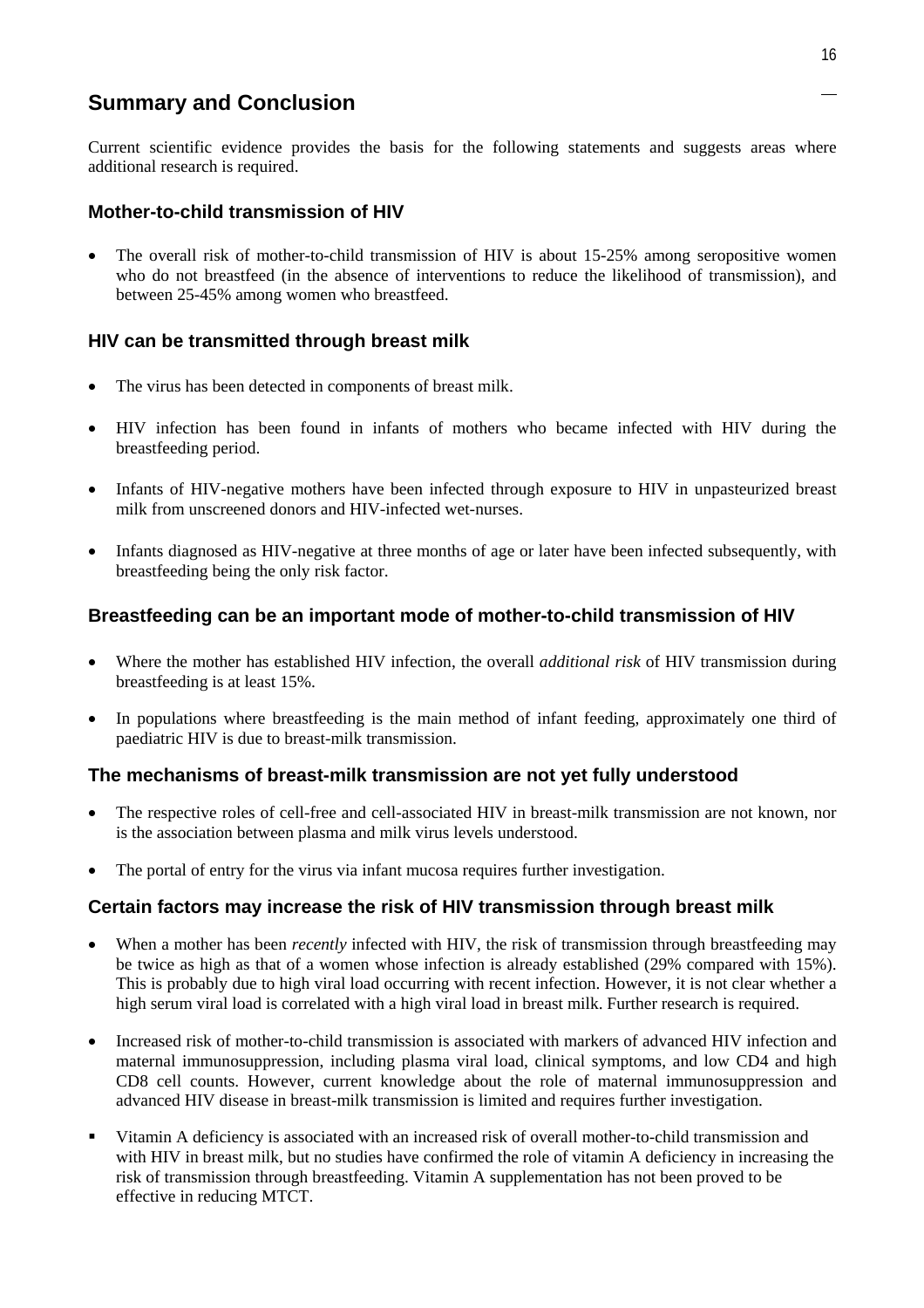- Disruption of the epithelial integrity of the mucous membranes of the infant mouth or intestine (caused by nutritional or infectious factors such as mixed feeding and oral thrush), and nipple fissures may play a role in increasing the risk of transmission through breastfeeding. Research in this area continues.
- The effect on HIV transmission due to breastfeeding of giving AZT during pregnancy and delivery is not known, nor is the effect of postnatal treatment of breastfed infants with ARVs. Research is being carried out and results will be available in 1999.

#### **Transmission can take place at any point during breastfeeding**

- The risk of breast-milk transmission of HIV appears to be cumulative. The longer the duration of breastfeeding, the greater the additional risk of HIV transmission through breast milk.
- Because it is not known whether the risk of transmission differs at different times during lactation, the degree of efficacy resulting from early cessation of breastfeeding cannot be predicted.
- HIV has been detected in colostrum and mature breast milk; however, based on current evidence, it is not possible to establish the relative risks of transmission through colostrum and breast milk.
- Currently available diagnostic tools are inadequate for estimating risk associated with breastfeeding in the first few months of life. *The risk of late postnatal transmission* through breastfeeding is estimated to be 4-12%. This may possibly account for about half of transmission through breastfeeding.

#### **The anti-infective properties of breast milk in the context of HIV**

- HIV-positive women who breastfeed infants who are already infected with HIV may provide some protection against common childhood infections. Further research is required.
- Anti-infective substances in the breast milk of HIV-infected women, including immunoglobulins, lactoferin, and mucins, may target HIV, but further studies are needed to investigate the correlation between risk of transmission and the presence or absence of these substances.

#### **The safety of different methods of infant feeding**

- There is very little information on the safety and feasibility of infant-feeding alternatives for seropositive mothers and these aspects need to be studied (including commercial infant formula, home-made infant formula, heat-treated expressed breast milk, and wet-nursing). It is also important to identify approaches to treating expressed breast milk to eliminate the risk of transmission while preserving the milk's nutritional content.
- It is important to determine the efficacy of antiretroviral therapy given to the mother or the child during the breastfeeding period.
- Little is known about the effect of different feeding methods, including mixed feeding, on the course of HIV infection and other health outcomes in HIV-infected children.

Finally, research is needed on the effect of breastfeeding on the nutritional and immune status of the mother. The benefits of breastfeeding may be different for women infected with HIV.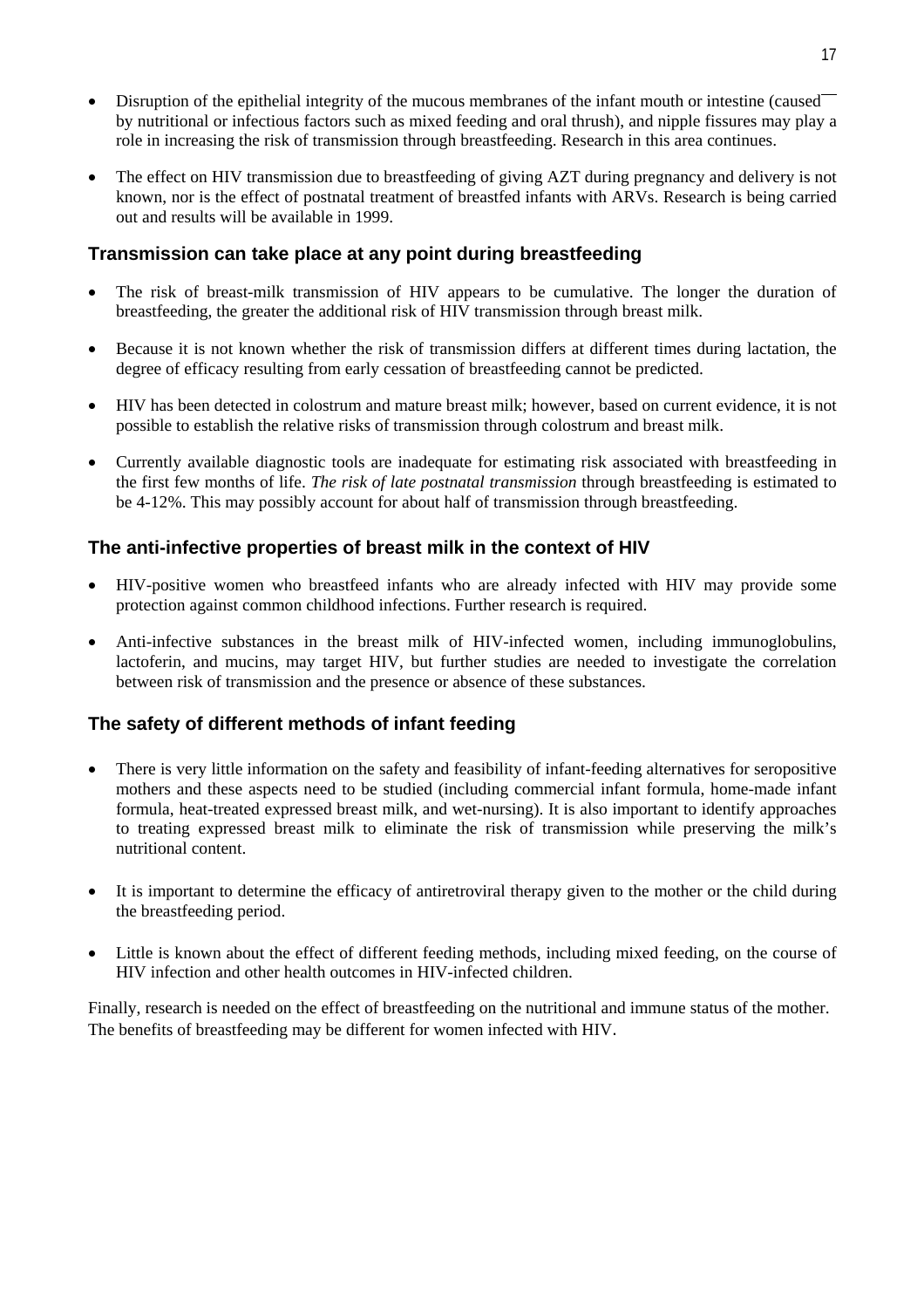# **References**

Adjorlolo-Johnson G, De Cock KM, Ekpini E, *et al.* Prospective comparison of mother-to-child transmission of HIV-1 and HIV-2 in Abidjan, Ivory Coast. JAMA 1994;272:462-466.

Ait-Khaled M, Lyall EGH, Stainsby C, Taylor GP, *et al.* Intrapartum mucosal exposure to human immunodeficiency virus type 1 of infants born to HIV-1-infected mothers correlates with maternal plasma virus burden. Journal of Infectious Diseases 1998;177:1097-1100

Akré J, ed. Infant feeding: the physiological basis. Bulletin of the World Health Organization, 1990; 67 (Supplement).

American Academy of Pediatrics Policy Statement. Breastfeeding and the Use of Human Milk. Pediatrics. 1997; 100 (6): 1035-1039.

 Amerongen HM, Weltzin R, Farnet CM, Michetti P, Haseltine WA, Neutra MR. Transepithelial transport of HIV-1 by intestinal M cells: a mechanism for transmission of AIDS. J Acquir Immune Defic Synd 1991;4:760-765

Andreasson PA, Dias F, Naucler A, Andersson S, Biberfeld G. A prospective study of vertical transmission of HIV-2 in Bissau, Guinea-Bissau. AIDS 1993;7:989-993.

Ankrah ME, Mhloyi MM, Manguyu F, Nduati RW. Women and children and AIDS. In: Essex M, Mboup S, Kanki PJ, Kalengayi MR. AIDS in Africa. Raven Press, Ltd. , New York 1994.

Ashraf RN, Jalil F, Zaman S, Karlberg J, *et al.* Breastfeeding and protection against neonatal sepsis in a high risk population. Archives of Diseases in Childhood 1991;66:488-490.

Baba TW, Kock J, Mittler M, *et al.* Mucosal infection of neonatal rhesus monkeys with cell-free SIV. AIDS Research and Human Retroviruses 1994;10:351-357.

Bertolli J, St. Louis, Simonds RJ, *et al.* Estimating the timing of mother-to-child transmission of human immunodeficiency virus in a breastfeeding population in Kinshasa, Zaire. Journal of Infectious Diseases 1996;174:722-726.

Blanche S, Rouzioux C, Moscatao M-LG, *et al.* A prospective study of infants born to women seropositive for human immunodeficiency virus type 1. N Engl J Med 1989;320:1643-1648.

Bobat R, Moodley D, Coutsoudis, Coovadia H. Breastfeeding by HIV-1 infected women and outcome in their infants: a cohort study from Durban, South Africa. AIDS 1997;11:1627-1633.

Bomsel M. Transcytosis of infectious human immunodeficiency virus across a tight human epithelial cell line barrier. Nat Med 1997; 3:42-47

Borkowsky W, Krasinski K, Yunzhen C, *et al.* Correlation of perinatal transmission of human immunodeficiency virus type 1 with maternal viraemia and lymphocyte phenotypes. Journal of Pediatrics 1994;125:345-51.

Boyer PJ, Dillon M, Navaie M, *et al.* Factors predictive of maternal fetal transmission of HIV-1: preliminary analysis of AZT given during pregnancy and/or delivery. JAMA 1994; 271:1925-1930.

Bridbord K, Willoughby A. Vitamin A and mother-to-child transmission. Lancet 1994; 343:1585-1586.

Bryson YJ, Luzuriaga K, Wara DW. Proposed definitions for in utero versus intrapartum transmission of HIV-1. N Engl J Med 1992;327:1246-1247.

Bryson YJ. Perinatal HIV-1 transmission: recent advances and therapeutic interventions. AIDS 1996;10 (Supplement):S33-S42.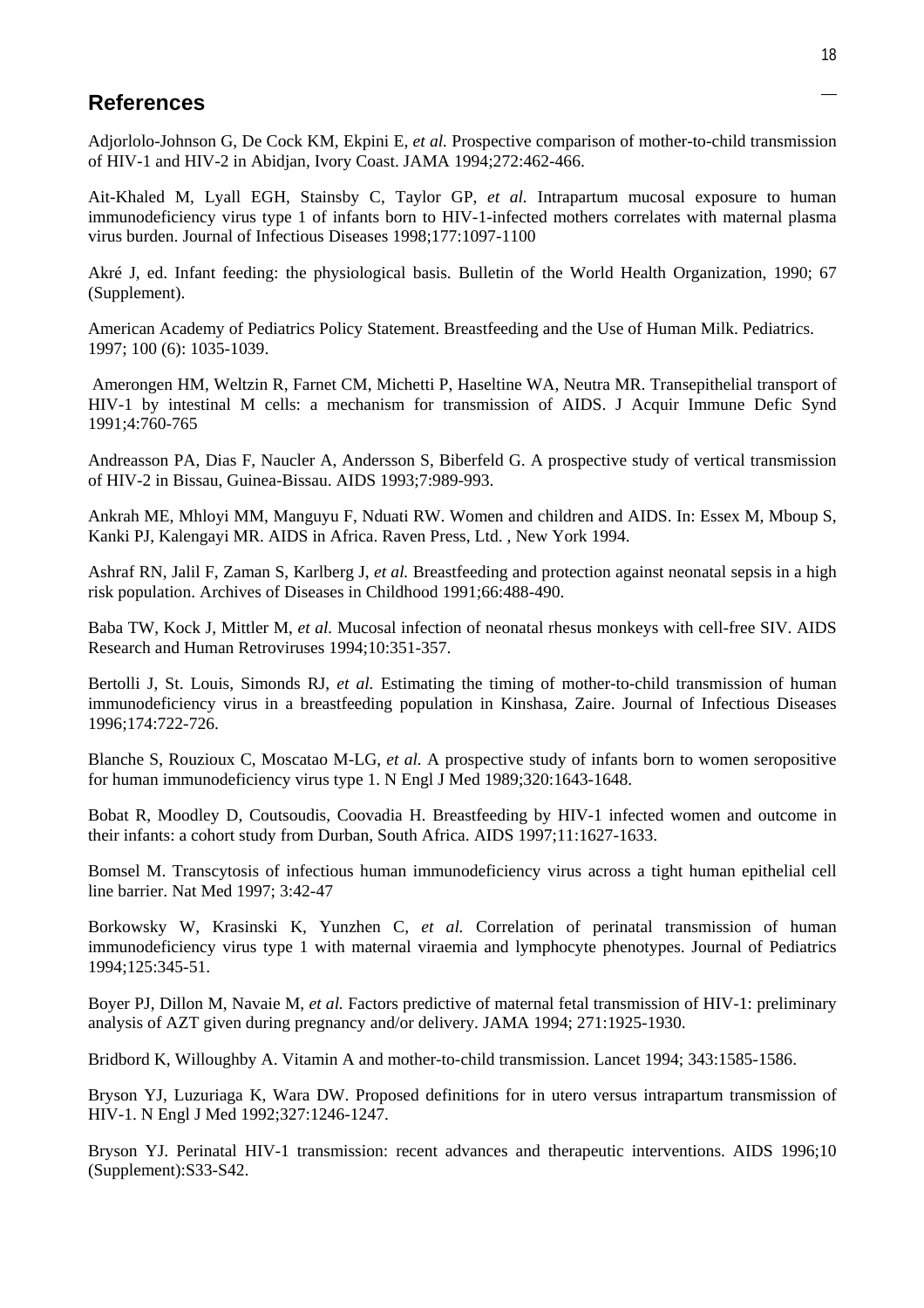Bulterys M, Landesman S, Burns DN, Rubinstein A and Goedert JJ. Sexual behaviour and injection drug use during pregnancy and vertical transmission of HIV-1. J of Acquir Immune Defic Syndr Human Retrovir 1997;15: 76-82.

Burns DN, Landesman S, Muenz LR, *et al.* Cigarette smoking, premature rupture of membranes, and vertical transmission of HIV-1 among women with low CD4+ levels. J Acquir Immune Defic Syndr 1994;7:718-726.

Burns DN, Landesman S, Wright DJ, *et al.* Influence of other maternal variables on the relationship between maternal viral load and mother-to-infant transmission of human immunodeficiency virus type 1. Journal of Infectious Disease, 1997;175:1206-1210.

Centers for Disease Control. Administration of zidovudine during late pregnancy and delivery to prevent perinatal HIV transmission, Thailand, 1996-1998. MMWR 1998;7(8):151-154.

Clerici M, Sison AV, Berzofsky JA, *et al.* Cellular immune responses associated with mother- to-child transmission of HIV. AIDS 1993;7:1427-1433.

Colebunders R, Kapita B, Nekwei W, *et al.* Breastfeeding and transmission of HIV. Lancet 1988;2:1487.

Coll O, Hernandez M, Boucher CA, *et al.* Vertical HIV-1 transmission correlates with a high maternal viral load at delivery. J Acquir Immune Defic Syndr Human Retrovirol 1997;14:26-30.

Connor EM, Sperling RS, Gelber R, *et al.* Reduction of maternal-infant transmission of human immunodeficiency virus type 1 with zidovudine treatment. N Engl J Med 1994;331:1174-1179.

Dabis F, Msellati P, Dunn D, *et al.* Estimating the rate of mother-to-child transmission of HIV. Report of a workshop on methodological issues, February 1992, Ghent, Belgium. AIDS 1993;7:1139-1148.

Datta P, Embree JE, Kreiss JK, *et al.* Mother-to-child transmission of human immunodeficiency virus type 1: report from the Nairobi study. Journal of Infectious Diseases 1994;170:1134-1140.

Del Fante P, Jenniskens F, Lush L, *et al.* HIV, breastfeeding and under-five mortality: modelling the impact of policy decisions for or against breastfeeding. Journal of Tropical Medicine and Hygiene 1993;96:203-211.

De Soyza I, Rea M, Martines J, Why promote breastfeeding in diarrhoeal disease control programmes? Health Policy and Planning. 1991; 6 (4): 371-379.

Dickover RE, Garratty EM, Herman SA, *et al.* Identification of levels of maternal HIV-1 RNA associated with risk of perinatal transmission: effects of maternal zidovudine on viral load. JAMA 1996:275:599-605.

Duncan B, Ey J, Holberg CJ, et al Exclusive breastfeeding for at least 4 months protects against otitis media. Pediatrics. 1993; 91:867-872.

Dunn DT, Newell ML, Ades AE, Peckham C. Risk of human immunodeficiency virus type 1 transmission through breastfeeding. Lancet 1992;340:585-588.

Dunn DT, Newell ML, Mayaux MJ, Kind C, Hutto C, Goedert JJ, Andiman W, and Perinatal AIDS Collaborative Transmission Studies. Mode of Delivery and Vertical Transmission of HIV-1: A Review of Prospective Studies. J Acquir Immune Def Syndr 1994;7:1064-1066

Ekpini E, Wiktor SZ, Satten GA, *et al.* Late postnatal transmission of HIV-1 in Abidjan, Cote d'Ivoire. Lancet 1997;349:1054-1059.

European Collaborative Study. Risk factors for mother-to-child transmission of HIV-1. Lancet 1992;339:1007-1012.

European Collaborative Study. Caesarean section and risk of transmission of HIV-1 infection. Lancet 1994;343:1464-1467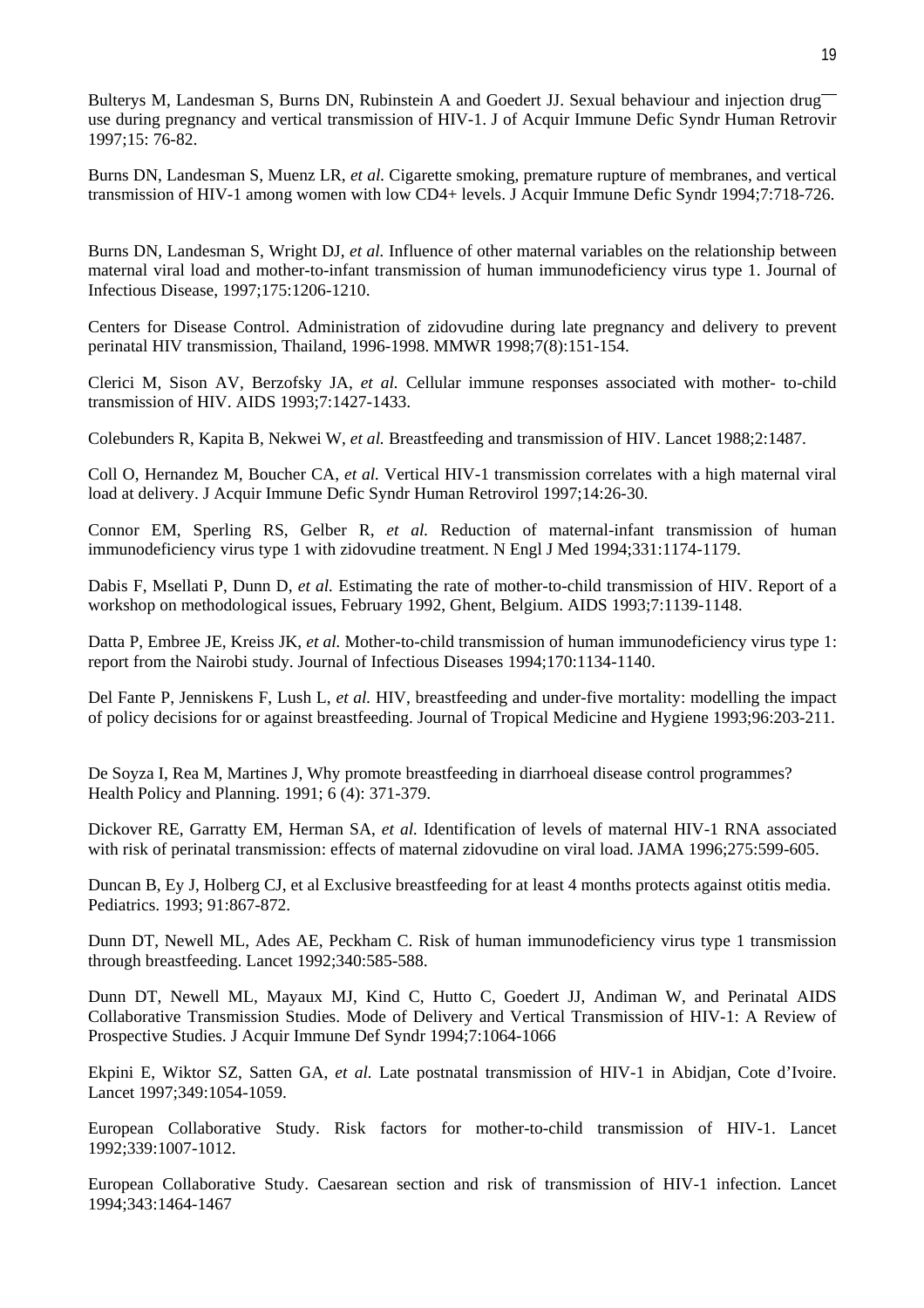Featherstone C. M cells: portals to the mucosal immune system. Lancet 1997;350:1230.

Fleming SC, Kapembwa MS, MacDonald TT, Griffin GC. Direct in vitro infection of human intestine with HIV-1. AIDS 1992;6:1099-1104.

Fowler MG. Update on international trials to prevent HIV transmission from mothers to infants. Conference on Global Strategies for the Prevention of HIV Transmission from Mothers to Infants. Edited by Martin N and Amman AJ, September 1997, Washington,DC; 177-180.

Gabiano C, Tovo P-A, de Martino M, *et al.* Mother-to-child transmission of human immunodeficiency virus type 1: Risk of infection and correlates of transmission. Paediatrics 1992;90:369-374.

Galli L, Tovo P-A, Martino M, *et al.* Impact of infection status in the father on the rate of HIV-1 transmission from and infected mother to her child. Paediatric AIDS and HIV Infection: Fetus to Adolescent 1993;4:425-428.

Goedert JJ, Duliege AM, Amos CI, *et al.* Higher risk of HIV infection for first born twins. Lancet 1991;338:1471-1475.

Goedert JJ, Mendez H, Drummond JE, *et al.* Mother-to-infant transmission of human immunodeficiency virus type 1: association with prematurity or low anti-gp120. Lancet, 1989; i:1351-1355.

Golding J, Emmett PM, Rogers IS, Breastfeeding and infant mortality Early Human Development . 1997; 49 Suppl. S143-S155. .

Goldman A. The immune system of human milk: antimicrobial, antiinflammatory and immunomodulating properties. Pediatr Infect Dis J 1993;12:664-671.

Gray G, McIntyre JA, Lyons SF. The effect of breastfeeding on vertical transmission of HIV-1 in Soweto, South Africa. XI International Conference on AIDS. Vancouver, July 1996 Abstract ThC415.

Greenberg BL, Semba RD, Vink P *et al.* Vitamin A deficiency and maternal-infant transmission of HIV in two metropolitan areas in the United States. AIDS, 1997;11:325-332

Guay LA, Hom DL, Mmiro F, *et al.* Detection of human immunodeficiency virus type 1 DNA and p24 antigen in breast milk of HIV-1 infected Ugandan women and vertical transmission. Paediatrics 1996;98:438-444.

Habicht JP, DaVanzo J, Butz W. Does breastfeeding save lives or are apparent benefits due to biases? American Journal of Epidemiology 1986;123:279-289.

Habicht J-P, DaVanzo J, Butz WP, Mother's Milk and Sewage: Their Interactive Effects on Infant Mortality. Pediatrics. 1988; 81: 456-61.

Hancock J, Nalo DS, Aoko M, Mutemi R, Clark H, Forsythe S. The macroeconomic impact of HIV/AIDS. In: AIDS in Kenya: Socioeconomic impact and policy implications. Family Health

International/AIDSCAP, 1996.

Hanson LA, Hofvander Y, Lindquist B, Zetterstrom R. Breastfeeding as a protection against gastroenteritis and other infections. Acta Paediatr Scand 1985;74:641-642.

Harmsen MC, Swart PJ, de Bethune MP. Antiviral effects of plasma and milk proteins: Lactoferrin shows potent activity against both human immunodeficiency virus and human cytomegalovirus replication in vitro. Journal of Infectious Disease 1995;172:380-388.

Henin Y, Mandelbrot L, Henrion R, Pradinaud R, Coulaud JP, Montagnier L. Virus excretion in the cervicovaginal secretions of pregnant and nonpregnant HIV-infected women. J Acquir Immune Defic Synd 1993;6:72-75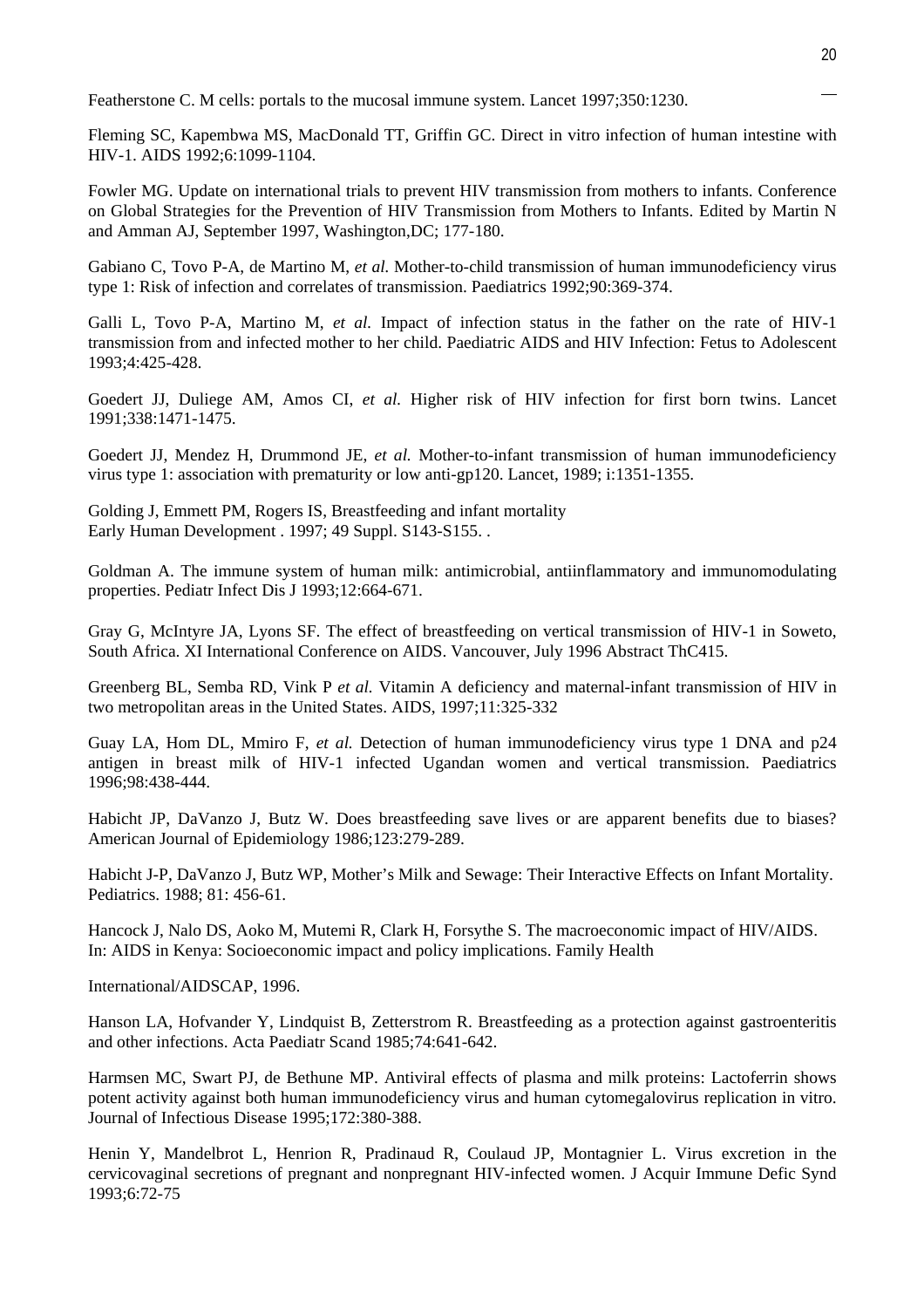Heyman SJ. Modelling the impact of breastfeeding by HIV-infected women on child survival. American Journal of Public Health 1990;80:1305-1309

Hira SK, Mangrola UG, Mwale C, *et al.* Apparent vertical transmission of human immunodeficiency virus type 1 by breastfeeding in Zambia. Journal of Pediatrics 1990; 117: 421-424.

Holmes KK. The changing epidemiology of HIV transmission. Hospital Practice 1991; November 15:153- 177.

Hu DJ, Heyward WL, Byers RH, *et al.* HIV infection and breastfeeding: policy implications through a decision analysis model. AIDS 1992;6:1505-1513.

Huffman SL, Combest C. Role of breastfeeding in the prevention and treatment of diarrhoea. Journal of Diarrhoeal Diseases Research 1990;8(3):68-81.

Hutto C, Wade PP, Shenghan L, *et al.* A hospital-based prospective study of perinatal infection with human immunodeficiency virus type 1. Journal of Pediatrics 1991;118:347-53.

Isaacs CE, Thormar H. Human milk lipids inactivate enveloped viruses. In: Atkinson SA, Hanson LA, Chandra RK. Breast feeding, Nutrition Infections and Infant Growth in Developed and Emerging Countries. ARTS Biomedical publishers and Distributors, St John, Newfoundland, Canada, 1990.

Jackson JB, Kataaha P, Hom DL, *et al.* B-2 microglobulin, HIV-1 p24 antibody and acid dissociated HIV-1 p24 antigen levels; predictive markers for vertical transmission of HIV-1 in pregnant Ugandan women. AIDS 1993;7:1475-1479.

John GC, Nduati RW, Mbori-Ngacha D, *et al.* Genital shedding of human immunodeficiency virus type 1 DNA during pregnancy: Association with immunosupression, abnormal cervical and vaginal discharge and severe vitamin A deficiency. Journal of Infectious Disease 1997;175:57-62.

Karlsson K, Massawe A, Urassa E *et al.* Late postnatal transmission of human immunodeficiency virus type 1 infection from mothers to infants in Dar es Salaam, Tanzania. Pediatr Infect Dis J 1997;16:963-967

Kind C, Rudin C, Siegrist CA, *et al.* Prevention of vertical HIV transmission: additive protective effect of elective caesarean section and zidovudine prophylaxis. AIDS 1998;12:205-210

Kliks SC, Wara DW, Landers DV, Levy JA. Features of HIV-1 that could influence maternal-child transmission. JAMA 1994;272:467-474.

Kuhn L, Abrams EJ, Matheson PB, *et al.* Timing of maternal-infant transmission: associations between intrapartum factors and early polymerase chain reaction results. AIDS 1997;11:429-435.

Kuhn L, Stein Z. Infant survival, HIV infection and feeding alternatives in less developed countries. American Journal of Public Health 1997;87:926-931.

Lallemant M, Le Coeur S, Samba L, *et al.* Mother-to-child transmission of HIV-1 in Congo central Africa. AIDS 1994;8:1451-1456.

Lallemant M, Baillou A, Le Coeur S. Maternal antibody response at delivery and perinatal transmission of human immunodeficiency virus type 1 in African women. Lancet 1994;343:1001-1005.

Landesman SH, Kalish LA, Burns DN, *et al.* Obstetrical factors and the transmission of human immunodeficiency virus type 1 from mother to child. N Engl J Med 1996;334:1617-1623.

Lapointe N, Samson J, Bazet A, Boucher M, Fauvel M, Tran T, *et al.* Mother-to-child transmission associated with duration of the second stage of labour. XI International Conference on AIDS. Vancouver, July 1996 Abstract C340.

Lawrence R. Breastfeeding: a guide for the medical profession, 4th edition. St. Louis: Mosby, 1994.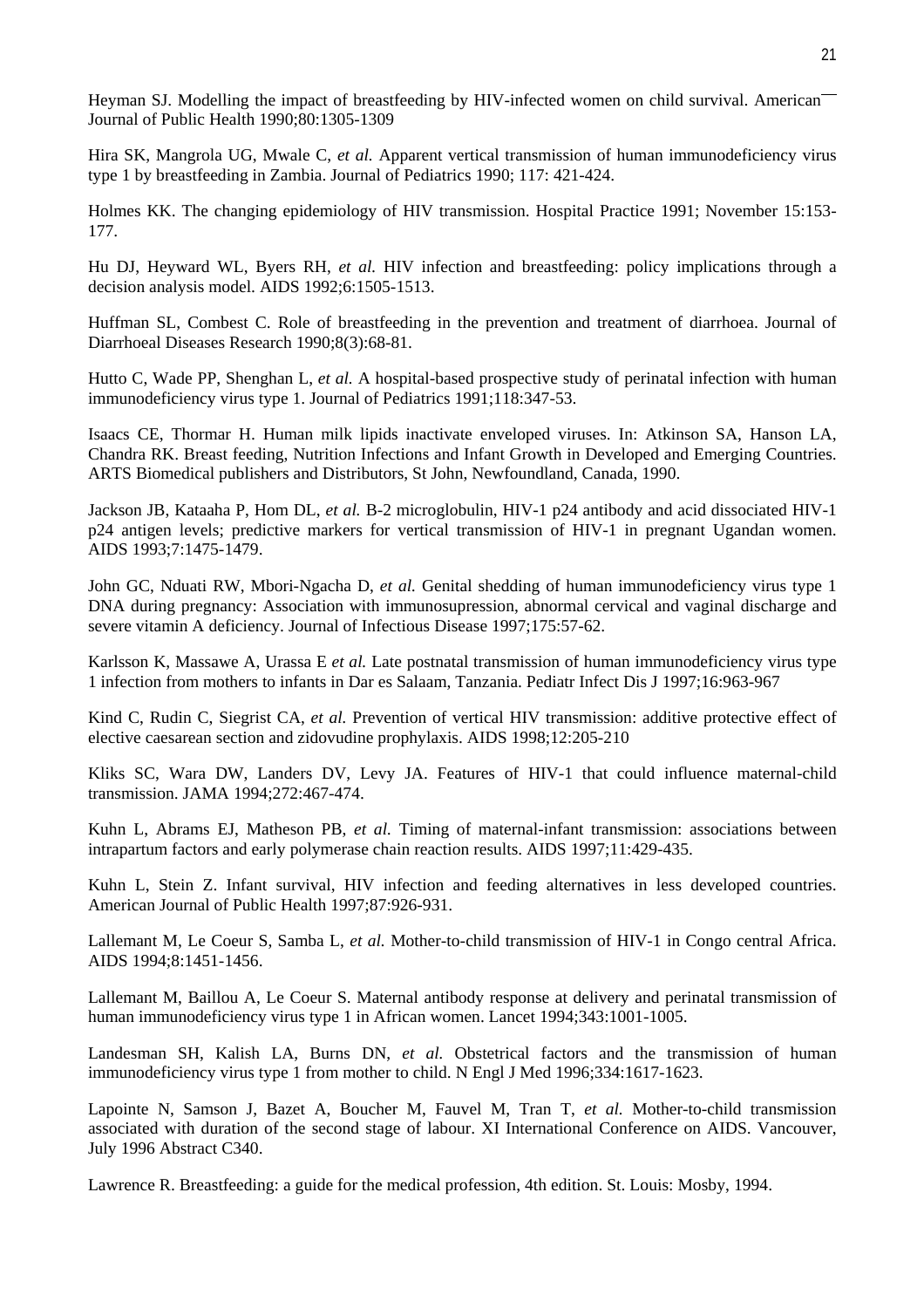Lepage P, Van de Perre P, Carael M, *et al.* Postnatal transmission of HIV from mother to child. Lancet 1987;ii:400.

Lepage P, Van de Perre, Msellati P, *et al.* Mother-to-child transmission of human immunodeficiency virus type (HIV-1) and its determinants: a cohort study from Kigali, Rwanda. American Journal of Epidemiology 1993;137:589-599.

Leroy V, Newell ML, Dabis F. International multicentre pooled analysis of late postnatal mother-to-child transmission of HIV infection. Lancet 1998;352:597-600.

Leroy V, Van de Perre P, Lepage P, *et al.* Seroincidence of HIV-1 infection in African women of reproductive age: a prospective cohort study in Kigali, Rwanda, 1988-1992. AIDS 1994;8:983-936.

Lewis P, Nduati R, Kreiss JK, John GC, *et al.* Cell-free human immunodeficiency virus type 1 in breast milk. Journal of Infectious Disease 1998;177:7-11.

Lindgren S, Anzen B, Bohlin AB, Lidman K. HIV and child-bearing: clinical outcome and aspects of mother-to-child transmission. AIDS 1991;5:1111-1116.

Loussert-Ajaka I, Mandelbrot L, Delmas MC, *et al.* HIV-1 detection in cervicovaginal secretions during pregnancy. AIDS 1997;11:1575-1581.

Lucas A, Cole TJ, Breastmilk and neonatal necrotising enterocolitis. Lancet. 1990; 336: 1519-1523.

Lutz-Friedrich R, Grubert TA, Dathe O, *et al.* QC-PCR quantitation of HIV-1 plasma RNA level during pregnancy: a new prognostic marker for vertical transmission. XI International Conference on AIDS. Vancouver, July 1996, Abstract TuC 2578.

Maguire A, Sanchez E, Fortuny C, *et al.* Potential risk factors for vertical HIV-1 transmission in Catalonia, Spain: the protective role of caesarean section. AIDS 1997;11:1852-7.

Mandelbrot L, Brossard Y, Aubin JT, *et al.* Testing for in utero human immunodeficiency virus infection with fetal blood sampling. Am J Obstet Gynecol 1996;175:489-493.

Mandelbrot L, Mayaux MJ, Bongain A, *et al.* Obstetric factors and mother-to-child transmission of HIV type 1: the French perinatal cohorts. Am J Obstet Gynecol 1996;175:661-667.

Mandelbrot L, Le Chenadec J, Berrebi A, *et al.* Perinatal HIV-1 transmission: interaction between ziduvodine prophylaxis and mode of delivery in the French perinatal cohort. JAMA 1998;280:55-60.

MAP. Monitoring the AIDS epidemic (MAP) network. The status and trends of the HIV/AIDS/STD epidemics in the world. Provisional report, June 1998.

Matheson PB, Weedon J, Cappelli M, *et al.* Comparison of methods of estimating the mother- to-child transmission rate of human immunodeficiency virus type 1 (HIV-1). American Journal of Epidemiology 1995;142:714-718.

Matheson PB, Thomas PA, Abrams EJ *et al.* Heterosexual behaviour during pregnancy and perinatal transmission of HIV-1. AIDS, 1997; 10:1249-1256

Mayaux MJ, Blanche S, Rouzioux C, *et al.* Maternal factors associated with perinatal HIV-1 transmission: the French cohort study: 7 years of follow-up observation. The French Pediatric HIV Infection Study Group. J Acquir Immune Defic Syndr Human Retrovirol 1995; 8:188-194.

Mayaux MJ, Dussaix E, Isopet J *et al.* Maternal virus load during pregnancy and mother-to-child transmission of human immunodeficiency virus type 1: the French perinatal cohort study. Journal of Infectious Disease 1997;175:172-175.

Monforte AA, Ravizza M, Muggiasca ML, *et al.* Maternal predictors of HIV transmission. European Journal of Obstetrics and Gynaecology and Reproductive Biology 1991;42:131-136.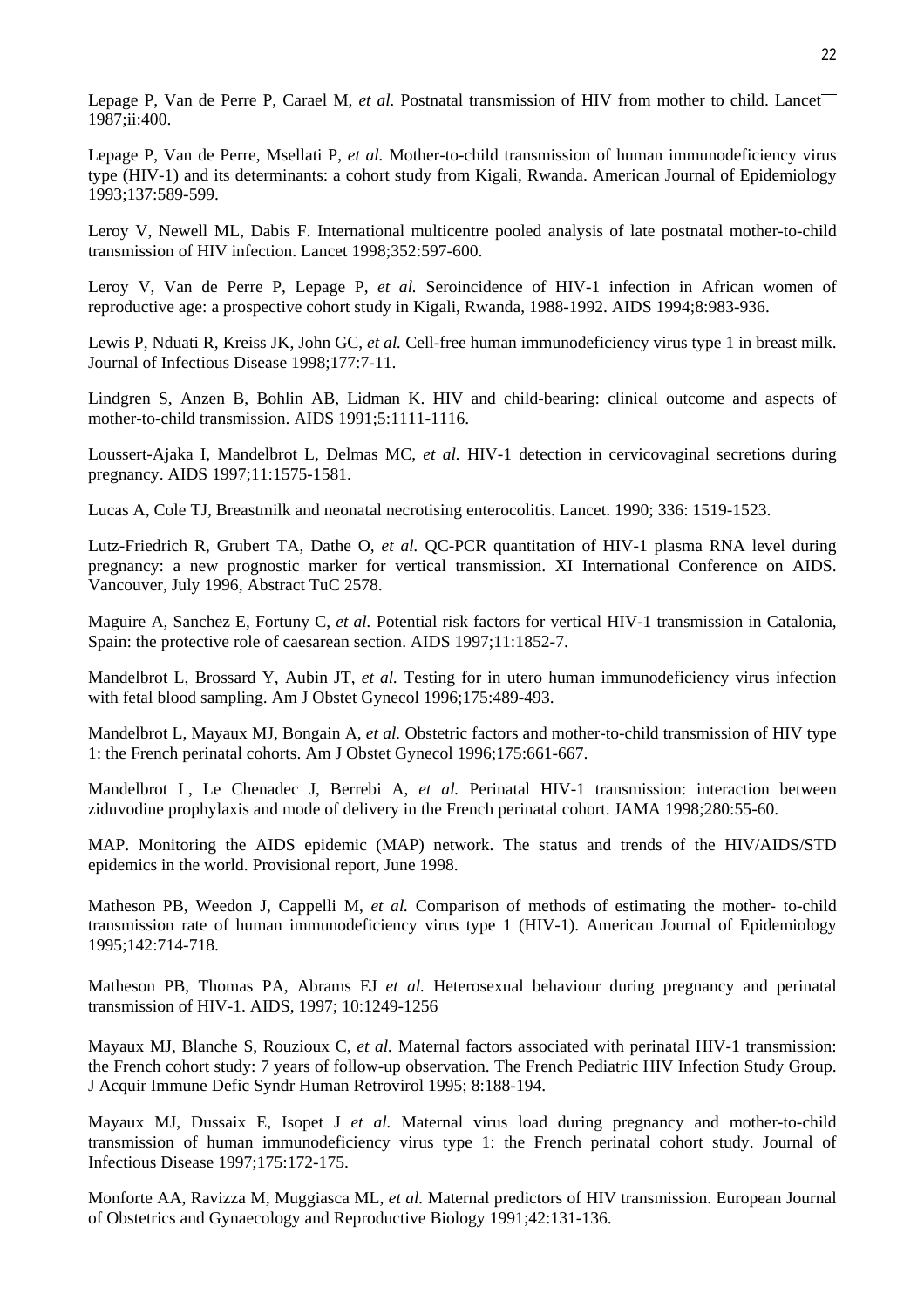Monteiro CA., Can infant mortality be reduced by promoting breastfeeding? Evidence from Sao Paulo City. Health Policy and Planning 1990; 5: 23-29.

Morgan G, Wilkins HA, Pepin J, Ousman J, Brewster D, Whittle H, *et al.* AIDS following mother-to-child transmission of HIV-2. AIDS 1990;4:879-882.

Mostad SB, Overbaugh J, DeVange DM, *et al.* Hormonal contraception, vitamin A deficiency, and other risk factors for shedding of HIV-1 infected cells from the cervix and vagina. Lancet 1997;350:922-27.

Mostad SB, Kreiss JK. Shedding of HIV-1 in the genital tract. AIDS 1996;10:1305-1315.

Msellati P., Newell M-L., Dabis F., Rates of mother-to-child transmission of HIV-1 in Africa, America and Europe: Results from 13 perinatal studies Journal of Acquired Immune Deficiency Syndromes 1995;8:506- 510.

Nagelkerke NJO, Moses S, Embree JE, *et al.* The duration of breastfeeding of HIV-1 infected mothers in developing countries: balancing benefits and risks. AIDS 1995;8:176-181.

Nair P, Alger L, Hines S, *et al.* Maternal and neonatal characteristics associated with HIV infection in infants of seropositive women. Journal of Acquired Immune Deficiency Syndromes 1993;6:298-302.

Nduati R, John G, Kreiss J. Postnatal transmission of HIV-1 through pooled breast milk. Lancet 1994;344:1432.

Nduati R, John G, Richardson B, *et al.* Human immunodeficiency virus type-1 infected cells in breast milk: Association with immunosupression and vitamin A deficiency. Journal of Infectious Disease 1995;172:1461- 1468.

Nduati R, John GC, Mbori-Ngacha DA, *et al.* Breast disease among lactating HIV-1 infected women. Xth ICASA. Abidjan, 1997.

Nesheim SR, Lindsay M, Sawyer MK, *et al.* A prospective population-based study of HIV perinatal transmission. AIDS 1994;8:1293-1298.

Newburg DS, Viscidi RP, Ruff A, Yolken RH. A human milk factor inhibits binding of human immunodeficiency virus to the CD4 receptor. Paediatric Research 1992;31:22-28.

Newell ML. Mechanisms and timing of mother-to-child transmission of HIV-1. AIDS 1998;12:831-837

Newell ML, Gray G, Bryson YJ. Prevention of mother-to-child transmission of HIV-1 infection. AIDS 1997;11 (suppl A): S165-172

Njenga S, Ombree JE, Ndinya-Achola, *et al.* Risk factors for postnatal mother-to-child transmission of HIV in Nairobi. Conference on Global Strategies for Prevention of HIV Transmission from Mothers to Infants, September 1997, Washington DC.

Nicoll A, Newell M-L, Van Praag E, Van de Perre P, Peckham C. Infant feeding policy and practice in the presence of HIV-1 infection. AIDS 1995;9:107-119.

Nielsen K, Boyer P, Dillon M, *et al.* Presence of human immunodeficiency virus type 1 and HIV-1-specific antibodies in cervicovaginal secretions of infected mothers and in the gastric aspirates of their infants. Journal of Infectious Diseases 1996;173:1001-1004.

Ometto L, Zanotto C, Maccabruni A, et. al. Viral phenotype and host-cell susceptibility to HIV-1 infection as risk factors for mother-to-child transmission. AIDS 1995; :427-434.

Orloff SL, Wallingford JC, McDougal JS. Inactivation of human immunodeficiency virus type 1 in human milk: effects of intrinsic factors in human milk and of pasteurization. Journal of Human Lactation 1993;9:13- 17.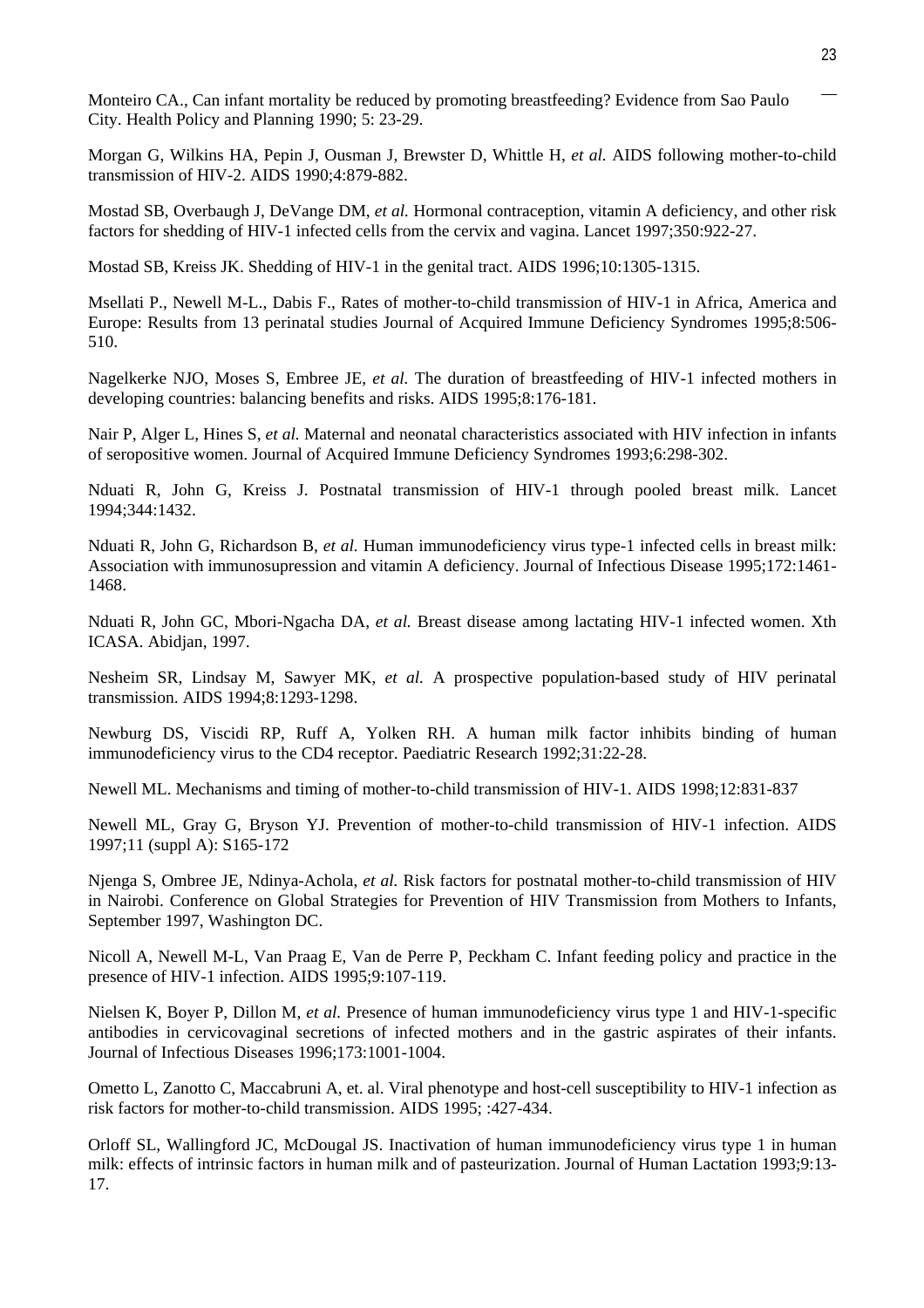Palasanthiran P, Ziegler JB, Stewart GJ, *et al.* Breastfeeding during primary maternal immunodeficiency virus infection and risk of transmission from mother to infant. Journal of Infectious Disease 1993;167:441- 444.

Pitt J, Brambilla D, Reichelderfer P, *et al.* Maternal immunologic and virologic risk factors for infant human immunodeficiency virus type 1 infection: findings from the women and infants transmission study. Journal of Infectious Disease 1997;175:57-75.

Plummer FA, Tyndall MW, Ndinya-Acholla J, Moses S. Sexual transmission of HIV and the role of sexually transmitted diseases. In: Essex M, Mboup S, Kanki PJ, Kalengayi MR. AIDS in Africa. New York: Raven Press, Ltd. , New York, 1994.

Read J. Mode of delivery and vertical transmission of HIV-1: a meta-analysis from fifteen prospective cohort studies (The International Perinatal HIV Group). XII International Conference on AIDS. Geneva, July 1998 Abstract 23603.

Rodriguez E, Mofenson L, Chang BH, *et al.* Association of maternal drug use during pregnancy with maternal HIV culture positivity and perinatal HIV transmission. AIDS 1996; 10: 273-282.

Roques P, Marce D, Courpotin C, *et al.* Correlation between HIV provirus burden and in utero transmission. AIDS 1993;7 (Supplement):S39-S43.

Rouzioux C, Costalgliola D, Burgand M, *et al.* Estimated timing of mother-to-child human immunodeficiency virus type 1 (HIV-1) transmission by use of a Markov model. Am J Epidemiol 1995;142:1330-1337

Ruff A, Coberly J, Halsey N, et al, Prevalence of HIV-1 DNA and P24 antigen in breast milk and correlation with maternal factors. Journal of Acquired Immune Deficiency Syndrome 1994;7:68-72.

Ryder RW , Nsuami M, Nsa W, *et al.* Mortality in HIV-1 seropositive women, their spouses, and their newly born children during 36 months of follow-up in Kinshasa, Zaire. AIDS 1994;8:667-672.

Ryder RW, Behets F. Reasons for wide variation in reported rates of mother-to-child transmission of HIV-1. AIDS 1994;8:1495-1497.

Ryder RW, Manzila T, Baende E, *et al.* Evidence from Zaire that breastfeeding by HIV seropositive mothers is not a major route for perinatal HIV-1 transmission but does decrease morbidity. AIDS 1991; 5:709-714.

Scarlatti G, Leitner T, Halapi E, *et al.* Comparison of variable region 3 sequences of human immunodeficiency virus type 1 from infected children with the RNA and DNA sequences of the viral population of their mothers. Proc Natl Acad Sci 1993;90:1721-1725.

Scarlatti G, Hodara V, Rossi P, *et al.* Transmission of human immunodeficiency virus type I (HIV-1) from mother to child correlates with viral phenotype. Virology 1993;197:624-629.

Sellon RK, Jordan HL, Kennedy-Stokskopf SK, Tompkins MB, Tompkins WAF. Feline immunodeficiency virus can be experimentally transmitted via milk during acute maternal infection. Virology 1994;8:3380- 3385.

Semba RD, Miotti PG, Chiphangwi JD, *et al.* Maternal vitamin A deficiency and mother-to- child transmission of HIV-1. Lancet 1994;343:1593-1597.

Shaffer N, Bhiraleus P, Chinayon P, *et al.* High viral load predicts perinatal HIV-1 subtype E transmission, Bangkok, Thailand. XI International Conference on AIDS. Vancouver, July 1996 Abstract TuC 343.

Shearer WT, Quinn TC, LaRussa P, *et al.* Viral load and disease progression in infants infected with human immunodeficiency virus type 1. N Engl J Med 1997;336:1337-1342.

Simonds RJ, Steketee R, Nesheim S, *et al.* Impact of ziduvodine use on risk and risk factors for perinatal transmission of HIV: Perinatal AIDS Collaborative Transmission Studies. AIDS 1998;12:301-308.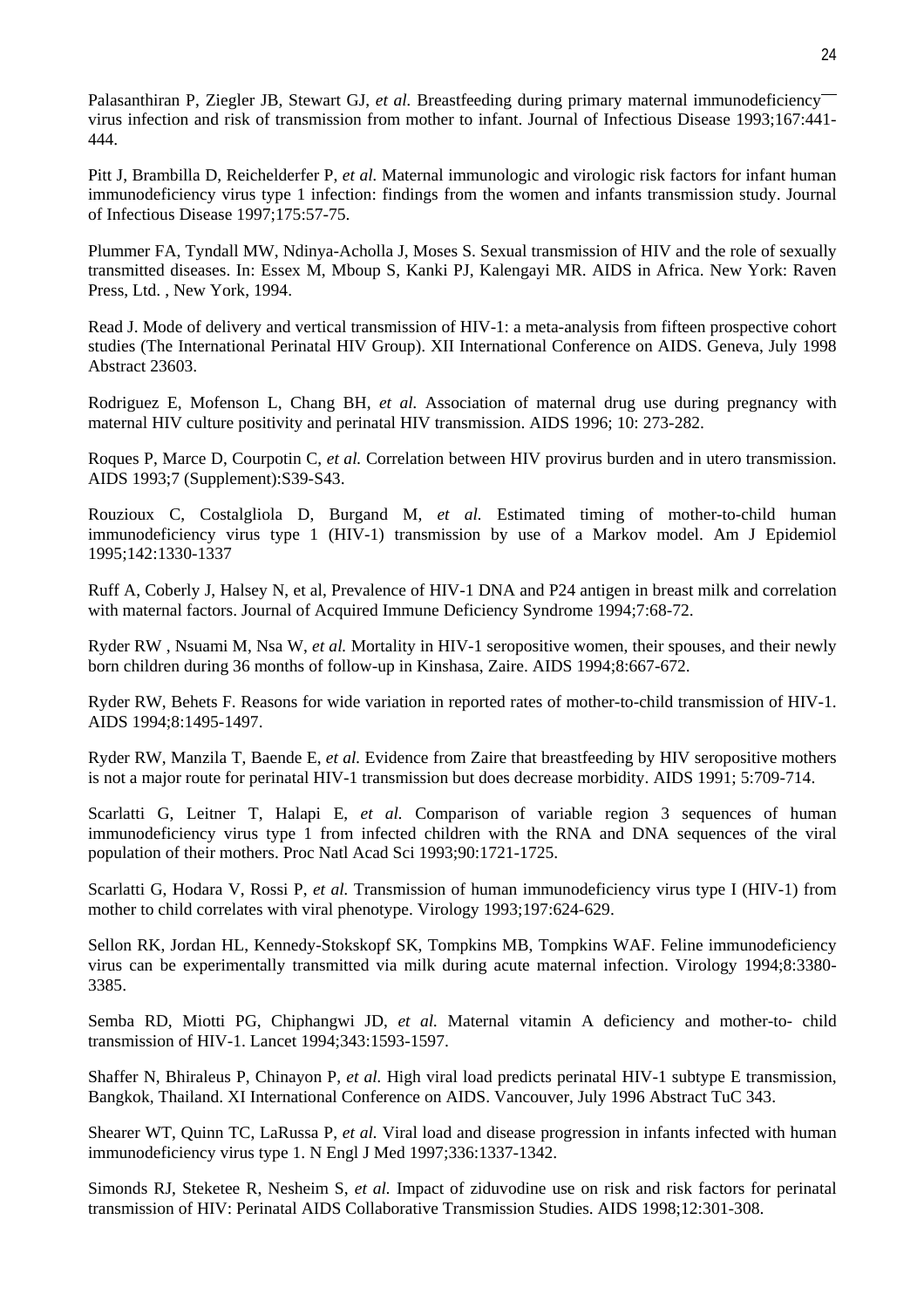Simonon A, Lepage P, Karita E, *et al.* An assessment of the timing of mother-to-child transmission of human immunodeficiency virus type 1 by means of polymerase chain reaction. Journal of Acquired Immune Deficiency Syndromes 1994;7:952-957.

St Louis M, Munkolenkole K, Brown C, *et al.* Risk for perinatal HIV-1 transmission according to maternal immunologic, virologic and placental factors. JAMA1993;269:2853-2859.

Stiehm R, Vink P. Transmission of human immunodeficiency virus infection by breastfeeding. Journal of Pediatrics 1991;118:410-12.

Taha T, Miotti P, Kumwenda N, *et al.* HIV infection due to breastfeeding in a cohort of babies not infected at enrolment. XII International Conference on AIDS. Geneva, July 1998 Abstract 23270.

Temmerman M, Nyong'o AO, Bwayo J, *et al.* Risk factors for mother-to-child transmission of human immunodeficiency virus 1 infection. Am J Obstet Gynecol 1995;172:700-705.

Thapa S, Short RV, Pott M. Breastfeeding, birth spacing and their effects on child survival. Nature 1989;335:679-682

The Working Group on Mother-to-Child Transmission of HIV. Rates of mother-to-child transmission of HIV-1 in Africa, America and Europe: Results from 13 perinatal studies. J Acquir Immune Defic Syndr Human Retrovirol 1995;8:506-510.

Thea DM, Steketee RW, Pliner V, *et al.* The effect of maternal viral load on the risk of perinatal transmission of HIV-1. AIDS 1997;11:437-444.

Tess BH, Rodrigues LC, Newell ML, *et al.* Breastfeeding, genetic, obstetric and other risk factors associated with mother-to-child transmission of HIV-1 in Sao Paulo State, Brazil. AIDS 1998a;12:513-520.

Tess BH, Rodrigues CL, Newell ML, *et al.* Infant feeding and risk of mother-to-child transmission of HIV-1 in Sao Paulo State, Brazil. J Acquir Immun Defic Synd 1998b;19:189-194

Thomas PA, Weedon J, Kraskinski K, *et al.* Maternal predictors of perinatal HIV transmission. Pediatric Infectious Disease Journal 1994;13:489-495.

Tovo PA, De Martino M, Caramia G, *et al.* Epidemiology, clinical features, and prognostic factors of paediatric HIV infection. Lancet 1988; ii:1043 -1046.

UNAIDS. Report on the Global HIV/AIDS epidemic. Geneva: UNAIDS, 1998.

UNDP. Young women: silence, susceptibility and the HIV epidemic. (Editorial) Paediatric AIDS and HIV infection: fetus to adolescent 1994;5:1-9.

Van de Perre P, Simonon A, Msellati P, *et al.* Postnatal transmission of human immunodeficiency virus type 1 from mother to infant. A prospective cohort study in Kigali, Rwanda. N Engl J Med 1991;325:593-598.

Van de Perre P, Simonon A, Hitimana D, *et al.* Infective and anti-infective properties of breastmilk from HIV-1-infected women. Lancet 1993;341:914-918.

Van de Perre P, Hitimana DG, Simonan A, *et al.* Postnatal transmission of HIV-1 associated with breast abscess. Lancet 1992;339:1490-1491

Van de Perre P, Meda N, Cartoux M, Leroy V, Dabis F. Late postnatal transmission of HIV-1 and early weaning. Lancet 1997;350(9072):221.

Victora CG, Vaughan JP, Lombardi C, Fuchs SM, Gigante LP, Smith PG, Nobre LC, Teixeira AMB, Moreira LB, Barros, FC. Evidence for protection by breastfeeding against infant deaths from infectious diseases in Brazil. The Lancet 1987 (ii): 319-322.

Villari P, Spino C, Chalmers TC, *et al.* Caesarian section to reduce perinatal transmission of human immunodeficiency virus. On-line J Curr Clin Trials 1993;2:July 8 Document no. 4.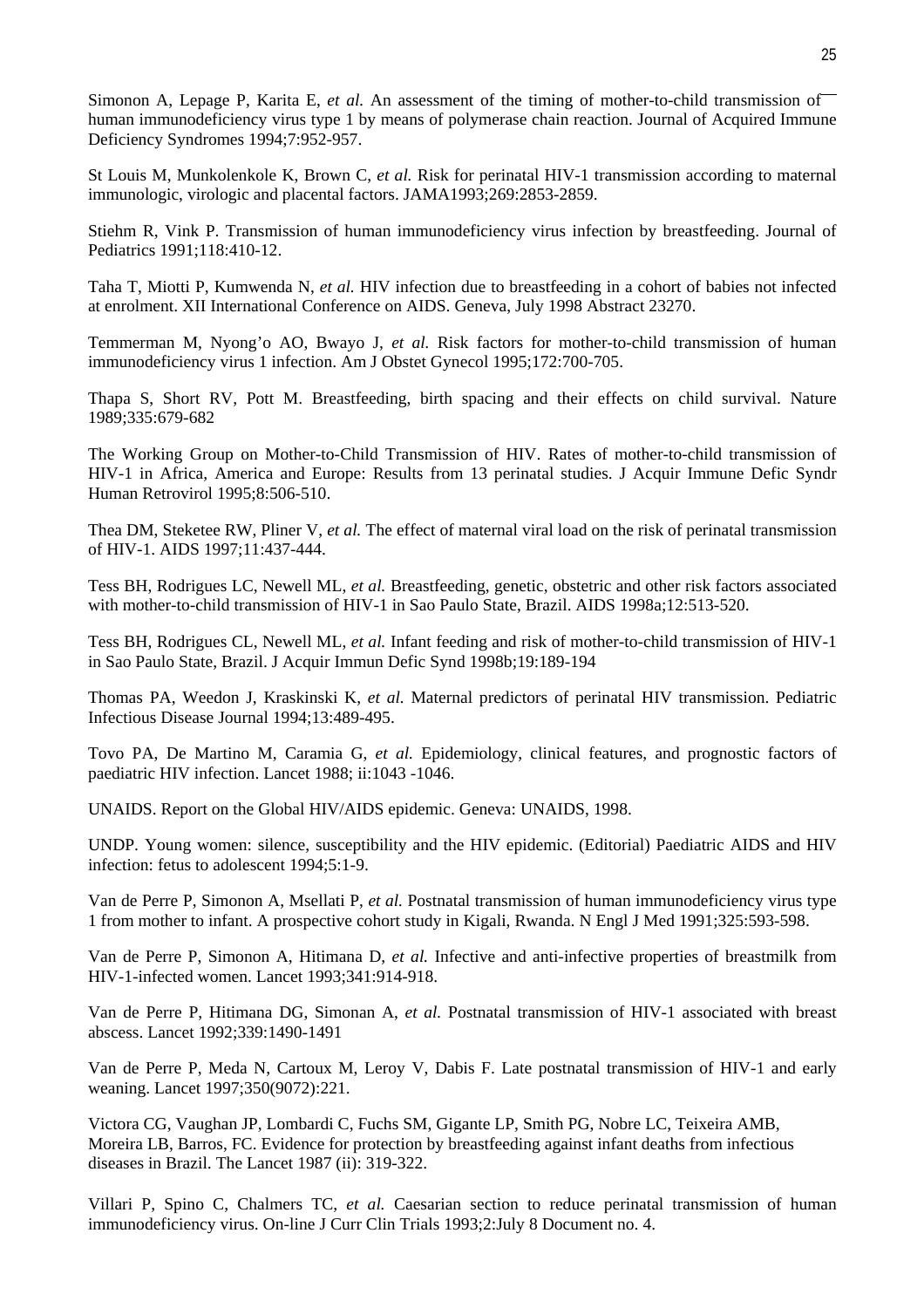Wabire-Mangen F, Gray RH, Mmiro FA, *et al.* Placental risk factors for the vertical transmission of HIV-1<sup>--</sup> in Uganda. XI International Conference on AIDS. Vancouver, July 1996 Abstract TuC341.

World Development Report: Investing in health. World Development Report, Oxford University Press. 1993.

Wortley PM, Fleming PL. AIDS in women in the United States, recent trends. JAMA 1997;278:911-916.

Ziegler JB, Johnson RO, Cooper D, Gold J. Postnatal transmission of AIDS-associated retrovirus from mother to infant. Lancet 1985;i:896-898.

Zollner B, Feucht H-H, Helling-Giese G, *et al.* Threshold of HIV-1 copy numbers for vertical transmission. AIDS 1997;11:542-3.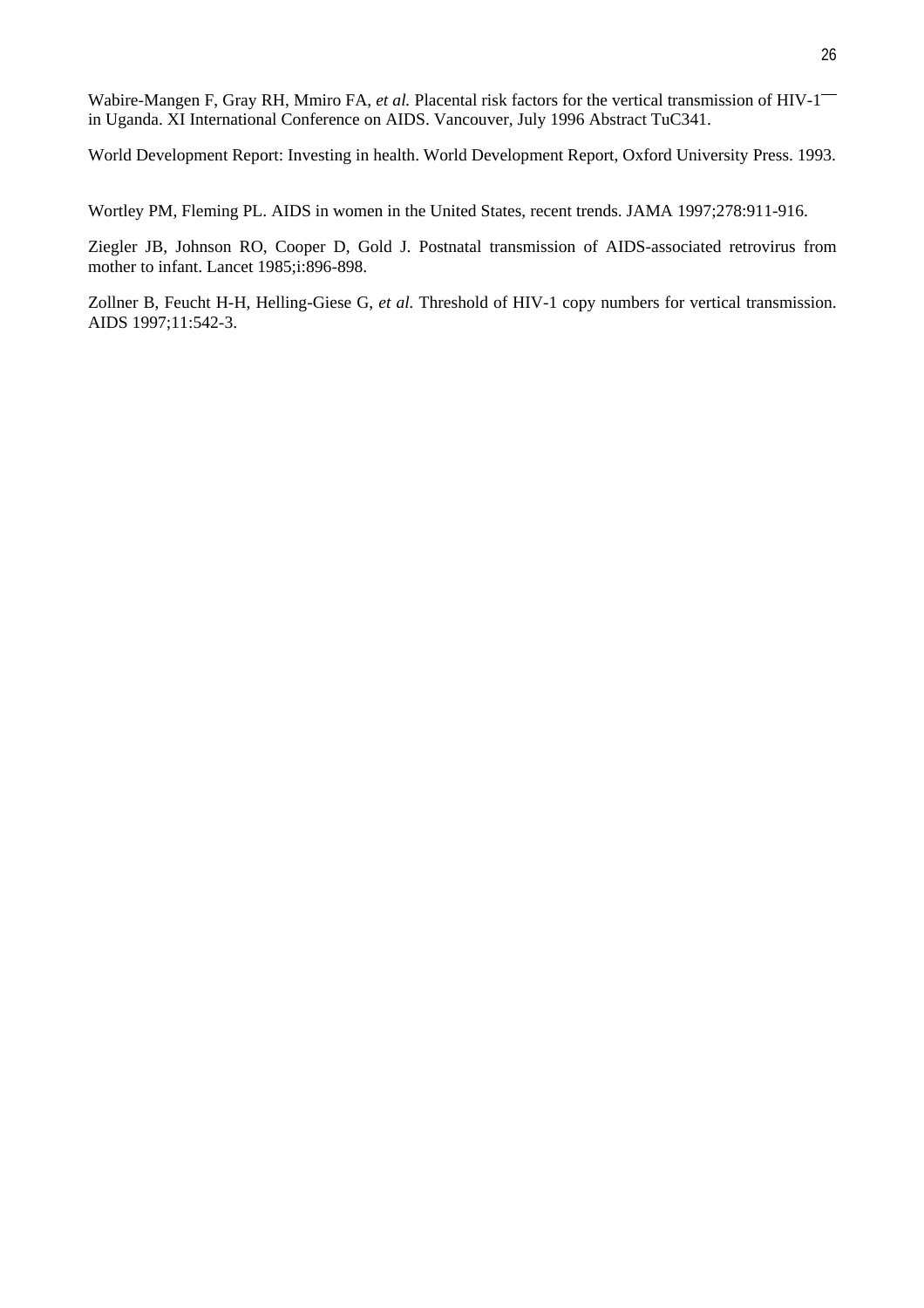WHO/FRH/NUT/CHD/98.4 UNAIDS/98.6 UNICEF/PD/NUT(J) 98-4

# **WHO – UNAIDS – UNICEF Technical Consultation on HIV and Infant Feeding Implementation of Guidelines**

**REPORT OF THE MEETING Geneva, 20-22 April 1998**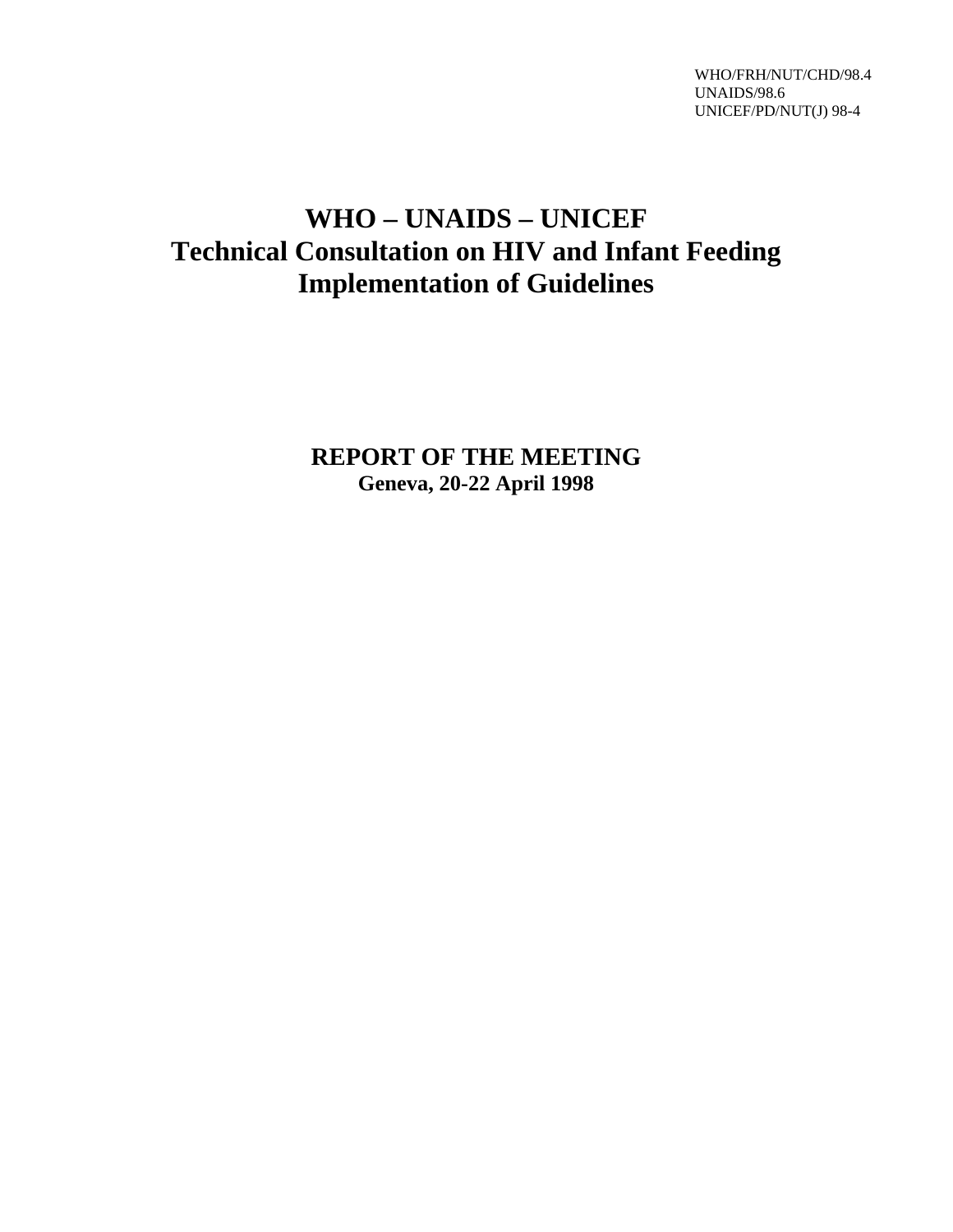# **WHO – UNAIDS - UNICEF Technical Consultation on HIV and Infant Feeding Implementation of Guidelines Report of a Meeting - Geneva, 20-22 April 1998**

# **Table of Contents**

**Participants** 

Agenda

Summary and Conclusions

**Proceedings** 

1. Introduction

2. Opening Addresses

3. Summaries of Presentations

4. Summary of Discussions on Implementation

- 4.1 Public health support for alternatives to breastfeeding
- 4.2 The role of health and social services
- 4.3 The role of the community and people living with HIV/AIDS (PLHA)
- 4.4 Research, monitoring and evaluation needs

**Conclusion**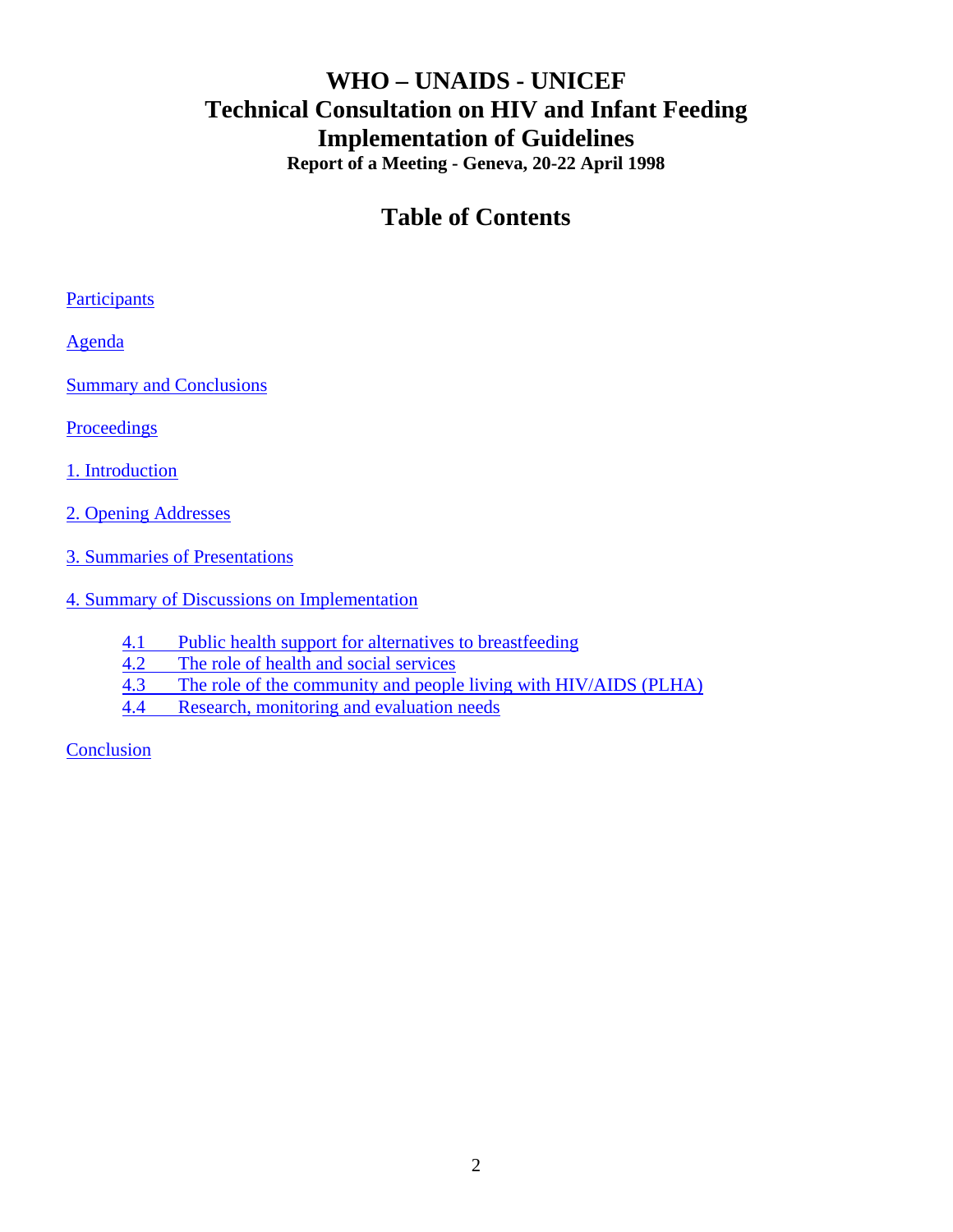# **Participants**

# **Consultants**

Prof. Frederick T. SAI (Chairperson), Accra, Ghana

Dr Ruth NDUATI, Senior Lecturer, Department of Paediatrics, University of Nairobi, Kenya

Dr Philippe VAN DE PERRE, Director, Centre Muraz, Bobo-Dioulasso, Burkina Faso

Professor Catherine PECKHAM, Department of Paediatric Epidemiology, Institute of Child Health, London, UK

Dr James KAHN, Institute for Health Policy Studies, San Francisco, USA

Professor Brian WHARTON, Institute of Child Health, London, UK

# **Country Representatives**

Dr Cristina PIMENTA, National AIDS Program, Ministério da Saúde, Brasilia, Brazil

Dr Marina REA, Director, MCH Division, Secretaria de Estado da Saúde, Sao Paulo, Brazil

Dr Koum KANAL, Director, National MCH Centre, Ministry of Health, Cambodia

Dr Tia PHALLA, Deputy Director, National Centre for HIV/AIDS, Ministry of Health, Cambodia

Dr Eddy PEREZ, Centro de Estudios Materno-Infantil, Hospital Robert Reed Cabral, Santo Domingo, Dominican Republic

Dr Josefina Garcia COEN, Subsecretaria de Salud Publica, Santo Domingo, Dominican Republic

Dr Narika NAMSHUM, Assistant Commissioner (Maternal Health-II), Department of Family Welfare, Government of India, New Delhi, India

Mrs Benter SHAKO, Chief Nutritionist, Ministry of Health, Nairobi, Kenya

Dr Bilha HAGEMBE, Manager, National AIDS Control Programme Secretariat, Nairobi, Kenya

Dr Tatyana T. SMOLSKAYA, Head, North West Regional AIDS Centre, St. Petersburg Pasteur Institute, St Petersburg, Russian Federation

Dr Nawal Mahmoud AHMED, Director, MCH, Federal Ministry of Health, Khartoum, Sudan

Dr Isam M. EL KHIDIR, National AIDS Programme Manager, Federal Ministry of Health, Khartoum, Sudan

Dr Augustine MASSAWE, Chairperson, National Breastfeeding Committee, Muhumbili University College of Health Sciences, Muhumbili Medical Centre, Dar-es-Salaam, Tanzania

Dr K.J. PALLANGYO, Muhumbili University College of Health Sciences, Muhumbili Medical Centre, Dar-es-Salaam, Tanzania

Dr Siripon KANSHANA, Director, Bureau of Health Promotion, Department of Health, Nonthaburi, Thailand Dr Chaiyos KUNANUSONT, Epidemiology, AIDS Division, Dept. of Communicable Disease Control, Ministry of Public Health, Nonthaburi, Thailand

Dr A.K. MBONYE, Mother Baby Package, Kampala, Uganda

Dr Elizabeth MADRAA, Manager, STI/AIDS Control Programme, Kampala, Uganda

Mrs A. CHIGUMIRA, Nutritionist, Masvingo Provincial Medical Directorate, Zimbabwe

Dr R.G. CHOTO, Chairman, Paediatrics Department, University of Zimbabwe

# **NGO Representatives**

Ms Helen JACKSON, SAfAIDS, Harare, Zimbabwe

Ms Merci MAKHALEMELE, UNAIDS ICT, Pretoria, South Africa

Ms Elizabeth STYER, LLLI Liaison to UNICEF, La Leche League International (LLLI), Telford, Pennsylvania, USA

Dr Elsa GIUGLIANI, International Lactation Consultant Association (ILCA), Porto Alegre, Brazil

Dr Charles KARAMAGI, International Baby Food Action Network (IBFAN), Makarere University, Kampala, Uganda Ms Lyn ELLIOTT, HIV/AIDS Technical Adviser, Save the Children, London, UK

# **International Association of Infant Food Manufacturers**

Dr Andrée BRONNER, Secretary, IFM, Geneva, Switzerland

Dr Niels CHRISTIANSEN, Assistant Vice President, Food & Nutrition Issues, Nestlé S.A., Vevey, Switzerland

# **UNAIDS**

Dr Peter PIOT, Executive Director, UNAIDS, Geneva, Switzerland Dr Isabelle DE VINCENZI, UNAIDS, Geneva, Switzerland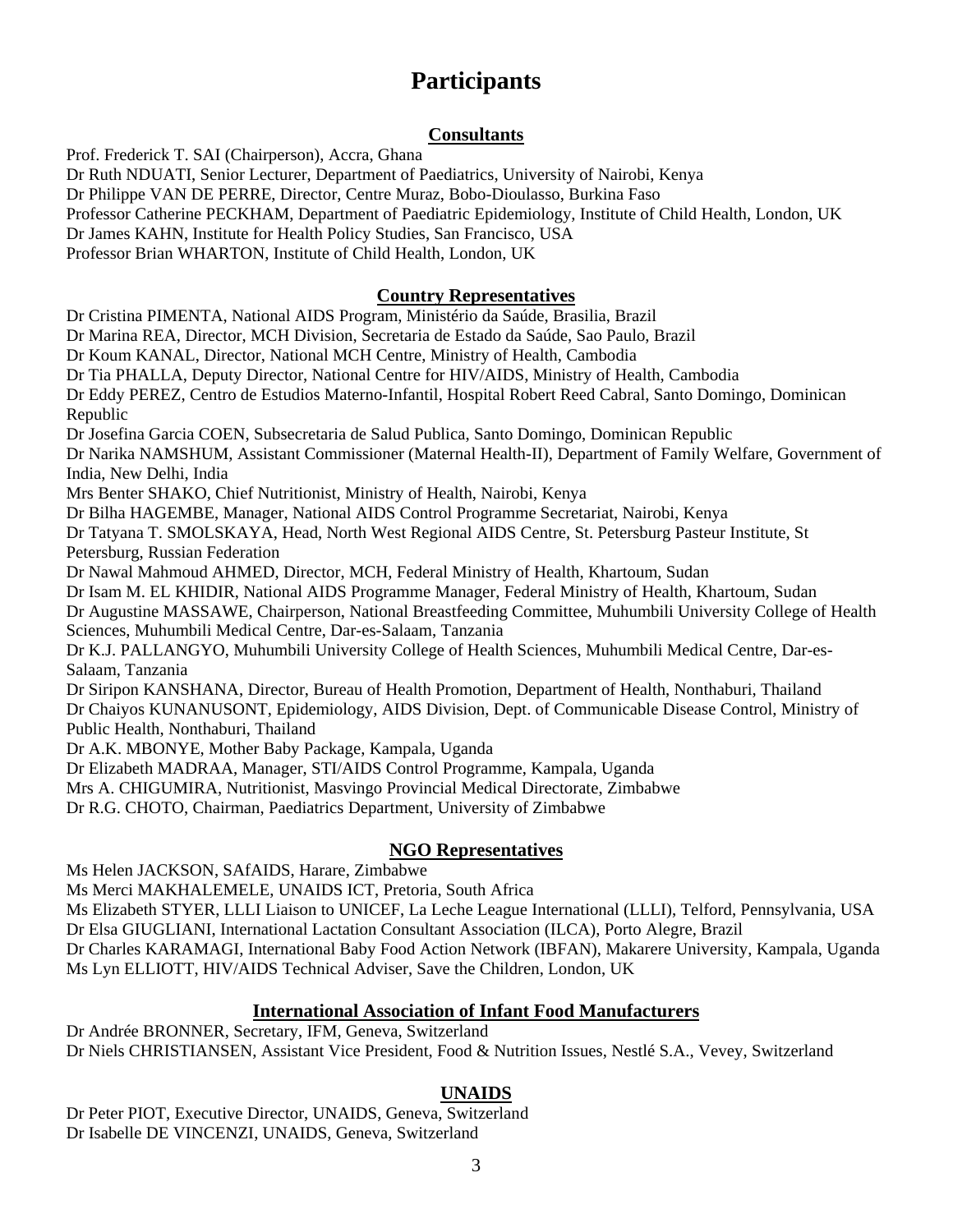Dr Joseph SABA, UNAIDS, Geneva, Switzerland Dr Anne REELER, UNAIDS, Geneva, Switzerland Dr Joseph PERRIENS, UNAIDS, Geneva, Switzerland Dr Sally COWAL, UNAIDS, Geneva, Switzerland

#### **UNICEF**

Mr David ALNWICK, Chief, Health Section, UNICEF, New York, USA Mr David CLARK, Legal Officer, UNICEF, New York, USA Ms Ludmila LHOTSKA, Adviser, Infant Feeding and Care, UNICEF, New York, USA Dr Stephen J. ATWOOD, Chief, Health Section, UNICEF, New Delhi, India Ms Hind KHATIB, UNICEF, Geneva, Switzerland

#### **UNFPA**

Dr Daniel PIEROTTI, Senior Officer, Emergency Relief Operations, UNFPA, Geneva, Switzerland

#### **UNHCR**

Ms Rita BHATIA, Senior Nutritionist, Programme and Technical Support Section, UNHCR, Geneva, Switzerland

#### **UNDP**

Dr Catherine HANKINS, Partners for Community Health, Montréal, Québec, Canada

#### **WHO Secretariat**

Dr Tomris TÜRMEN, Executive Director, Family and Reproductive Health

Dr Susan HOLCK, Director, Reproductive Health (Technical Support)

Dr Jelka ZUPAN, Reproductive Health (Technical Support)

Dr Elizabeth HOFF, Reproductive Health (Technical Support)

Dr Jim TULLOCH, Director, Division of Child Health and Development

Dr Felicity SAVAGE, Division of Child Health and Development

Dr Graham CLUGSTON, Director, Programme of Nutrition

Ms Randa SAADEH, Programme of Nutrition

Mr James AKRÉ, Programme of Nutrition

Dr Paul VAN LOOK, Director, Special Programme of Research, Development and Research Training in Human Reproduction

Dr Helena VON HERTZEN, Special Programme of Research, Development and Research Training in Human Reproduction

Dr Eric VAN PRAAG, Office of HIV/AIDS and Sexually Transmitted Diseases

Ms Joanne MCKEOUGH, Office of the Legal Counsel

Dr Mirella MOKBEL GENEQUAND, Food Aid Programmes (also representing WFP)

Ms Lene SVENDSEN GREFE, Organization and Management of Health Systems

#### **WHO Regional Office Representation**

Dr Chessa LUTTER, Regional Adviser, Food and Nutrition Program, PAHO Washington, USA Dr Anna VERSTER, Regional Adviser, Nutrition, Food Security and Safety, EMRO, Alexandria, Egypt

#### **Rapporteur /Editor**

Ms Alison KATZ, Rapporteur, Geneva, Switzerland Ms Kathy ATTAWELL, Editor, London, UK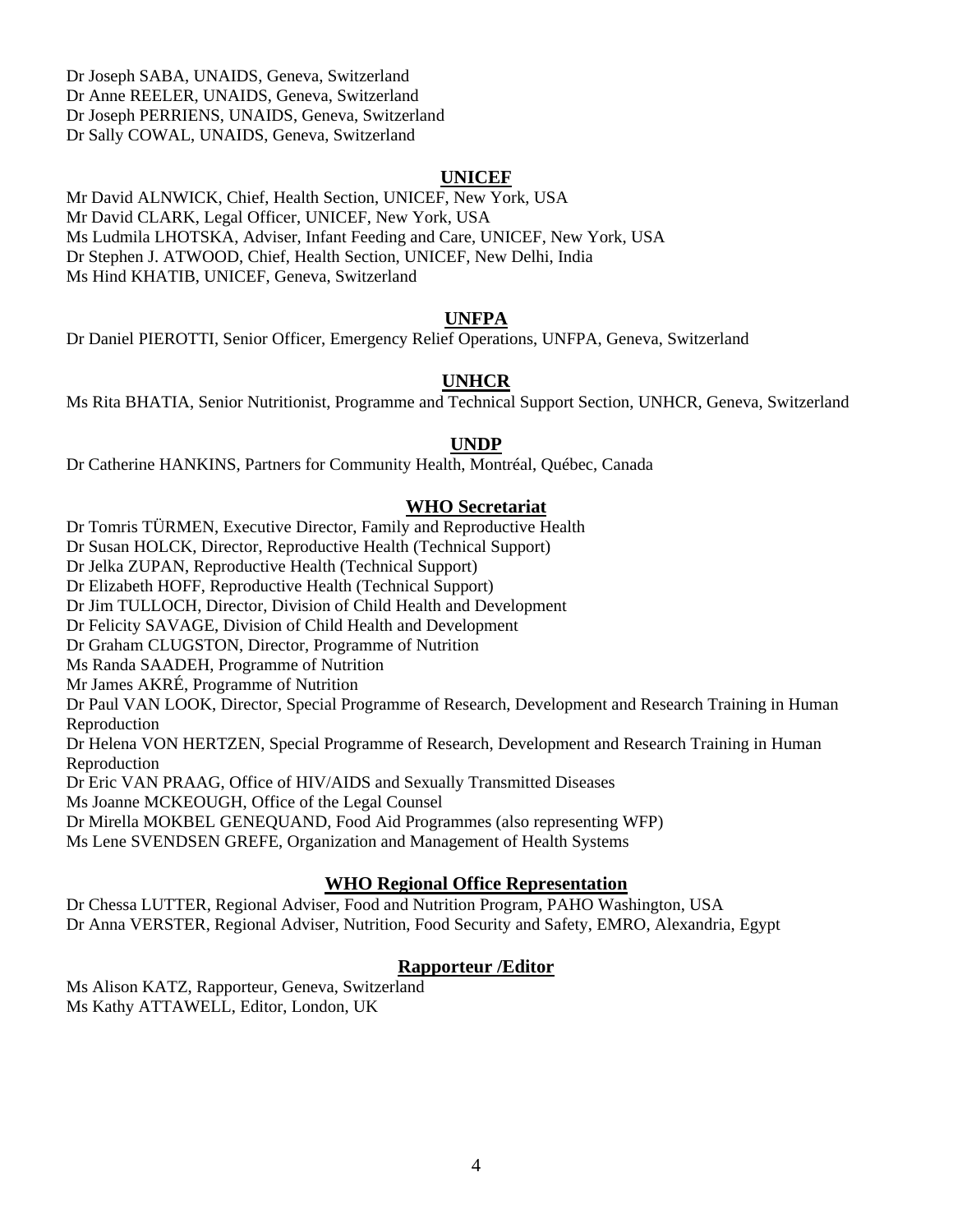# **WHO-UNAIDS-UNICEF Technical Consultation on HIV and Infant Feeding 20-22 April 1998 Salle C, WHO/HQ Geneva**

# **AGENDA**

# **Monday, 20 April**

| 9.00              | Introductory remarks and welcome<br>Appointment of Chairperson, Dr Fred Sai<br>Background and Objectives of Meeting                                                                                   | Dr T. Türmen, WHO        |  |
|-------------------|-------------------------------------------------------------------------------------------------------------------------------------------------------------------------------------------------------|--------------------------|--|
| 9.30              | <b>Opening Address</b>                                                                                                                                                                                | Dr H. Nakajima, WHO      |  |
|                   | <b>Opening Address</b>                                                                                                                                                                                | Dr P.K. Piot, UNAIDS     |  |
|                   | <b>Opening Address</b>                                                                                                                                                                                | Mr D. Alnwick, UNICEF    |  |
| 10.30             | <b>COFFEE BREAK</b>                                                                                                                                                                                   |                          |  |
|                   | Mother-to-Child Transmission of HIV<br>Summary report of meeting of March 1998                                                                                                                        | Dr I De Vincenzi, UNAIDS |  |
|                   | 11.40 Introduction of background documents<br>Ms R. Saadeh, WHO<br>HIV and Infant Feeding: Guidelines for Decision Makers<br>HIV and Infant Feeding: A Guide for Health Care Managers and Supervisors |                          |  |
|                   | 12.00 The Human Rights Context                                                                                                                                                                        | Mr D. Clark, UNICEF      |  |
|                   | 12.30 LUNCH                                                                                                                                                                                           |                          |  |
|                   | 14.00 Transmission of HIV through Breastfeeding – An Overview                                                                                                                                         | Dr P. van de Perre       |  |
|                   | 15.00 Research experiences with infant feeding interventions                                                                                                                                          | Dr R. Nduati             |  |
|                   | 15.30 TEA BREAK                                                                                                                                                                                       |                          |  |
|                   | 16.00 Guiding Principles and Main Strategies                                                                                                                                                          | Dr S. Holck, WHO         |  |
| 17.00 Close       |                                                                                                                                                                                                       |                          |  |
| Tuesday, 21 April |                                                                                                                                                                                                       |                          |  |
| 9.00              | HIV Counselling and testing                                                                                                                                                                           | Dr E. van Praag, WHO     |  |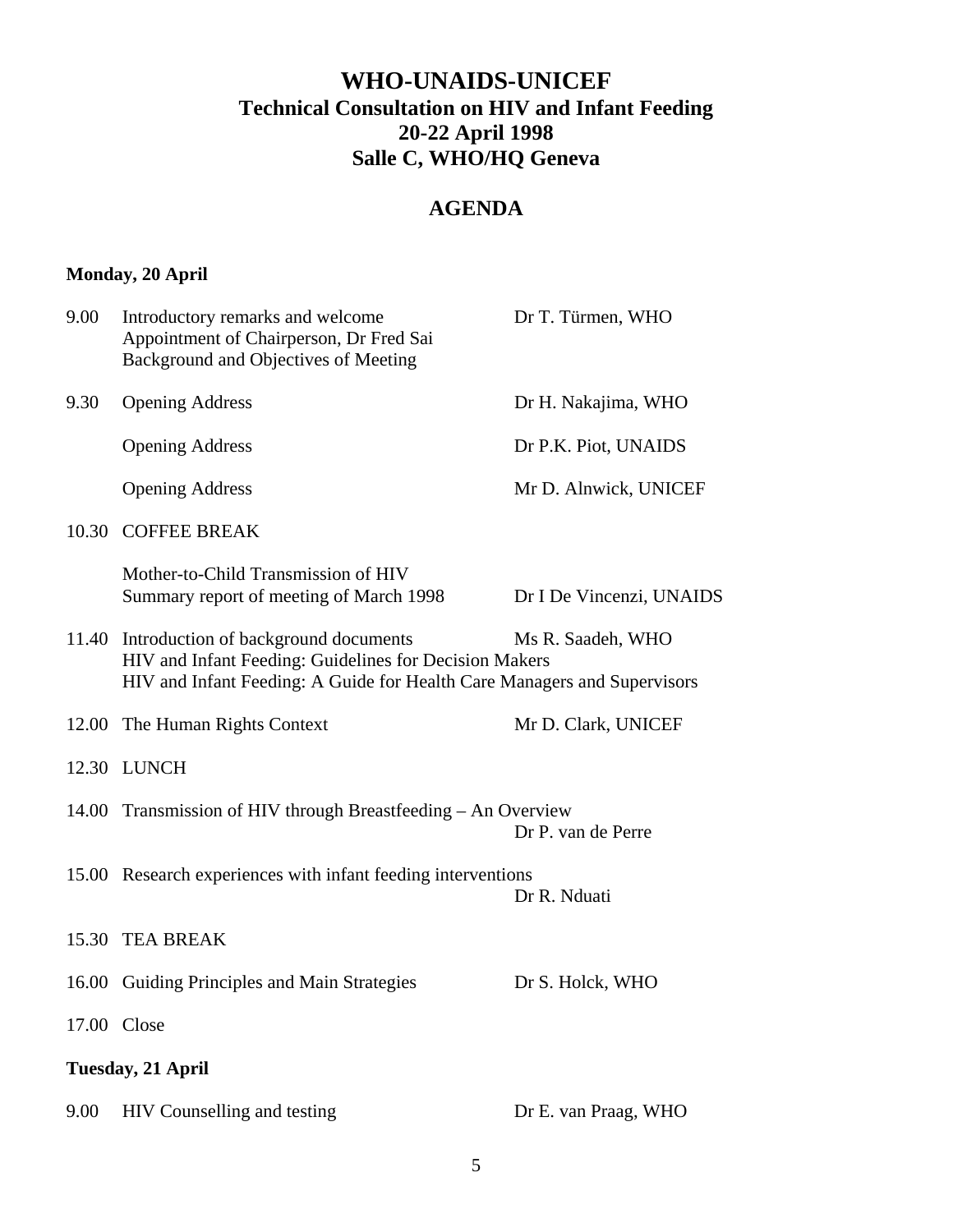| 9.30 | Replacement feeding                                | Dr F. Savage, WHO       |
|------|----------------------------------------------------|-------------------------|
|      | 10.00 Discussion                                   |                         |
|      | 10.30 COFFEE BREAK                                 |                         |
|      | 11.00 Cost of replacement feeding                  | Ms Lida Lhotska, UNICEF |
|      | 11.30 Cost effectiveness of infant feeding options | Dr J. Kahn              |
|      | 12.00 Discussion                                   |                         |
|      | 12.15 Promoting an enabling environment            | Ms H. Jackson           |
|      | 12.45 Introduction to group work                   |                         |
|      | 13.00 LUNCH                                        |                         |

14.00 Group work in 4 groups discussing the following topics: Role of health services in implementation Role of the community in implementation Implementation of support for replacement feeding Further research needs and evaluation of proposed strategies

# **Wednesday, 22 April**

- 9.00 Group work continued
- 10.30 COFFEE BREAK

Reports from groups and discussion

- 12.30 LUNCH
- 14.00 Recommendation drafting group meets during lunch break
- 15.30 TEA BREAK
- 16.00 Finalisation of Recommendations
- 17.00 Closing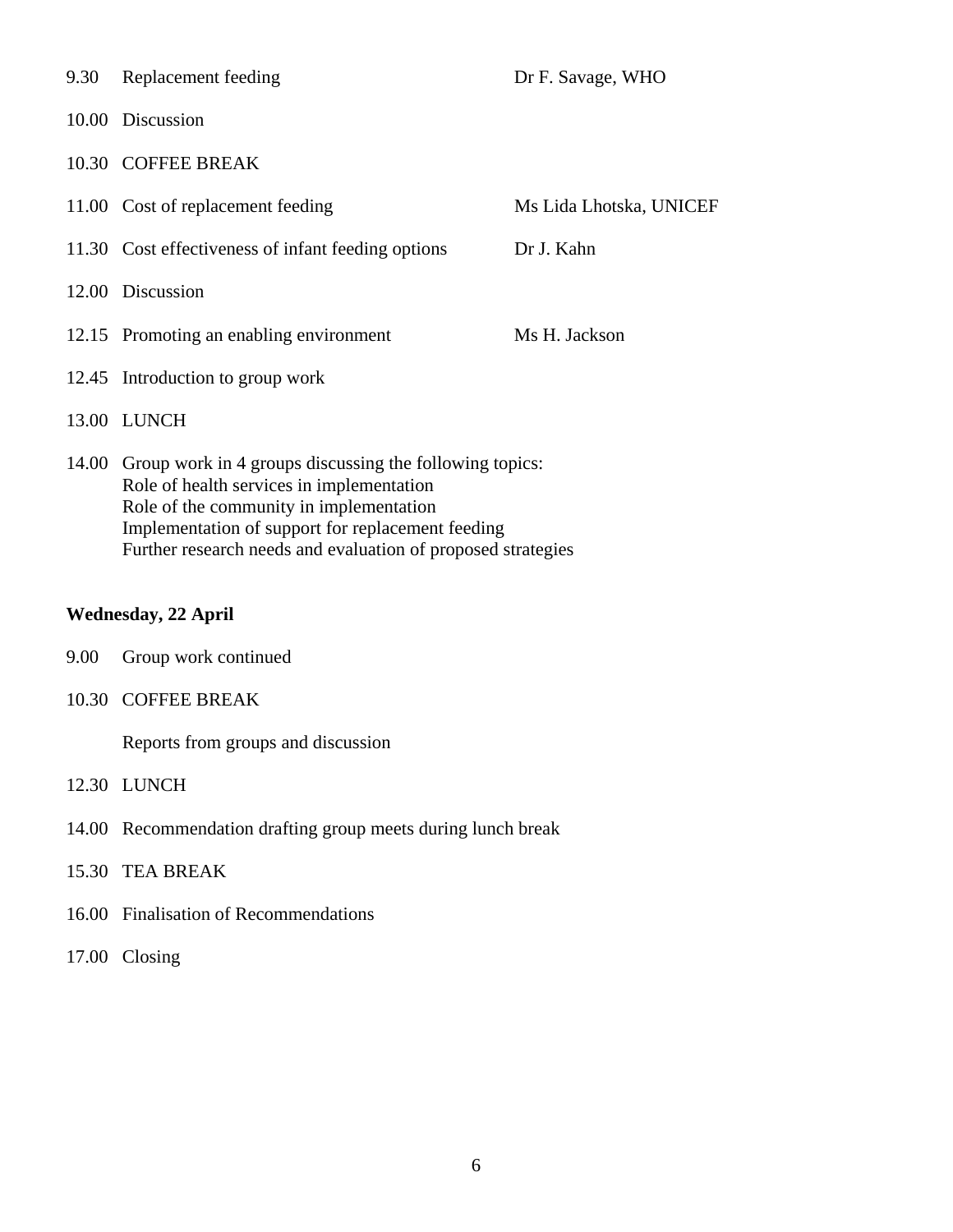# **WHO – UNAIDS - UNICEF Technical Consultation on HIV and Infant Feeding Implementation of Guidelines Report of a Meeting Geneva, 20-22 April 1998**

# **SUMMARY AND CONCLUSIONS**

In 1997, the Joint United Nations Programme on HIV/AIDS, and two if the six co-sponsoring agencies, WHO and UNICEF, issued a joint policy statement on HIV and Infant Feeding<sup>1</sup>, and initiated the development of guidelines to help national authorities to implement the policy. Three other documents have now been prepared: *HIV and Infant Feeding: A review of Transmission of HIV Through Breastfeeding*<sup>2</sup> *; HIV and Infant Feeding:*  Guidelines for Decision Makers<sup>3</sup> and *HIV and Infant Feeding: A Guide for Health Care Managers and* Supervisors<sup>4</sup>. A Technical Consultation on HIV and Infant Feeding was convened by WHO in Geneva on 20-22 April 1998 to discuss their implementation, and a broad consensus on a public health approach based on universally recognized human rights standards has been reached.

The Guidelines and Guide recognise that:

- HIV infection can be transmitted through breastfeeding. Appropriate alternatives to breastfeeding should be available and affordable in adequate amounts for women whom testing has shown to be HIV-positive.
- Breastfeeding is the ideal way to feed the majority of infants. Efforts to protect, promote and support breastfeeding by women who are HIV-negative or of unknown HIV status need to be strengthened.
- HIV-positive mothers should be enabled to make fully informed decisions about the best way to feed their infants in their particular circumstances. Whatever they decide, they should receive educational, psychosocial and material support to carry out their decision as safely as possible, including access to adequate alternatives to breastfeeding if they so choose.
- To make fully informed decisions about infant feeding, as well as about other aspects of HIV, mother-tochild transmission (MTCT) and reproductive life, women need to know and accept their HIV status. There is thus an urgent need to increase access to voluntary and confidential counselling and HIV testing (VCT), and to promote its use by women and when possible their partners, before making alternatives to breastfeeding available.
- An essential priority is primary prevention of HIV infection. Education for all adults of reproductive age, particularly for pregnant and lactating women and their sexual partners, and for young people, needs to be strengthened.
- Women who are HIV positive need to understand the particular importance of avoiding infection during pregnancy and lactation.

#### *Alternatives to breastfeeding for HIV-infected mothers*

The Guidelines and Guide describe a number of infant feeding options which women who are HIV-positive may consider, including replacement feeding, modified breastfeeding, and the use of breast-milk from other sources.

*Replacement feeding* means providing a child who receives no breast-milk with a diet that contains all the nutrients that the child needs throughout the period for which breast-milk is recommended, that is for at least the first two years of life.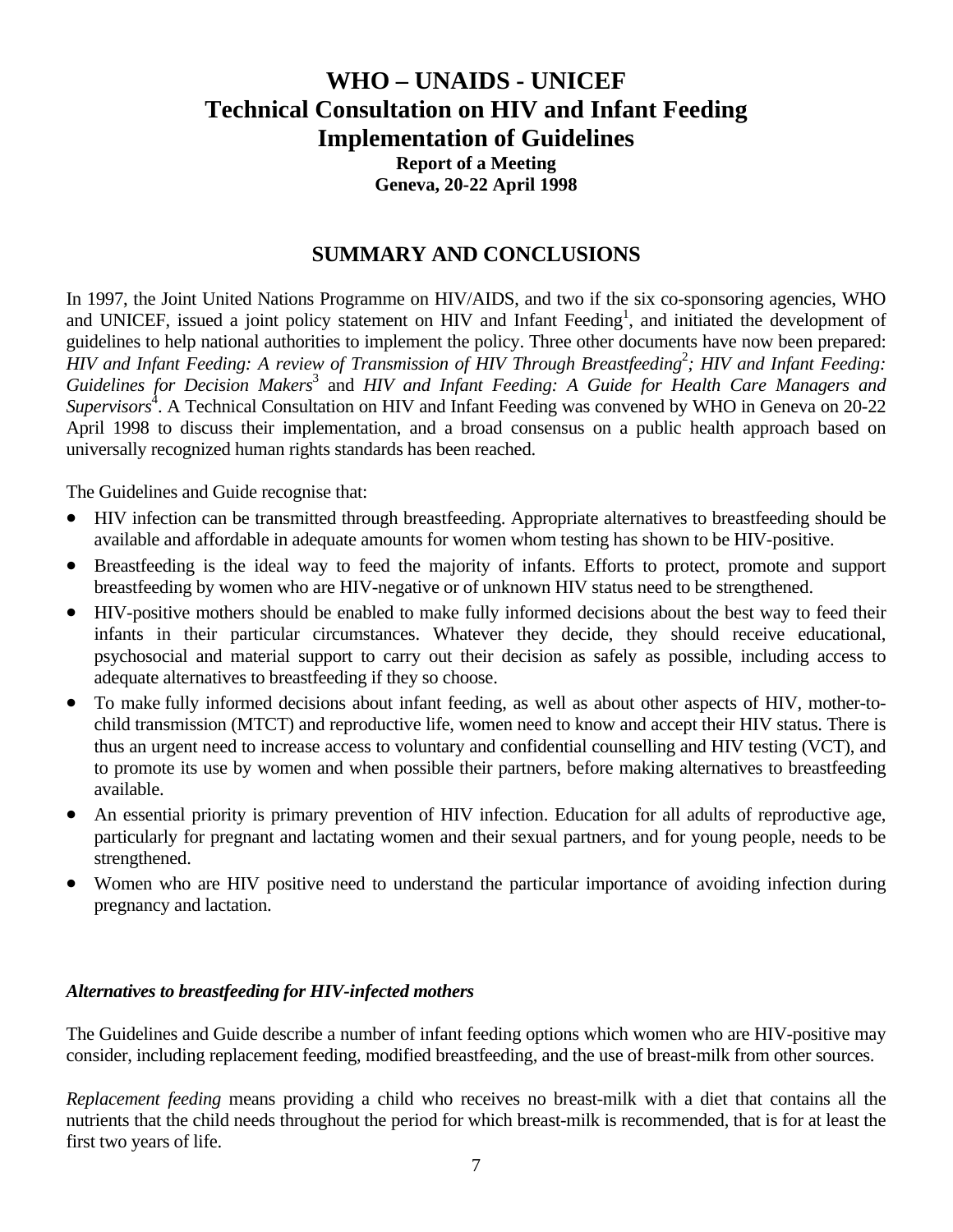- From birth to six months of age, milk is essential, and can be given in the form of commercially produced infant formula; or home-prepared formula made by modifying fresh or processed animal milk, which should be accompanied by micronutrient supplements (especially iron, zinc, folic acid, vitamin A, and vitamin C).
- From six months to two years, replacement feeds should consist of appropriately prepared nutrient-enriched family foods given three times a day if commercial or home-prepared formula continues to be available, or five times a day if neither formula is available. If possible, some form of milk product (such as dried skimmed milk or yoghurt) should be added to the food as a source of protein and calcium; meat or fish as a source of iron and zinc; and vegetables to provide vitamin A and C, folic acid and other vitamins. Micronutrient supplements should be given if available.

Families need careful instruction about the preparation of adequate and safe replacement feeds, including accurate mixing, cleaning and sterilising of utensils, and the use of cups to feed infants instead of bottles. They need resources such as fuel, clean water, and time to enable them to prepare feeds safely. The risk of illness and death from replacement feeding must be less than the risk of transmission of HIV through breastfeeding, or there will be no advantage in choosing this alternative.

Other options that may be appropriate are *modified breastfeeding* (early cessation of breastfeeding, or expression and heat treatment of the mother's breast-milk); or the use of *other breast-milk* (from a breastmilk bank, or from a wet-nurse within the family, who is HIV-negative.)

#### **Summary of discussions and recommendations**

# *1. Implementation of support for replacement feeding*

To provide support for adequate replacement feeding, while preventing the spread of artificial feeding, it will be necessary for governments to take action to implement and enforce the International Code of Marketing of Breast-milk Substitutes and subsequent relevant resolutions of the World Health Assembly (collectively referred to as the Code). The aim of the Code is to contribute to the provision of safe and adequate nutrition for infants, by the protection and promotion of breastfeeding. The Code recommends the measures by which mothers and infants should be protected from commercial promotion of breast-milk substitutes.

Governments will need to consider the availability, efficacy, safety and sociocultural appropriateness of all the alternative feeding options described in the Guidelines and Guide. If it is planned to provide breast-milk substitutes for infants of HIV-infected mothers, it will be necessary to assess the quantities required as indicated in the Guide, and ensure that adequate amounts are available on a continuous and sustained basis for as long as the infants concerned need them (at least 6 months). Reliable sources and distribution systems should be identified and governments may wish to consider bulk purchase through regional or international tender.

Governments will need to take strong measures to prevent "spillover" – that is, the spread of artificial feeding to infants of mothers who are HIV-negative or who do not know their HIV status, and who would benefit from breastfeeding. Measures include:

- Central procurement of breast-milk substitutes through government channels.
- Making any free or subsidised breast-milk substitutes available on prescription, and only to HIV-positive women who, after counselling, decide not to breastfeed and who choose this alternative feeding option.
- Considering generic packaging if this is locally acceptable, with appropriate labelling and a means of identification for the purpose of quality control.
- Ensuring appropriate stock management systems for proper handling of supplies.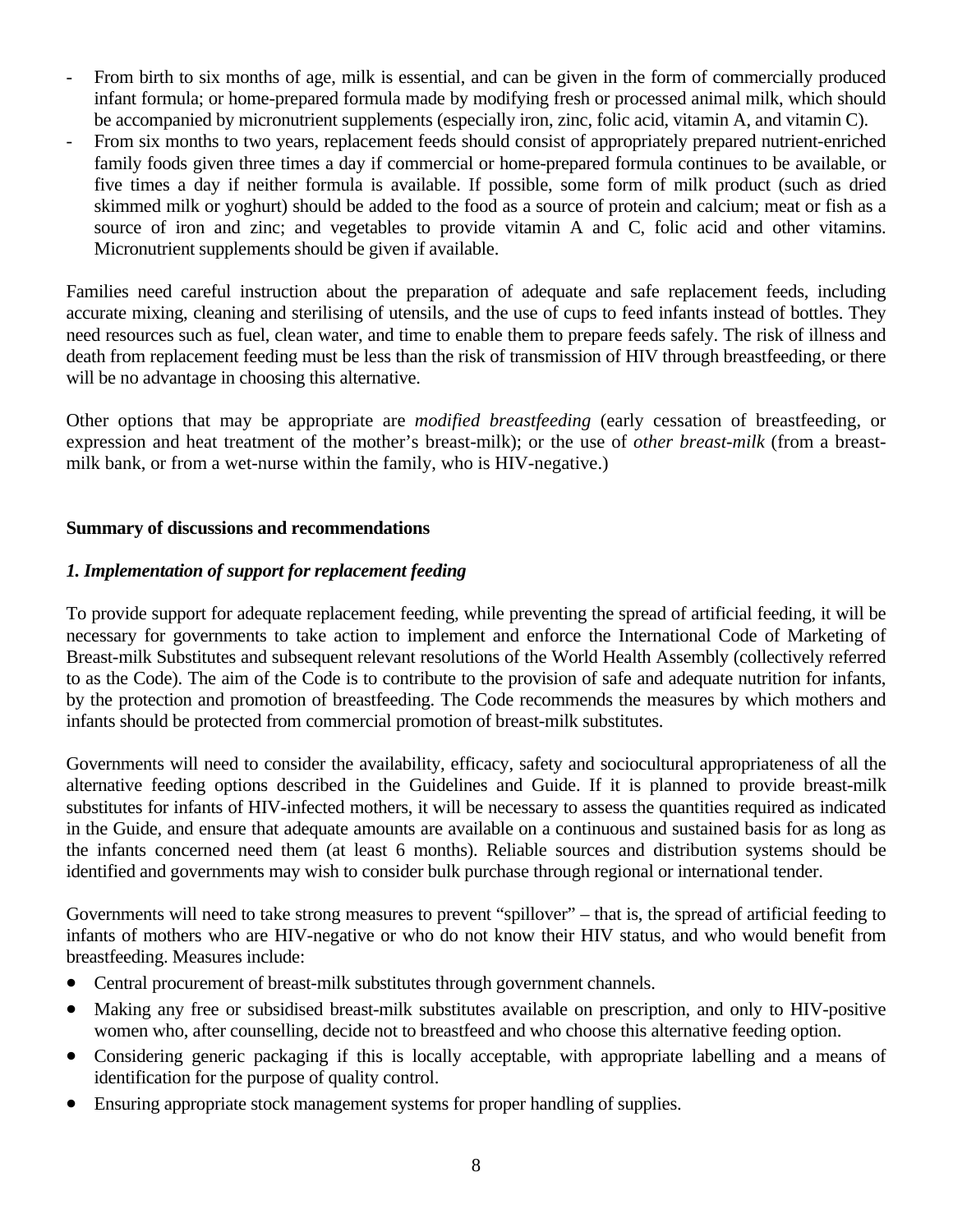Governments will also need to establish appropriate distribution channels for breast-milk substitutes that can be regulated by public health or other appropriate government authorities. These include approved pharmacies, social welfare institutions and appropriate non-governmental organisations (NGOs). Infant formula purchased through normal government procurement channels can be distributed through the health care system in accordance with the Code. Relevant UN agencies will assist governments in identifying appropriate distribution mechanisms. They should protect the need for confidentiality when a mother obtains her supply.

Comprehensive monitoring of the implementation of the Code is essential, with a particular focus on the appropriate distribution of infant formula to HIV-positive mothers.

The financial and manpower costs of making these arrangements, which will be additional to the cost of purchasing formula, should be taken into consideration by the authorities when introducing policies to provide alternatives to breastfeeding.

# *2. The role of health services – a package of care*

Support for alternatives to breastfeeding should be considered part of a package of care to reduce mother-tochild transmission (MTCT) of HIV. This will consist of:

- improved maternal nutrition;
- safe delivery practices;
- voluntary and confidential counselling and HIV testing, as a prerequisite for offering the specific interventions below.

For women who know and accept that they are HIV-positive:

- possible use of short course treatment with anti-retroviral drugs to reduce MTCT;
- counselling about infant feeding options, and support for alternatives to breastfeeding;
- follow-up clinical care and counselling, and social support for women, and their children and families.

This package of care needs to be integrated into strengthened maternal and child health (MCH) services, which will include increased access to and improved quality and use of antenatal and delivery care and family planning services; and health and nutrition care for children, including increased protection, promotion and support of breastfeeding for the majority of mothers, with strengthening of the Baby Friendly Hospital Initiative and breastfeeding counselling.

In adopting this approach, it will be necessary:

- first, to assess its feasibility, which will include calculating the expected demand, the existing resources which could be employed, the overall readiness of the health care system, and additional needs such as staff, facilities and supplies;
- second, to identify those who will be responsible for implementation, such as institutional MCH staff and community workers. Specific roles and responsibilities will need to be defined, and job descriptions adapted so that identified staff are authorised to take time for the necessary work;
- third, to make arrangements in appropriate facilities (government or NGO) to provide access to care, with confidentiality and linkages to follow-up services. The importance of equity, and the need to increase access for the more disadvantaged sections of the community should be recognised.

A major requirement will be further development of appropriate training programmes for staff at basic and supervisory level, to ensure that all staff have supportive attitudes to people living with HIV; and for those directly involved with women and children, to strengthen their skills in communication, in counselling for both HIV and infant feeding, and in provision of follow-up care.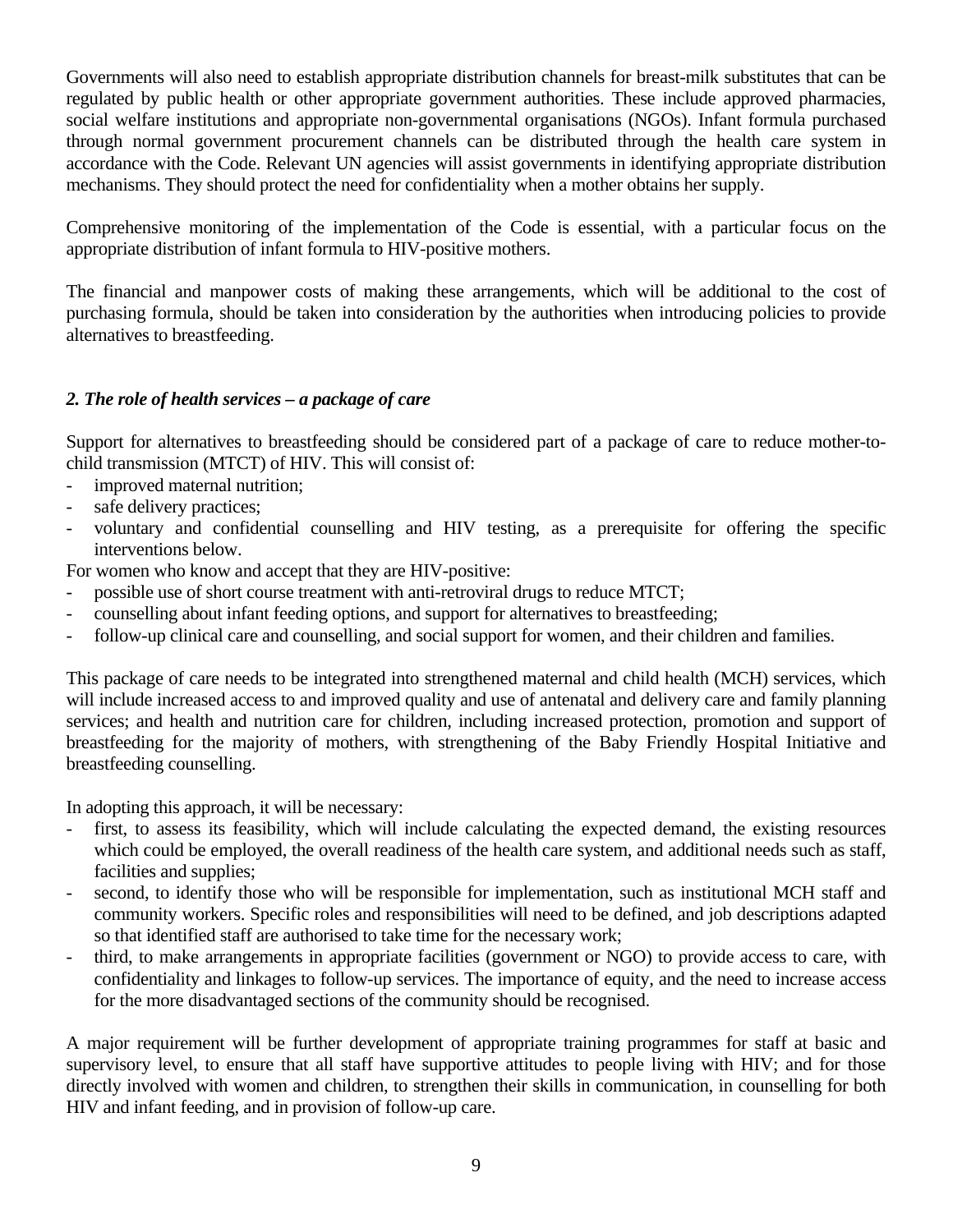The introduction of the package will need to be phased, starting in situations where it is most feasible, and using the experience gained, to extend it further. Voluntary and confidential counselling and HIV testing may be introduced first where antenatal care is already functioning well and accepted.

Appropriate information, education and communication (IEC) activities will be important at all levels, both to ensure political commitment to the approach, and to increase acceptance and use of the counselling and HIV testing services provided, by raising awareness and giving them a positive image.

The urgency of addressing the need to reduce mother-to-child transmission of HIV should be recognised by national and international authorities, and mechanisms for increasing health budgets found.

# *3. The role of the community*

Community structures have a vital role to play in providing a supportive and enabling environment for people living with HIV; by raising the awareness of the whole community about HIV and AIDS, addressing the problem of people denying that HIV is a problem for them*,* by promoting acceptance of voluntary and confidential counselling and HIV testing, and by reducing the stigmatisation and victimisation which is often associated with HIV infection. Politicians, influential local leaders, businesses, and support groups should all be involved, and men and other decision-makers in families should be specifically targeted.

Communities have a special role to play in relation to infant feeding decisions of HIV-positive women, as the confidentiality of their HIV status may be compromised if they choose not to breastfeed. These women need protection and support to enable them to use alternatives to breastfeeding to avoid exposing their children to HIV, without risking being stigmatised and victimised themselves as a result. Often, protection and support can best be provided by shared confidentiality in a community setting. Community organisations have an important role in helping to:

- ensure the acceptance, feasibility and sustainability of alternatives to breastfeeding, by working with nutrition experts to investigate traditional alternative feeding practices, and to find ways to improve their nutritional adequacy and safety;
- identify resources necessary for replacement feeding and overall support of the family, for example with income generating projects, when external assistance is not sufficient;
- support breastfeeding and prevent "spillover" of artificial feeding among women who are HIV-negative or of unknown HIV status.

A gender-sensitive, community development approach is required, with any external assistance building on and strengthening existing community structures. Priority should be given to developing the knowledge and skills of resource persons such as community educators, counsellors, and community health and development workers, in relation to breastfeeding as the primary choice, and replacement feeding or modified forms of breastfeeding for HIV-infected women.

# *4. Research, monitoring and evaluation*

While action on the basis of existing knowledge is urgently required, much remains uncertain or unknown. Research needs to continue to look for effective ways to reduce the risk of transmission of HIV through breastfeeding, in the hope that the use of alternatives will eventually become unnecessary.

Operational research will be a priority as new interventions are planned, and it will be essential to monitor interventions, to learn more about their feasibility, effectiveness and safety, and to take corrective action when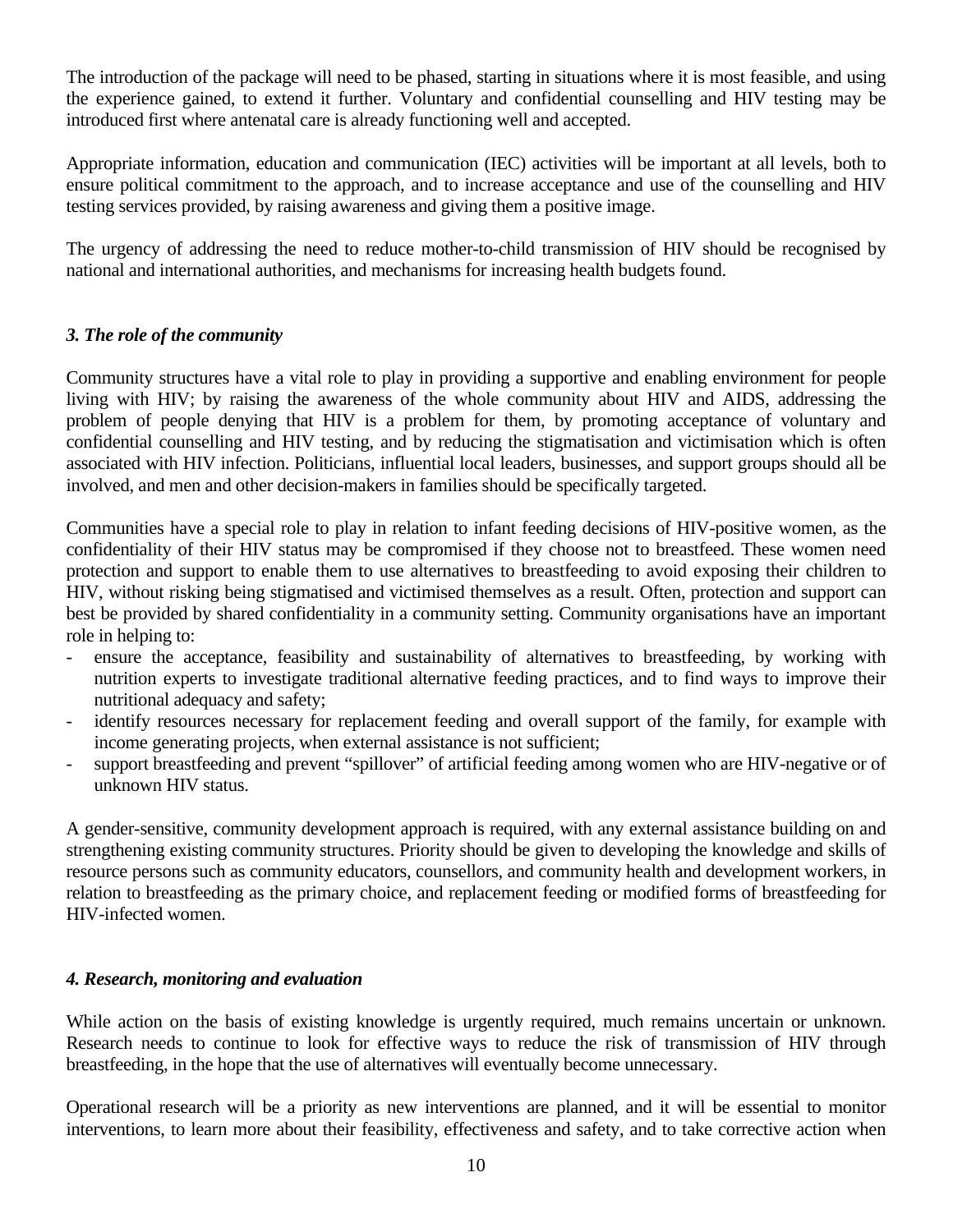necessary. Operational research will be needed to explore the feasibility, acceptability and social implications of voluntary counselling and HIV testing, various treatment regimens, replacement feeding, and modified breastmilk feeding options. Such research should be participatory, and involve affected communities and individuals in its design, implementation and evaluation.

There is a need to determine:

- optimal methods of implementing voluntary counselling and testing for pregnant women, for example, whether in specially designated units or integrated with other services;
- the best type of counsellor and counselling content, and the most suitable training methods;
- optimal nutrition requirements of children who receive no breast-milk, including their micronutrient needs;
- bacteriological advantages of cupfeeding compared with bottle-feeding;
- more precisely the effect of heat treatment on HIV infectivity of breast-milk.

Monitoring will be needed to learn the effects on individuals and in communities if

HIV-positive mothers use alternatives to breastfeeding. This should include monitoring overall rates of breastfeeding and artificial feeding, appropriateness and safety of use of breast-milk substitutes by HIV-positive women, and "spillover" of use of breast-milk substitutes by women who are HIV-negative or of unknown HIV status; mother-to-child transmission of HIV; infant health and growth (including diarrhoea morbidity and mortality); and maternal fertility and mortality. It will also be important to monitor use of services, such as antenatal care, counselling and testing, and specific interventions; and social effects such as the social wellbeing of women and their families, the prevalence of violence against women, and stigmatisation.

Existing indicators and ongoing surveys should be used when appropriate, though additional indicators for long term projects may need to be identified.

Research and monitoring will require considerable resources. Any resources made available should be free from conflict of interest to ensure unbiased and credible results.

#### **References**

- 1. HIV and Infant Feeding: A Policy Statement Developed Collaboratively by UNAIDS, WHO and UNICEF (1997).
- 2. HIV and Infant Feeding: A Review of Transmission of HIV through Breastfeeding {WHO/FRH/NUT/CHD/98.3, UNAIDS/98.5, UNICEF/PD/NUT(J) 98-3}.
- 3. HIV and Infant Feeding: Guidelines for Decision Makers {WHO/FRH/NUT/CHD/98.1, UNAIDS/98.1, UNICEF/PD/NUT(J) 98-1}.
- 4. HIV and Infant Feeding: A Guide for Health Care Managers and Supervisors {WHO/FRH/NUT/CHD/98.2, UNAIDS/98.4, UNICEF/PD/NUT(J) 98-2}.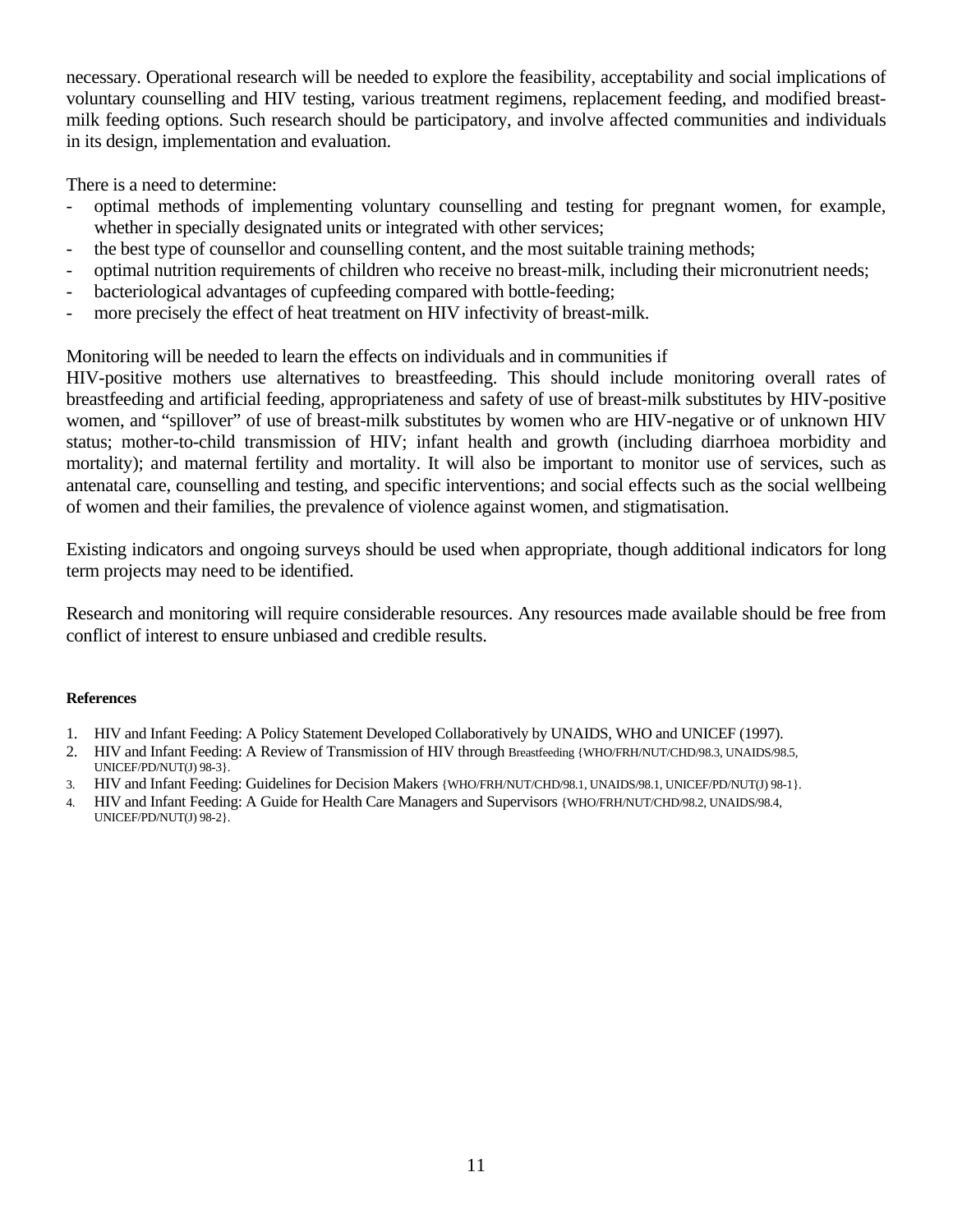# **PROCEEDINGS**

# **1. INTRODUCTION**

**Dr T Turmen, Executive Director, Family and Reproductive Health,** welcomed participants to the meeting, and introduced the proceedings.

Dr Turmen explained the extreme importance of the meeting, for the health of all children. Early in the history of the AIDS epidemic, it was discovered that HIV could be transmitted through breast-milk, and it is now urgent to develop and implement policies on infant feeding, to prevent this transmission. Infant and child mortality in many countries is rising because of HIV infection, and a proportion of these deaths might be avoided if women known to be infected with HIV could avoid breastfeeding. Efforts will have to be made to make suitable alternatives to breast-milk available and affordable for these mothers, and to give them the guidance and support that they need to feed their children as safely as possible. It is no longer a question of if and when we should act, but how.

At the same time, the lives of many more children whose mothers are not infected with HIV, will be at risk if there is a decrease in breastfeeding rates. In settings without reliable supplies of clean water, sanitation, and fuel for the safe preparation of feeds, the dangers of artificial feeding are very great. In areas affected by the HIV epidemic, a tendency for some mothers to feed their babies artificially "in case" of infection has already been observed. It is thus essential to continue to protect, promote and support breastfeeding for the majority of mothers who are not infected, or who are of unknown HIV status, so that no child is needlessly deprived of the benefit of breastfeeding.

If breast-milk substitutes are made available for mothers who are HIV-positive, every effort will have to be made to prevent the spread of artificial feeding among uninfected mothers. It will be necessary to strengthen all efforts to enable the majority of mothers to breastfeed optimally. In particular, it will be necessary to ensure that the International Code of Marketing of Breast-milk Substitutes and subsequent relevant World Health Assembly Resolutions are implemented, and that when breast-milk substitutes are provided for mothers, this is done in full accordance with the provisions of the Code.

Dr Turmen asked participants to use their expertise and experience to provide recommendations for the implementation of the guidelines that had been developed. The world is in urgent need of guidance on this matter, and is waiting eagerly for the outcome of the meeting.

**The Chairperson, Dr F. Sai**, was introduced by Dr Turmen. Dr Sai's wide experience in nutrition, family and international health, made him uniquely suitable for this role.

Dr Sai explained the objectives of the meeting. The overall objective was to provide national health authorities with clear guidance on infant feeding options and policies in the context of the HIV epidemic. The three documents which had been developed would be presented, and participants would be asked to discuss the implementation of the Guidelines and Guide. The expected outcome of the meeting would be practical recommendations on how to move ahead at all levels in health services and in communities, with research and evaluation; and with public health support for alternatives to breastfeeding which does not undermine breastfeeding.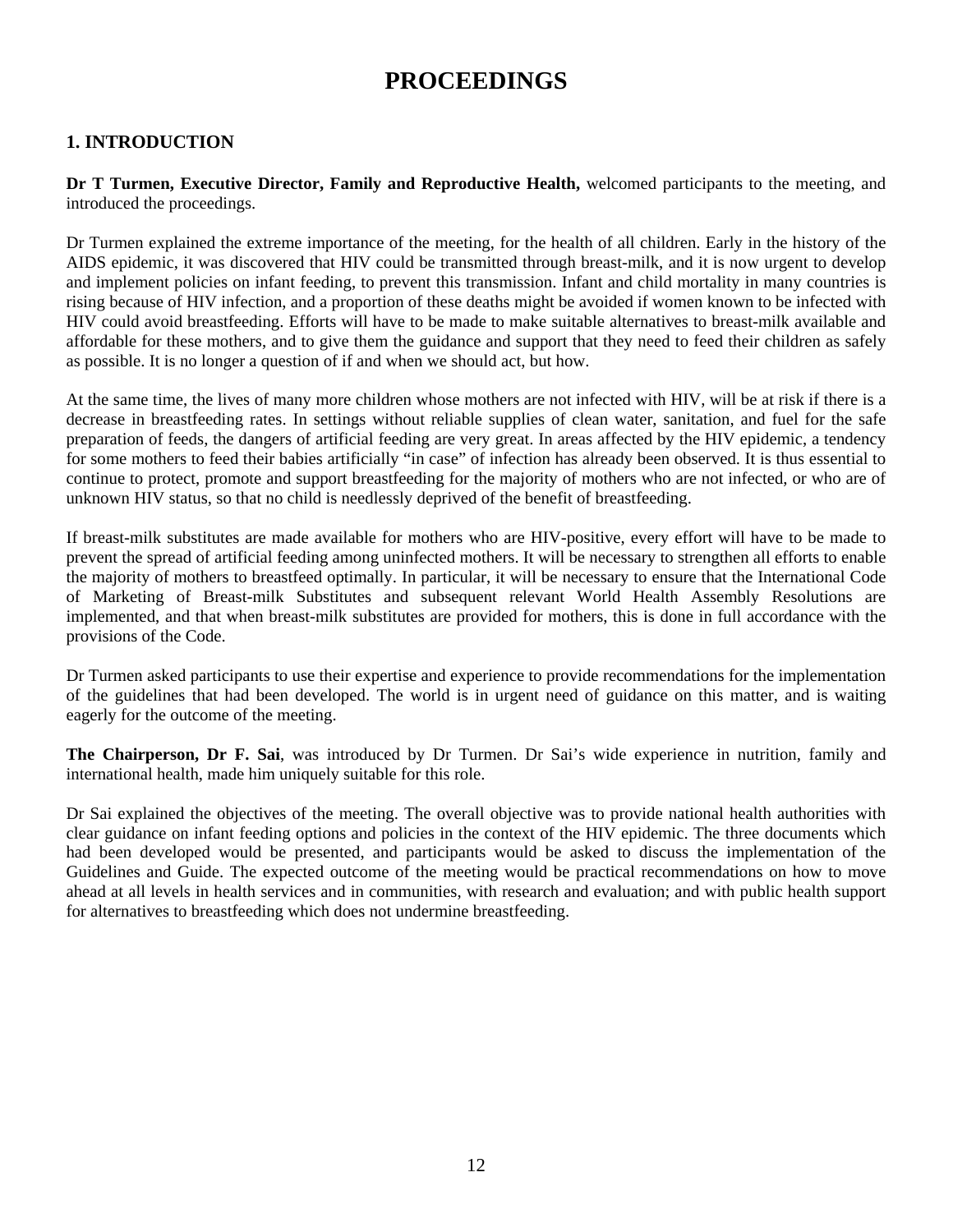#### 2. **OPENING ADDRESSES**

#### **Dr H. Nakajima, Director General,WHO,** gave the Opening Address for WHO.

Dr Nakajima emphasised the magnitude and seriousness of the problem of HIV in children, with 1600 new infections in children each day, and the responsibility that WHO, UNICEF and UNAIDS have to help countries. Whatever action is undertaken, it must be with due respect to human rights.

The majority of mother-to-child transmission of HIV occurs in late pregnancy and during delivery, but possibly one third is through breastfeeding. At last it seems that there are effective ways to reduce transmission, by the use of antiretroviral drugs in pregnancy, but these have only been shown to be effective in mothers who do not breastfeed. It is therefore urgent to make alternatives to breastfeeding more readily available and affordable for mothers.

Dr Nakajima stressed the importance of remembering the root causes of the problems being addressed, and of devoting attention and resources to the primary prevention of HIV infection among women and their partners. Mothers are usually infected by their sexual partner, usually the child's father, who needs to share responsibility for the health of their children. Emphasis must continue to be placed on the promotion of safer sex, and on strengthening women's autonomy in sexual and reproductive decisions, so that they may choose to protect themselves from pregnancy, HIV and other sexually transmitted diseases. Women need accurate knowledge about HIV transmission and alternative feeding options, in order that they can make informed decisions about the best way to feed their infants in their circumstances.

Dr Nakajima drew attention to the evolving concept of a package of care, which consists of voluntary and confidential counselling and HIV testing, treatment with antiretroviral drugs, and alternatives to breastfeeding, which needs to be integrated into maternal and child health services. The public health sector will need to find ways to introduce this package, including providing help for the many families who are unable to obtain suitable alternatives to breastfeeding, or to prepare them safely. Considerable resources will be required to strengthen the health infrastructure appropriately, and to train health workers to give mothers the necessary help and guidance.

Dr Nakajima reminded participants of the urgency of moving from knowledge to action with the aim of helping all mothers, whatever their HIV status, to make a fully informed choice and to minimise all infant feeding risks.

**Dr P. Piot, Executive Director, UNAIDS**, gave an Opening Address on behalf of UNAIDS, pointing out that there is now an ethical imperative to act. More than 500,000 infants were infected with HIV in 1997, mostly in Africa. Reduction of transmission is now possible, and the cost of not acting is enormous in many communities.

In developed countries, perinatal transmission is now rare due to the use of a long regimen of AZT and avoidance of breastfeeding by HIV-infected mothers. In February 1998, the preliminary results of a Thai/CDC trial showing that a short 1-month ZDV treatment was able to halve the risk of MTCT for non-breastfed children, raised considerable hope regarding affordability of an effective intervention for developing countries. Following the release of these results, UNAIDS in collaboration with WHO and UNICEF convened a meeting on *HIV transmission from mother to child: Planning for programme implementation* (see Meeting Statement in Annex). There was a strong consensus that mother-to-child transmission of HIV is a serious public health issue, that much larger scale programming is now feasible, and that we are now compelled to act. Furthermore there is an ethical imperative to support the introduction of the shorter AZT regimen in countries in which trials have been completed.

Dr Piot stressed that any national strategy to prevent mother-to-child transmission of HIV should be part of broader strategies to prevent the transmission of HIV and STDs, to care for HIV-positive women and their families, and to promote maternal and child health.

There is a set of core convictions on which interventions would be based:

- Efforts to promote primary prevention must be intensified;
- Women who are pregnant or planning to become so should be encouraged to know their HIV status;
- Women who are pregnant and infected with HIV should have access to antiretroviral drugs;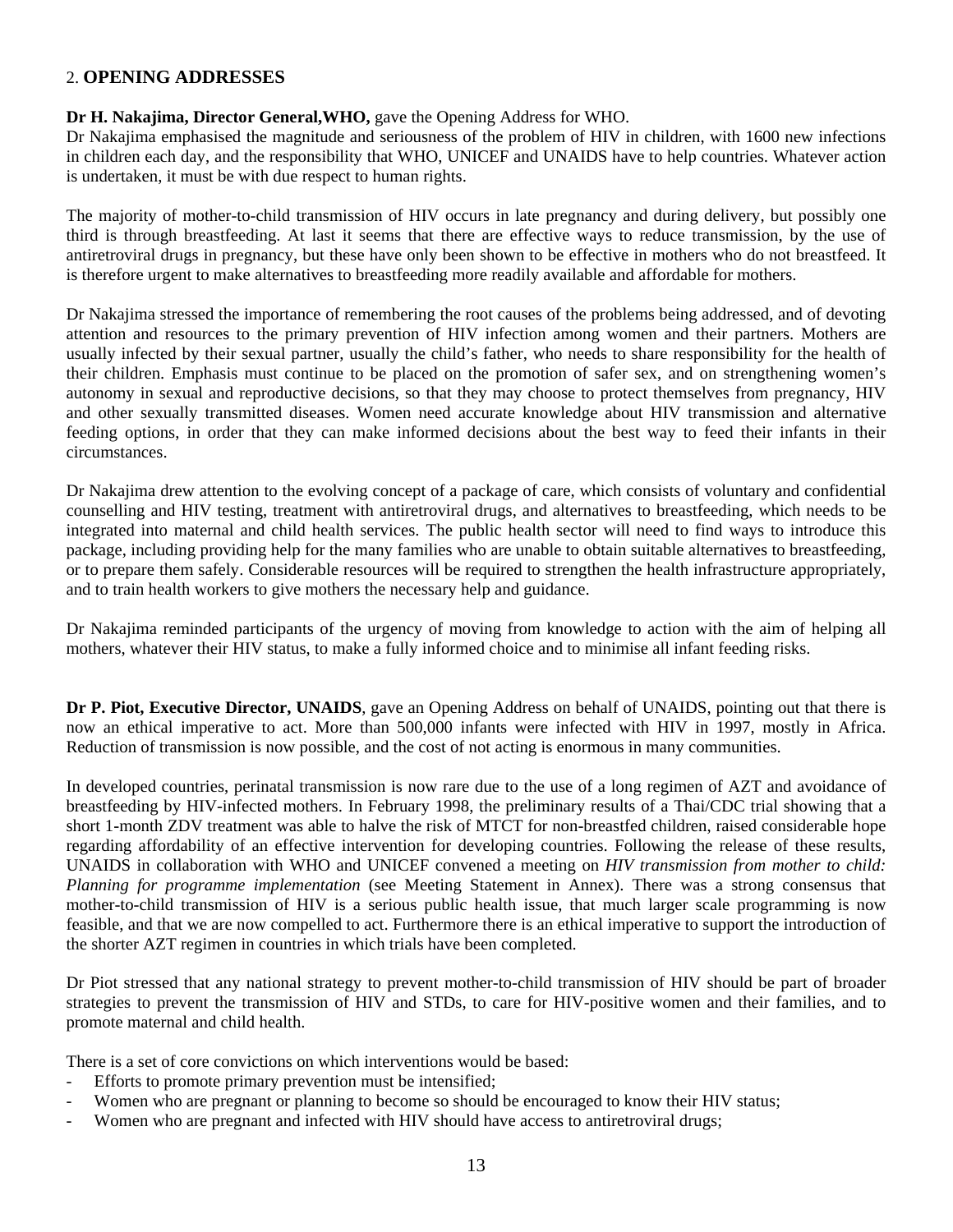- Women who are infected with HIV should have access to appropriate and affordable breast-milk substitutes, and where necessary steps should be taken to make these available, in accordance with the provisions of the Code.

Dr Piot stressed the need to find ways to make breast-milk substitutes available for all mothers who receive short course antiretroviral treatment, as the benefits of AZT for breastfed infants is still unknown, but may be significantly reduced. At the same time, breastfeeding must continue to be protected, promoted, and supported for infants of mothers who are uninfected, or of unknown HIV status. Since breast-milk substitutes may be considered as a life-saving medical product for those who need it while presenting serious health risks for those who do not, there should be no conflict between the two aims of promoting breastfeeding for the majority and preventing MTCT of HIV.

Dr Piot concluded by pointing out that significant progress had been made, particularly with the production of the guidelines for decision-makers and health care managers; and this meeting should provide positive and concrete guidance on how to overcome obstacles for the provision of appropriate alternatives to breastfeeding for HIV-infected women, while continuing to respect the International Code of Marketing of Breast-milk Substitutes.. The well-being and health of women and children in their respective environments is a priority for UNAIDS for the near future. Success in such an important and complex issue will only be achieved through strong partnership.

**Mr D Alnwick, Chief, Health Section, UNICEF,** gave an opening address for UNICEF. He reaffirmed UNICEF's commitment to the right of all children to the highest attainable standard of health, which includes minimizing the risk of acquiring HIV through breastfeeding.

There should be no contradiction between the promotion of breastfeeding, and making alternatives to breast-milk available for a specific clearly defined problem such as for infants of HIV-positive mothers who choose not to breastfeed. Breastfeeding remains the foundation of child health in all settings. UNICEF sees no contradiction between the provisions of the International Code on the one hand, and policies to facilitate alternative methods of feeding of these infants on the other, provided these are implemented according to the provisions of the Code.

However, the risks of the spread of artificial feeding must be recognised. There continue to be violations of the Code in many countries, and renewed efforts are needed to strengthen its implementation. It will be important to ensure that if breast-milk substitutes are made available to HIV-positive mothers, the Code is not violated, and that mechanisms are put in place to prevent spillover and spread of artificial feeding to the infants of uninfected mothers.

UNICEF recognises that the issue needs to be urgently addressed. However, it is complex, and there are many problems that appear extremely difficult. Some years ago, the difficulties of implementing the "Cold Chain" for immunization programmes appeared insurmountable, but now that has become a successful and routine part of health programmes. The same energy and conviction must be applied for the prevention of HIV transmission through breastfeeding.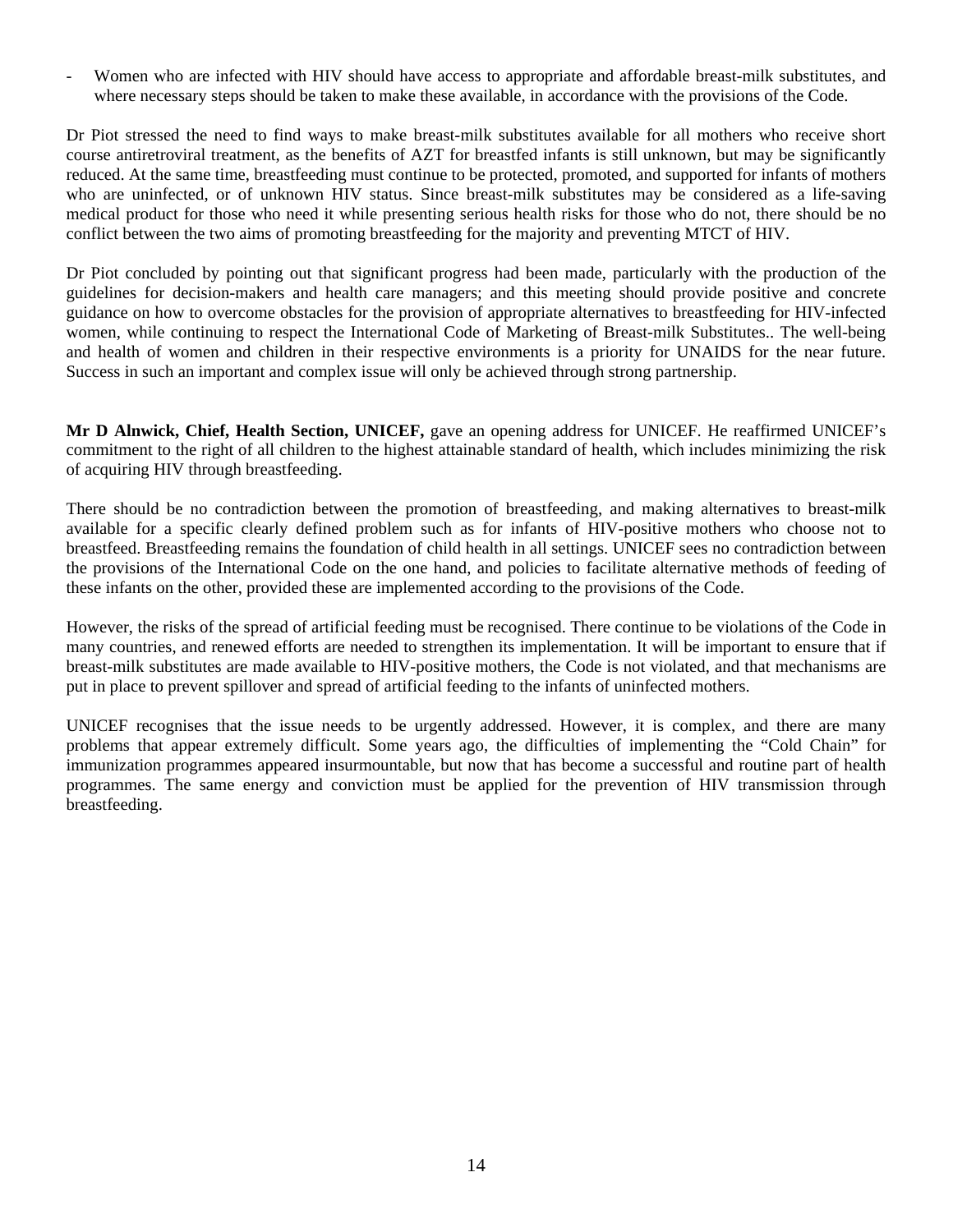# **3. SUMMARIES OF PRESENTATIONS**

# **Mother-to-Child Transmission (MTCT) of HIV**

**Dr I De Vincenzi** (UNAIDS, Geneva) presented a report of the meeting of March 1998 *HIV transmission from mother to child: planning for programme implementation.* A consensus statement from the meeting can be found in the Annex.

**Introduction of background documents. Mrs R Saadeh** (WHO, Geneva)

Mrs Saadeh introduced the three background documents presented at the meeting.

# • *HIV and Infant Feeding: A Review of HIV transmission through breastfeeding.*

This document

- presents the background scientific information about HIV infections and mother-to-child transmission;
- provides the basis for decision makers and health care managers to advise mothers on sound infant feeding choices;
- consolidates the latest information, including on the prevalence of HIV infection among pregnant women, the timing of transmission, maternal and infant factors which affect transmission.

#### • *HIV and Infant Feeding: Guidelines for Decision-Makers* This document

- 
- presents the framework for infant-feeding policy;
- identifies and discusses issues to be addressed by decision-makers;
- outlines the steps for implementation of policy, including monitoring and evaluation; and
- lists useful reference materials and resources.

# • *HIV and Infant Feeding: A Guide for Health Care Managers and Supervisors*

This document is intended to assist middle level managers and supervisors in planning and implementing services. It describes in some detail

- infant feeding options for HIV-positive women;
- practical steps for implementing services, including the prevention of spillover of artificial feeding to uninfected and untested mothers.

# **The Human Rights Context**

**Mr D Clark** (UNICEF, New York)

At the Second Consultation on AIDS and Human Rights in 1996, it was concluded that there was widespread abuse of human rights in the wake of the HIV/AIDS epidemic. Guidelines were adopted which included:

- ensuring community consultation in all phases of HIV policy design;
- reviewing and reforming public health laws to ensure that they adequately address public health issues raised by HIV/AIDS;
- enacting or strengthening anti-discrimination laws that protect vulnerable groups and people living with HIV/AIDS;
- promoting a supportive and enabling environment for women children and other vulnerable groups by addressing underlying prejudices and inequalities.

The human rights principles which are particularly relevant in the situation of mother-to-child transmission of HIV/AIDS are: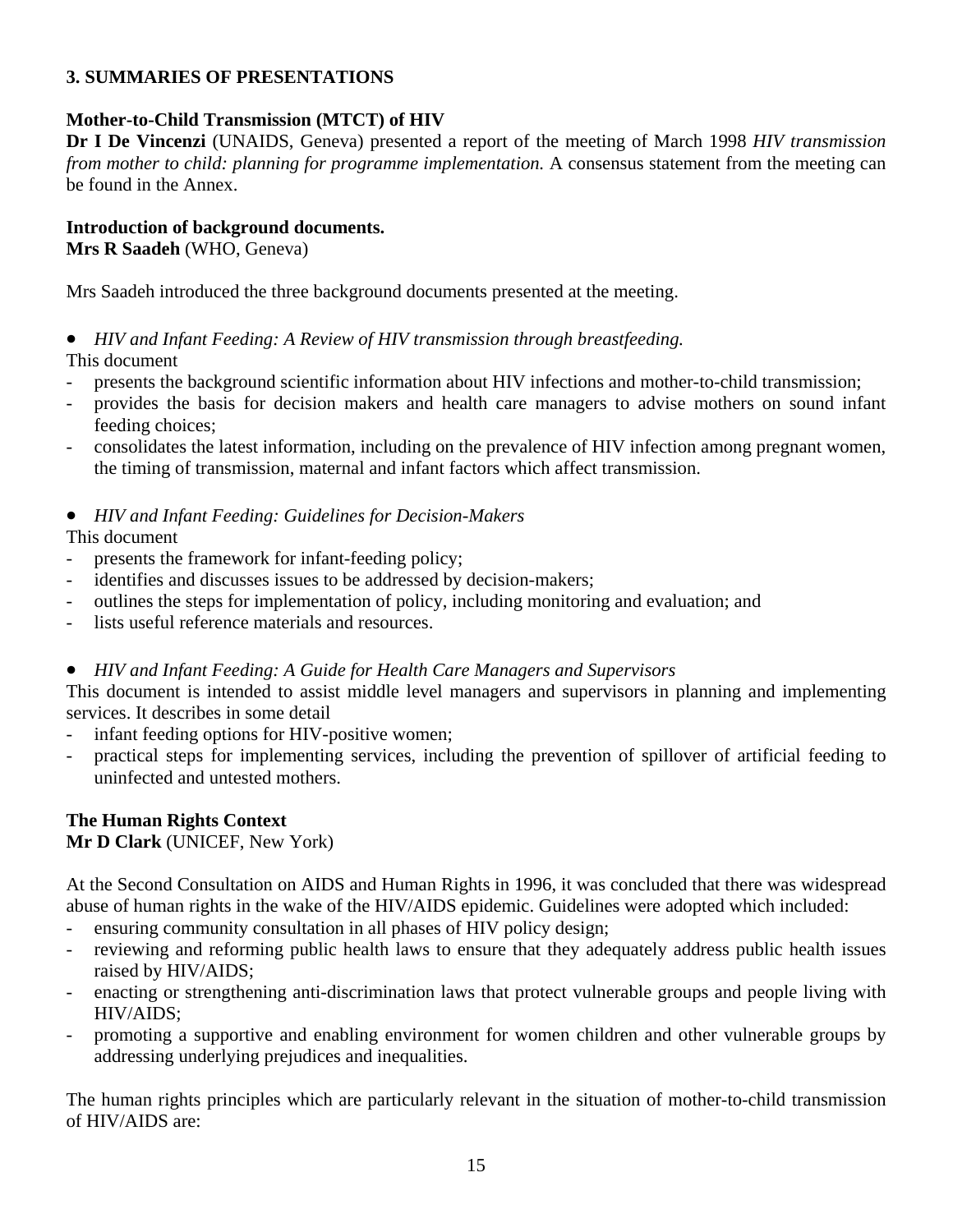- the right to life, and the highest attainable standard of physical and mental health; in the case of children breastfeeding is an important component of the right to health, however, only the mother can decide whether to breastfeed her child or not;
- the right to privacy, including the obligation to seek informed consent to HIV testing and privacy of information, including the confidentiality of all information relating to a person's HIV status;
- protection of the sexual and reproductive health of women and girls, to enable them to avoid infection resulting from sexual and social subordination.

The protection of human rights is an essential component in preventing transmission of HIV and reducing the impact of HIV/AIDS.

Free and informed choice and respect for human rights are necessary for the effective implementation of public health measures in relation to the HIV pandemic. In the present context, this means that women should have a free and fully informed choice as to how to feed their infants.

# **Transmission of HIV through breastfeeding: an overview**

**Dr Philippe Van de Perre** (Centre Muraz, Burkina Faso)

*Risk of transmission*: The estimated additional risk of transmission MTCT of HIV infection through breastfeeding is 15%, with approximately one third to one half accounted for by late postnatal transmission after 3 to 6 months of age. However, if the mother has a primary infection late in pregnancy or in the breastfeeding period, the risk is higher and about 25%.

*Mechanism of transmission*: HIV-1 is present in breastmilk as both cell-associated and cell-free virus, but it is not yet clear which components are responsible for transmission. Prevalence and concentration of HIV-1 DNA appears to be highest in the first six months, but this is based on very small numbers studied and needs further confirmation. Some anti-infectious substances from breast milk may be protective against transmission such as locally produced maternal antibodies, lactoferrin, and secretory leukocyte protease inhibitor. The maternal vitamin A status may be important, as the rate of transmission has been found to be higher with maternal vitamin A deficiency.

*Timing of transmission:* The timing of transmission of HIV-1 during lactation should be urgently scrutinised in order to design appropriate interventions. Transmission may be related more to time of exposure, infectivity of breastmilk or specific susceptibility of the infant than to duration of exposure through breastfeeding. The recent demonstration of an early rebound of viraemia after antiretroviral withdrawal may reduce the expected benefit of antiretroviral prophylaxis of mother-to-child transmission of HIV-1 to breastfed children.

*Entry point*: The portal of entry of the virus through the infants gut is also unknown and may involve breaches in the integrity of mucosal surfaces, and M cells and other epithelial cells such as enterocytes. Even minor nutritional imbalances can damage the mucosa. In addition to vitamin A, riboflavin and other micronutrients may play a role in maintaining mucosal integrity.

*Caution*: The mathematical models used to compare the various risks are all weakened by the current, limited understanding of the mechanisms of transmission.

#### **Research experiences with infant feeding interventions Dr Ruth Nduati** (University of Nairobi, Kenya)

16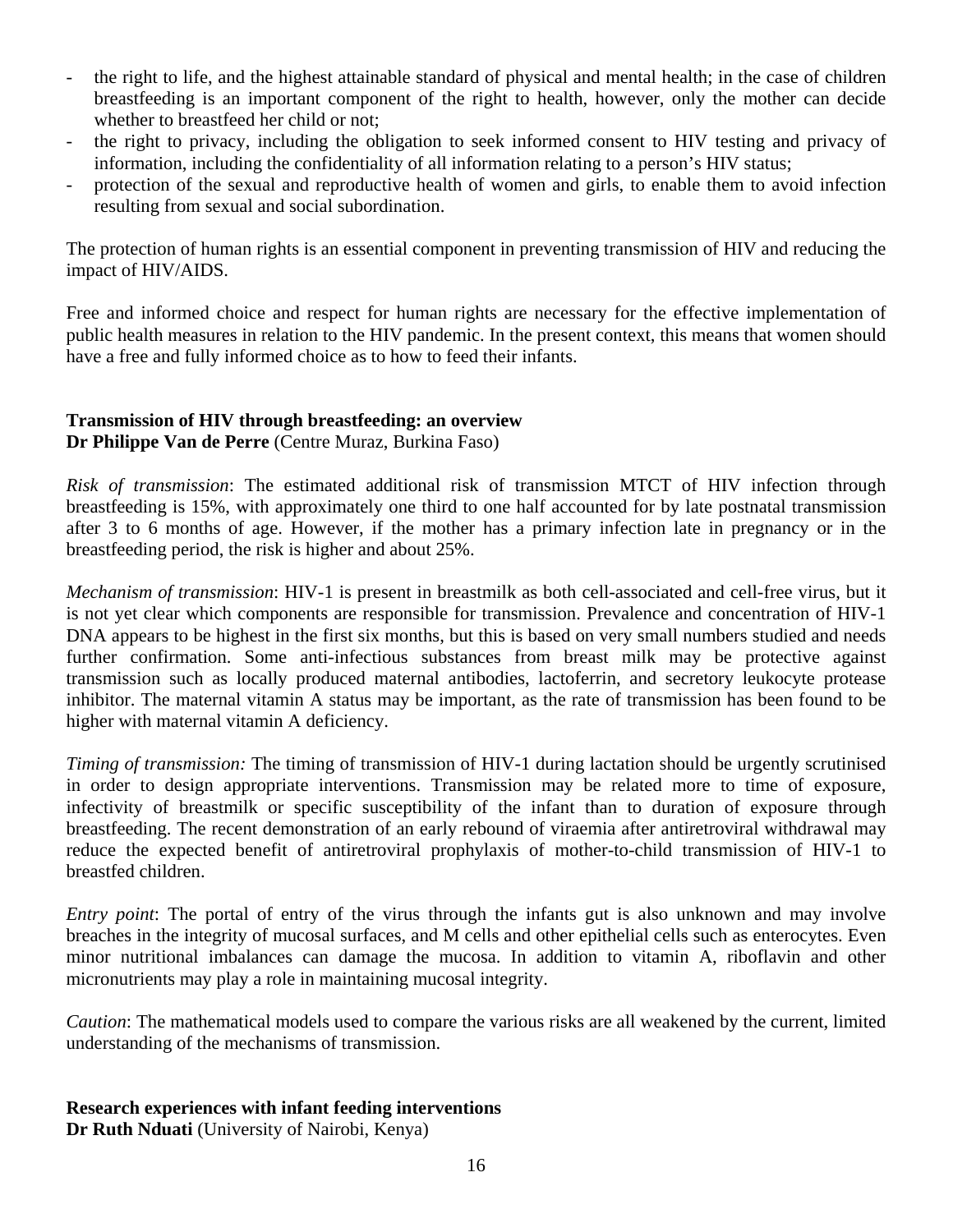The discussion was presented in the context of a randomized clinical trial of breastfeeding and formula feeding among infants of HIV-infected women in Kenya.

For any trial, it is essential to obtain informed consent. Women need not only to understand the aims, methods, anticipated benefits and possible adverse outcome, but need to be able to express preference and have the legal capacity to act on that preference.

Explaining scientific method is not easy. One particular difficulty lies in patients' mistrust of a researcher who admits to a balanced state of ignorance*,* which in fact is the rationale for the trial and an ethical condition for undertaking it. If one arm of a randomized controlled trial is known to produce a superior outcome, the trial should not be conducted. Such trials are ethically permissible only when it is not known which of the two (or three) arms will be associated with a better outcome. The principle of informed consent can best be respected when researchers make explicit this delicate balance and when patients fully understand and accept the risks and benefits which may result from their participation in the trial.

Perinatal studies present a particular challenge because infants, as trial subjects, cannot give informed consent and therefore are considered to be in need of special protection. The main considerations in perinatal studies are: appropriate surrogate or proxy consent; proper assessment of risks and benefits; and any potential conflict between parent(s) and the child. The risks to the child of participation in the randomized trial should be minimal with the prospect of benefits to the child.

Conflict between a mother's right to autonomy and privacy and the child's right to participate in a potentially beneficial study is a very real problem. HIV-infected women's need to maintain privacy is very real as disclosure can be very harmful. At the same time, they want what is best for the health of their children. The right of the father as the guardian of his child is a further consideration.

Trials in developing country settings often present special ethical problems because of women's economic dependence and limited autonomy; the loss of confidentiality for those participating in the formula feeding arm of the study; and cultural limitations on making an informed choice.

The rationale for a randomized trial and its potential benefits are as follows: current knowledge about MTCT through breastfeeding is from observational studies; one feeding method tends to predominate making it difficult to explore correlates within a cohort; the choice of feeding method may be related to disease status and may therefore bias results; and comparison across cohorts does not allow for the control of important factors such as nutritional status, disease status or different HIV subtypes.

# **Guiding Principles and Main Strategies**

**Dr S Holck** (WHO, Geneva)

Dr Holck described the broader context of maternal and child health services in which the prevention of mother-to-child transmission of HIV should be set. There is little sense in preventing MTCT of HIV, and introducing alternatives to breastfeeding, if nothing is done to meet basic MCH needs for all women, regardless of their HIV status. The necessary measures include:

• *Prevention of HIV infection among women*

This should include information on HIV transmission, access to condoms, access to voluntary and confidential counselling and HIV testing (VCT), and diagnosis and treatment for STDs. Primary prevention is particularly important for young women, and during pregnancy and lactation.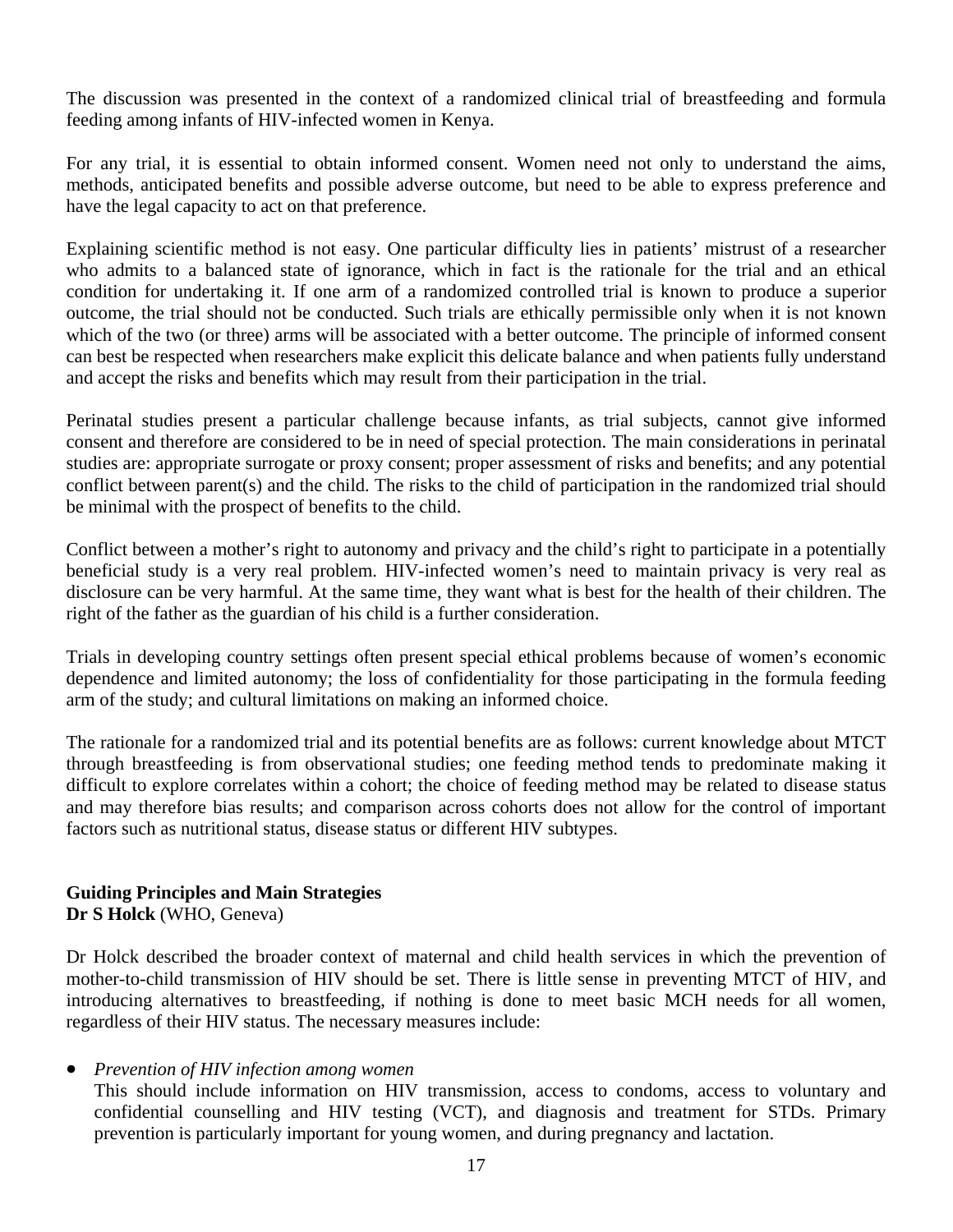- *Prevention of unwanted pregnancy*  Access to appropriate advice and contraception should be increased.
- *Meeting the needs of women during pregnancy*

Women need basic antenatal care, including vitamin A, iron and folic acid supplementation. Antenatal care needs to be promoted as an entry point for VCT.

- For women who are HIV-negative, primary prevention of HIV, and promotion of breastfeeding are appropriate.

- For women who are HIV-positive, it may be possible to offer short course antiretroviral treatment. They should also be counselled about infant feeding options, to enable them to make a fully informed choice.

• *Meeting the needs of women during labour and delivery* 

For all mothers, a skilled attendant should be present, invasive procedures minimized, and universal precautions for preventing transmission of HIV should be followed. For HIV-positive women, antiretroviral treatment can be given if available, and support for replacement feeding from birth if the mother has chosen that method. Women who are HIV-negative or untested, or who choose to breastfeed, can be given support for breastfeeding from birth.

• *Meeting the needs of women postpartum* 

All women need general postpartum care, advice on family planning, and access to contraception. Women who are HIV-positive and not breastfeeding need support for alternative feeding from birth. Those who are HIV-negative or untested need support for prevention of HIV and treatment of STDs, and support for breastfeeding.

• *Meeting the needs of infants and children* 

Regardless of the mother's feeding choice, children need nutrition care, including monitoring of their growth and development, and access to health care.

Together these measures provide an integrated package of care, which is necessary for basic MCH care for all women, and for prevention of HIV. Prevention of MTCT of HIV cannot be provided in isolation. Access to antenatal care in particular needs to be increased, and promoted as the entry point for VCT. VCT will not only help HIV-positive mothers to receive care, but it will also help to protect breastfeeding among mothers who are HIV-negative.

### **HIV Counselling and Testing Dr Eric van Praag** (WHO, Geneva)

Voluntary confidential counselling and HIV testing (VCT) is the starting point for making decisions about HIV and about infant feeding, and it is the prerequisite for choosing appropriate prevention and care options, including alternatives to breastfeeding.

If a mother has not been counselled and HIV-tested, there is no advantage in avoiding breastfeeding. Without knowing and accepting a positive test result, interventions to prevent MTCT such as short course ARV treatment and alternative methods of infant feeding cannot be considered. Until and unless MTCT interventions are developed which can be applied regardless of HIV status, this will remain the case.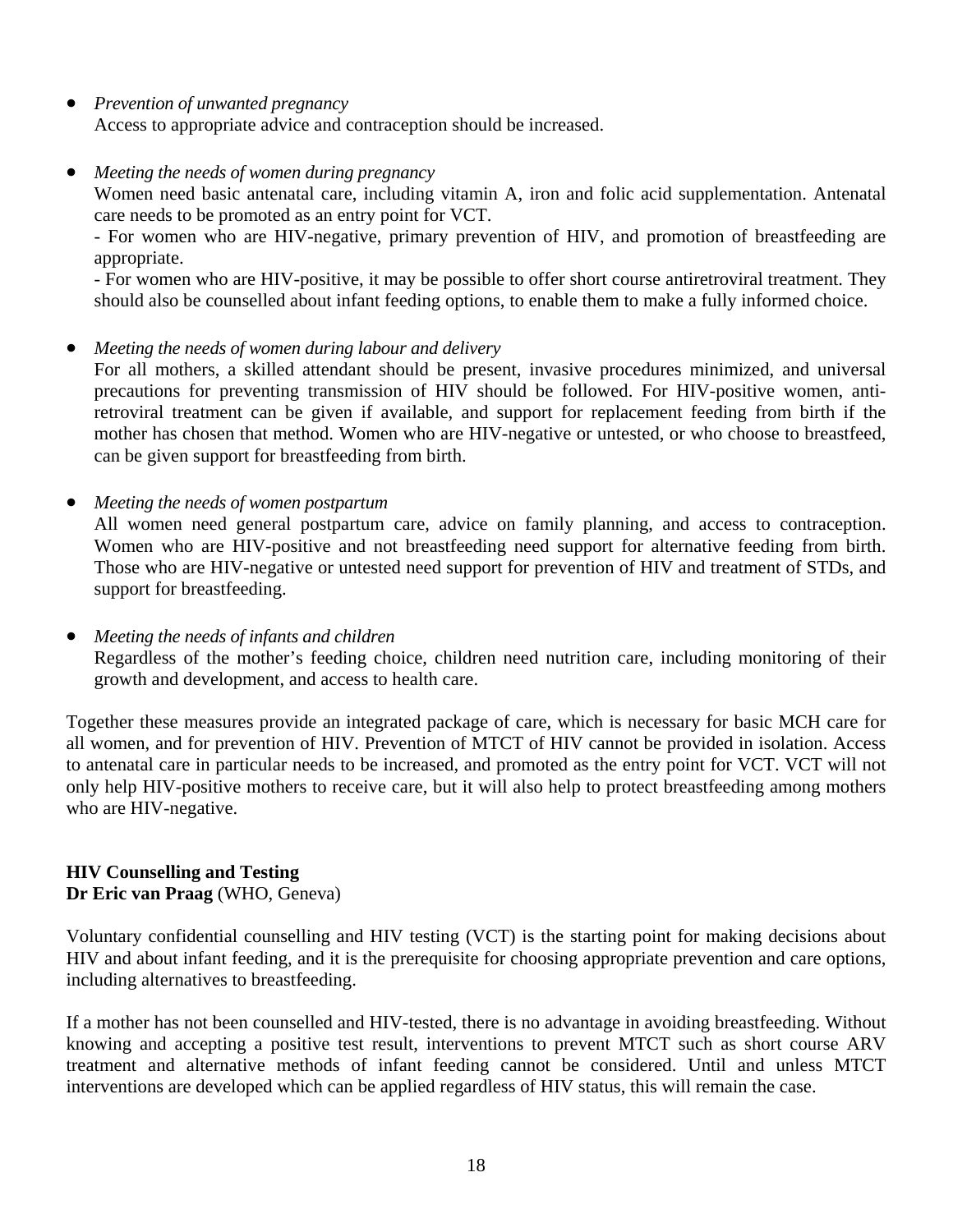From a health service perspective, for both provider and patient, VCT offers an entry point into various follow up activities to be organized: options to reduce MTCT at the antenatal, delivery and post partum service; to early entry into a continuum of care and welfare services from within the system or referrals to social support networks for people living with HIV/AIDS (PLHA).

From a public health perspective, VCT, as a prerequisite to MTCT interventions, contributes to the reduction in the number of HIV-infected children. In so far as it encourages safer sexual behaviour, in both those who test positive and those who test negative, VCT also contributes to primary prevention.

From the client's perspective, VCT enables acceptance of the serostatus, informed decision making, coping and planning for the future, and provides psychosocial support and facilitates access to care. It allows for individual decisions about safer sexual behaviour.

The immediate task at hand is to increase availability and demand particularly in high prevalence areas where MTCT interventions are likely to be introduced. The level of demand varies enormously between and within countries and between different groups, and it is urgent to investigate factors contributing to acceptability of VCT services. The vicious cycle of silence, stigma and neglect which unfortunately is all too frequent in health settings, is just one of the health staff's attitudinal obstacles to be overcome. User friendly services, particularly for young women, are essential and this includes making services free or cheap and sensitizing staff to the needs of young people and empowering staff to address HIV/AIDS. The location and opening hours of VCT services will be a determining factor in their acceptability. If women, already overburdened with multiple daily tasks, have to travel long distances and wait hours to be seen, service utilization is likely to be low. Counselling needs to be a recognized task by health institutions, for which time and space are made available. Experience in Uganda shows that services need to be personalized and well organized. Clients need to know that they will be listened to and that their worries will be addressed. Peer education to stimulate demand for counselling is very effective with young clients.

#### **Replacement feeding options Dr Felicity Savage** (WHO, Geneva)

According to a recent analysis of available data, if the prevalence of artificial feeding were to reach 10% or 100% in a country with a postneonatal mortality of 90, there could be a 13% or 59% increase in infant mortality rates, respectively. In one study, in a situation of poor hygiene, the relative risk of death from diarrhoea in infants aged 8 days to 12 months, fed with breast-milk substitutes only was 14, compared to those receiving only breast-milk. Thus, if HIV-positive mothers do not breastfeed great care is needed to minimise the risk of alternative infant feeding methods. Alternative feeding methods are only an advantage for mothers who have been counselled and HIV tested, who know they are HIV-positive, and who are able to provide an alternative in adequate amounts and hygienically. For mothers who are HIV-negative or of unknown HIV status, breastfeeding should be protected, promoted and supported.

#### *Reducing the risks of alternative feeding.*

This will require a considerable investment in time, effort and resources, for training and employing health workers to counsel mothers, for ensuring the availability of appropriate and affordable providing breast-milk substitutes and for continued nutrition support for at least two years. The risks for artificially fed infants of mothers who do not receive this level of support will be very great.

#### *Alternatives feeding options.*

The alternatives for HIV-positive mothers who have been counselled and tested and who choose not to breastfeed are: commercial infant formula; home prepared formula (made from fresh or processed animal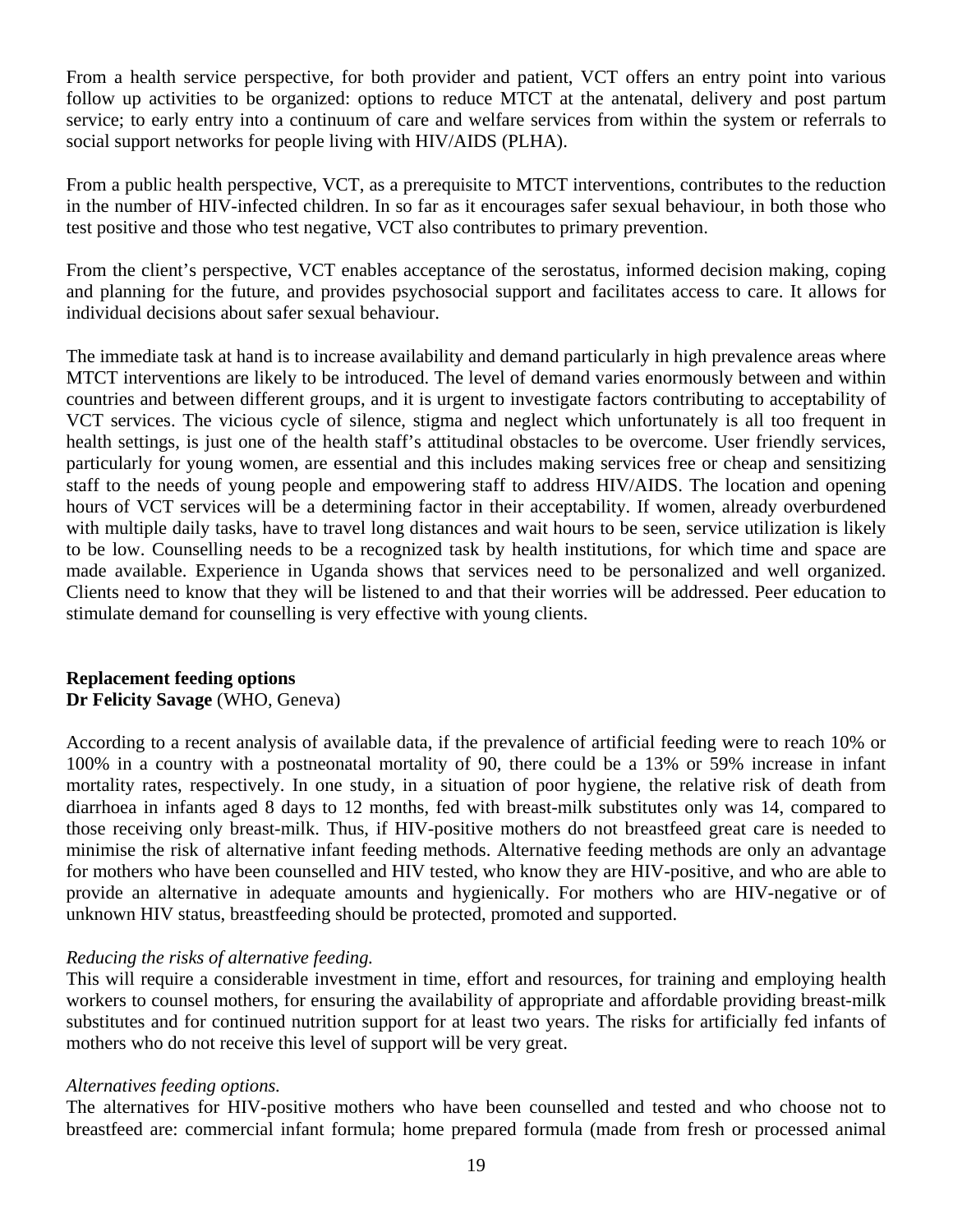milks modified by dilution with water and addition of sugar); modified breastfeeding (expressed and heat treated breast-milk or early cessation of breastfeeding); and breast-milk from other sources (breast-milk banks or wet nursing).

Breastfeeding provides up to half or more of an infant's nutrition needs between 6 and 12 months and up to one third in the second year. Malnutrition occurs most often in the second six months of life and the second year, so nutrition support must continue for at least 2 years. Providing a child who receives no breast-milk with all necessary nutrients for two years is called *"replacement feeding".*

#### *Replacement feeding from birth to six months of age.*

Milk is essential. Although there are significant differences, commercial infant formula is the closest in composition to breast-milk and is usually adequately fortified with micronutrients. Home prepared formula provides insufficient micronutrients, especially iron, zinc, vitamin A, vitamin C and folic acid, so micronutrient supplements should be given to the child in addition.

Clean water to mix feeds; fuel to boil water, milk and utensils, to kill microorganisms; and time are needed to prepare feeds safely. Feeds should be given by cup and not bottle to minimize risks. Newborn and even low birth weight babies can be fed by cup.

### *Replacement feeding from six months to two years.*

Replacement feeding should preferably continue to include commercial or home prepared formula, and complementary foods made from suitably prepared and nutrient-enriched family foods given three times a day. If neither formula is available, family foods need to be further enriched and given five times a day. After 6 months of age, dried skimmed milk and yoghurt can be added to food as a source of protein and calcium; if possible, other animal products such as meat, liver and fish should be added to provide iron and zinc; and fruit and vegetables to provide vitamins.

# *Other needs to compensate for not breastfeeding.*

Women who do not breastfeed need improved access to family planning services, because they lose the birth spacing advantage of breastfeeding. Consideration also needs to be given to ensuring adequate psychosocial stimulation and attention for the child, which breastfeeding normally provides.

#### *Controlling supplies of breast-milk substitutes.*

If breast-milk substitutes are to be made available to mothers, supplies need to be managed so that mothers who are HIV-positive receive them regularly, but so that "spillover", or spread of artificial feeding by mothers who are HIV-negative or of unknown status, does not occur. Supplies should be procured centrally and carefully stored; distribution should be well organized. Formula should be provided only for infants of HIV-positive mothers, preferably on prescription through credited pharmacies, for as long as the infants need it (at least 6 months); and linked to follow up care, for example to 2-4 weekly growth monitoring.

#### **Costs of replacement feeding Ms. Lida Lhotska** (UNICEF, New York)

Not all costs can be expressed in financial terms. The costs of training, of counselling mothers, of fuel and water, of caregiver's time and of medical treatment need to be considered in addition to the cost of breastmilk substitutes and their distribution.

#### *Sustainable alternatives*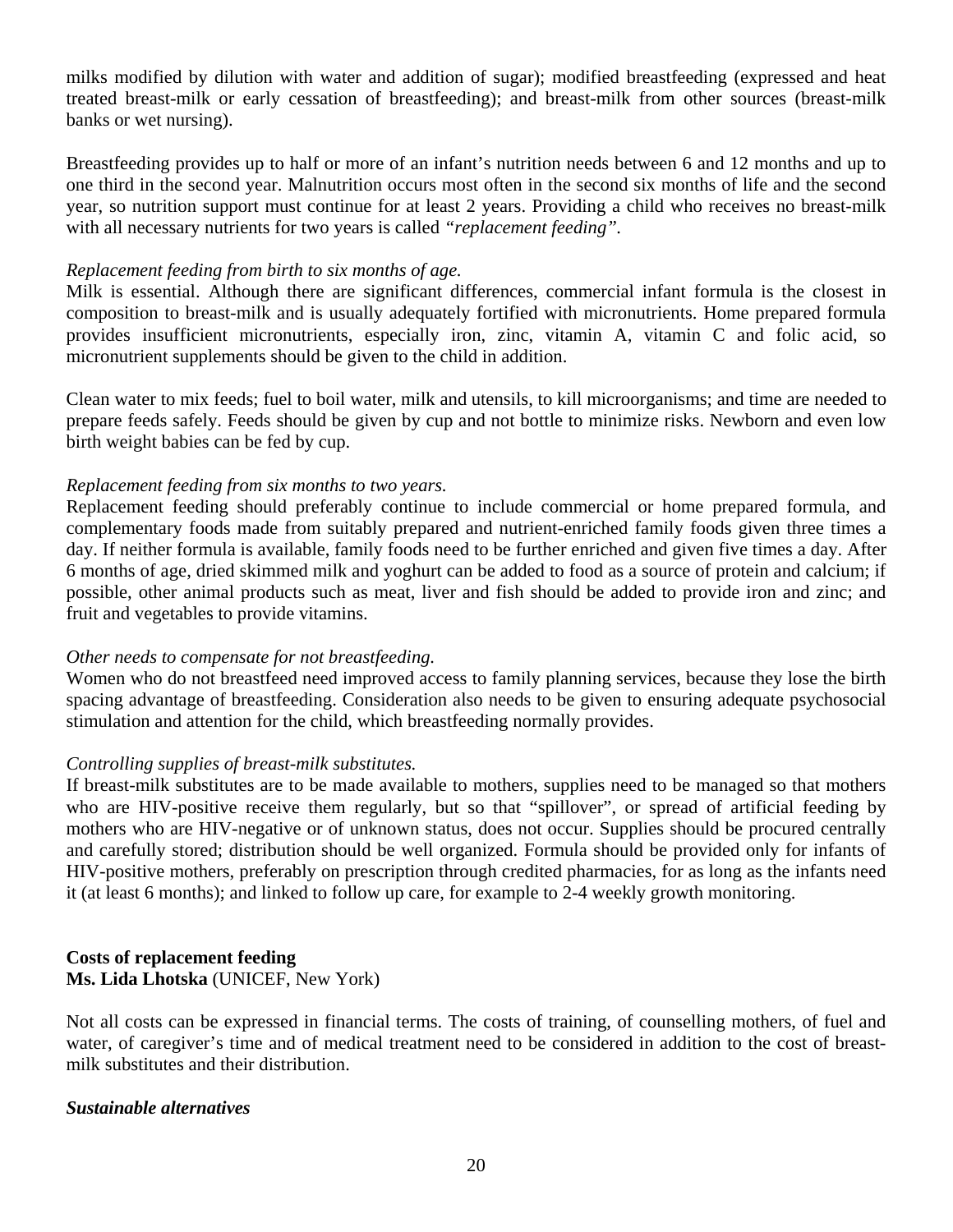Provision of nutritional support and regular follow up of children with growth monitoring, must be planned for two years or more.

*0-6 months*: Information collected from UNICEF's field offices shows that either fresh milk or dried full cream milk are less expensive than commercial infant formula in most settings. In rural and some peri-urban areas, milk from farm animals may be the most sustainable alternative to breast-milk.

*Over 6 months*: Formula is not essential, and it may even be possible to feed a child adequately without milk, but some form of milk is desirable because this may represent the easiest way of supplying calcium and protein, and other key nutrients.

*Quantities*: For infants aged 0-6 months, 92 litres of fresh milk or 20 kg of powdered commercial formula are needed to feed an infant for 6 months. If a non-breastfed child continues to receive half of her nutritional needs from milk between 6-12 months and one third from 12-24 months, 255 litres of milk or 43 kg of milk powder will be needed for the period 6-24 months.

Health planners need to consider which are the most nutrient-rich non-milk foods available in their countries; what household technologies exist to make them into food suitable for young children; how existing complementary food could be appropriately enriched with nutrients; and how much it would cost families to prepare a daily diet with these foods in adequate quantities.

### *Supplies*

### *Laboratory equipment and supplies for HIV testing.*

These must be the first priority for purchase, if they are not already available, rather than breast-milk substitutes. Support for replacement feeding must go only to women who have been HIV tested and found positive. The ELISA test, which could reassure HIV-negative women of the safety of breastfeeding, costs less than two or three days supply of commercial formula.

#### *Breast-milk substitutes.*

Fresh animal milk or processed products such as dried full cream milk made into home prepared formula, with the addition of micronutrients, may be more affordable and sustainable than commercial infant formula. If processed milk products are considered, using those which are produced locally will avoid depletion of foreign currency and will cost less to transport.

#### *Additional costs to the country*

If commercial formula is imported, quantities should be just sufficient to meet needs; excess imports would be more costly and more likely to lead to spillover. Production, transport and packaging all contribute to costs to consumers in rural areas; and ways need to be found to reduce these, eg, use of plastic bags rather than tins. Monitoring to prevent misuse and spillover is costly but essential. Formula found in the hands of untested mothers would be evidence of distribution failure.

#### *Additional costs to families*

If families have to buy commercial formula, the cost of this plus the additional cost of fuel and water may exceed 50% of family income for those on the minimum wage. The nutritional status of all family members may be endangered if commercial products are purchased. For instance, in Bangladesh, home prepared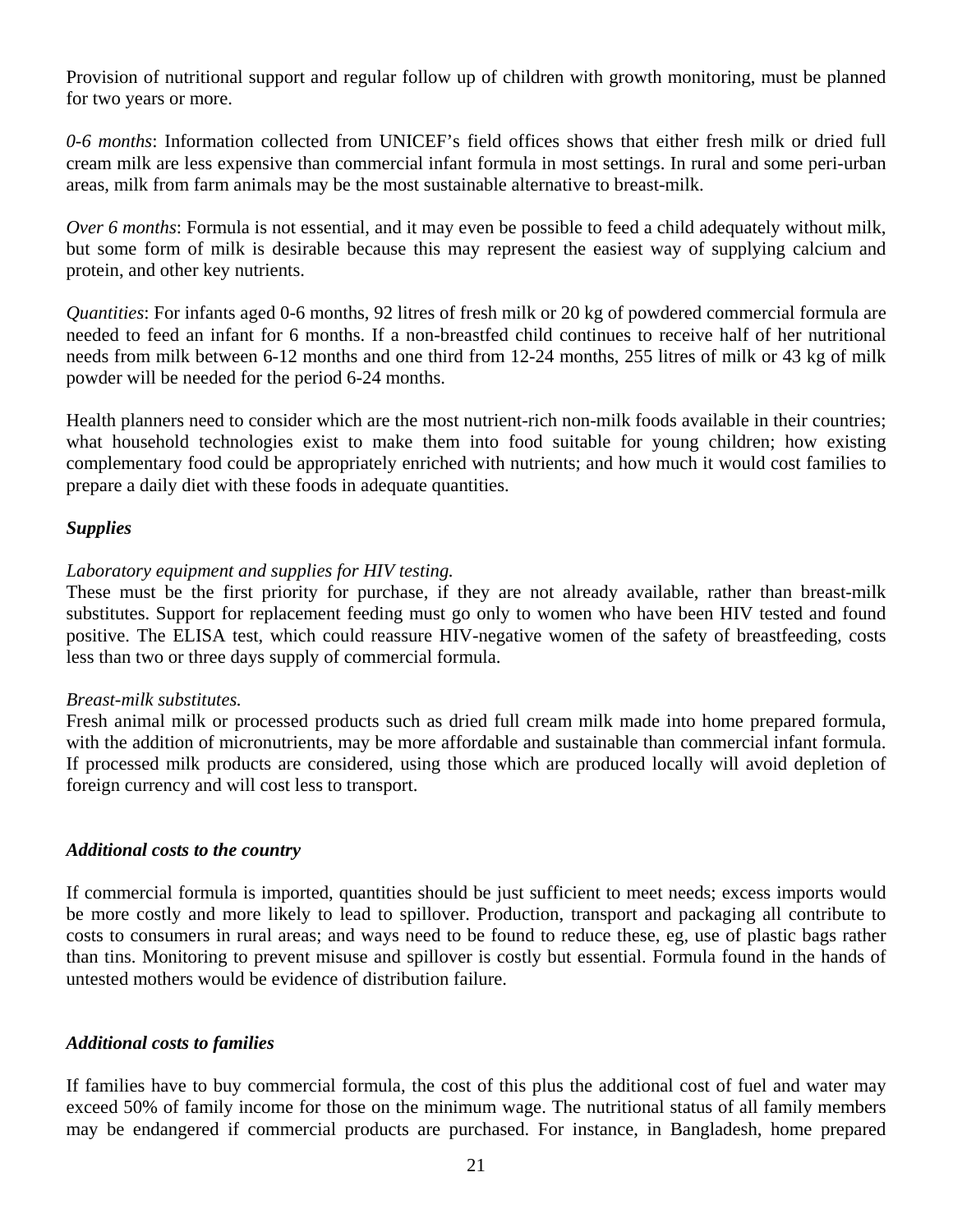formula made from dried full cream milk would cost only 60% of commercial infant formula. An Argentinean study found that in the poorest families, feeding infants with fresh milk would cost 25% of family income for milk and fuel while commercial formula would cost 43%. Preparing feeds hygienically using fuel, water and time is an enormous burden. It has been estimated that between 49 and 56 hours per month would be spent on cleaning and preparation in the first three months, slightly less later on. The value of the time lost for poor women may represent half their income. Cup feeding rather than bottle feeding reduces time spent on sterilization. Lastly*,* extra time and money will be needed for health care as artificially fed children suffer more frequently and more seriously from infectious diseases.

#### **Cost effectiveness of infant feeding options**

**Dr James Kahn** (Institute for Health Policy Studies, San Francisco)

The following research question was posed: what are the costs and cost effectiveness of replacement feeding in combination with pre-partum antiretroviral therapy? Replacement feeding for all HIV-positive mothers was compared with current practices in the population in a rural setting in Tanzania and an urban setting in Thailand. Costs taken into account were ZDV, test kits, infant formula, and service delivery costs and were compared to treatment costs for and infected child.

An estimated cost of \$53 per Disability Adjusted Life Year (DALY) gained was generated by the model when applied to rural Tanzania, a figure which compares favourably with other HIV and non HIV-related interventions in sub-Saharan Africa. (Note that the World Bank suggests that interventions costing around \$50 per DALY compare favourably with other uses of health resources in low and middle income countries).

In Thailand, with lower HIV prevalence and therefore higher costs of counselling and testing per infected woman identified, the ARV progrmme was judged to be less cost effective at an estimated \$132 per DALY. However, if VCT costs are supported by other HIV programmes, the MTCT intervention becomes costsaving.

The cost-effectiveness of either replacement feeding or antiretroviral therapy not given in combination is less attractive than when the two interventions are combined.

The programme budget required to serve a population of 10 million in Tanzania and Thailand would be approximately \$4.6 million and \$2.2 million respectively. In the medium to longer term it might be possible to reduce some of these costs through the bulk purchase of drugs, infant formula and test kits, by focusing efforts on areas of high prevalence, and by streamlining service delivery.

### **Promoting an enabling environment Ms Helen Jackson** (SAfAIDS, Zimbabwe)

Ideally, HIV-positive women with young children need holistic care for themselves and their families; child care, security and education; control of child bearing decisions; and reduction of HIV transmission in utero, at delivery and post partum. They need full information, the motivation, capacity and opportunity to act on this information; a supportive and open environment; socio-economic security; and spiritual support.

The reality in developing countries is very different: Very few women know their HIV status. Testing services may not be available or affordable and stigma and the lack of real or perceived benefit of knowing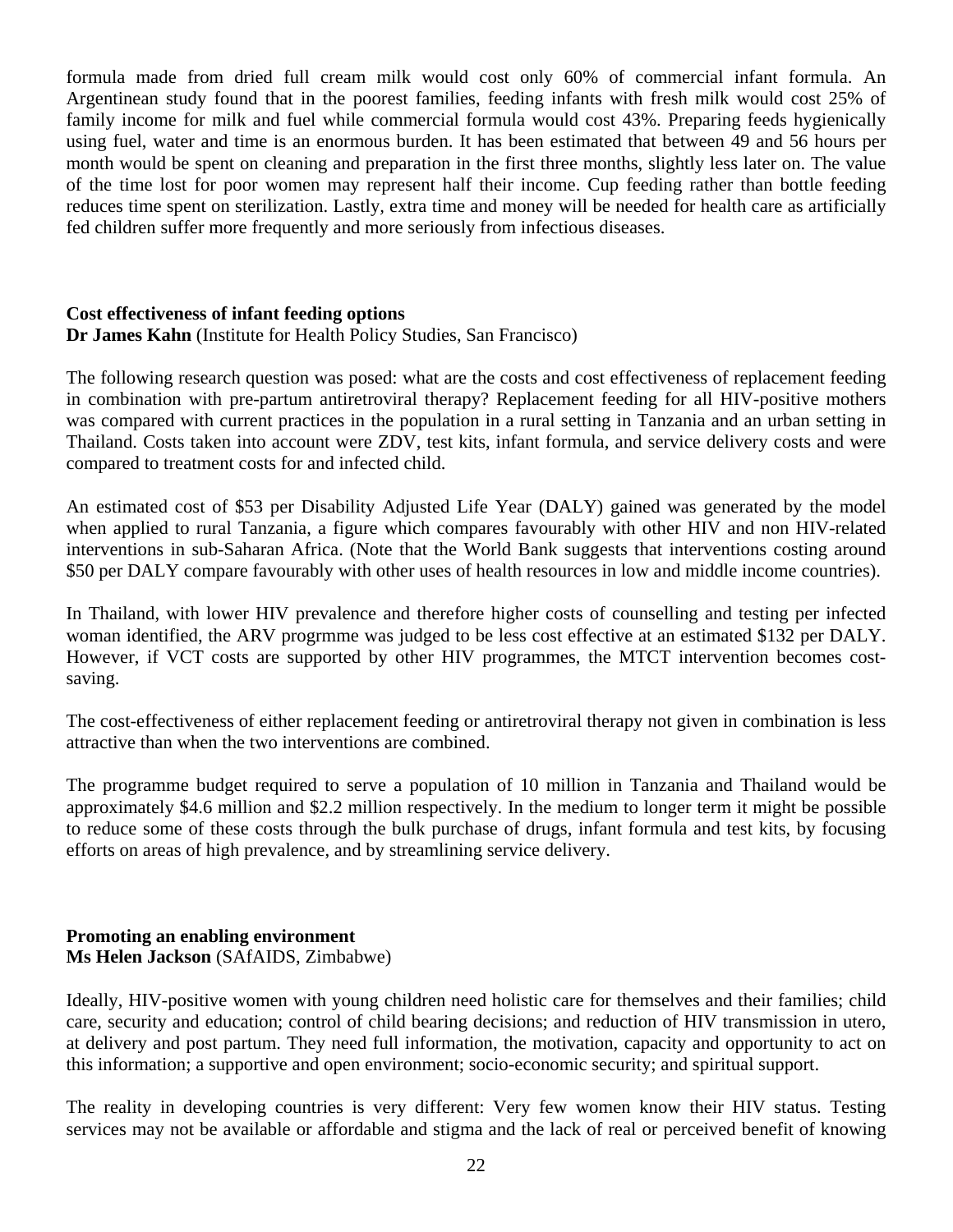one's status may reduce motivation to seek testing. Planning for death is often taboo. In impoverished communities, women are often the poorest. A woman's precarious situation is often exacerbated when her husband was infected, developed HIV-related illness and died from AIDS leaving her widowed. So not only has she had to care for her husband while ill herself, but all family resources may have already been spent on caring for him. In some communities, on the death of a husband relatives may claim his property and leave his wife and children destitute. A woman with HIV may wish to avoid further pregnancies and needs access to contraception. She may be under pressure to bear children, may have to use contraception or even resort to abortion clandestinely with all the attendant health risks this implies.

Long term requirements for promoting an enabling environment are increased openness and reduction in stigma and discrimination; economic empowerment of women and the poor in general; strengthened legal rights for women and for children; and reduced gender inequity in all spheres.

Poverty, gender inequity and stigma are issues which need to be addressed in the long term. Short term strategies which can be implemented at grass roots and other levels include income generation, education and training opportunities for women, sex/gender education at school; and some gender sensitive programmes, including raising men's awareness of the problems.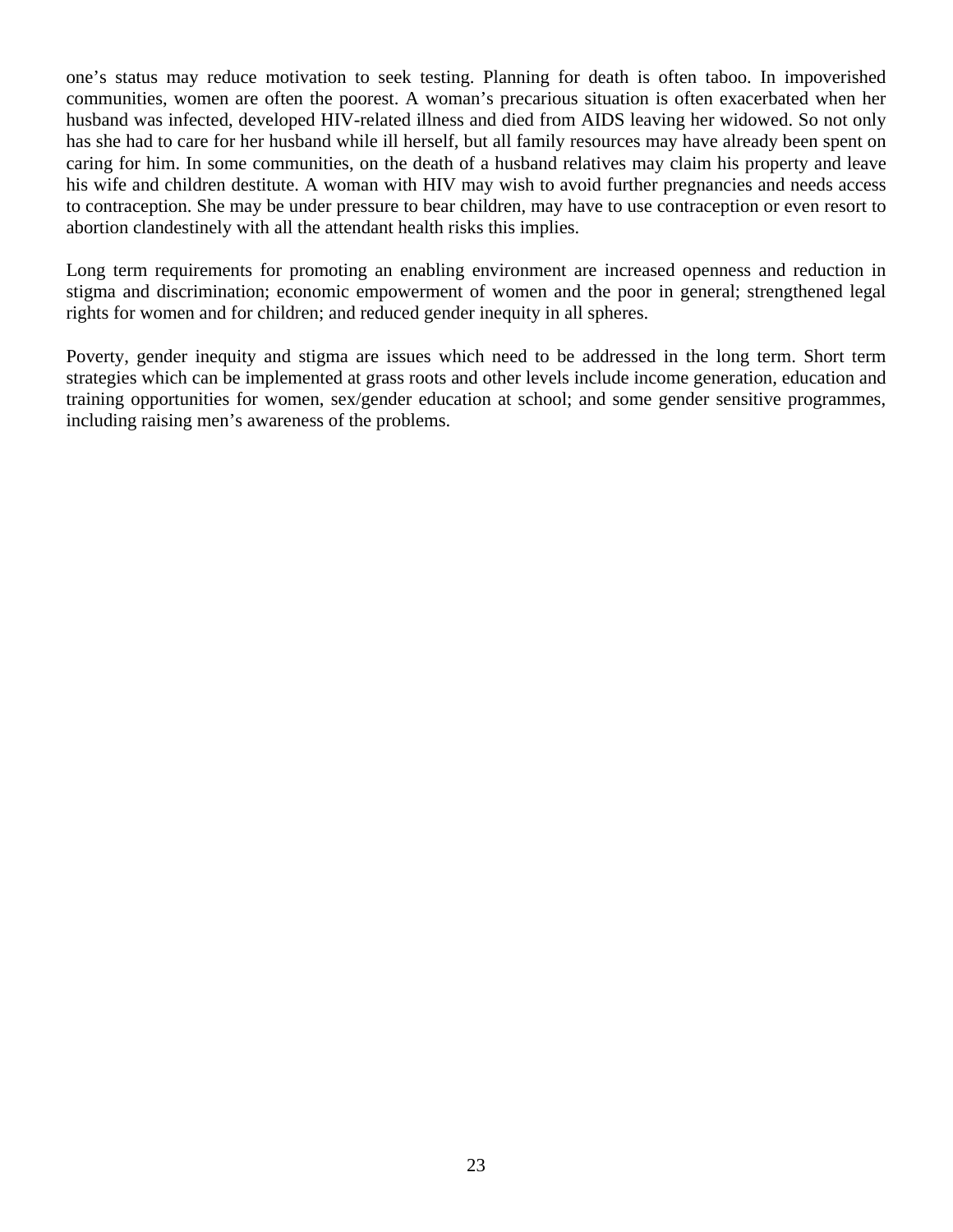# **4. SUMMARY OF DISCUSSIONS ON IMPLEMENTATION**

Discussions were held in four groups concerned respectively with

- 1. Public health support for alternatives to breastfeeding;
- 2. The role of health services;
- 3. The role of the community and PLHA; and
- 4. Research, monitoring and evaluation needs

# **4.1 Public health support for alternatives to breastfeeding**

Support for breastfeeding and for alternatives to breastfeeding is a public health responsibility. Governments also have responsibility for:

- ensuring that human rights are respected in the implementation of policy;
- mobilizing the necessary resources and setting an appropriate budget;
- setting an example of political will to different levels of national administration;
- promoting high levels of public knowledge;
- establishing and maintaining strong partnerships (internationally, regionally, and with key sectors in the country) to make the interventions possible.

National governments thus have extensive responsibilities in HIV and infant feeding, and they need practical guidance to implement recommended policy. Their actions are often constrained by international economic forces beyond their control. The developing countries hardest hit by HIV/AIDS are often also hardest hit by a burden of debt which many argue should be cancelled. The funds liberated by such action would provide for many basic needs, including health.

# *Human rights*

States have primary responsibility in respecting, protecting and fulfilling human rights. The HIV epidemic has demonstrated that the public health interest is best served by policies and strategies which respect human rights and conversely, that violations undermine prevention work and drive the problem underground. In implementing policy therefore, governments need to link the public health and human rights rationales together.

*Rights of children:* Clearly the right to life, the right to health and the right to fulfill their potential are all severely limited in children living with HIV/AIDS, or in families affected by HIV. Children also have the right to the prevention of MTCT as far as possible. In Africa, about half of HIV infected children die before the age of 5 years. If HIV infection is not prevented, resources must be devoted to both medical care and to improving the quality of life of these children.

*Rights of women*: Discrimination against women, and their consequent lack of power and status, makes them vulnerable to HIV and STD infection. Measures to empower women to protect themselves represent important long term strategies which at the same time would improve many other health and social conditions. Secondly, women have the right to decide how to feed their children and should be provided with adequate information to do so.

# *Costs*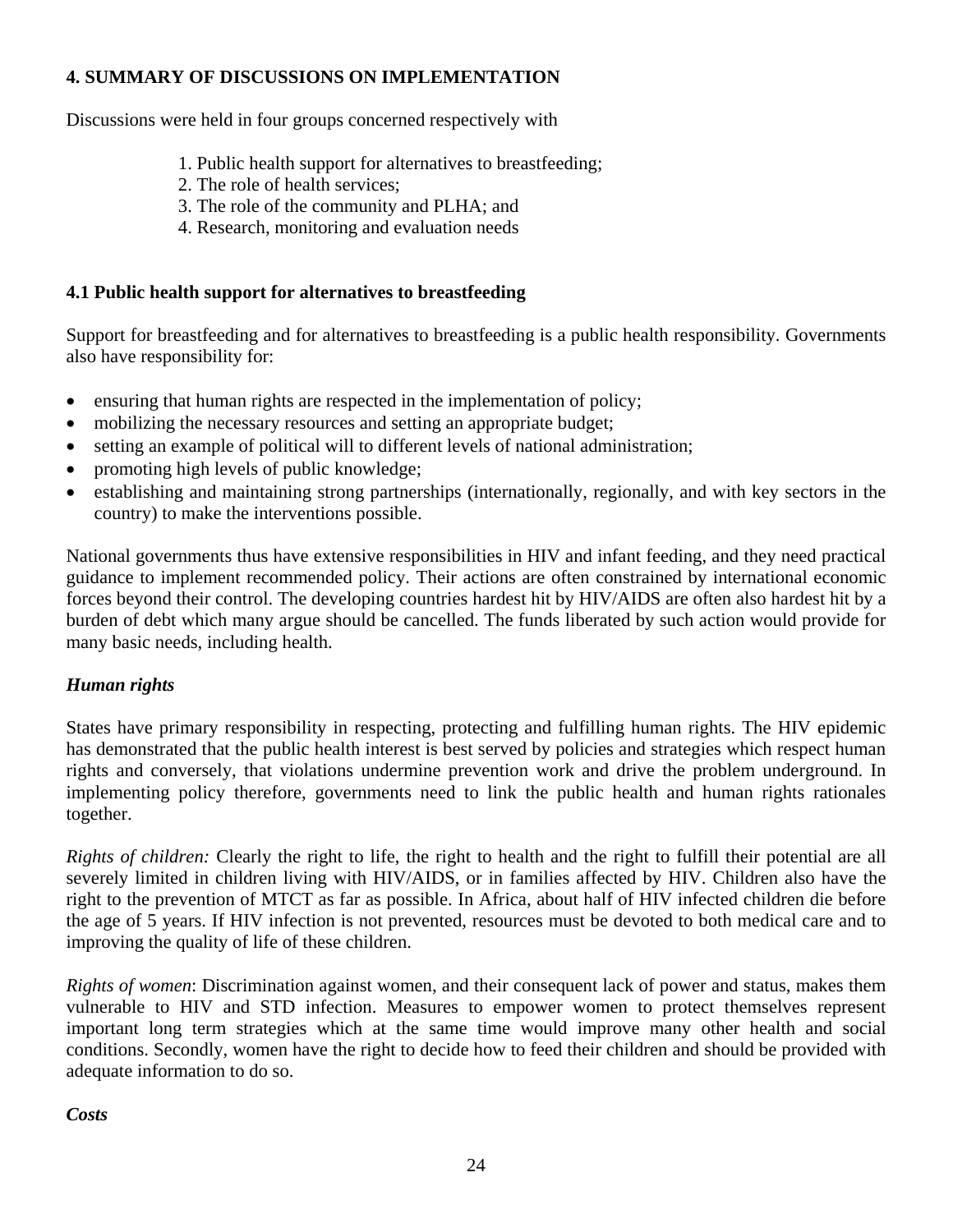Developing countries often have less than \$20 per capita per year to spend on health. In some cases, this is an amount which the government cannot increase. In most countries, however, the level of the health budget must be seen in relation to that of other sectors, for example national security and defense; and reallocation between sectors should be considered.

A rough estimate of the current cost of the basic package of prevention of MTCT, is \$11 for voluntary confidential counselling and HIV testing, \$50 for a short course of AZT, and \$100-200 for breast-milk substitutes for the minimum 6 months, per infant/woman pair. These prices may be lowered by ongoing negotiations with manufacturers. The cost of water and fuel, infant feeding counselling, and continuing nutrition support up to two or more years are in addition to this. This cost should be compared with that of providing an adequate standard of care for HIV-positive children (thousands rather than hundreds of dollars per child) - not to the cost of doing nothing.

Governments may need to request donor assistance for the MTCT prevention package. The assurance of sustainability needs particular attention when negotiating financial support through international help.

# *Advocacy, information, education and communication*

Political will has consistently been identified as an important factor for the success of HIV/AIDS activities. Governments should be leading advocates of a human rights approach and play an active role in raising awareness and in promoting openness, tolerance and compassion.

Media campaigns to inform people accurately about the problem of MTCT of HIV, and to encourage them to accept VCT need to be designed - always bearing in mind the importance of presenting such messages in the context of primary prevention of HIV, promotion of breastfeeding, and addressing both HIV-negative and HIV-positive women.

The importance of reaching young people and particularly young girls before they are sexually active, and before they are at risk of pregnancy, STDs and HIV infection, can never be overstated. Special attention will be needed to identify when and where to intervene with this group, who do not normally present at any health facilities. A very strong message from national policy makers and influential leaders needs to be transmitted about the alarming vulnerability of young adolescent girls to HIV infection (and all STDs) and about their rights to control their own sexuality and reproduction and to full educational and employment opportunities, in order to reduce their vulnerability. In-school and out-of-school education for prevention must be provided so that young people have accurate, up to date information and the behavioural skills needed to protect themselves.

# *Appropriate options*

Governments need to assess alternative feeding options and make recommendations about the most appropriate choices based on feasibility, and on availability, affordability, and sustainability of supplies and cultural acceptability. This will vary within the country, between urban and rural settings and between communities and individuals, depending on culture, tradition and resources. The nutritional needs of other children in the family and the parents themselves cannot be neglected and any assessment of the appropriate option in each setting should also take this into account.

#### *Distribution and supply of breast-milk substitutes*

In order to make a decision about providing free or subsidized breast-milk substitutes, governments need to consider whether they can ensure a regular and reliable supply; efficient distribution so that it reaches those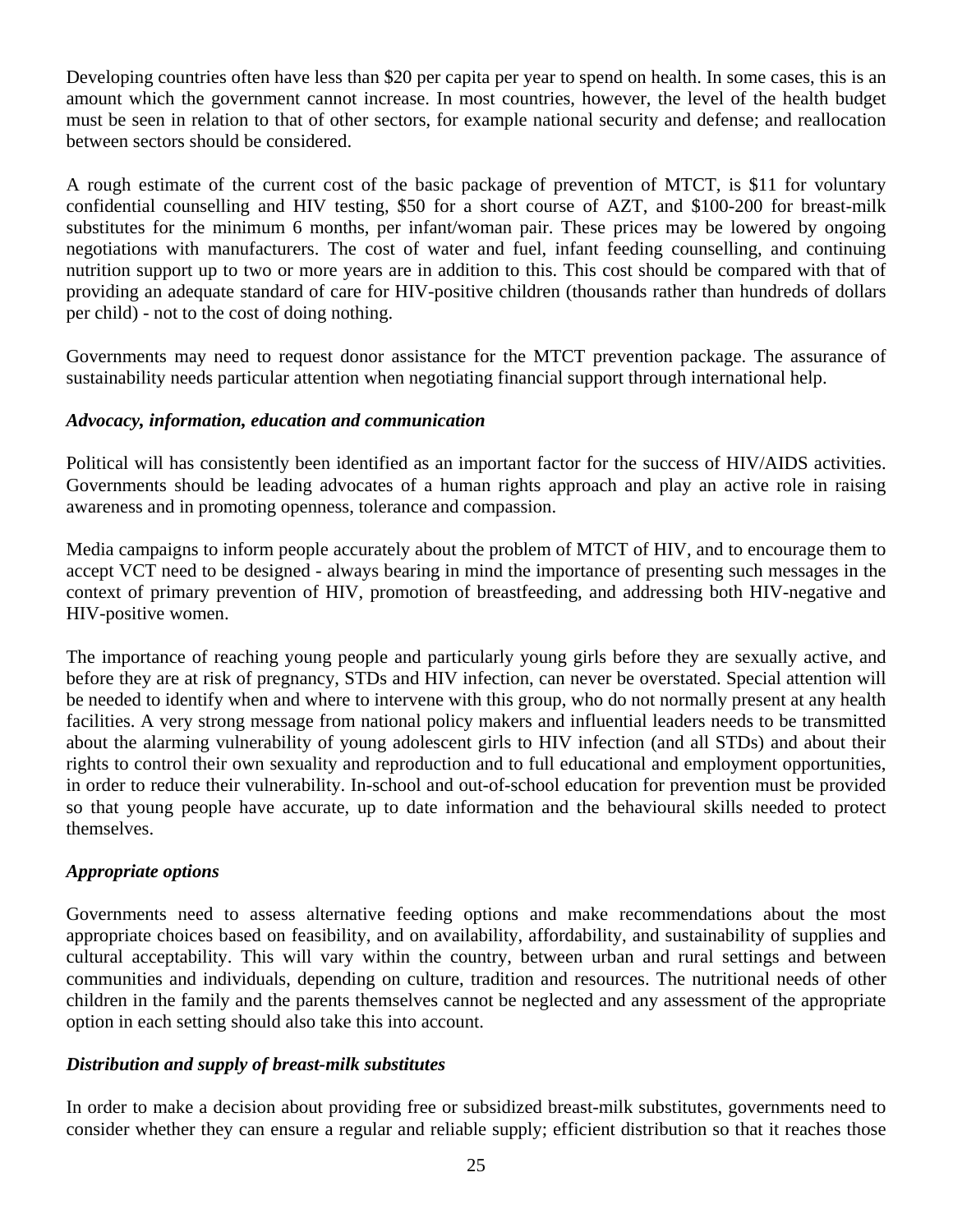infants who need it; and strict control so that there is no spillover to mothers who are HIV-negative or of unknown HIV status.

*Procurement:* Commercial infant formula for replacement feeding should be procured centrally by the government in order to maximize control over supplies. Infant formula needs should be accurately estimated (ensuring at least six months supply for each infant) so that surplus stock which might be diverted, is avoided. Governments should explore the possibilities of negotiating regional bulk purchase of supplies.

Free and subsidized formula should be made available through an accountable system such as *on prescription* and provided only to women who know they are HIV-positive, and who, after counselling, make a fully informed decision not to breastfeed. Prescriptions should be registered and archived, and correct use should be monitored.

*Generic packaging* may be useful to avoid commercial promotion of formula. In the interests of quality control and accountability, a means of identifying the manufacturer, such as a printed code on each tin, would be necessary. The public sometimes perceives generic products as inferior. It has been argued that generic packaging may be more stigmatizing than brand packaging. The influence of such perceptions needs to be understood and programmes designed to overcome it. Participants at the meeting noted however, that stigma may be more often related to the fact of not breastfeeding than to the kind of formula used.

*Appropriate distribution channels* that can be regulated by appropriate government or public health authorities should be designated, such as: pharmacies; NGOs involved in HIV/AIDS and/or breastfeeding promotion, and social welfare institutions. Pharmacies should be approved or registered: some countries already have, and others should consider, ways of inspecting and registering pharmacies in order to avoid formula being distributed in an unsupervised way in drug stores or other outlets where there is no trained person to handle a prescription and where records cannot be kept. The possibility of including infant formula in the Essential Drugs List as a product necessary for a specific and limited medical indication might be considered by WHO and its member states. Systematic stock management is important for controlling and minimizing spillover as well as for efficiency, prompt delivery and avoidance of waste.

*The International Code of Marketing of Breast-milk Substitutes* and relevant WHA resolutions (the Code): Policy on HIV and infant feeding must simultaneously support measures to protect infants of HIV-positive mothers *and all other infants*. Given the obvious danger of spillover, implementation of the Code should be strengthened. If breast-milk substitutes are provided for infants of HIV-positive mothers, this should be done according to provisions of the Code. Governments play the leading role in this regard and the most powerful tool at their disposal is the law. The Code needs urgently to be implemented by enforceable legislation. Governments may wish to request help with monitoring and evaluation of the Code by United Nations organizations and specialized NGOs. Translation of the Code into the national language is an immediate task of obvious utility.

# **4.2 The role of health and social services**

# *Components of care to reduce MTCT of HIV infection*

The principle components are:

- improved maternal nutrition;
- safe delivery practices;
- voluntary and confidential counselling and HIV testing as a prerequisite for offering the specific interventions below.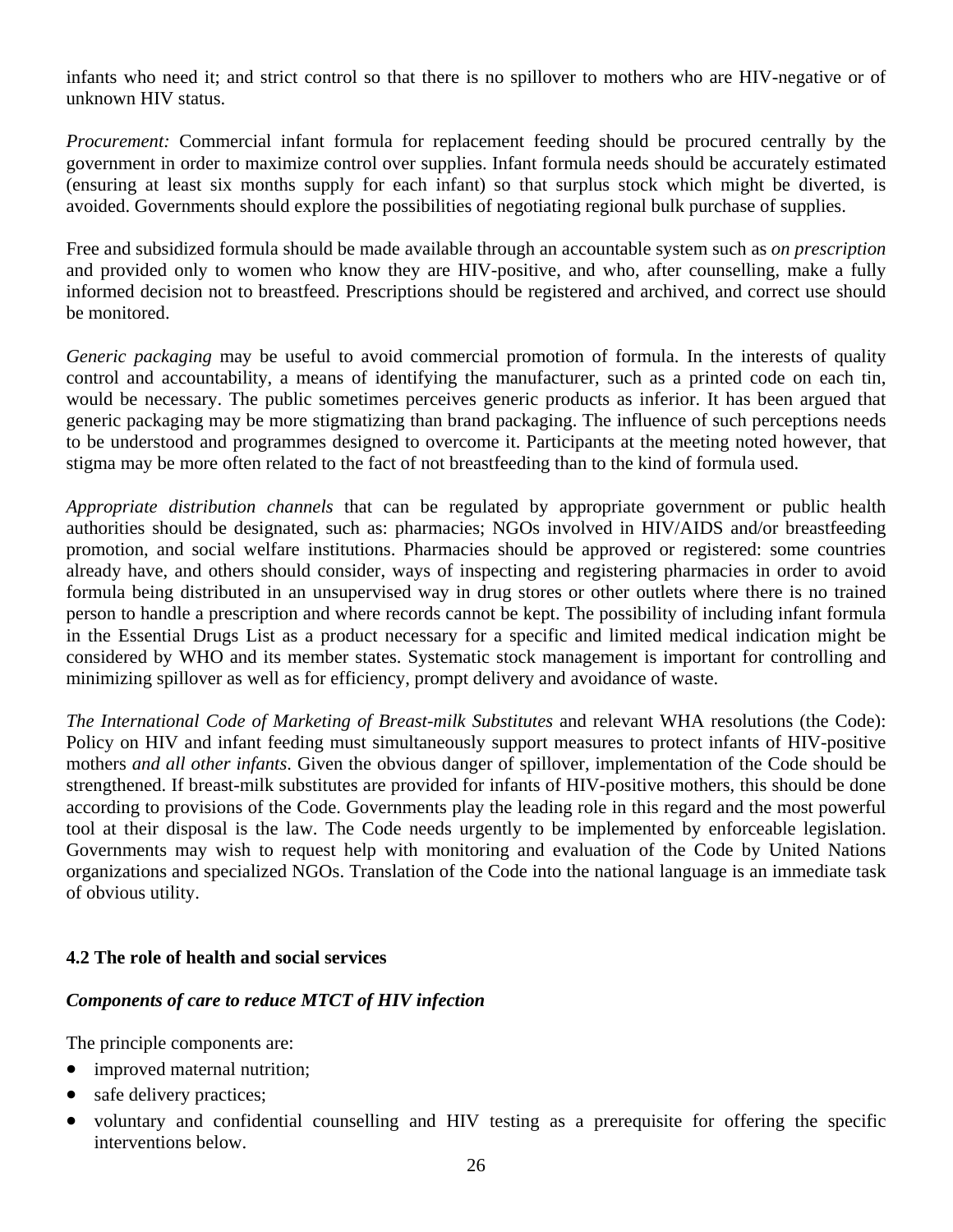For women who know and accept that they are HIV-positive:

- possible use of short course treatment with ARV drugs;
- counselling about infant feeding options, and support for alternative feeding;
- follow up clinical care and counselling and social support for women, and their children and families.

# *Current situation*

VCT services are few and far between in most countries and demand is low, especially from pregnant women. Successful implementation of VCT in some countries (e.g., urban Uganda) needs to be studied, and lessons applied elsewhere. Although in many countries, the majority of women breastfeed at least in the first few months, infant feeding and breastfeeding counsellors are often not available, and there is a need to strengthen this activity*.*

In some places, VCT may be provided within MCH and FP services; in others VCT services are already operational as free standing sites, often run by NGOs or the National AIDS Control Programme or attached to general outpatient services. A service directive common to all health providers is essential, to inform them what is available, where and when, in the institution and neighbourhood.

Health services which might usefully offer VCT (MCH, STD and AIDS) are often vertically organized and links between them are poor. Antenatal care (ANC) services do not generally deal with any aspect of infant feeding, unless they are provided by a Baby Friendly Hospital. In the VCT centres that do exist, there are no specific services for pregnant women. Given pregnant women's special set of needs, and all the implications of decisions about infant feeding, additional specific services and policies may be desirable, at least initially.

In some countries as many as 60% or more of women deliver at home and 40% may not have had a single antenatal visit. Levels of antenatal and delivery coverage need to be assessed and increased when planning the implementation of the MTCT reduction package. It would be counterproductive and wasteful of resources to invest efforts in increasing demand if the necessary services are not in place and access cannot be assured. Increased access to ANC should be planned first and then its use promoted. The ultimate aim with regard to ANC, must be universal coverage.

Difficulties reported with provision of MTCT with antenatal care include inadequate numbers of staff sensitized and trained, limited access to VCT, many people who are tested not returning for their result, administrative obstacles, poor infrastructure and referral, ignorance or neglect of the principle of informed consent; unlinked but more or less routine testing leading to difficulties when patients who have not been counselled are to be told of a positive result, and very little information, education and communication. Doctors may automatically prescribe infant formula for an HIV-positive mother without having told her the test result and without providing adequate counselling which would allow these women to make an informed decision.

# *Steps to introduce the package for reduction of MTCT*

• *Assessment of the situation:* 

It is necessary to assess the numbers of women and children affected; the available resources, such as staff, funding and facilities; the feasibility and acceptability of alternative feeding options; to understand the demand for HIV testing and the cultural determinants of care seeking behaviour and practices; and potential key actors in the community.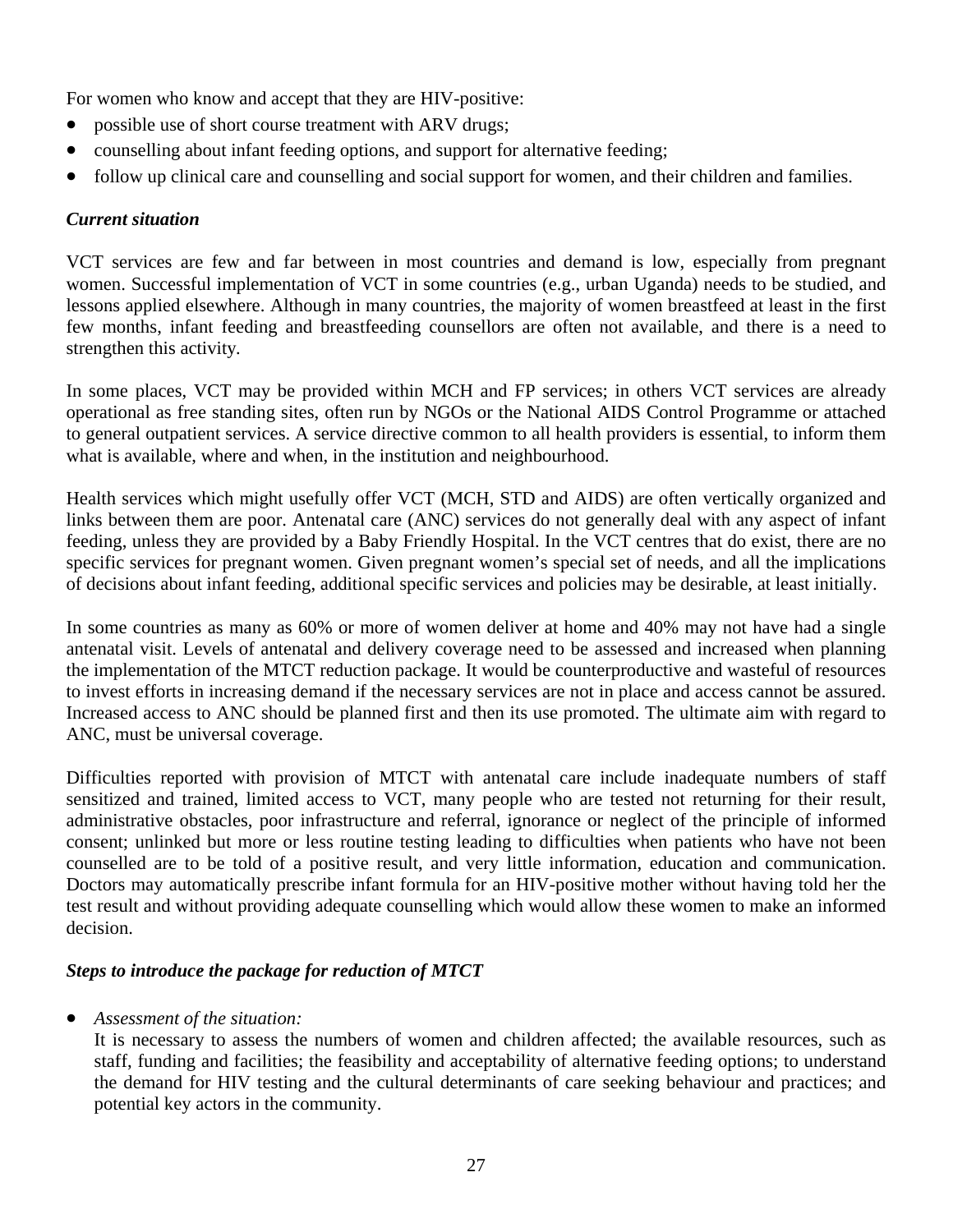• *Formulation of national policy:* 

This is a prerequisite for implementing the intervention, including deciding on entry points into VCT; provision of short course AZT; support for breastfeeding; appropriate alternative feeding options up to two years; and support and care for HIV-positive and negative women and those whose HIV status is unknown.

- *Strengthening of health service capacity:*  This will include training of health workers; revision of job descriptions of trained staff; provision of equipment for HIV testing and facilities for counselling; possible supplies of breast-milk substitutes including an effective system for distribution and control.
- *Development of guidelines for health care institutions:*  These will give practical guidance on capacity building and organization to integrate the MTCT intervention into existing services*.*
- *Establishment of linkage between various components of the package:*  The roles and responsibilities of various health providers need to be clearly defined. Clients need to be referred efficiently between the various services. They need to be referred to and from VCT and services for antenatal and delivery care, STDs, family planning, counselling about breastfeeding and alternative feeding options, clinical management, social support and, eventually, home and orphan care.
- *Identification of reasons for poor uptake:*  Factors determining low levels of demand for services such as antenatal and VCT need to be identified and addressed.
- *Planning information, education and communication campaigns:*  These are essential to raise public awareness about HIV and its prevention. Particular attention should be paid to the needs of young people, and pregnant and lactating women. VCT services need visibility, and support politically and throughout the community.

# *Special Issues: Confidentiality and informed consent*

Voluntary counselling and HIV testing, with informed consent, and protection of confidentiality are fundamental principles that must not be compromised. Confidentiality can be difficult in relation to infant feeding but ways must be found to protect it. There is a need for programmes to take these principles into account, and to address the following practical considerations:

# *Confidentiality.*

Pre-test counselling can be done individually or in small groups. It must be explained during pre-test counselling that post-test and follow up counselling will be fully confidential. HIV-positive mothers may wish to attend follow up counselling with their partner, close relative or friend and may therefore prefer "shared" confidentiality. However, once they know their serostatus, they may not wish to disclose anything to their partner. The concept of partner involvement may be culture specific, and neither appropriate nor useful in some settings. When rejection, stigmatization and abandonment are likely responses to disclosure of HIV-positive status, partner involvement may cause further harm and difficulty. However, support and transparency between partners is to be encouraged whenever possible. The use of alternative methods of infant feeding may compromise a woman's confidentiality in cultures where women breastfeed in public and where it will be assumed that if a woman is not breastfeeding, she is HIV-positive. Coping with HIV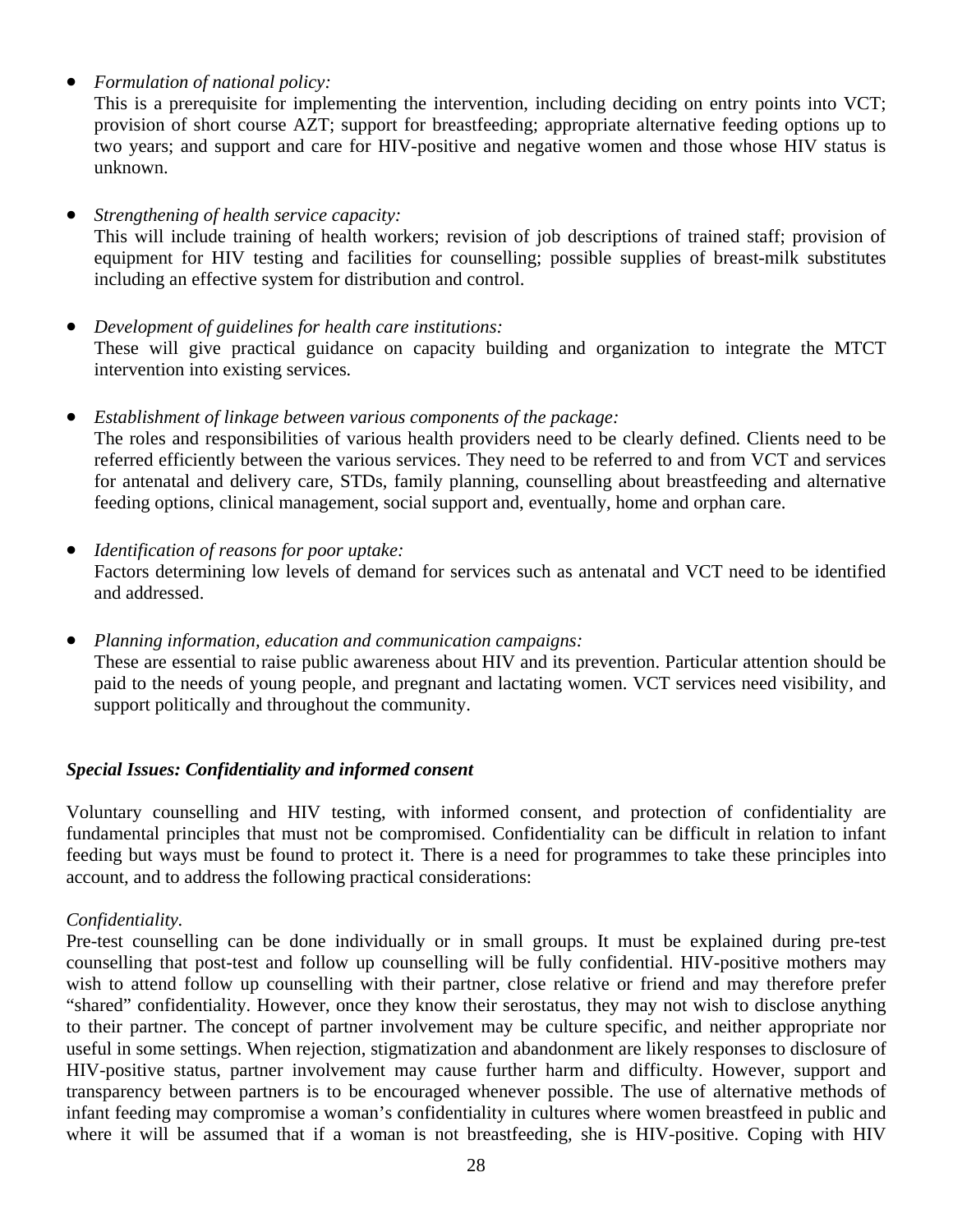infection, making decisions about pregnancy and then about infant feeding, and finally carrying out replacement feeding if this is the mother's choice, all require plentiful support from close family and friends.

### *Informed consent.*

A substantial proportion of HIV-positive mothers are very young; legally, they may be minors. Their own parents therefore may have the right to consultation regarding informed consent (for ARV treatment for example). On the other hand, parental consent or involvement may be neither feasible nor desirable when the young mother lives far from home, has irregular or no contact with her parents, or a poor relationship with them. In all cases, the HIV-positive mother's own needs and wishes should have priority.

### *Requirements for VCT*.

To be effective, it is necessary to have space and privacy. Staff need to be trained and supervised and to have enough time. In addition, standards and protocols for counselling will need to be developed. People living with HIV/AIDS (PLHA) should be consulted and involved in the design, implementation and evaluation of VCT services. Care and guidance for counsellors themselves in this stressful and demanding work will need to be provided.

The costs of meeting these basic conditions are considerable and it is likely that external funding will be needed in many countries. To attract funding, it will be necessary to demonstrate that VCT does indeed lead to changes in sexual behaviour. Trials are underway in Kenya, Tanzania and Trinidad and results are expected in 1998.

# *Training*

Training will be needed in breastfeeding counselling, counselling about alternative feeding options, HIV counselling, laboratory testing and monitoring. Training for all health care providers, including doctors, nurses, midwives, social and community workers and TBAs, will be needed to ensure that they have a supportive attitude to people living with HIV/AIDS.

In many countries, it may not be possible to train and recruit counsellors who will specialize in breastfeeding and HIV. Instead, all health providers will have to learn extra skills in order to provide support to women for infant feeding. Whichever approach is chosen, extra time and resources will be required, and training and new staffing arrangements organized. A very large proportion of women have no contact with health services during their pregnancy. Whilst strategies are being devised to remedy this situation, efforts are needed to reach these women through other means, such as through outreach work by AIDS support organizations or traditional healers.

Friendly, non-judgemental, supportive attitudes of health providers are necessary to encourage uptake of services and return visits. As training curricula are developed, they need to cover human rights aspects of the prevention of MTCT, the need to prevent discrimination, and the special requirements of different groups, such as adolescents, women expecting a first child, and women who have been abandoned.

#### *Reaching young women*

Many women become HIV-positive between 15 and 18 years old; some are only 11-12 years old. Particular attention needs to be paid to their needs. Many of these young women may never yet have used a health service when, or if, they present for pregnancy or suspected HIV infection. Their use of ANC, let alone STD services, is very low and they are unlikely to return if the services are not welcoming, friendly and attuned to their particular needs.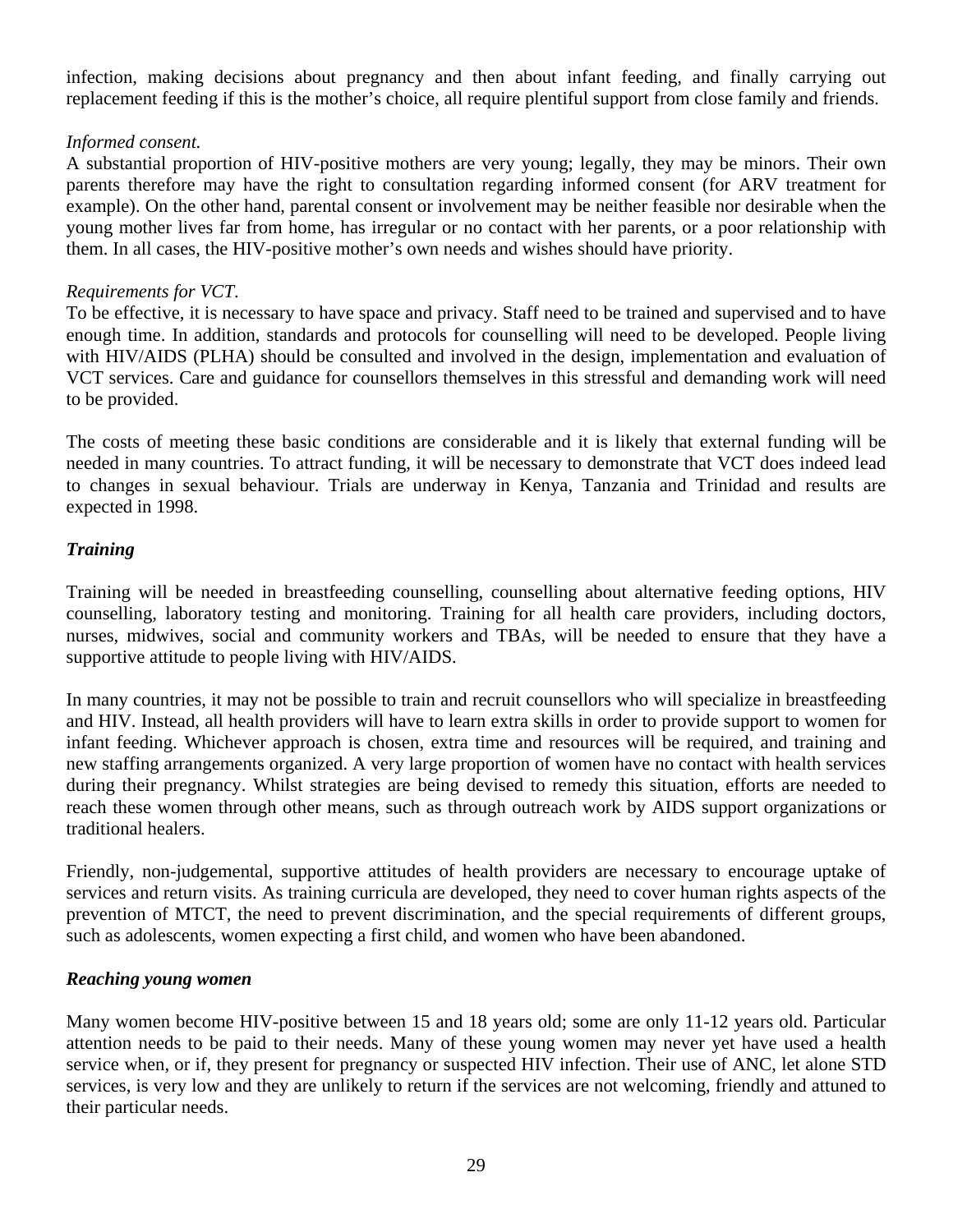The challenge then is multiple: to reach adolescent girls with education and support for prevention before they are sexually active (primary prevention); to provide those who are already sexually active with the means to protect themselves against both pregnancy and HIV/STD infections; to reach those who are HIVinfected and offer them support so that they may avoid pregnancy if they so wish; to reach those who are pregnant and HIV-negative and help them to remain so, particularly during pregnancy and breastfeeding; and finally to assist those young women who are HIV-infected and pregnant, still almost children themselves, to cope with this double burden.

For services to be user friendly, patient fees must be small (or services free); opening hours and location must suit clients; staff need to understand the importance of positive, welcoming attitudes and they need accurate information and special skills. Because they are very young, the needs of adolescent girls for support and encouragement are acute. Some may have support from their close family (mother, sister aunt, more rarely a partner) but if they do not, they need help over a long period, especially with infant feeding and care.

# **4.3 The Role of the community and people living with HIV/AIDS (PLHA)**

Needs and priorities should be identified by the whole of the community - not only by its most vocal, dominant members. The approach should be participatory at all stages, including for operational research. External inputs and services need to build on existing community initiatives and resources and not undermine or displace them; and activities should be linked across services and sectors so that care relating to pregnancy, HIV or STD infection, or other children, can be connected.

#### *Problems specific to HIV-positive pregnant women*

Women's multiple responsibilities combined with relative powerlessness, and cultural values which tend to stigmatize them as vectors of disease, make them particularly vulnerable to psychological stresses associated with HIV/AIDS such as: isolation, guilt, fear about the future of their children, and loss of esteem and dignity. Stigma and discrimination may be fiercer and the consequences more severe than for men. They may include rejection, abandonment, extreme poverty and sometimes violence.

Women's lack of decision making power with regard to contraception and other reproductive health matters not only exacerbates the problems relating to HIV and infant feeding but also increases their stress. Women may already be carrying a burden of care for children, husbands, elderly relatives and the disabled. If HIV infection and pregnancy are added to this, they need to be allowed to determine how best to deal with these problems. It is known that the success of interventions relates strongly to the degree of control women exercise over decisions and practices. Where a partner or family oppose or disapprove of a woman's informed choice, she will need support for her decision from counsellors and health workers.

#### *Resources in the community*

Many institutions and individuals in the community may have a role to play in implementation of infant feeding policies, including: schools, creches and teachers; religious institutions; traditional healers and birth attendants; cultural leaders; city and district health and development workers; non-governmental organizations, community based organizations (CBOs), women's groups, PLHA groups, sports clubs; the family, clan or ethnic group; young people; the market community, street vendors and local businesses; and local government officials.

#### *Problems relating to alternative feeding*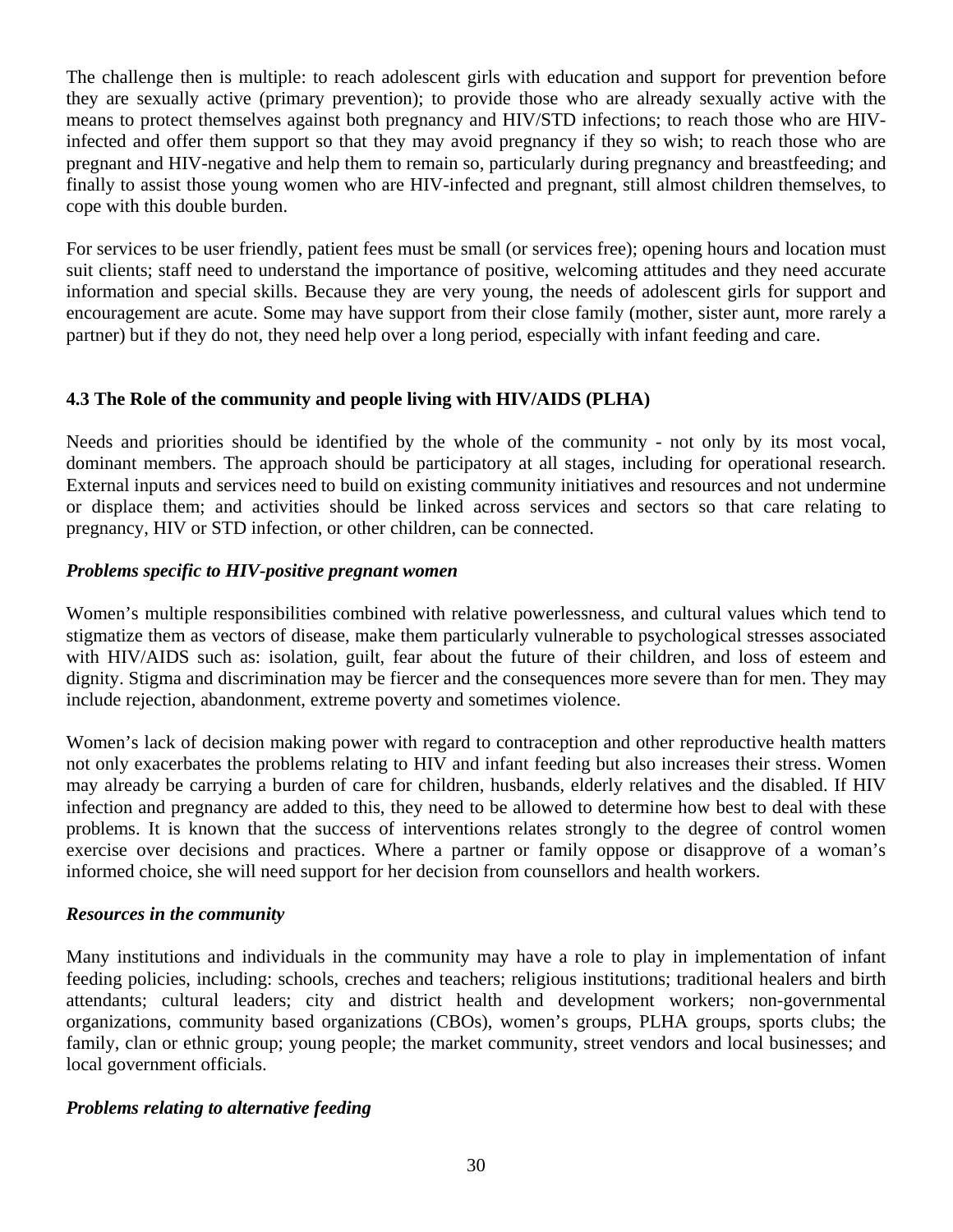There will be a number of problems associated with increased use of alternatives to breastfeeding, particularly if mothers are not adequately supported and strict hygienic precautions are not adhered to. These include: increased risk of ill health in the individual child, and possible increased overall rates of morbidity and mortality of children in the community; financial opportunity and time costs for the families; loss of confidentiality and stigmatization for the mother; difficulties obtaining adequate breast-milk substitutes or other sources of breast-milk, fuel, water and utensils.

The protection of confidentiality is problematic in countries where the majority of women breastfeed so that not breastfeeding would imply HIV infection. A more effective approach may be to reduce stigma and provide effective social support for HIV-positive women, so that they feel confident about disclosing their HIV status.

Communities have always had to deal with infant illness and death and with babies who could not be breastfed. A first simple step is to look at past practices and strategies, such as wet-nursing, or use of animal milk, and their effectiveness. These can be built upon and if necessary improved, with currently available information and technology. There will be a need to educate community members about the importance of not discriminating against or stigmatizing HIV-infected individuals; and about the HIV and infant feeding problem, so that they can understand and provide support to the women and children concerned. Whatever the infant feeding decision, support will need to be long term, continuing until a child is at lest 2 years old. Solutions devised by the community and tailored to community needs are likely to be the most effective and sustainable. An example was provided from Uganda in which a community project provided each family in need, with a cow which supplied milk for replacement feeding and extra income for the family.

# *Preventing spread of artificial feeding*

As required in the Baby Friendly Hospital Initiative, breastfeeding support needs to be extended beyond the hospital. Breastfeeding counselling needs to be available to all mothers through both health workers and community groups. Community educators and counsellors, especially community health workers, traditional birth attendants and healers, need to promote breastfeeding unequivocally as the first choice, and alternative feeding only for the infants of women with a confirmed positive HIV test, who have made an informed decision not to breastfeed.

The needs of both HIV-negative and HIV-positive women should be addressed. In particular, every opportunity should be taken in all possible venues (clinics, hospitals, or community centres), to reach HIVnegative women, encourage them to breastfeed and help them to remain negative, particularly when pregnant or lactating.

Fathers, husbands, partners, and young men should all be made aware of the issues relating to HIV infection in pregnant and lactating women so that they can contribute to prevention efforts. Other household members such as grandmothers, who may have an important influence on pregnant women, should also be involved in the support of both HIV-positive and HIV-negative women.

# *Monitoring and evaluation*

Quantitative data on maternal, infant and child morbidity and mortality will be needed, to assess the effect of alternative feeding. Qualitative information is needed to understand the psychosocial and cultural factors which could improve effectiveness of interventions. Breastfeeding rates, replacement feeding practices and appropriate use of breast milk substitutes should be monitored both in respect of individuals and in the whole population.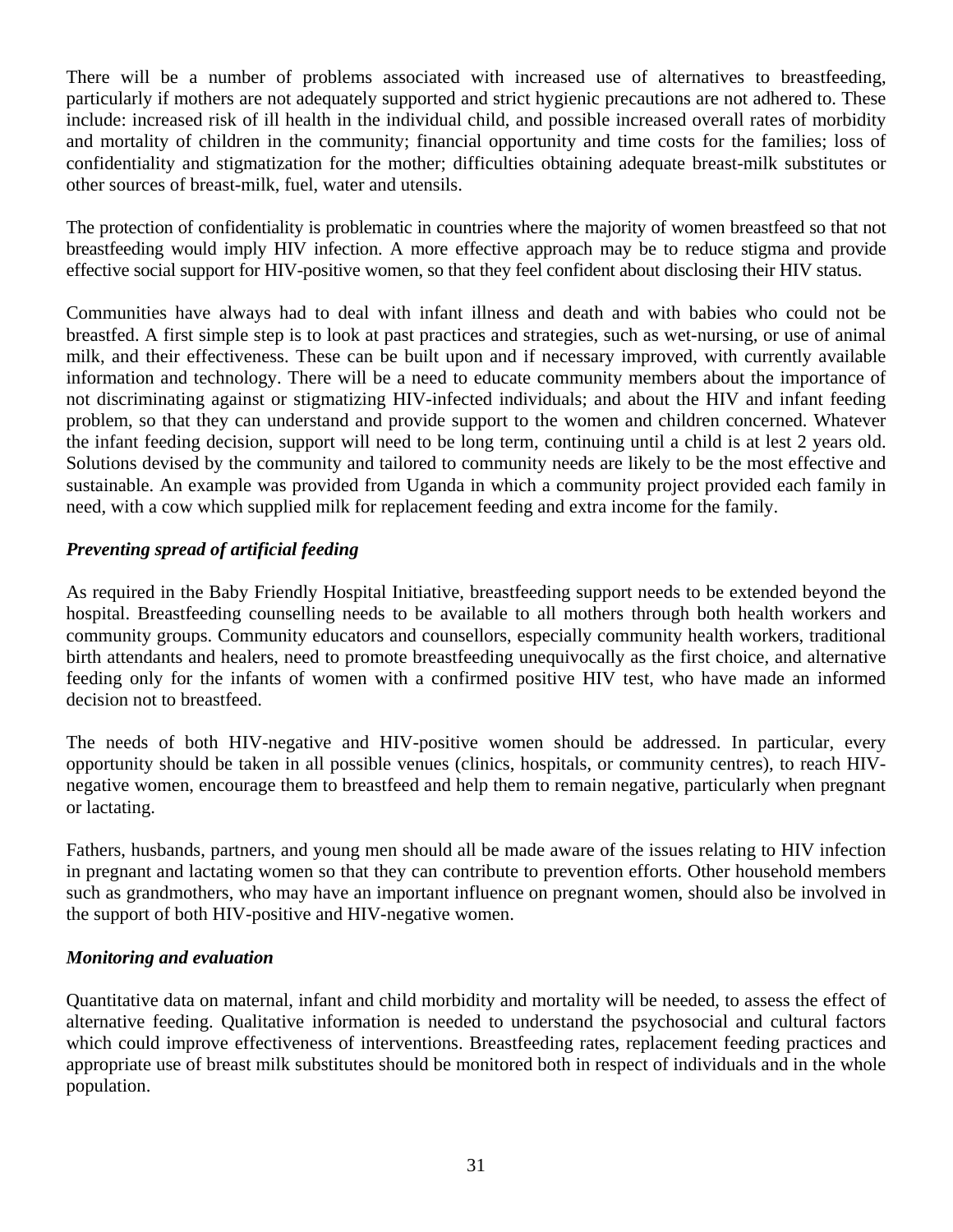The process should be continuous and participatory, building on and strengthening existing procedures. Sensitivity to what has been tried and proven will be time saving and valuable. NGOs and CBOs may usefully be involved.

### **4.4 Research, monitoring and evaluation needs**

Implementation of the approach described in the Guidelines and the Guide is urgently required. However, resource constraints, and the many unknowns, make it necessary first to assess the feasibility of the proposed interventions, and to introduce them step-by-step, in phases with close monitoring. Operational research will be a priority, so that details can be developed and adjusted according to experience. The need for a participatory approach to both operational research and monitoring was emphasised.

Research and monitoring will require considerable resources. Funding used for this purpose should be free from any conflict of interest, to ensure unbiased and credible results.

The group identifed a number of areas in which clinical, qualitative, and operational research, and monitoring would be needed.

# *Ongoing clinical research to be followed*

- Timing of breastfeeding transmission, with and without antiretroviral (ARV) treatment to better predict the potential efficacy of early cessation of breastfeeding.
- The efficacy of various antiretroviral regimens covering or not covering the breastfeeding period:
	- Impact of a potential viral rebound after cessation of therapy

- How much will breastfeeding decrease the protection achieved through antiretroviral therapy during pregnancy and delivery

- Efficacy of combined early cessation with antiretroviral therapy during the shortened breastfeeding period

- Since the tests usually available cannot determine the child's HIV status before the child is several months old, affordable means of early diagnosis should be developed. Early diagnosis may allow the promotion of breastfeeding in children with confirmed HIV.
- Efficacy of other MTCT interventions: micronutrients, microbicides, other ARVs
- Methods for sterilization of expressed breast-milk (pasteurization, boiling, etc)
- Nutritional adequacy of locally available complementary foods for replacement feeding
- Methods to improve the microbiological safety of locally prepared replacement feeds, including bacteriological advantages of cup-feeding compared with bottle feeding.
- Nutritive and immune protective value of breastmilk of HIV-infected women
- HIV prognosis in infected children according to the feeding method.

# *Qualitative research needed*

Participatory research will be needed to explore the acceptability, feasibility and social ramifications of VCT, ARVs and replacement feeding.

- Cultural beliefs and attitudes towards breastfeeding and not breastfeeding, amongst pregnant women, HIV-positive women, families and the community
- Identification of locally available alternatives to breastfeeding and their acceptability